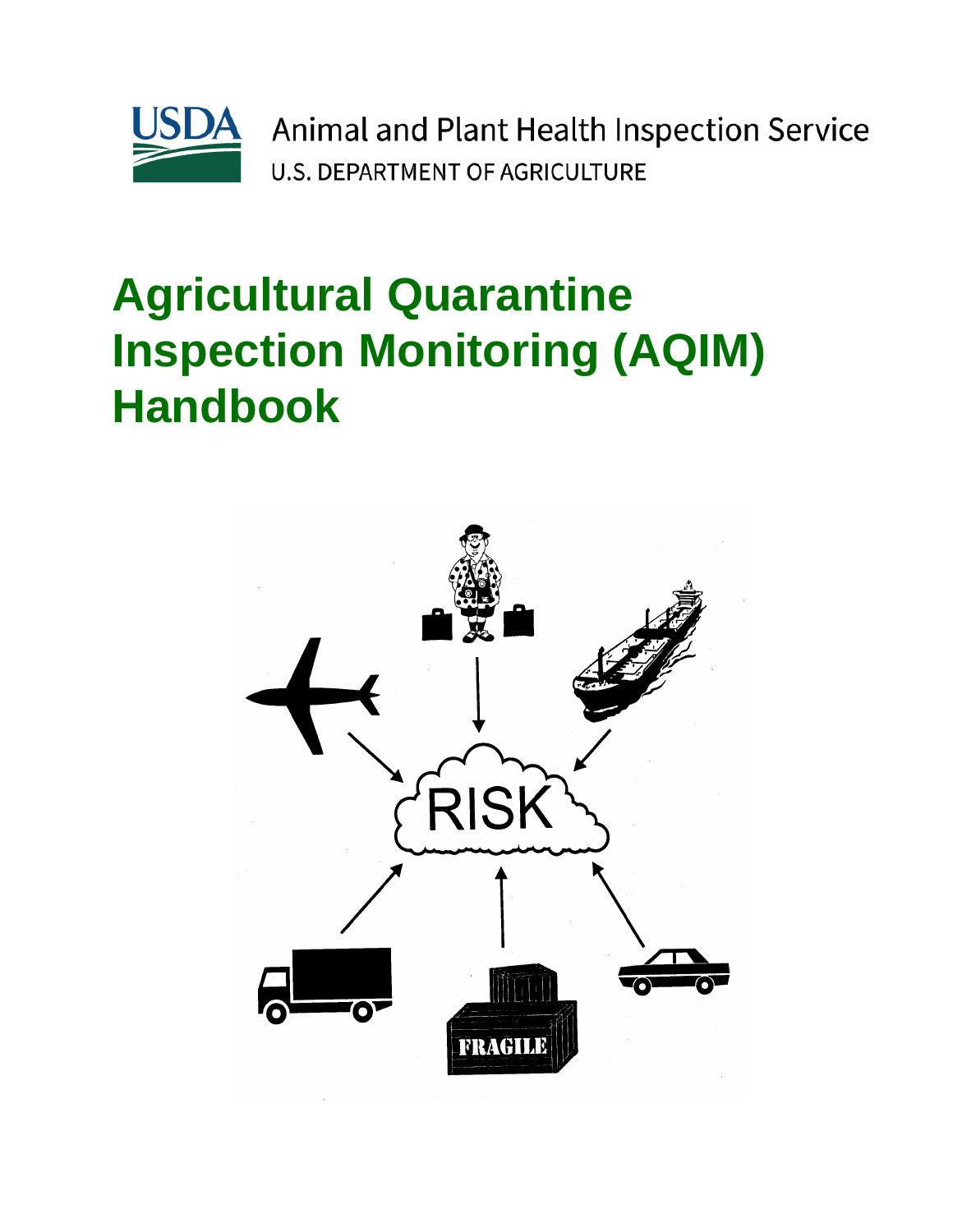Some processes, equipment, and materials described in this manual may be patented. Inclusion in this manual does not constitute permission for use from the patent owner. The use of any patented invention in the performance of the processes described in this manual is solely the responsibility of the user. APHIS does not indemnify the user against liability for patent infringement and will not be liable to the user or to any third party for patent infringement.

The U.S. Department of Agriculture (USDA) prohibits discrimination in all its programs and activities on the basis of race, color, national origin, age, disability, and where applicable, sex, marital status, familial status, parental status, religion, sexual orientation, genetic information, political beliefs, reprisal, or because all or part of any individual's income is derived from any public assistance program. (Not all prohibited bases apply to all programs). Persons with disabilities who require alternative means for communication of program information (Braille, large print, audiotape, etc.) should contact USDA's TARGET Center at (202) 720-2600 (voice and TDD). To file a complaint of discrimination, write to USDA, Director, Office of Civil Rights, 1400 Independence Avenue, SW., Washington, DC 20250-9410, or call (800) 795-3272 (voice) or (202) 720-6382 (TDD). USDA is an equal opportunity provider and employer.

When using pesticides, read and follow all label instructions.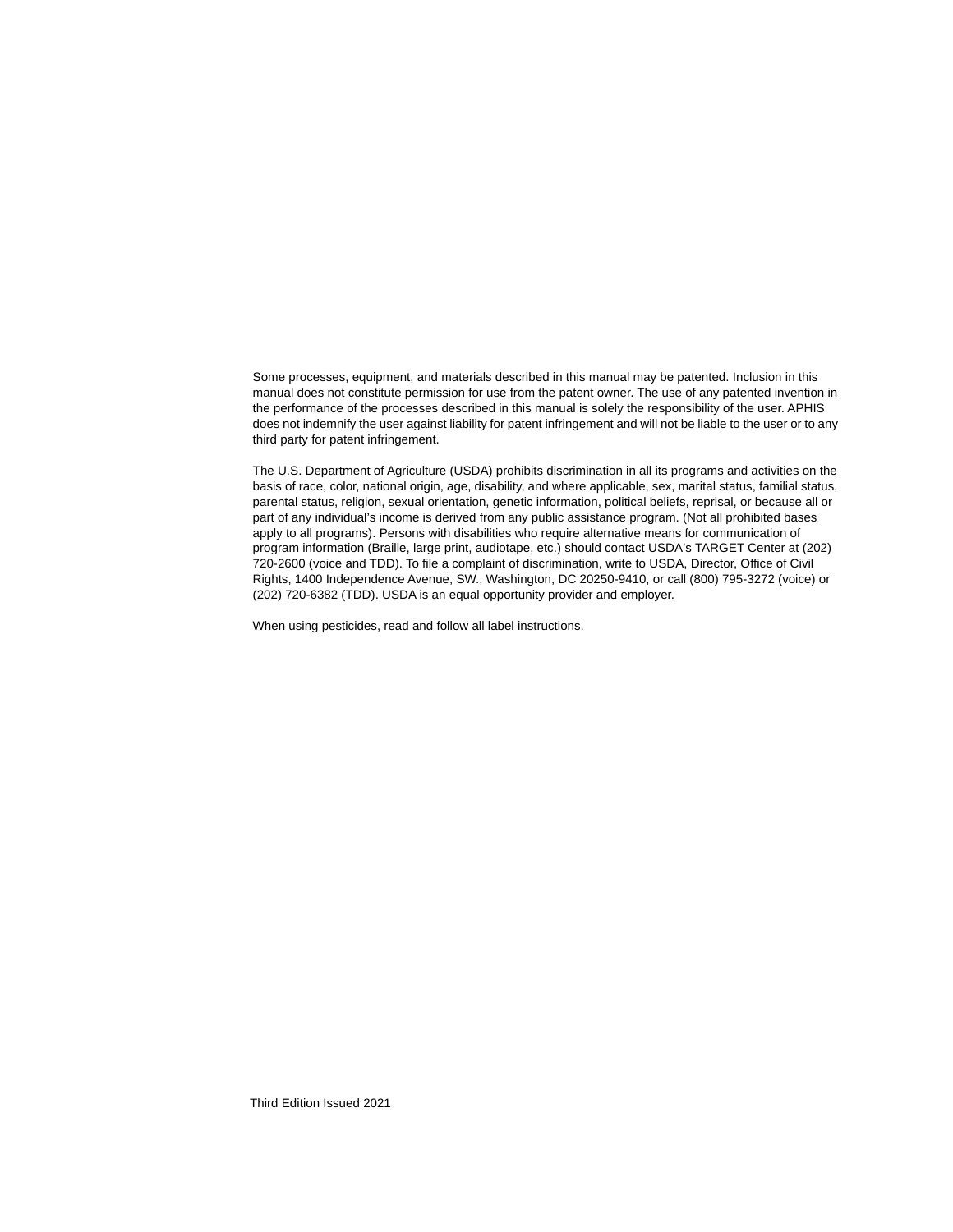# **Contents**

**AQIM Handbook** 

> **[Figures](#page-4-0)** *LOF-1-1* **[Tables](#page-6-0)** *LOT-1-1* **[Introduction](#page-8-0)** *1-1-1* **[Overview](#page-18-0)** *2-1-1 [The Government Performance and Results Act](#page-20-0) 2-2-1 [Strategic Plans, Performance Plans, Reports, and Budgets](#page-24-0) 2-3-1 [Agriculture Quarantine Inspection Monitoring \(AQIM\)](#page-32-0) 2-4-1 [Statistics and AQIM](#page-36-0) 2-5-1 [Fundamentals of Risk Analysis](#page-44-0) 2-6-1 [AQIM Sampling Process](#page-54-0) 2-7-1*  **[Start-up](#page-62-0)** *3-1-1 [Work Location Set-Up for AQIM](#page-62-1) 3-1-1 [Roles and Responsibilities](#page-66-0) 3-2-1*  **[Pathways](#page-70-0)** *4-1-1 [Air Passenger Baggage](#page-72-0) 4-2-1 [Air Cargo](#page-80-0) 4-3-1 [Maritime Cargo](#page-92-0) 4-4-1 [Mail Facility](#page-104-0) 4-5-1 [Northern Border Vehicles](#page-110-0) 4-6-1 [Northern Border Truck Cargo](#page-118-0) 4-7-1 [Southern Border Vehicles](#page-128-0) 4-8-1 [Southern Border Truck Cargo](#page-136-0) 4-9-1*  **[Appendix A](#page-148-0)** *A-1-1 [Government Performance Results Modernization Act of 2010](#page-148-1) A-1-1*  **[Appendix B](#page-150-0)** *B-1-1 [Key Contacts](#page-150-1) B-1-1*  **[Appendix C](#page-152-0)** *C-1-1 [Trade Articles](#page-152-1) C-1-1*  **[Appendix D](#page-162-0)** *D-1-1 [Samples Of Standard Operating Procedures \(SOPs\)](#page-162-1) D-1-1*  **[Appendix E](#page-170-0)** *E-1-1 [Pathway Monitoring](#page-170-1) E-1-1*  **[Glossary](#page-172-0)** *Glossary-1-1* **[Index](#page-176-0)** *Index-1-1*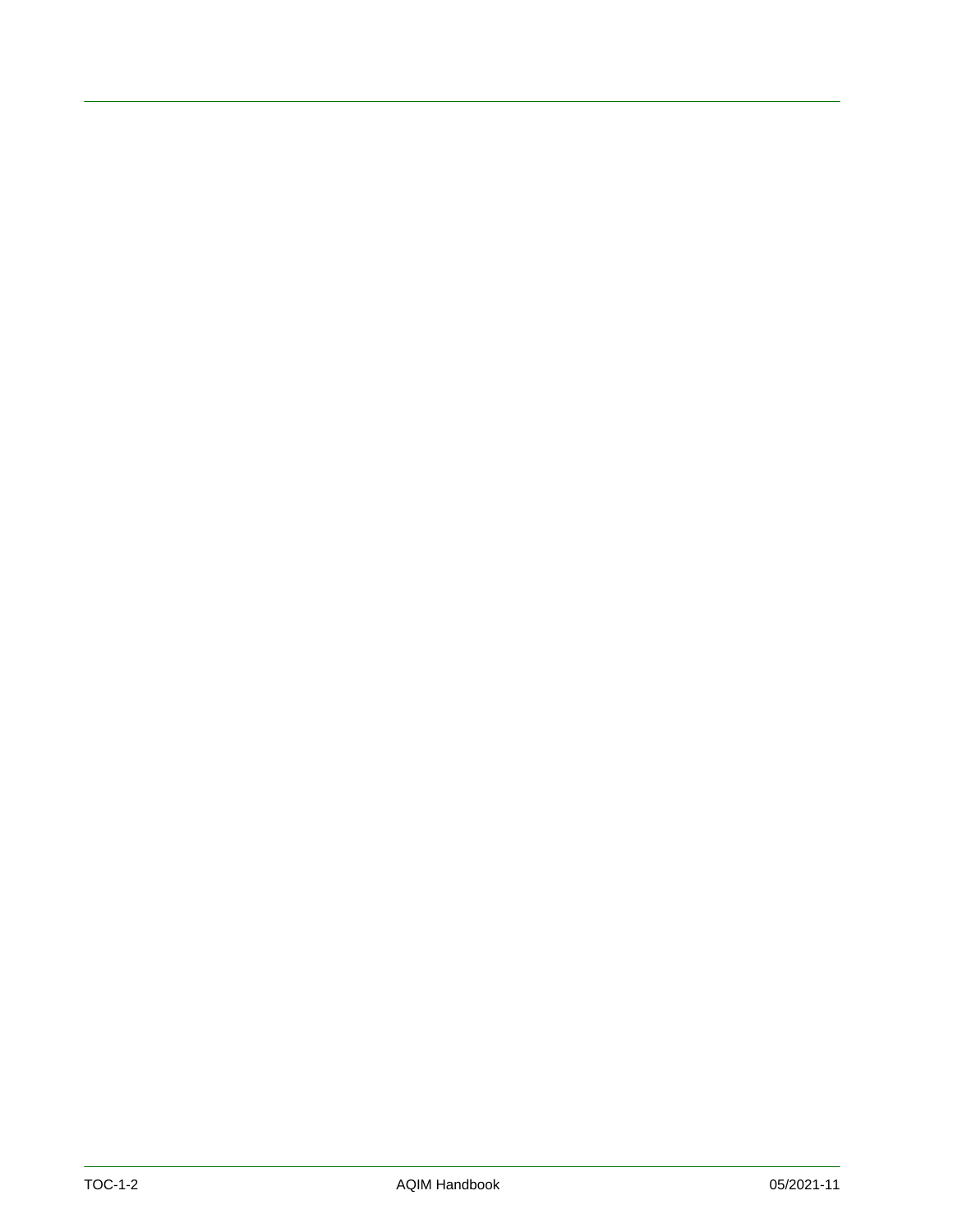# <span id="page-4-0"></span>**Figures**

**AQIM Handbook** 

- [Figure 2-5-1 An Example of a Listing Data](#page-40-0) *2-5-5*
- [Figure 2-5-2 Printout of Records Having Specific Information](#page-41-0) *2-5-6*
- [Figure 2-5-3 Printout of Frequencies of Items Intercepted](#page-41-1) *2-5-6*
- [Figure 2-5-4 Example of Frequencies Displayed Using Pie Chart](#page-42-0) *2-5-7*
- [Figure 2-6-1 A Model of a Risk Analysis Process](#page-46-0) *2-6-3*
- [Figure 2-6-2 Pest Risk Assessment Model](#page-47-0) *2-6-4*
- [Figure 2-7-1 Example of Sampling for Information Versus for Detection](#page-55-0) *2- 7-2*
- [Figure 2-7-2 Example of Importance of Knowing Your Population](#page-59-0) *2-7-6*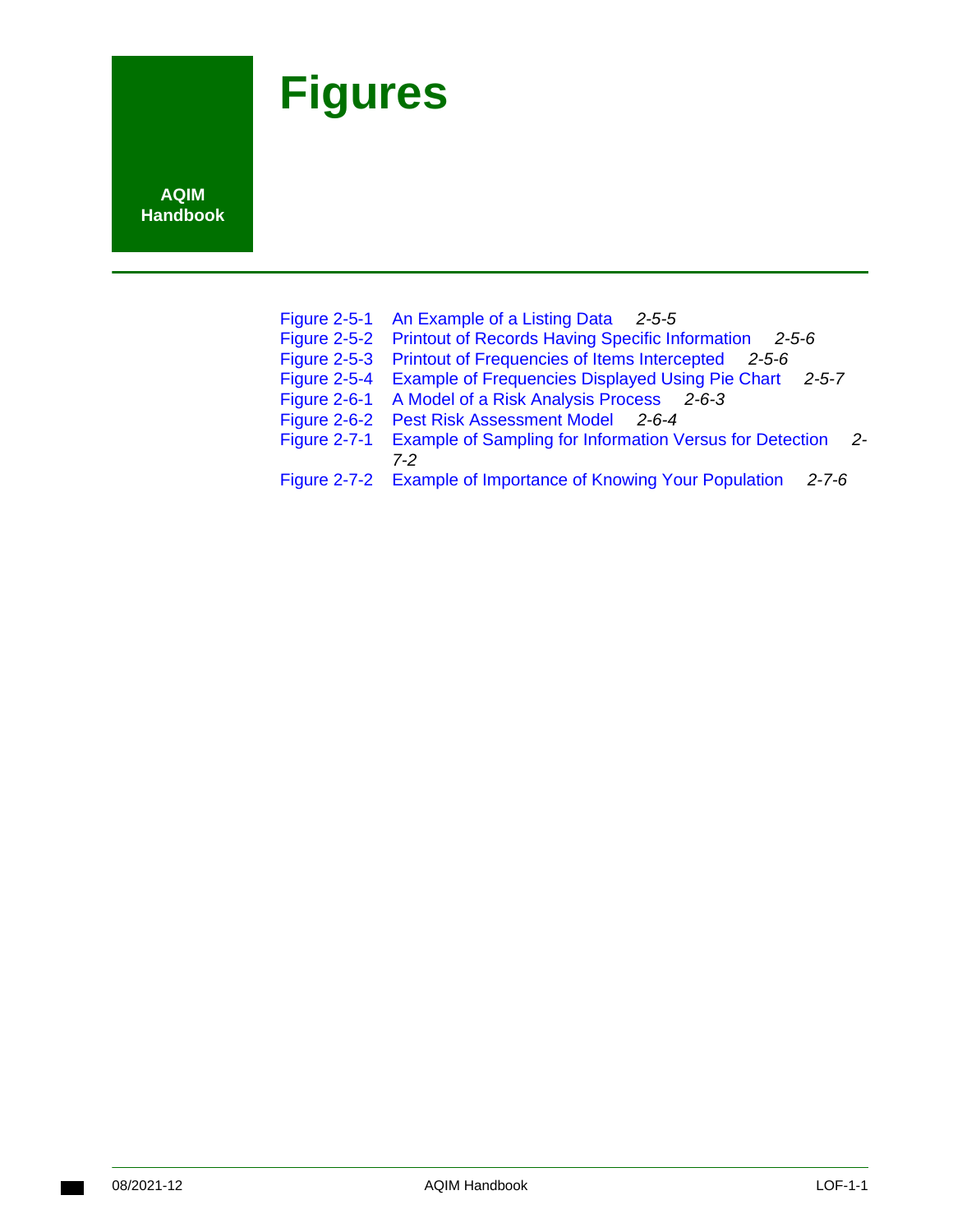#### **Figures**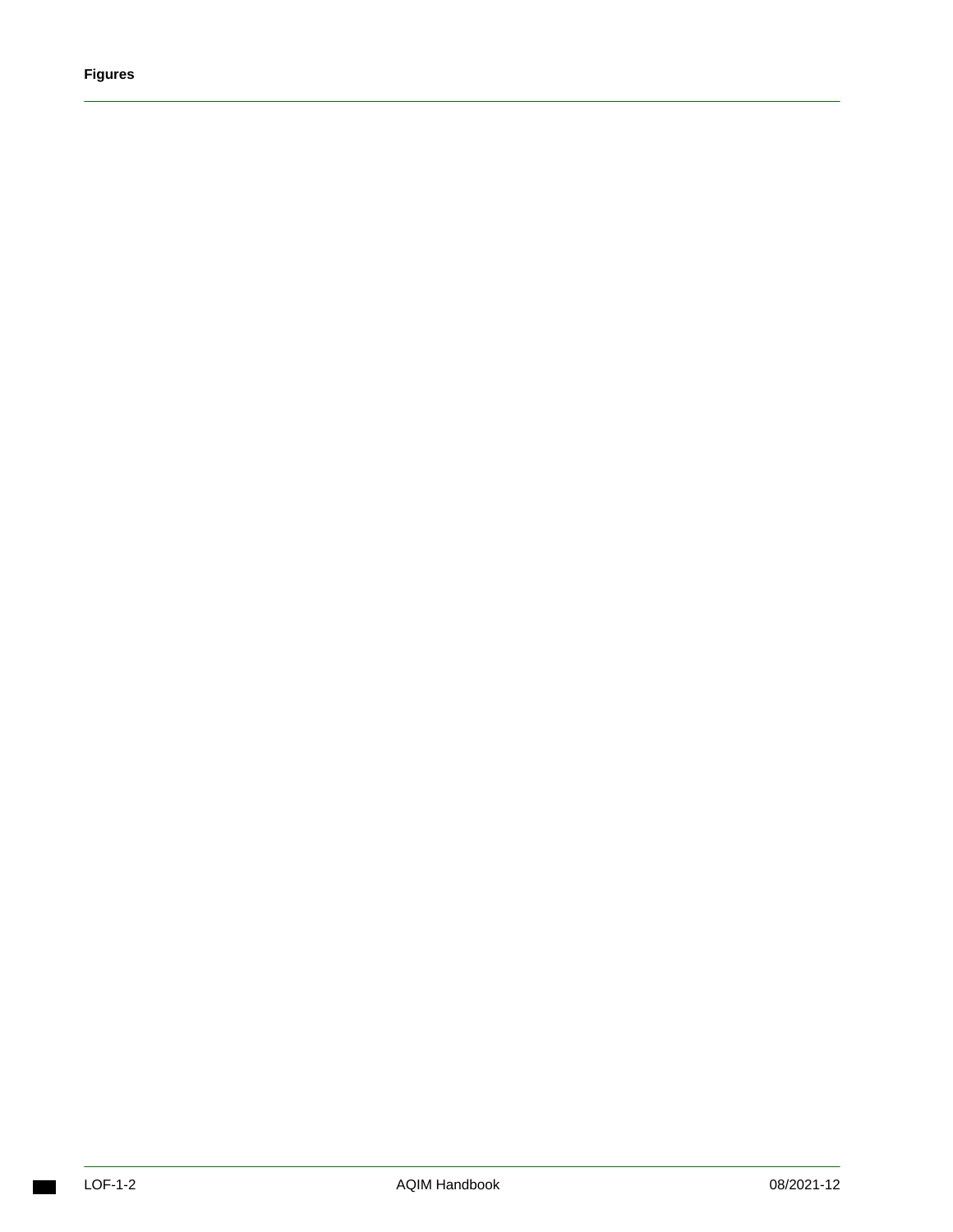# <span id="page-6-0"></span>**Tables**

#### **AQIM Handbook**

| <b>Table 1-1-1</b> | <b>How to Use Decision Tables</b><br>$1 - 1 - 6$                     |
|--------------------|----------------------------------------------------------------------|
| <b>Table 1-1-2</b> | Reporting Issues with or Suggestions for the AQIM                    |
|                    | <b>Handbook</b><br>$1 - 1 - 8$                                       |
| <b>Table 2-2-1</b> | One Way of Viewing the Difference Between the Old Frame-             |
|                    | work and that of GPRA<br>$2 - 2 - 2$                                 |
| <b>Table 2-7-1</b> | Summary Comparison to Determine the Most Appropriate Type            |
|                    | of Sampling<br>$2 - 7 - 3$                                           |
| <b>Table 2-7-2</b> | Example of How Sample Size Changes the Width of the Confi-           |
|                    | dence Interval<br>$2 - 7 - 7$                                        |
| <b>Table 3-2-1</b> | <b>Checklist for Roles and Responsibilities</b><br>$3 - 2 - 3$       |
| <b>Table 4-3-1</b> | Hypergeometric Table for Random Sampling in Commodity                |
|                    | Inspection<br>$4 - 3 - 5$                                            |
| <b>Table 4-3-2</b> | <b>Air Cargo Procedures Summary</b><br>$4 - 3 - 7$                   |
| <b>Table 4-3-3</b> | <b>AQIM Sampling Procedures for Multiple Commodities in</b>          |
|                    | Cargo<br>$4 - 3 - 8$                                                 |
| <b>Table 4-4-1</b> | Hypergeometric Table for Random Sampling in Commodity                |
|                    | Inspection<br>$4 - 4 - 5$                                            |
| <b>Table 4-4-2</b> | Maritime Cargo Procedures Summary 4-4-7                              |
| <b>Table 4-4-3</b> | <b>AQIM Sampling Procedures for Multiple Commodities in</b>          |
|                    | Cargo<br>$4 - 4 - 8$                                                 |
| <b>Table 4-6-1</b> | Sampling Protocol Based on Number of Personnel<br>$4 - 6 - 2$        |
| <b>Table 4-6-2</b> | Northern Border Vehicle Sample Numbers<br>$4 - 6 - 2$                |
| <b>Table 4-6-3</b> | Example of Number of Vehicles Sampled and Approach                   |
|                    | $4 - 6 - 6$<br>Rate                                                  |
| <b>Table 4-7-1</b> | <b>Hypergeometric Table for Random Sampling</b><br>$4 - 7 - 4$       |
| <b>Table 4-7-2</b> | Northern Border Truck Cargo Procedures Summary<br>$4 - 7 - 6$        |
| <b>Table 4-7-3</b> | <b>AQIM Sampling Procedures for Multiple Commodities in</b>          |
|                    | Cargo<br>$4 - 7 - 7$                                                 |
| <b>Table 4-8-1</b> | <b>Sampling Protocol Based on Number of Personnel</b><br>$4 - 8 - 2$ |
| <b>Table 4-8-2</b> | Example of Number of Vehicles Sampled and Approach                   |
|                    | $4 - 8 - 7$<br>Rate                                                  |
| <b>Table 4-9-1</b> | <b>Hypergeometric Table For Random Sampling</b><br>$4 - 9 - 6$       |
| <b>Table 4-9-2</b> | Southern Border Truck Cargo Procedures Summary<br>$4 - 9 - 7$        |
| <b>Table 4-9-3</b> | <b>AQIM Sampling Procedures for Multiple Commodities in</b>          |
|                    | Cargo<br>$4 - 9 - 8$                                                 |
| Table D-1-1        | <b>Example of Charts to Perform Random Sampling</b>                  |
|                    | Procedure<br>$D-1-6$                                                 |
| Table D-1-2        | <b>Schedule of Random Sample Times Month</b><br>$D-1-7$              |
|                    |                                                                      |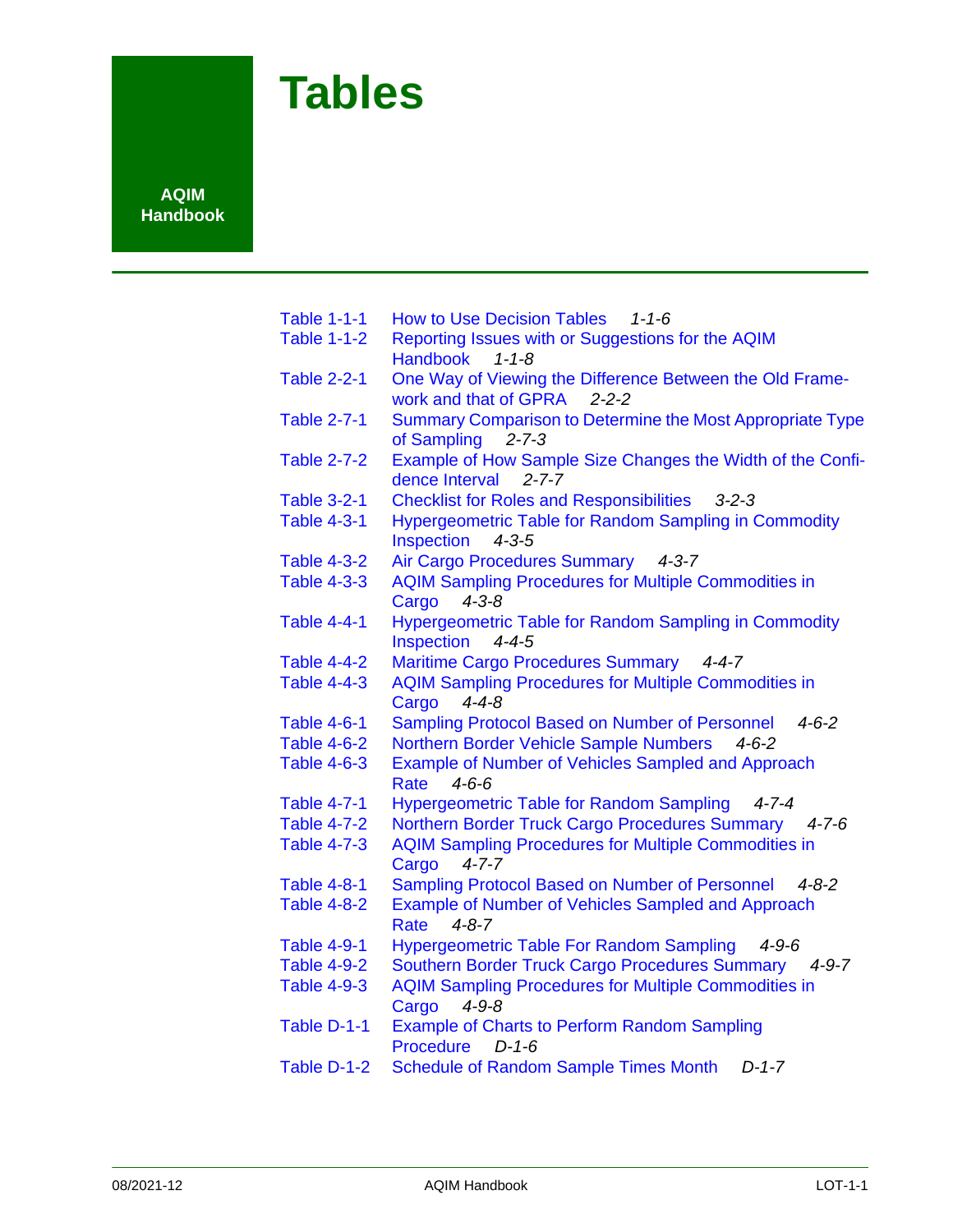#### **Tables**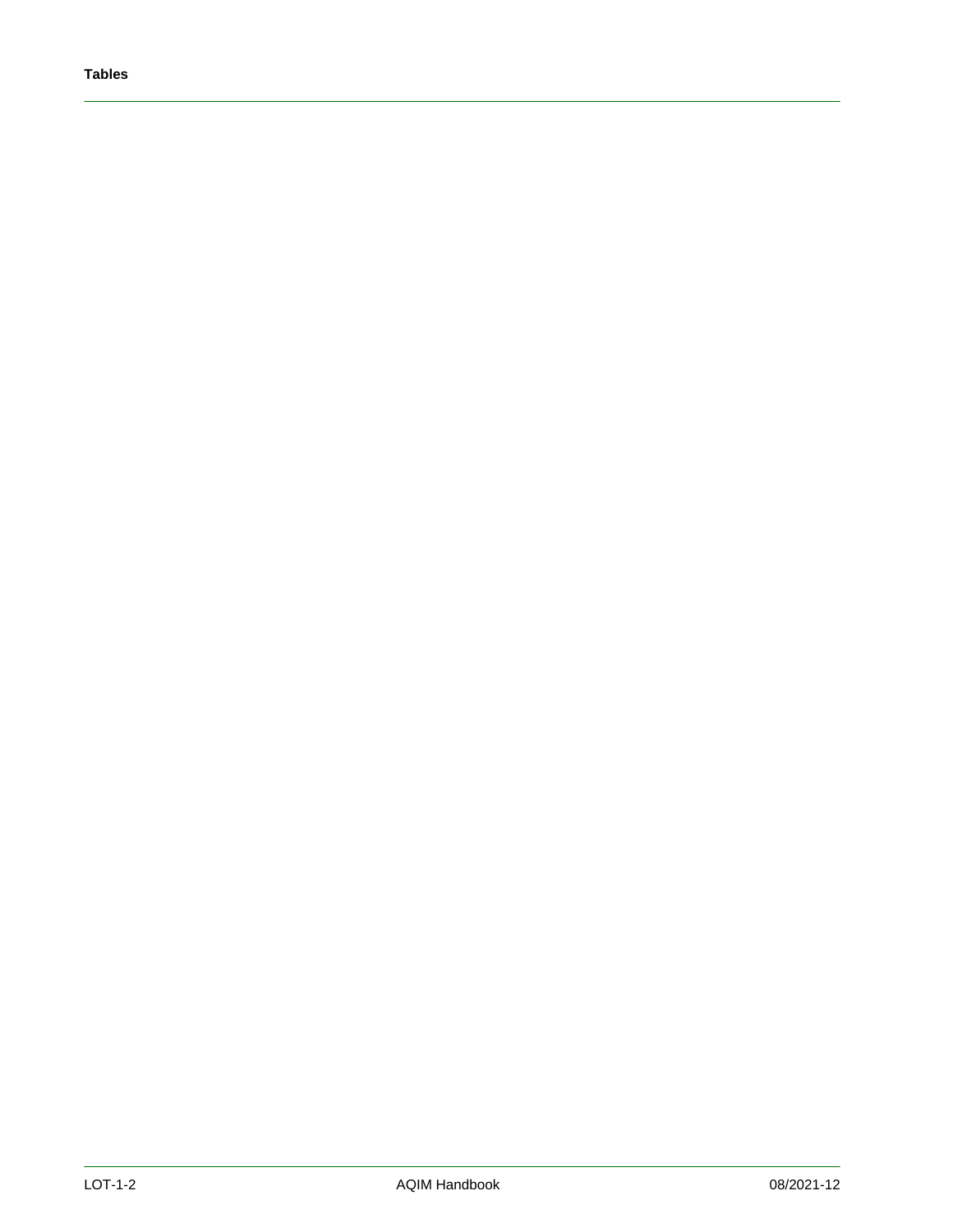

1

# <span id="page-8-0"></span>**Introduction Chapter**

## **Contents**

[Purpose](#page-8-1) **1-1-1**  [Scope](#page-9-0) **1-1-2**  [Users](#page-10-0) **1-1-3**  [Related Documents](#page-11-0) **1-1-4**  [Conventions](#page-11-1) **1-1-4**  [Advisories](#page-11-2) **1-1-4**  [Boldface](#page-12-0) **1-1-5**  [Bullets](#page-12-1) **1-1-5**  [Chapters](#page-12-2) **1-1-5**  [Contents](#page-12-3) **1-1-5**  [Control Data](#page-12-4) **1-1-5**  [Decision Tables](#page-13-1) **1-1-6**  [Examples](#page-13-2) **1-1-6**  [Footnotes](#page-13-3) **1-1-6**  [Heading Levels](#page-14-0) **1-1-7**  [Hypertext Links \(Highlighting\) to Tables, Figures, and Headings](#page-14-1) **1-1-7**  [Indentions](#page-14-2) **1-1-7**  [Italics](#page-14-3) **1-1-7**  [Numbering Scheme](#page-14-4) **1-1-7**  [Transmittal Number](#page-15-1) **1-1-8**  [Using the Manual](#page-15-2) **1-1-8**  [Reporting Issues with or Suggestions for the AQIM Handbook](#page-15-3) **1-1-8**  [Manual Updates](#page-16-0) **1-1-9**  [Ordering Additional Manuals and Revisions](#page-16-1) **1-1-9** 

## <span id="page-8-1"></span>**Purpose**

The AQIM Handbook provides an information source for:

- Analyzing information enabling managers to make risk-based decisions
- Implementing AQIM activities,
- Training employees about risk analysis and management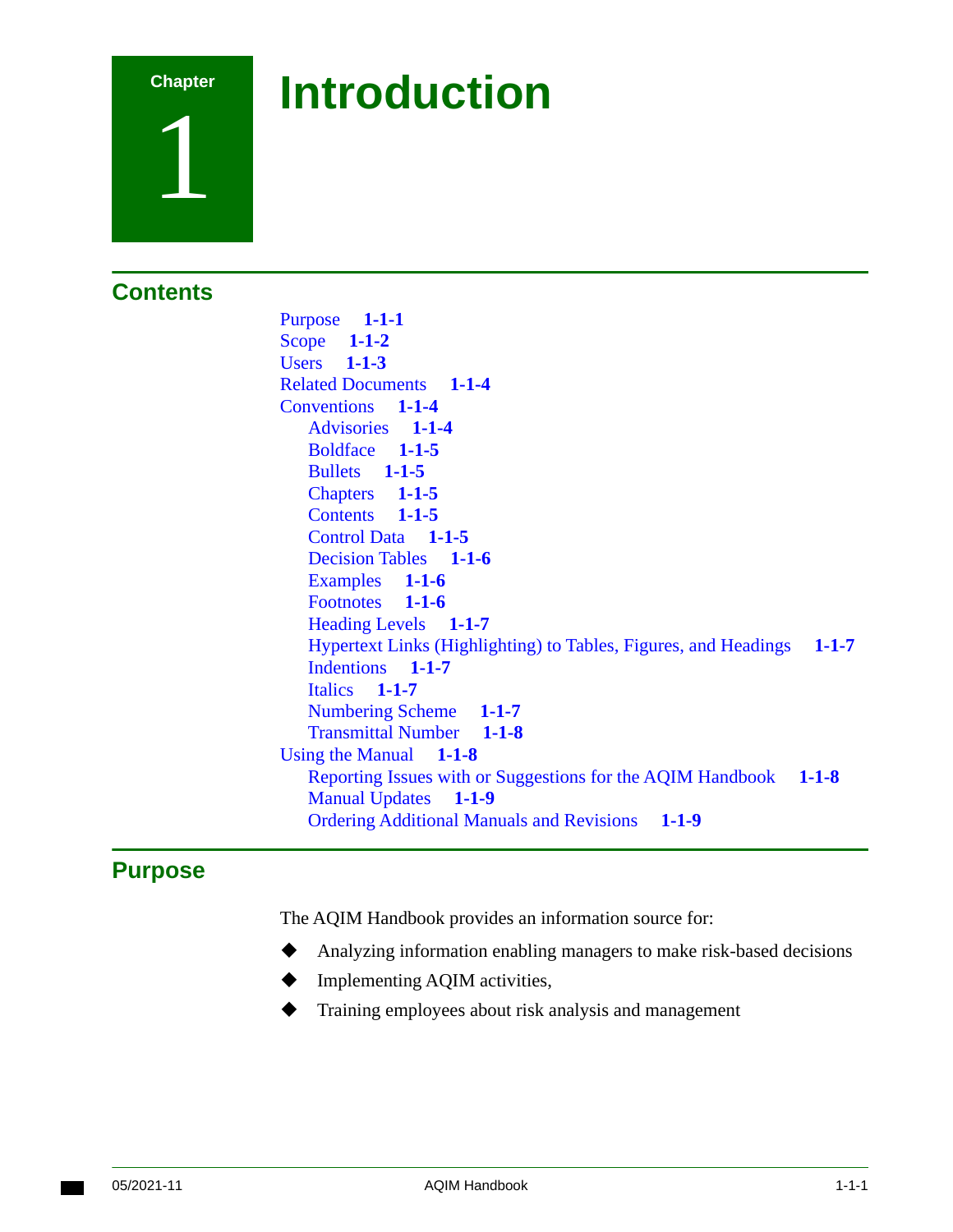## <span id="page-9-0"></span>**Scope**

The AQIM Handbook covers background information about the Government Performance Results Act (GPRA) and its influence to integrate risk analysis and risk management into Agriculture Quarantine Inspection (AQI) program. With that introduction, the Handbook then provides necessary information about statistics, risk analysis, and a sampling process to provide the foundation for implementing AQIM. Next, the Handbook provides guidelines and instruction for setting up designated locations for AQIM. The remainder of the Handbook is divided into pathway sections.

Given that AQIM is a different way of conducting business, this Handbook is an attempt to provide officers and managers with background and guidance to implement AQIM activities. As processes improve and are developed, the Handbook will expand in its scope. Along with specific documents written to establish local procedures, such as a standard operating procedure, this Handbook will serve as the information tool for implementing AQIM activities and for training individuals about risk analysis and risk management.

The Handbook is divided into several major sections:

- Introduction
- The Government Performance and Results Act
- Strategic Plans, Performance Plans, Reports and Budgets
- Statistics and AQIM
- ◆ Fundamentals of Risk Analysis
- AQIM Sampling Process
- Start-Up
- ◆ Air—Passenger Baggage
- ◆ Air—Cargo
- ◆ Maritime—Cargo
- Mail Facility
- Northern Border—Vehicles
- Northern Border—Truck Cargo
- Southern Border—Vehicles
- Southern Border—Truck Cargo
- Glossary
- Appendixes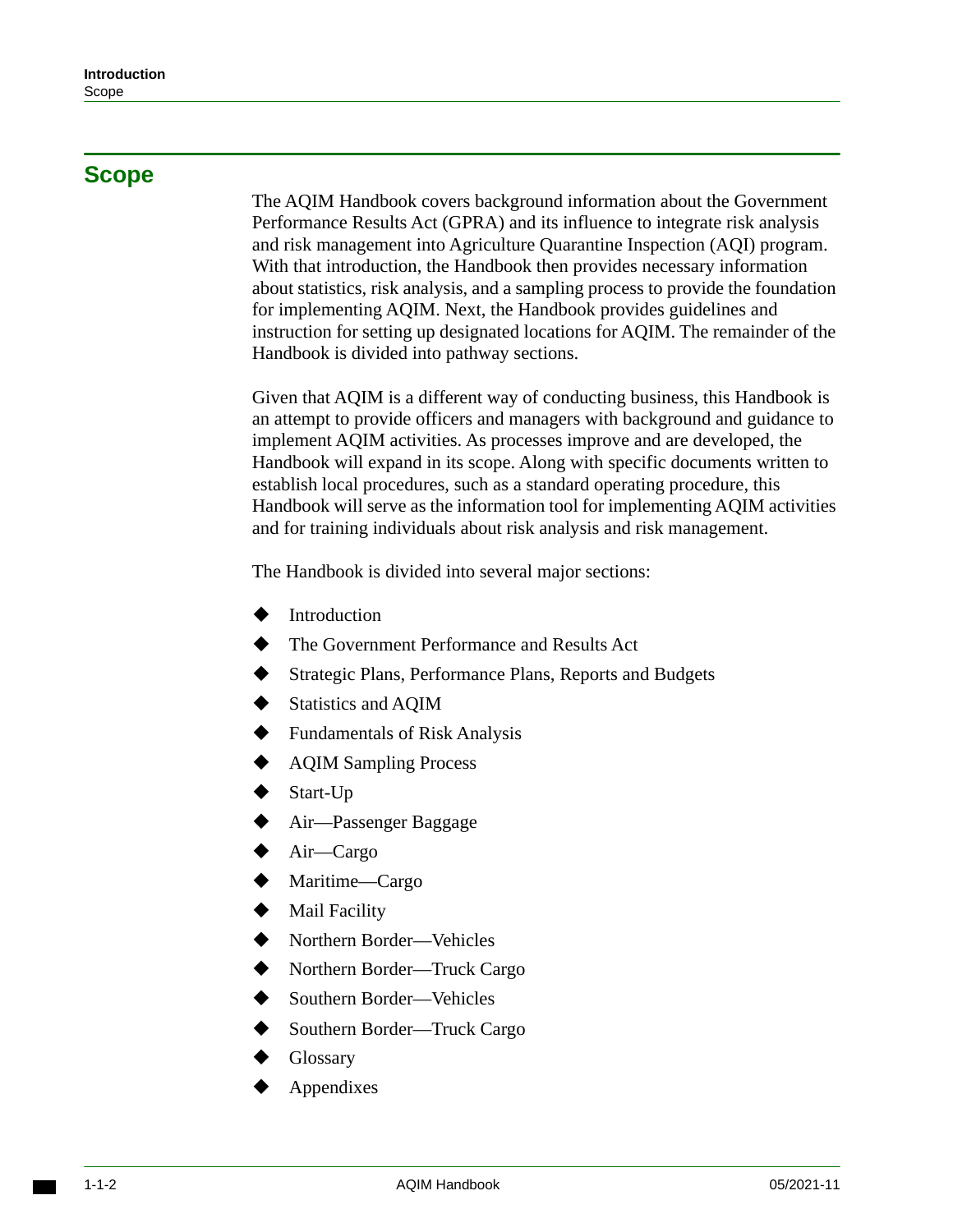Index

The Introduction section provides basic information about the Handbook and information that supports AQIM activities. The information includes background; the GPRA; strategic plans, performance plans, reports, and budgets; agriculture quarantine inspection monitoring; basic statistics and their importance to AQIM activities; the fundamentals of risk analysis; and the sampling process established for AQIM activities.

The Start-Up section provides a list of activities for setting up a designated location that is implementing AQIM, the roles and responsibilities of individuals involved, and a checklist to help designated locations implement AQIM.

The pathway sections have national guidelines developed for a specific pathway covering the following topics:

- $\blacklozenge$  Introduction and sampling guidelines
- Data collection and maintenance guidelines
- Data analysis guidelines (not all pathways)

The Appendixes list information, such as governing Acts, key contacts, duties, and samples of standard operating procedures.

The Glossary defines specialized words, abbreviations and acronyms, and other difficult terms used related to risk analysis, risk management, and AQIM.

## <span id="page-10-0"></span>**Users**

The AQIM Handbook is used primarily by CBP Agriculture Specialists, PPQ employees (including officers, managers, technicians, identifiers) involved in AQIM activities. The users would include those who are responsible for:

- Completing data worksheets
- Conducting risk management
- Determining a random sampling scheme
- Documenting statistical information
- Entering information into the Agricultural Risk Management System (ARM)
- Interpreting information in ARM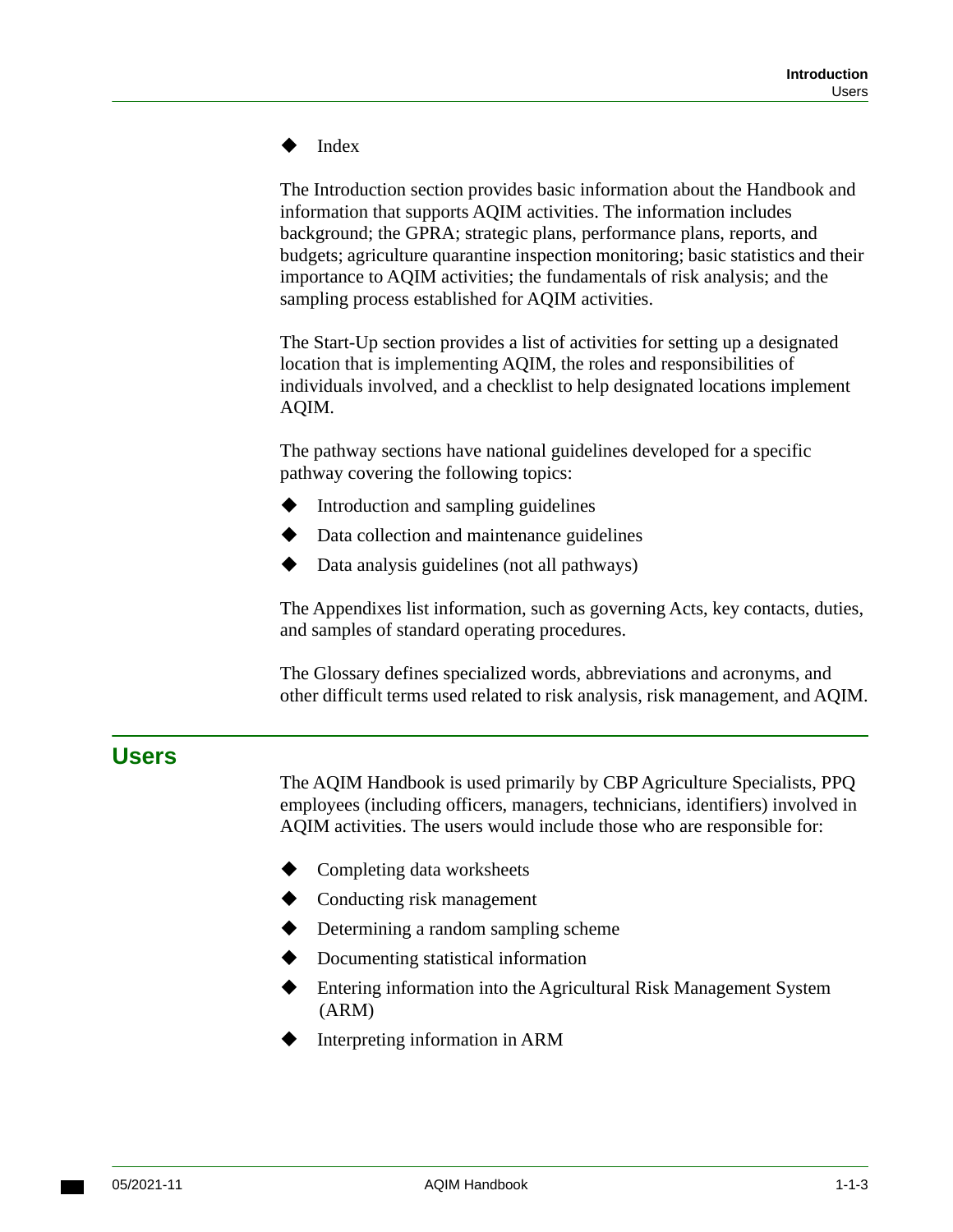#### Monitoring AQIM implementation

Secondary users of the information in this Handbook would include specialists of PPQ's Permits and Risk Assessments and cooperators from Veterinary Services and other Federal agencies.

#### <span id="page-11-0"></span>**Related Documents**

The Government Performance Results Act (GPRA) of 1993 is the basis for implementing AQIM. Refer to [The Government Performance and Results Act](#page-20-1)  [on page 2-2-1.](#page-20-1)

Another related document is titled, "Safeguarding American Plant Resources" dated July 1, 1999. This document describes the systems needed to deliver plant protection programs. AQIM activities support a safeguarding system founded on risk-based pathway studies and performance measurement that allow maximum effectiveness of operations.

## <span id="page-11-1"></span>**Conventions**

Conventions are established by custom and are widely recognized and accepted. Major conventions used in this manual follow.

#### <span id="page-11-2"></span>**Advisories**

Advisories are used throughout this Handbook to bring important information to your attention. Please carefully review each advisory. The definitions coincide with the American National Standards Institute (ANSI), with the goal of making the warnings easy to recognize and understand, thus limiting the human and dollar cost of foreseeable errors and accidents,<sup>1</sup> and are in the format shown below.

#### **! DANGER**

DangerTable message is used in the event of imminent risk of death or serious injury.

#### **! WARNING**

WarningTable message is used in the event of possible risk of serious injury.

<sup>1</sup> TCIF Guideline, *Admonishments (Safety-Related Warning Message)*, TCIF-99-021 Issue 1, p.4.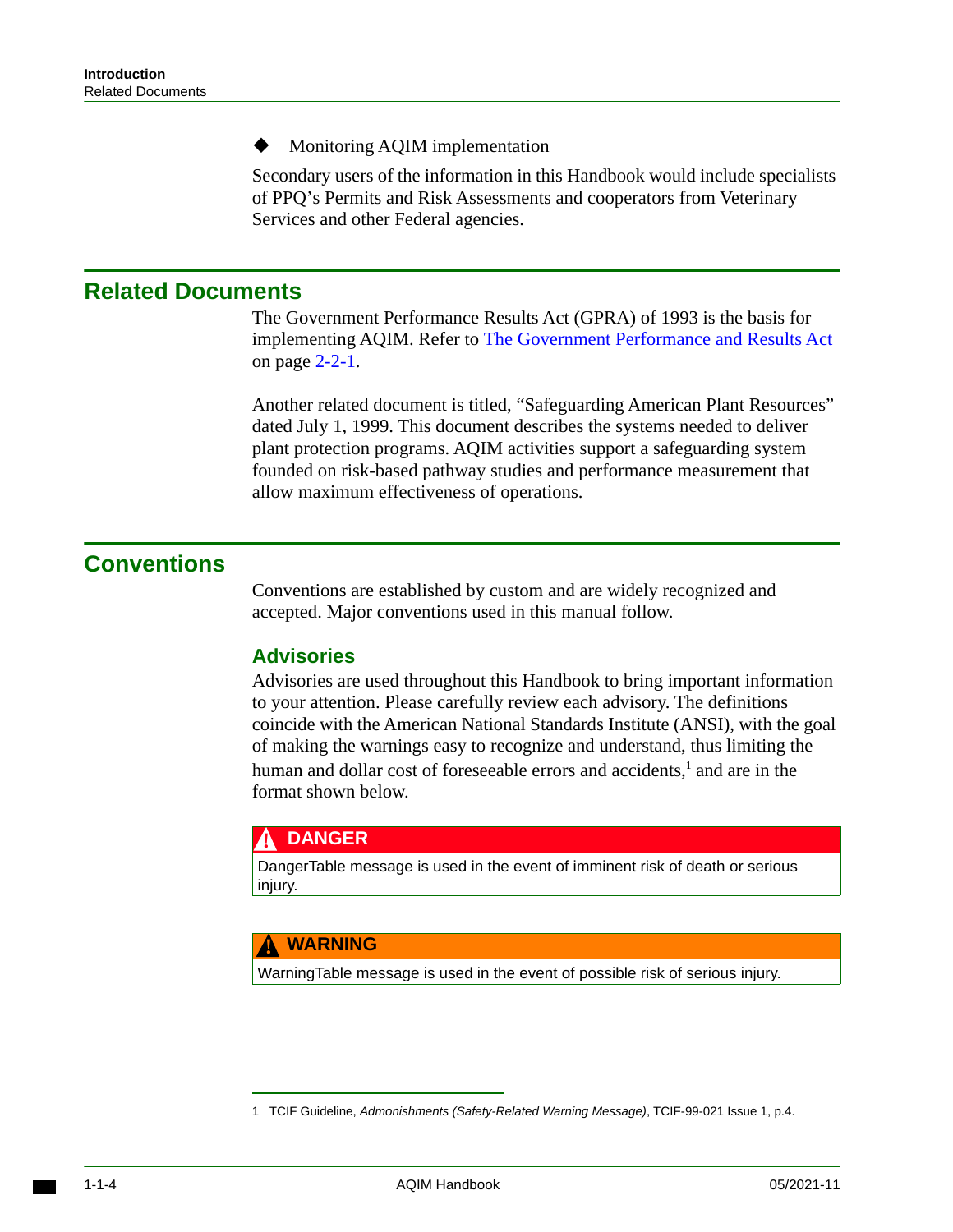#### **! CAUTION**

CautionTable message is used for tasks involving minor to moderate risk of injury.

#### **NOTICE**

 NoticeTable message is used to alert a reader of important information or Agency policy.

#### **SAFETY**

SafetyTable message is used for general instructions or reminders related to safety.

#### <span id="page-12-0"></span>**Boldface**

Boldface type is used to emphasize important words throughout this manual. These words include, but are **not** limited to: **cannot, do not, does not, except, lacks, must, neither, never, nor, not, only, other than**.

#### <span id="page-12-1"></span>**Bullets**

Bulleted lists indicate that there is **no** order of priority to the information being listed.

#### **Change Bar**

A black change bar in the left margin is used to indicate a change appearing on a revised page.

#### <span id="page-12-2"></span>**Chapters**

This manual contains several chapters covering the basics of statistics and sampling, along with detailed sampling procedures for each pathway.

#### <span id="page-12-3"></span>**Contents**

Every chapter has a table of contents listing **only** the first- and second-level headings within the chapter.

#### <span id="page-12-4"></span>**Control Data**

Control data is located at the top and bottom of each page to help users keep track of where they are in the manual and be aware of updates to specific chapters, sections, appendixes, etc., in the manual. At the top of the page is the chapter title and first-level heading for that page. At the bottom of the page is the transmittal number (month, year, number), manual title, page number, and unit responsible for content. To track revisions, use the control data.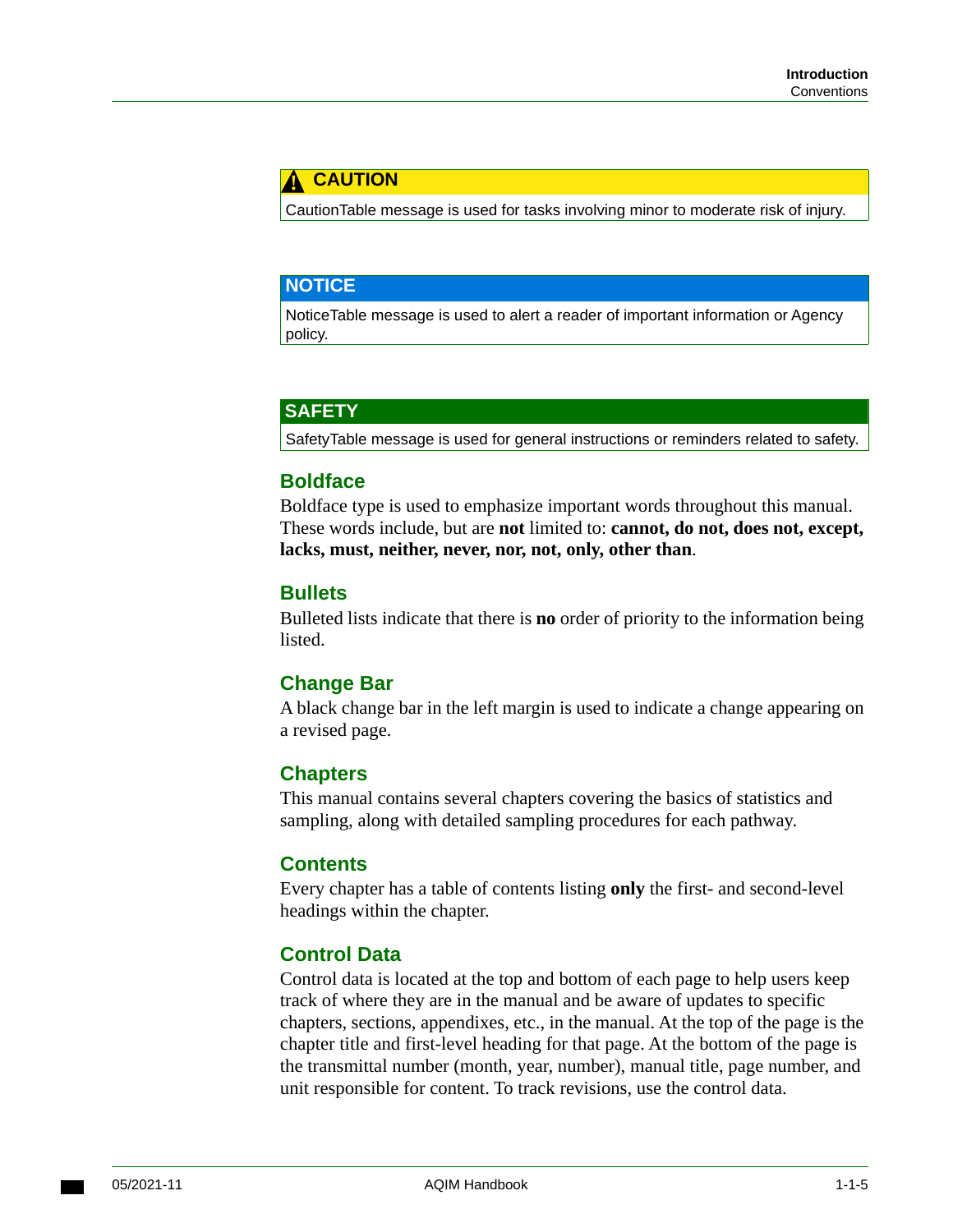#### <span id="page-13-1"></span>**Decision Tables**

Decision tables are used throughout the manual. The first and middle columns in each table represent conditions, and the last column represents the action to be taken after all conditions listed for that row are considered. Begin with the column headings and move left to right, and if the condition **does not** apply, then continue one row at a time until you find the condition that does apply.

<span id="page-13-0"></span>

| Table 1-1-1 How to Use Decision Tables |  |
|----------------------------------------|--|
|----------------------------------------|--|

| If you:                                                                     | And if the condition<br>applies: | Then:                                  |
|-----------------------------------------------------------------------------|----------------------------------|----------------------------------------|
| Read this column cell and<br>row first                                      | Continue in this cell            | TAKE the action listed in this<br>cell |
| Find the previous condition<br>did not apply, then read this<br>column cell | Continue in this cell            | TAKE the action listed in this<br>cell |

#### <span id="page-13-2"></span>**Examples**

Examples are used to clarify a point by applying it to a real-world situation. Examples always appear in boxes as a means of visually separating them from the other information contained on a page.

**EXAMPLE** Examples are graphically placed boxes within the text as a means of visually separating information from other information contained on the page. Examples will always appear in a box.

#### <span id="page-13-3"></span>**Footnotes**

Footnotes comment on or cite a reference to text and are referenced by number. The footnotes used in this manual include general text footnotes, figure footnotes, and table footnotes.

General text footnotes are located at the bottom of the page.

When space allows, figure and table footnotes are located directly below the associated figure or table. However, for multi-page tables or tables that cover the length of a page, footnote numbers and footnote text **cannot** be listed on the same page. If a table or figure continues beyond one page, the associated footnotes will appear on the page following the end of the figure or table.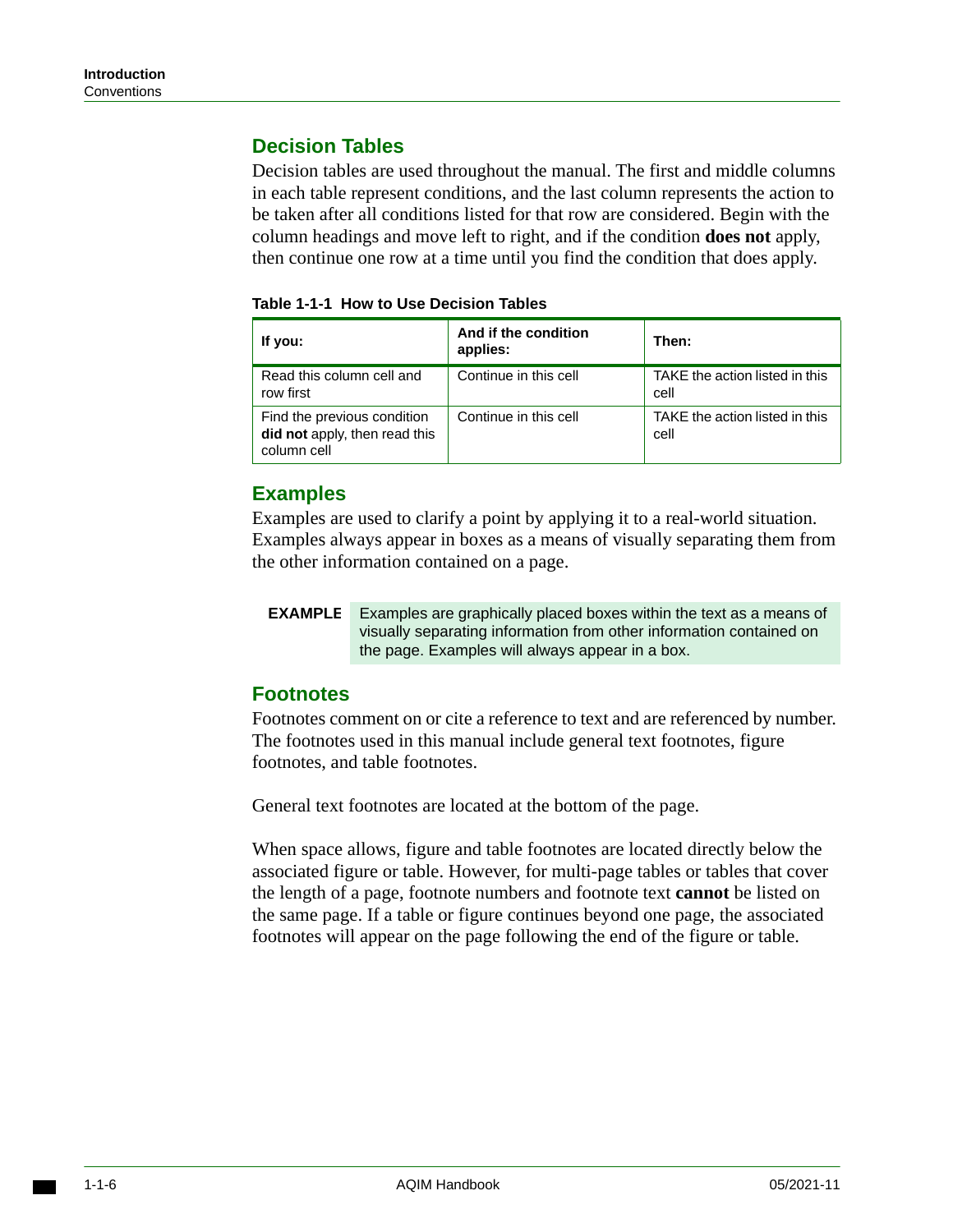### <span id="page-14-0"></span>**Heading Levels**

Within each chapter and section there are four heading levels. The first-level heading is indicated by a horizontal line across both left and right columns with the heading language across the left and right columns directly underneath. The body text after a first-level heading is located **inside** the margined text area, one line after the heading language. The second- and thirdlevel headings are inside the margined text area with the body text following underneath. The fourth-level heading is inside the margined text area followed by a period and leading into the text.

## <span id="page-14-1"></span>**Hypertext Links (Highlighting) to Tables, Figures, and Headings**

Figures, headings, and tables are cross-referenced in the body of the manual and are highlighted in boldface type. These appear in blue hypertext in the online manual.

**EXAMPLE** See *[Reporting Issues with or Suggestions for the AQIM Handbook](#page-15-3)* to determine where to report problems with this manual.

### <span id="page-14-2"></span>**Indentions**

Entry requirements which are summarized from CFRs, import permits, or policies are indented on the page.

#### <span id="page-14-3"></span>**Italics**

The following items are italicized throughout this Handbook:

- Cross-references to headings
- Publication names
- Scientific names of commodities

#### <span id="page-14-4"></span>**Numbering Scheme**

A three-level numbering scheme is used in this manual for pages, tables, and figures. The first number represents the section. The second number represents the chapter. The third number represents the page, table, or figure. This numbering scheme allows for easier updating and adding pages without having to reprint an entire section. Dashes are used in page numbering to differentiate page numbers from decimal points.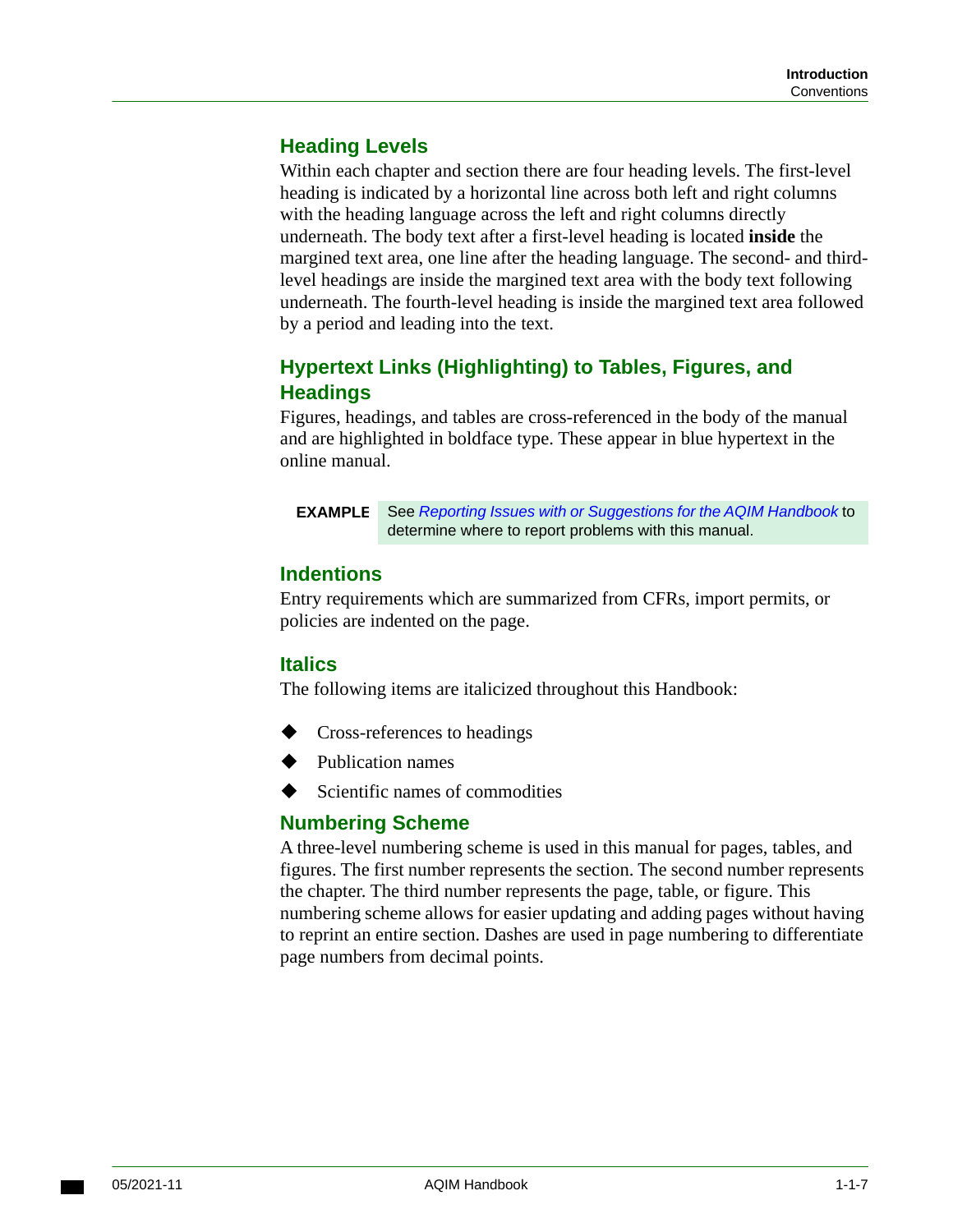#### <span id="page-15-1"></span>**Transmittal Number**

The transmittal number contains the month, year, and a consecutively-issued number (beginning with -01 for the first edition and increasing consecutively for each update to the edition). The transmittal number is **only** changed when the specific chapter sections, appendixes, glossary, tables, or index is updated. If no changes are made, then the transmittal number remains unchanged. The transmittal number **only** changes for the entire manual when a new edition is issued or changes are made to the entire manual.

**EXAMPLE** 04/2021-10 is the transmittal number for this update and is located in the control data on the pages in this chapter 04 is the month the update was issued 2021 is the year the update was issued 10 is the number (the original new edition was 01, plus 9 updates)

## <span id="page-15-2"></span>**Using the Manual**

Review the content of this manual to get a feel for the scope of material covered. Glance through the section you will be using and familiarize yourself with the organization of information. Use the Table of Contents that follows each tab to quickly find information. If the Table of Contents is not specific enough, refer to the Index.

### <span id="page-15-3"></span>**Reporting Issues with or Suggestions for the AQIM Handbook**

Use [Table 1-1-2](#page-15-0) to determine where to report problems with this Handbook.

| If you:                                                                     | Then:                                                                                                                                                             |
|-----------------------------------------------------------------------------|-------------------------------------------------------------------------------------------------------------------------------------------------------------------|
| Are <b>unable</b> to access the<br>online manual                            | Contact PPQ Manuals Unit at 240-529-0350 or by<br>email josie.cooley@usda.gov.                                                                                    |
| Have a suggestion for improv-<br>ing the format (layout, spelling,<br>etc.) |                                                                                                                                                                   |
| Disagree with a policy or proce-<br>dure                                    | CBP: Contact the CBP Agricultural Programs and<br>Trade Liaison (APTL) at aptisida@cbp.dhs.gov with<br>the reason for the disagreement and a recommenda-<br>tion. |
|                                                                             | PPQ: Contact PPQ Import Services Customer Support<br>at 301-851-2046 or 1-877-770-5990 with the reason<br>for the disagreement and a recommendation.              |

<span id="page-15-0"></span> **Table 1-1-2 Reporting Issues with or Suggestions for the AQIM Handbook**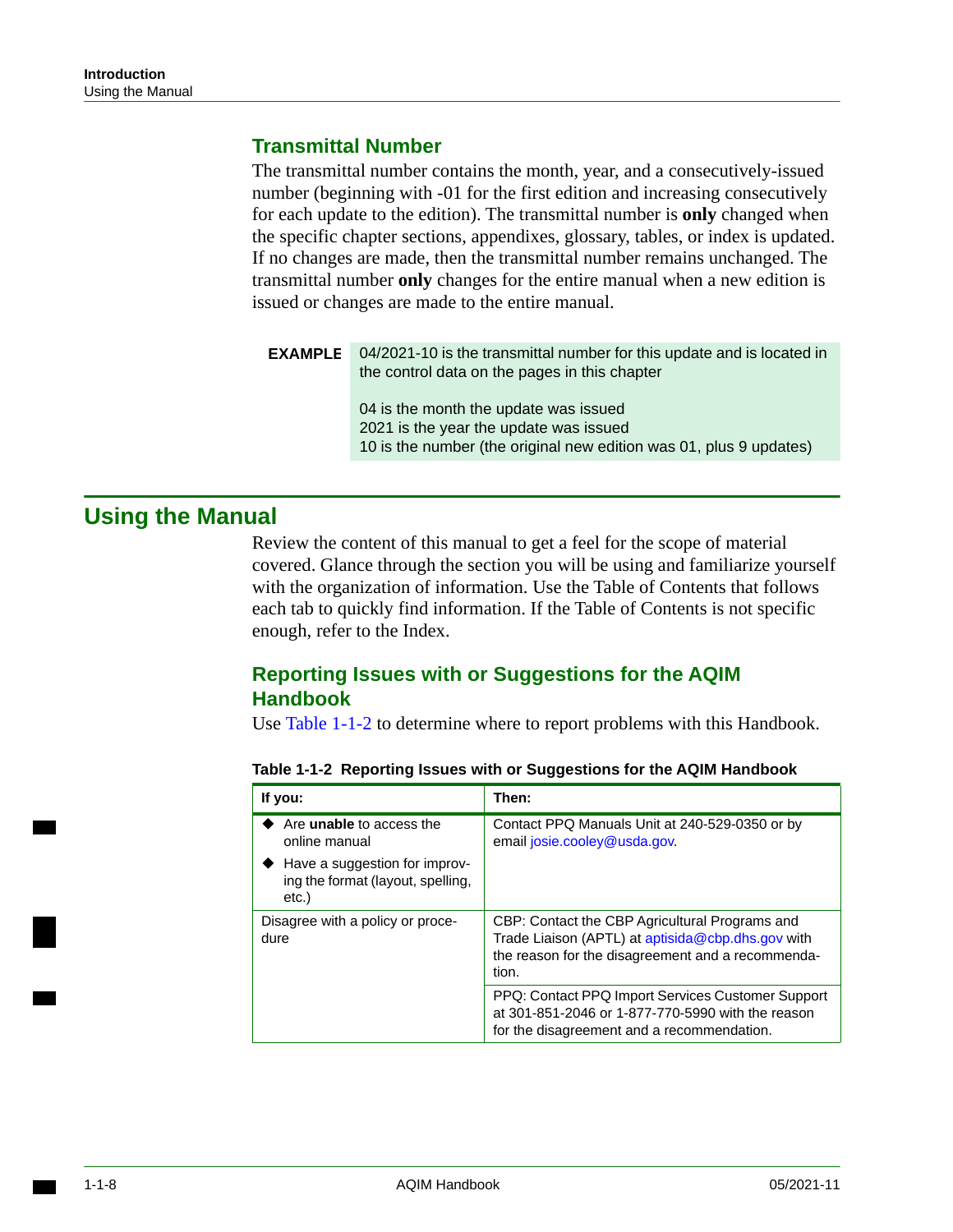| If you:                                                     | Then:                                                                                                  |
|-------------------------------------------------------------|--------------------------------------------------------------------------------------------------------|
| Have an urgent situation requiring<br>an immediate response | CBP: CONTACT the Agricultural Programs and Trade<br>Liaison (APTL) at aptisida@cbp.dhs.gov.            |
|                                                             | PPQ: Refer to AQIM Operational and Policy Ques-<br>tions/Issues on page B-1-2 for contact information. |

#### **Table 1-1-2 Reporting Issues with or Suggestions for the AQIM Handbook**

#### <span id="page-16-0"></span>**Manual Updates**

The PPQ Manuals Unit issues and maintains manuals electronically on the Manuals Unit Web site. The [online manuals <https://www.aphis.usda.gov/](http://www.aphis.usda.gov/import_export/plants/manuals/online_manuals.shtml)  [aphis/ourfocus/planthealth/complete-list-of-electronic-manuals>](http://www.aphis.usda.gov/import_export/plants/manuals/online_manuals.shtml) contain the most up-to-date information. Immediate update revisions to the manual are issued and distributed by e-mail to all PPQ employees.

Each immediate update contains the following information:

- Link to access and download the online manual
- List of the revised page numbers
- Purpose of the revision(s)
- Transmittal number

### <span id="page-16-1"></span>**Ordering Additional Manuals and Revisions**

Although using the online manuals is the preferred method, APHIS employees may order hard copies of manuals from the APHIS MRP Business Services, Acquisition & Asset Management, Printing, Distribution, Mail, Copier Solutions (PDMCS) in Riverdale, Maryland. Visit the [PDMCS Web site](https://my.aphis.usda.gov/myportal/myaphis/employeeresources/administrative-services/Printing_Distribution_Mail_Copier_Solutions)  [<https://my.aphis.usda.gov/myportal/myaphis/employeeresources/](https://my.aphis.usda.gov/myportal/myaphis/employeeresources/administrative-services/Printing_Distribution_Mail_Copier_Solutions)  [administrative-services/Printing\\_Distribution\\_Mail\\_Copier\\_Solutions> f](https://my.aphis.usda.gov/myportal/myaphis/employeeresources/administrative-services/Printing_Distribution_Mail_Copier_Solutions)or detailed information and printing costs. The Manuals Unit is **not** responsible for printing costs.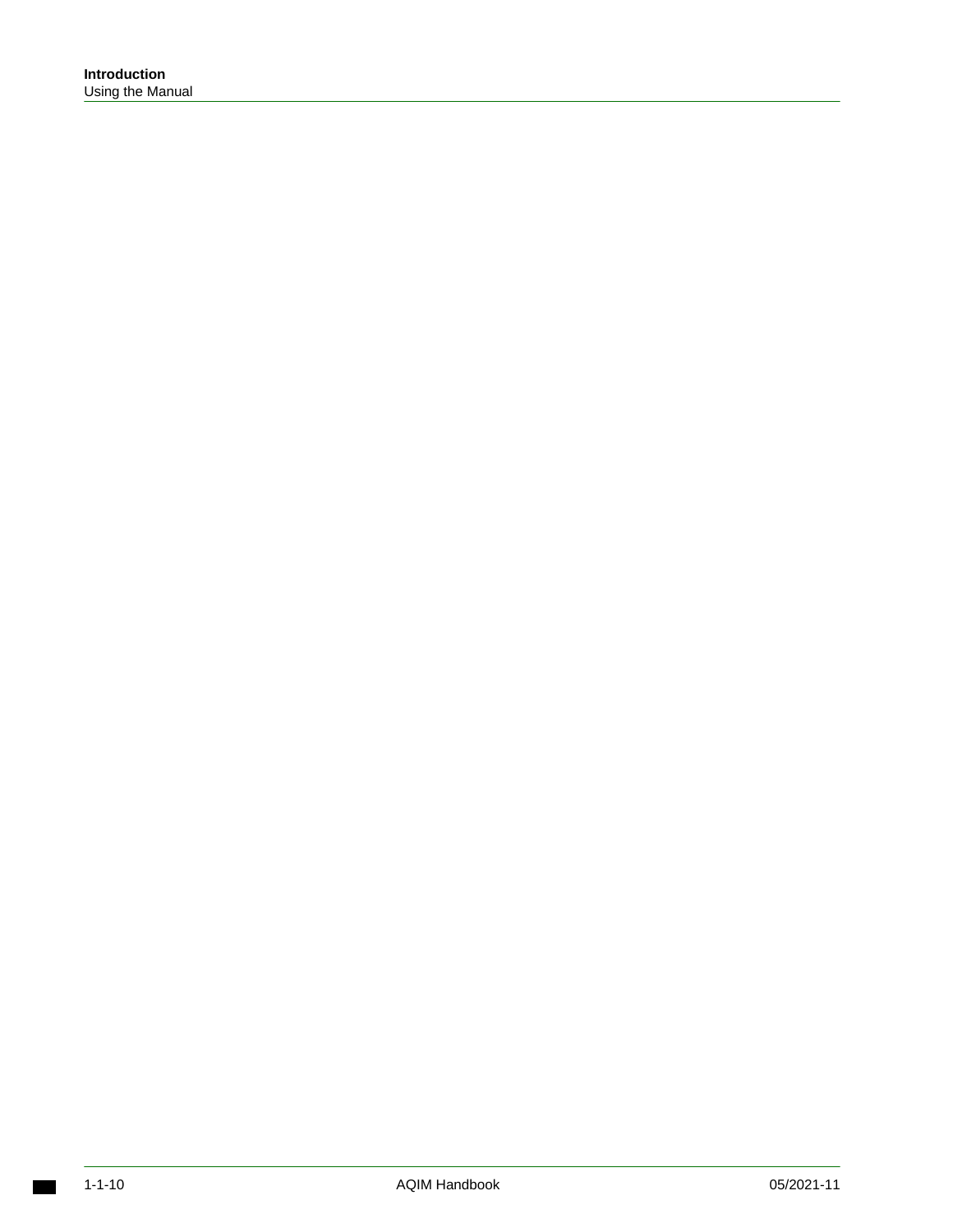2

## <span id="page-18-0"></span>**Chapter CVETVIEW**

## **Overview**

The chapters in this section provide an overview of the background supporting the AQIM program.

This section is comprised of the following chapters:

- [The Government Performance and Results Act](#page-20-1)
- [Strategic Plans, Performance Plans, Reports, and Budgets](#page-24-1)
- [Agriculture Quarantine Inspection Monitoring \(AQIM\)](#page-32-1)
- [Statistics and AQIM](#page-36-1)
- [Fundamentals of Risk Analysis](#page-44-1)
- [AQIM Sampling Process](#page-54-1)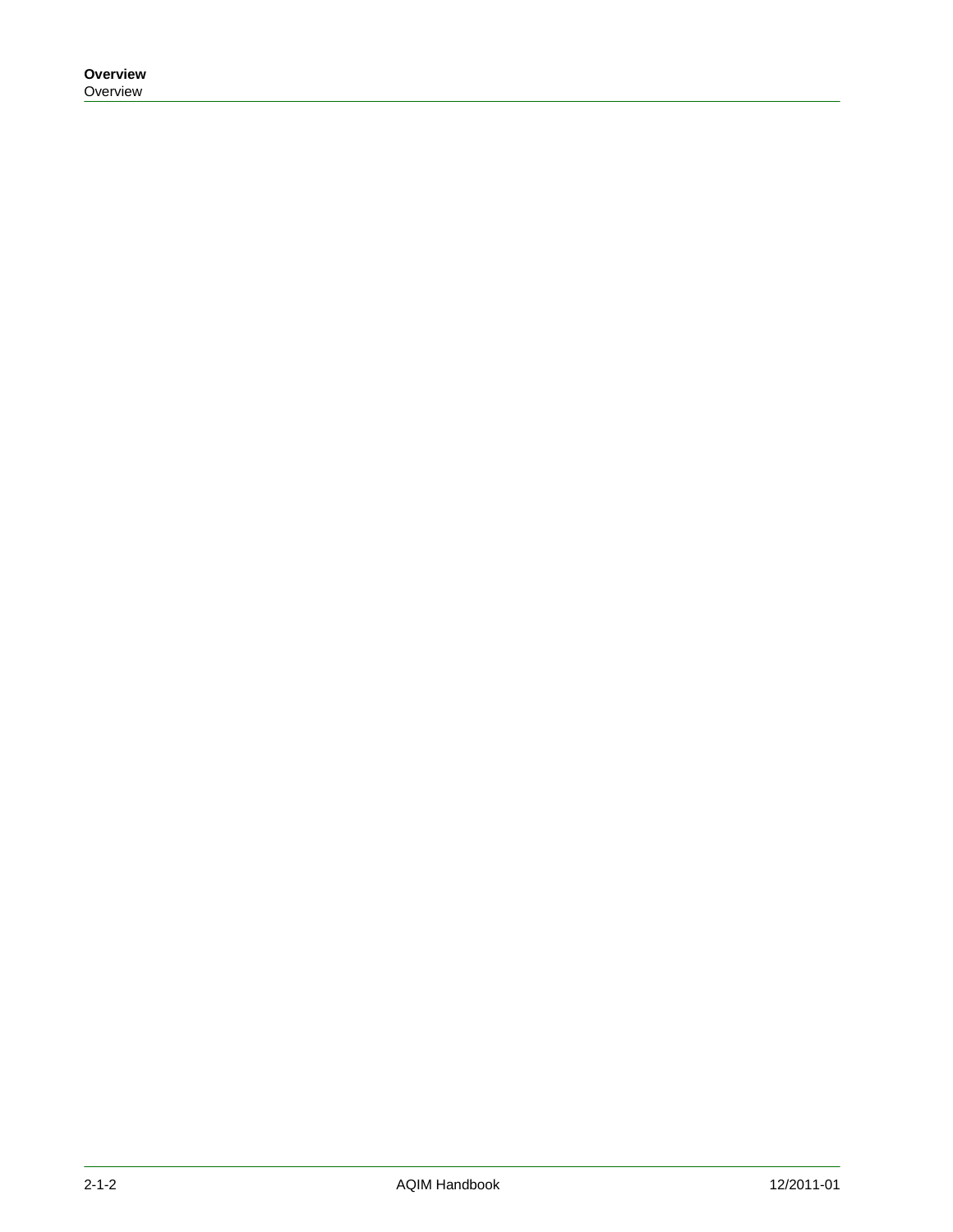**Chapter** 

2

## **Overview**

## <span id="page-20-1"></span><span id="page-20-0"></span>*The Government Performance and Results Act*

## **Contents**

[Background](#page-20-2) **2-2-1**  [Federal Management Reform](#page-21-1) **2-2-2**  [Legislative Requirements](#page-22-0) **2-2-3** 

## <span id="page-20-2"></span>**Background**

The Government Performance and Results Act (GPRA), which was passed by Congress in 1993 and updated (Modernized) in 2010, is a law that requires all government programs to be managed based on results achieved. This process includes setting specific program outcome targets, measuring progress towards those outcomes, and analyzing and using the results to make program improvements. The law connects this focus on program outcomes to the budget development process by requiring the President's budget, starting in FY 99, to include the following for each program activity

- A long-term (5 year) strategic plan that includes a comprehensive mission statement and general outcome oriented goal statements;
- Annual performance plans, including annual measurable goals and indicators of goal achievement; and,
- Annual performance reports which show whether measurable goals have been achieved.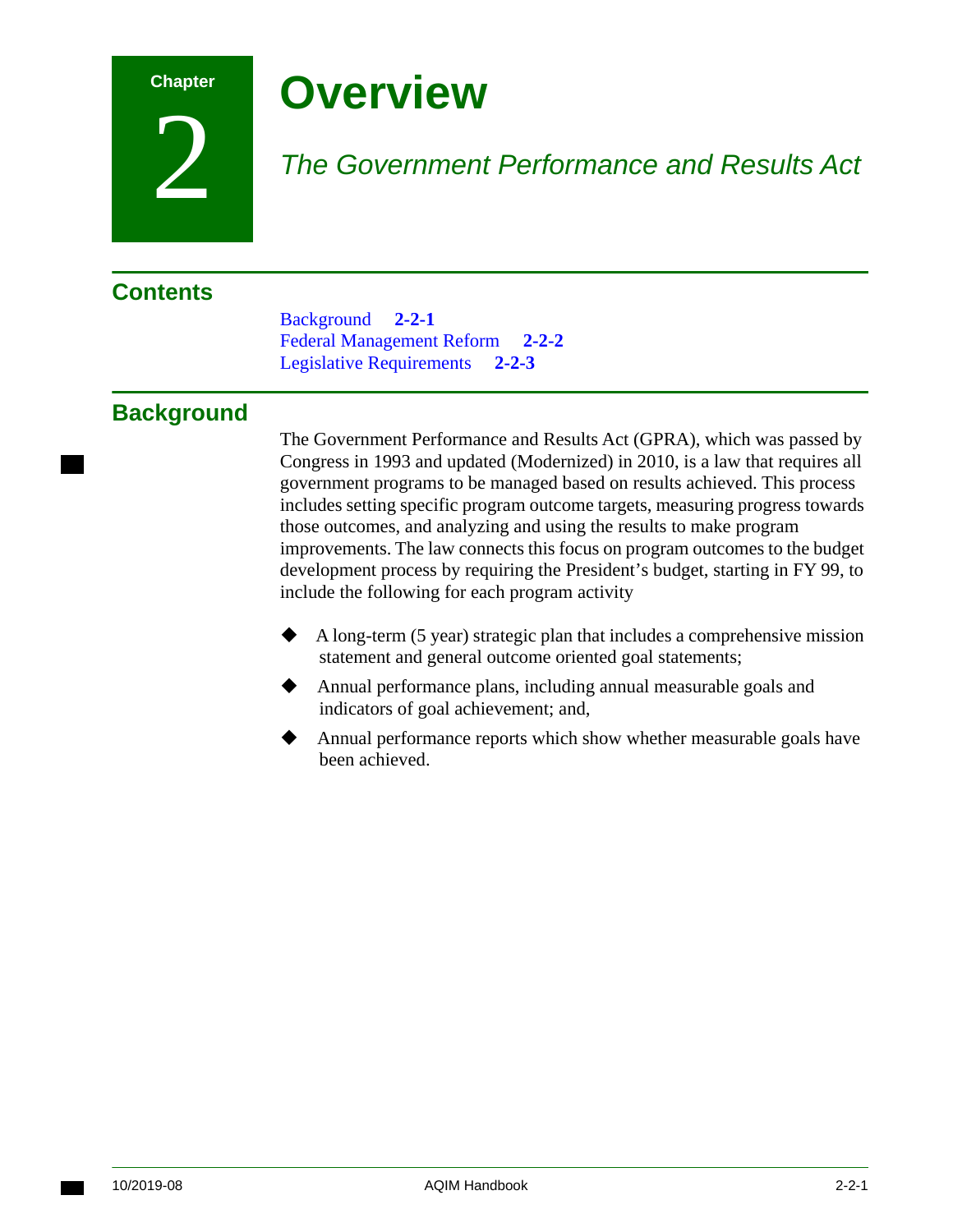Managing for results requires a different conceptual or philosophical framework. Use [Table 2-2-1](#page-21-0) to view the difference between our old framework and that of GPRA.

<span id="page-21-0"></span>

| Table 2-2-1 One Way of Viewing the Difference Between the Old Framework and |
|-----------------------------------------------------------------------------|
| that of GPRA                                                                |

| In the old framework for managing pro-<br>grams, the focus was on: | When managing for results, the focus is<br>on: |
|--------------------------------------------------------------------|------------------------------------------------|
| Inputs                                                             | Outcomes                                       |
| Process                                                            | Results                                        |
| Activities                                                         | <b>Strategic Objectives</b>                    |
| Compliance                                                         | Performance                                    |
| <b>Management Control</b>                                          | Management Improvements                        |
| Retrospective Data Analysis                                        | On-going Monitoring                            |
| Reporting Data                                                     | Using Data                                     |

The remainder of this section of the Introduction contains excerpts from the Comptroller General of the United States dated June 1996, effectively implementing the GPRA (GAO/GGD-96-118).

## <span id="page-21-1"></span>**Federal Management Reform**

Over the past several years, Congress has taken steps to fundamentally change the way Federal Agencies go about their work. Congress took these steps in response to management problems so common among Federal Agencies that they demanded government-wide solutions. In addition, two contemporary forces converged to spur Congressional action:

- Year-in and year-out budget deficits that had to be brought down, and
- A public now demanding not only that Federal Agencies do their jobs more effectively, but that they do so with fewer people and at lower cost.

This change was, and remains, an enormous challenge. For one thing, many of the largest Federal Agencies find themselves encumbered with structures and processes rooted in the past, aimed at the demands of earlier times, and designed before modern information and communications technology came into being. These Agencies are poorly positioned to meet the demands of the 1990's. Moreover, many of these Agencies find themselves without a clear understanding of who they are or where they are headed. Over the years, as new social or economic problems emerged, Congress assigned many Agencies new and unanticipated program responsibilities. These additions may have made sense when they were made, but their cumulative effect has been to create a government in which many Agencies cannot say just what business they are in.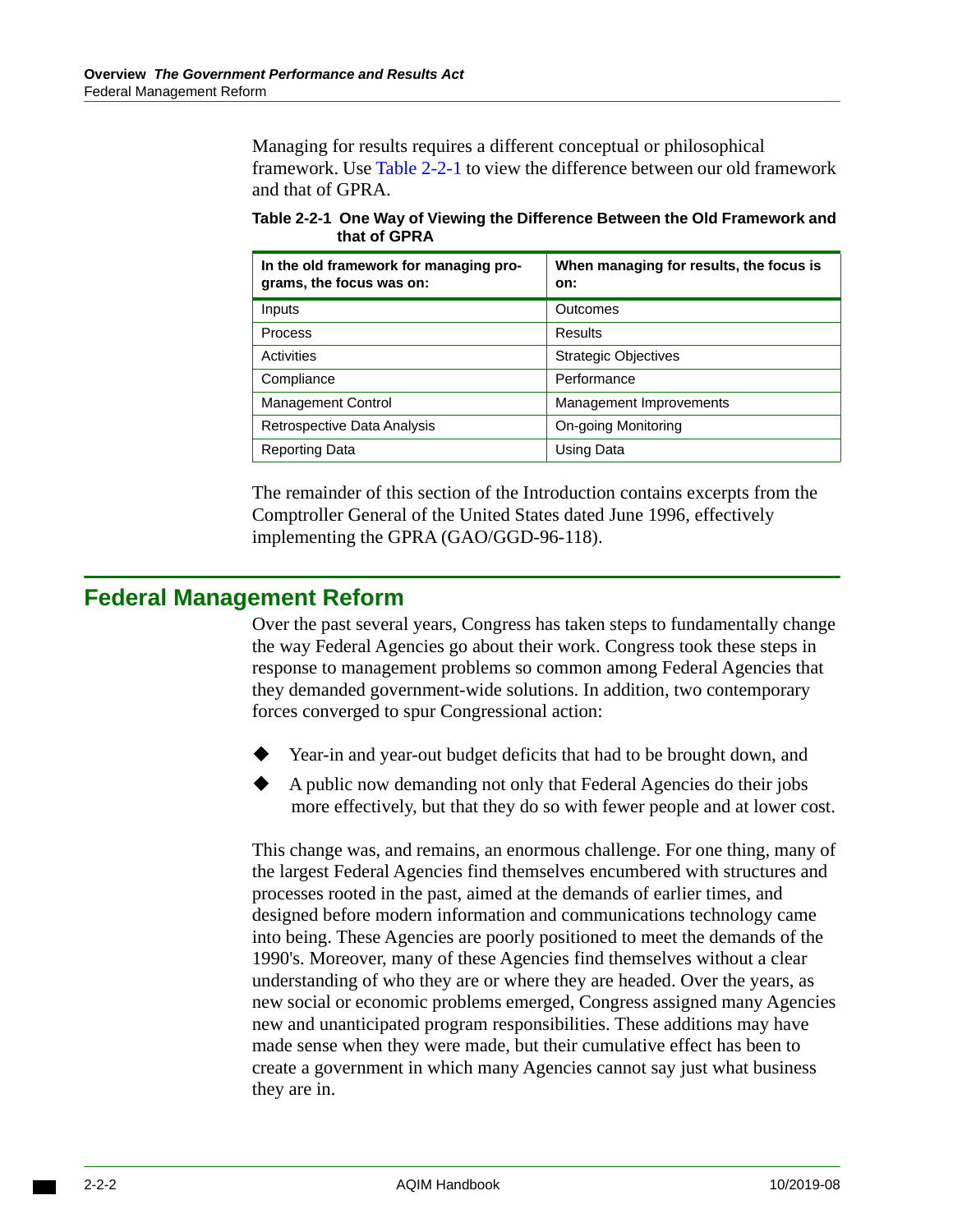In some cases, Agencies' legislative mandates have grown so muddled that Congress, the executive branch, and other Agency stakeholders and customers cannot agree on program goals, worthwhile strategies, or appropriate measures of success.

Traditionally, Federal Agencies have used the amount of money directed toward their programs, or the level of staff deployed, or even the number of tasks completed as some of the measures of their performance. But at a time when the value of many Federal programs is undergoing intense public scrutiny, an Agency that reports only these measures has not answered the defining question of whether these programs have produced real results.

Today's environment is *results-oriented*. Congress, the executive branch, and the public are beginning to hold Agencies accountable less for inputs and outputs than for outcomes, by which is meant the results of government programs as measured by the differences they make, for example, in the economy or program participants' lives. The difference between outcomes and outputs is the key to understanding government performance in a resultsoriented environment.

## <span id="page-22-0"></span>**Legislative Requirements**

Congress' determination to make Agencies accountable for their performance lay at the heart of two landmark reforms of the 1990's:

- The Chief Financial Officers (CFO) Act of 1990, and
- The Government Performance and Results Act of 1993 (GPRA).

With these two laws, Congress imposed on Federal Agencies a new and more businesslike framework for management and accountability. In addition, the GPRA created requirements for Agencies to generate the information that decision makers in Congress and the executive branch need when considering measures to improve government performance and reduce costs.

The CFO Act was designed to remedy decades of serious neglect in operating and reporting financial management. While the CFO Act established the foundation for improving management and financial accountability among the Agencies, GPRA is aimed more directly at improving their program performance. The GPRA requires that Agencies consult with Congress and other stakeholders to clearly define their missions. It requires that they establish long-term strategic goals, as well as annual goals that are linked to them. They must then measure their performance against the goals they have set and report publicly on how well they are doing.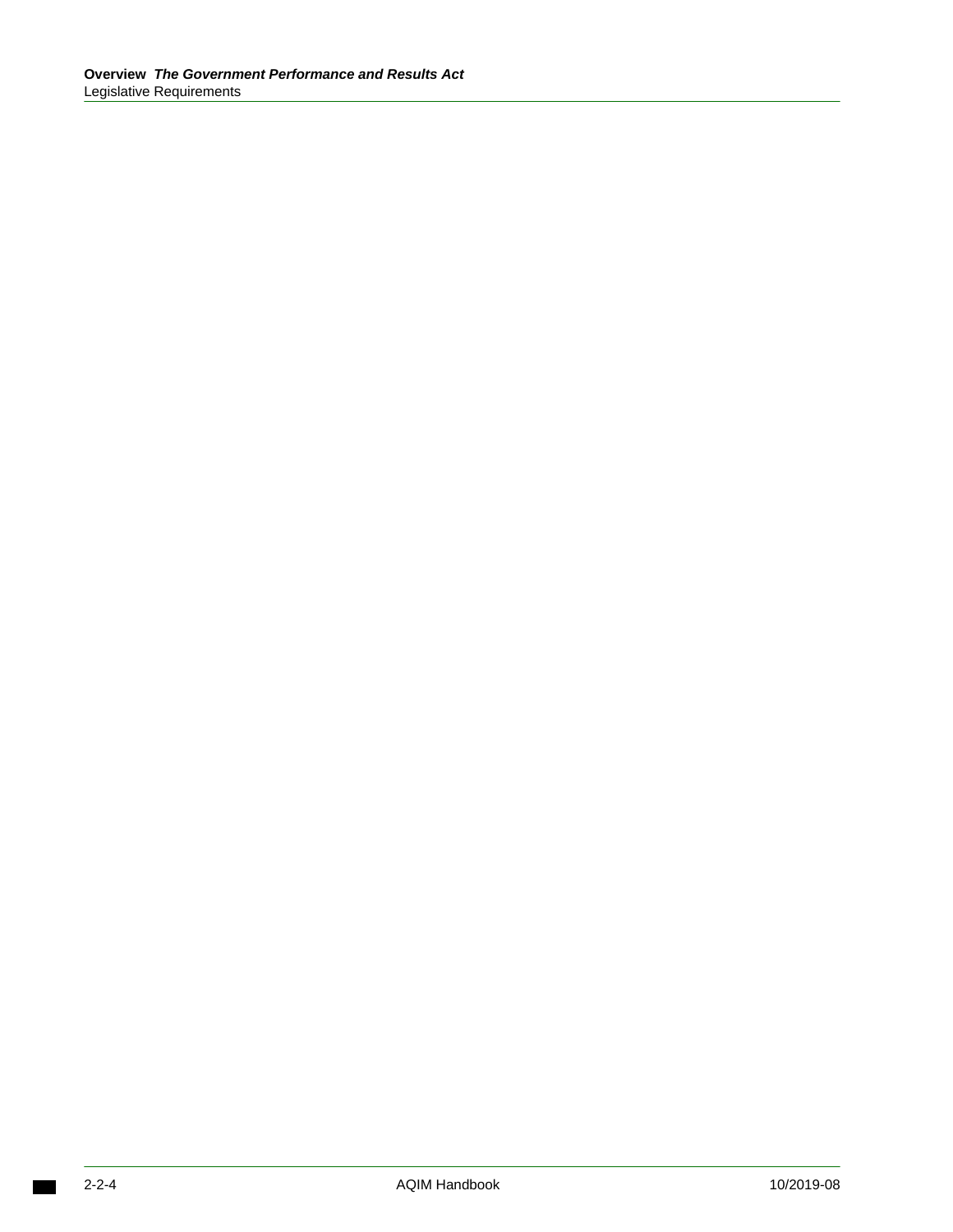#### **Chapter**

2

## **Overview**

## <span id="page-24-1"></span><span id="page-24-0"></span>*Strategic Plans, Performance Plans, Reports, and Budgets*

## **Contents**

| Background 2-3-1<br><b>Define Mission/Desired Outcomes</b> 2-3-2             |
|------------------------------------------------------------------------------|
| <b>Practice 1—Involve Stakeholders</b> 2-3-2                                 |
| Practice 2—Assess The Environment 2-3-3                                      |
| Practice 3—Align Activities, Core Processes, and Resources<br>$2 - 3 - 3$    |
| <b>Measure Performance</b> 2-3-4                                             |
| Practice 4—Produce a Set Of Performance Measures 2-3-4                       |
| Practice 5—Collect Sufficiently Complete, Accurate, and Consistent Data      |
| $2 - 3 - 5$                                                                  |
| Use Performance Information 2-3-5                                            |
| Practice 6—Identify Performance Gaps 2-3-6                                   |
| Practice 7—Report Performance Information 2-3-6                              |
| Practice 8—Use Performance Information To Support The Mission 2-3-6          |
| <b>Practice 9—Devolve Decision Making With Accountability</b><br>$2 - 3 - 6$ |
| Practice 10—Create Incentives 2-3-7                                          |
| Practice 11—Build Expertise 2-3-7                                            |
| <b>Practice 12—Integrate Management Reforms</b><br>$2 - 3 - 7$               |

## <span id="page-24-2"></span>**Background**

The experiences of leading organizations suggest that the successful implementation of the Government Performance and Results Act (GPRA) may be as difficult as it is important. For example, obtaining agreement among often competing stakeholders is never easy, particularly in an environment where available resources are declining. In addition, measuring the Federal contribution to outcomes that require the coordinated effort of numerous public and private entities--such as improvements in education, employment, or health--can require sophisticated and costly program evaluations. Three key steps are contained within the guidelines of the GPRA that redefine the methods by which strategic plans, performance plans, reports, and budgets are developed and conducted within the Federal sector. These three key steps are:

- Define Mission and Desired Outcomes
- Measure Performance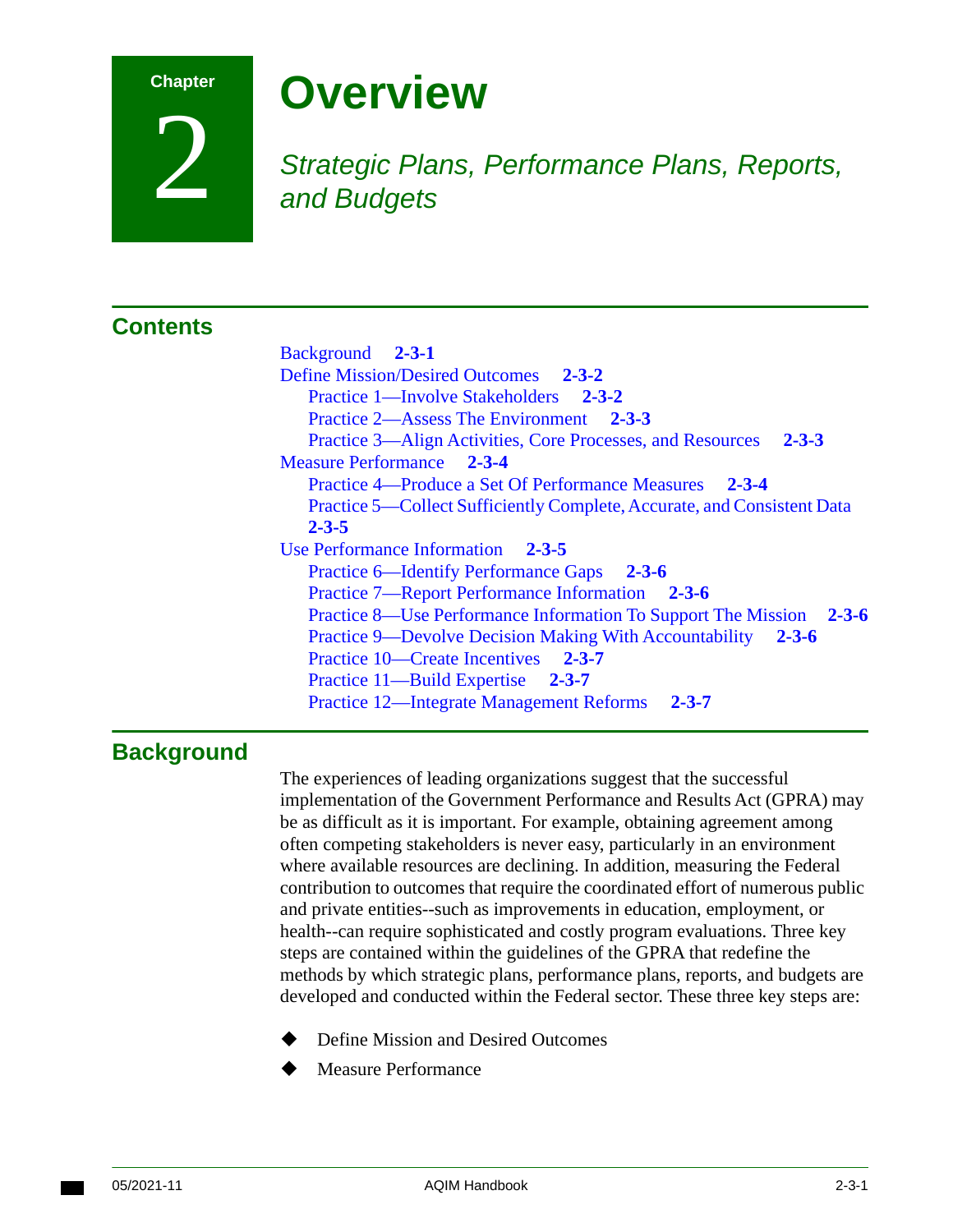#### Use Performance Information

#### <span id="page-25-0"></span>**Step 1: Define Mission/Desired Outcomes**

The GPRA requires that federal agencies, no later than September 30, 1997, develop strategic plans covering a period of at least 5 years and submit them to Congress and the Office of Management and Budget (OMB). If done well, continuous strategic planning provides the basis for everything the organization does each day.

Strategic plans are intended to be the starting point for each agency's performance measurement efforts. Each plan must include a comprehensive mission statement based on the agency's statutory requirements, a set of outcome-related strategic goals, and a description of how the agency intends to achieve these goals. The **mission statement** brings the agency into focus. It explains why the agency exists, tells what it does, and describes how it does it.

The **strategic goals** that follow are an outgrowth of the clearly stated mission. The strategic goals explain the purposes of the agency's programs and the results they are intended to achieve.

For strategic planning to have this sort of impact, three practices appear to be critical. Organizations must do the following:

- ◆ Practice 1—Involve their stakeholders;
- ◆ Practice 2—Assess their internal and external environments; and
- Practice 3—Align their activities, core processes, and resources to support mission-related outcomes.

#### <span id="page-25-1"></span>**Practice 1—Involve Stakeholders**

Successful organizations base their strategic planning, to a large extent, on the interests and expectations of their stakeholders. These organizations recognize that stakeholders will have a lot to say in determining whether their programs succeed or fail.

Among the stakeholders of Federal Agencies are Congress and the administration, State and local governments, third-party service providers, interest groups, Agency employees, and the American public.

Involving customers is important as well. An Agency's customers are the individuals or organizations that are served by its programs. This is not to say that contact between a Federal Agency and its customers is always direct. Many Federally mandated or Federally funded services are dispensed through third parties, such as State agencies, banks, or medical insurance providers. In such cases, Federal Agencies face the particularly challenging task of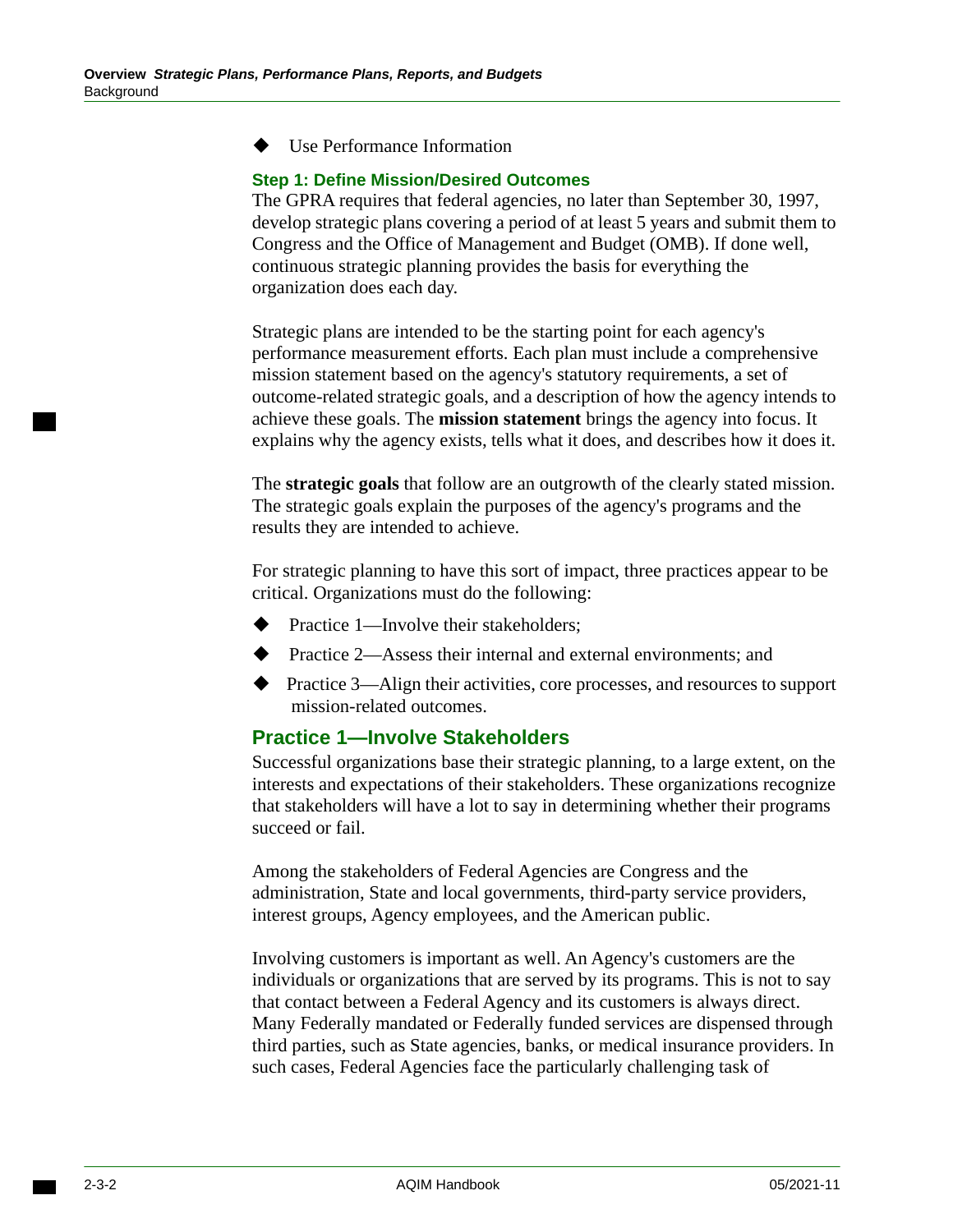balancing the needs of customers, service providers, and other stakeholders, who at times may have differing or even competing goals.

#### <span id="page-26-0"></span>**Practice 2—Assess The Environment**

Successful organizations monitor their internal and external environments continuously and systematically. Organizations that do this have shown an ability to anticipate future challenges and to make adjustments so that potential problems do not become crises. By building environmental assessment into the strategic planning process, they are able to stay focused on their long-term goals even as they make changes in the way they intend to achieve them.

Assessing the external environment is particularly important, in part because so many external forces that fall beyond an organization's influence can powerfully affect its chances for success. For organizations both public and private, external forces can include newly emerging economic, social, and technological trends and new statutory, regulatory, and judicial requirements.

An organization's internal forces include its culture, its management practices, and its business processes. Today, Federal Agencies find that monitoring these internal forces is especially important, given the effects of funding reductions and reorganizations. The tools available to organizations assessing the internal environment include program evaluations, employee surveys, independent audits, and reviews of business processes.

#### <span id="page-26-1"></span>**Practice 3—Align Activities, Core Processes, and Resources**

An organization's activities, core processes, and resources must be aligned to support its mission and help it achieve its goals. Such organizations start by assessing the extent to which their programs and activities contribute to meeting their mission and desired outcomes. As organizations became more results-oriented, they often find it necessary to fundamentally alter activities and programs so that they can more effectively and efficiently produce the services to meet customers' needs and stakeholders' interests.

As Agencies align their activities to support mission-related goals, they should match funding with their anticipated results. Under a series of initiatives called Connecting Resources to Results, OMB is seeking to adopt a greater focus on Agencies' goals and performance in making funding decisions.

Leading organizations strive to ensure that their core processes efficiently and effectively support mission-related outcomes. This sort of integrated approach may include tying individual performance management, career development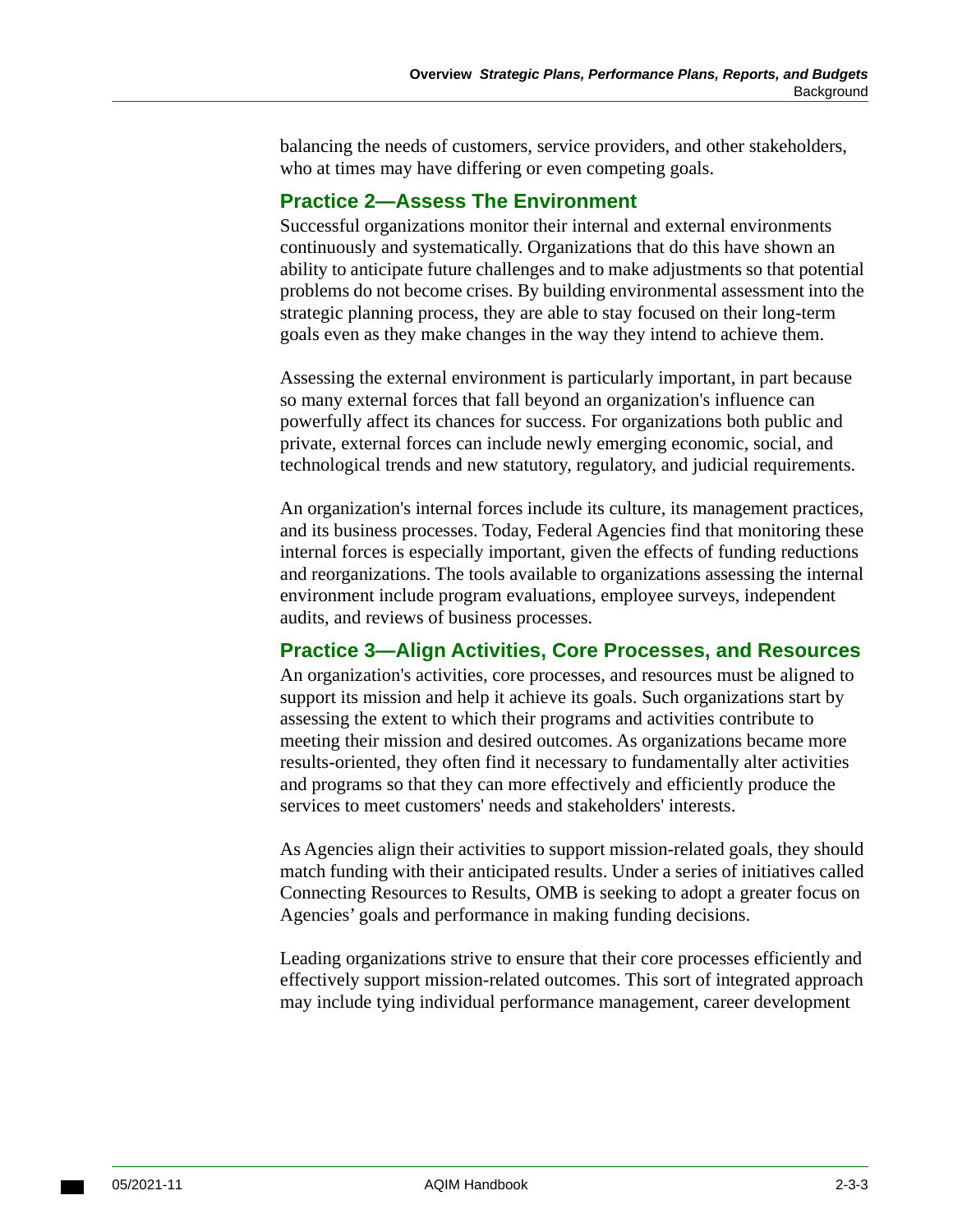programs, and pay and promotion standards to organizational mission, vision, and culture.

#### <span id="page-27-0"></span>**Step 2: Measure Performance**

After defining their missions and desired outcomes, the second key step that successful, results-oriented organizations take is to measure their performance. Measuring performance allows these organizations to track the progress they are making toward their goals and gives managers crucial information on which to base their organizational and managerial decisions.

The GPRA incorporates performance measurement as one of its most important features. Under the Act, agencies are required to develop annual performance plans that use performance measurement to reinforce the connection between the long-term strategic goals outlined in their strategic plans and the day-to-day activities of their managers and staff. The annual performance plans are to include the following:

- Performance goals for an Agency's program activities as listed in the budget,
- A summary of the necessary resources to conduct these activities,
- The performance indicators that will be used to measure performance, and
- A discussion of how the performance information will be verified.

Practices 4 and 5 are designed to ensure that performance measures are an integral part of Agency activities.

#### <span id="page-27-1"></span>**Practice 4—Produce a Set Of Performance Measures**

The experiences are that at least four characteristics are common to successful hierarchies of performance measures. That is, a set of performance measures must be produced at each organizational level that:

- **Demonstrate Results**—Performance measures should tell each organizational level how well it is achieving its goals.
- **Limited To The Vital Few**—The number of measures for each goal at a given organizational level should be limited to the vital few. Those vital few measures should cover the key performance dimensions that will enable an organization to assess accomplishments, make decisions, realign processes, and assign accountability.
- **Respond To Multiple Priorities**—Government agencies often face a variety of interests whose competing demands continually force policy makers and managers to balance quality, cost, customer satisfaction, stakeholder concerns, and other factors. Performance measurement systems must take these competing interests into account and create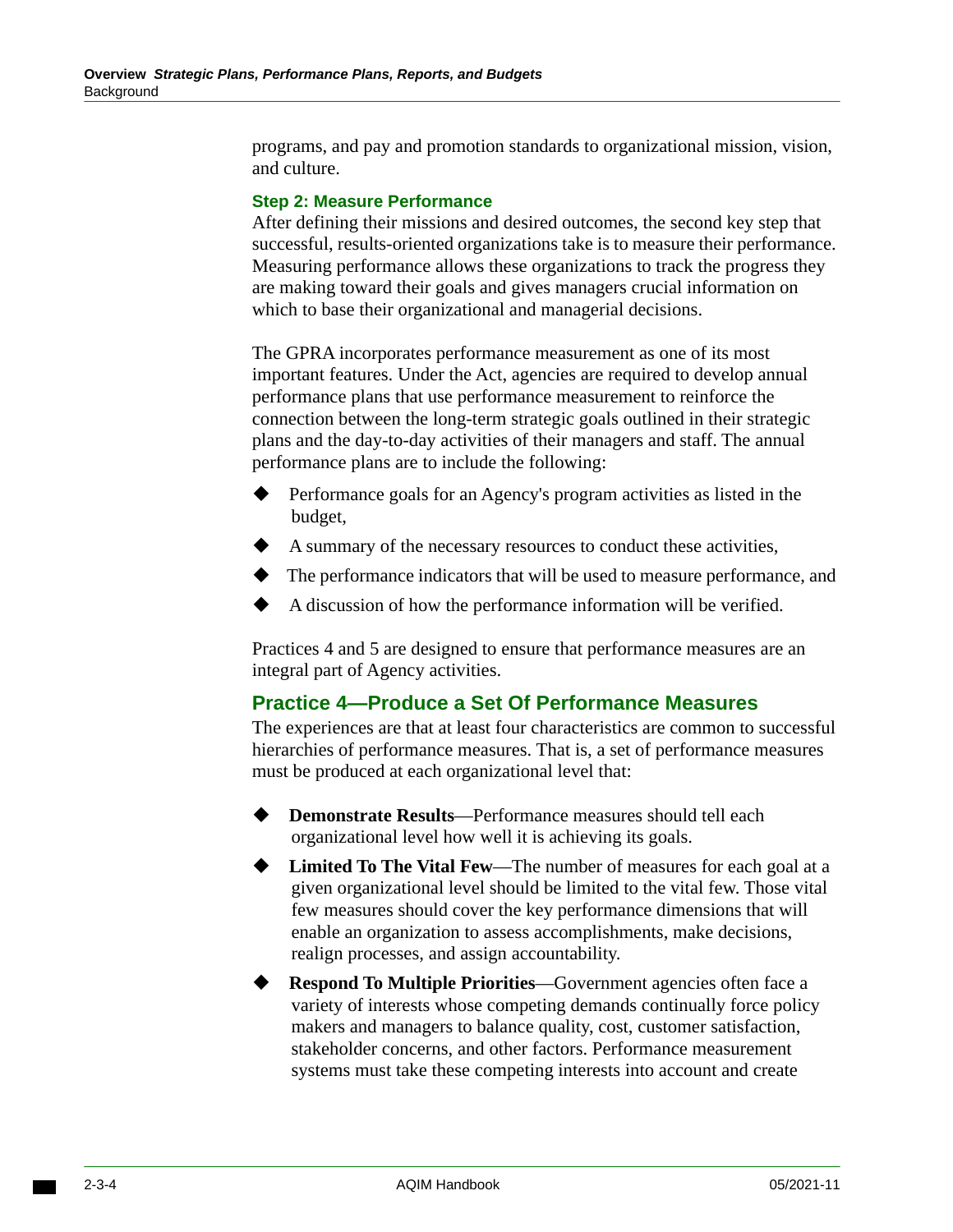incentives for managers to strike the difficult balance among competing demands.

**Link To Responsible Programs**—Performance measures should be linked directly to the offices that have responsibility for making programs work. A clear connection between performance measures and program offices helps to both reinforce accountability and ensure that, in their dayto-day activities, managers keep in mind the outcomes their organization is striving to achieve.

## <span id="page-28-0"></span>**Practice 5—Collect Sufficiently Complete, Accurate, and Consistent Data**

As successful organizations develop their performance measures, they pay special attention to data collection. As the experiences of these organizations demonstrated, managers striving to reach organizational goals must have systems in place to provide them with needed information.

#### <span id="page-28-1"></span>**Step 3: Use Performance Information**

After establishing an organizational mission and goals and building a performance measurement system, the third key step in building successful results-oriented organizations is to put performance information to work. Managers should use performance information to:

- Continuously improve organizational processes,
- Identify performance gaps, and
- Set improvement goals.

Organizations that progressed the farthest to results-oriented management did not stop after strategic planning and performance measurement. They applied their acquired knowledge and information to:

- Identify gaps in performance,
- Report on the performance, and
- Improve performance to better support their missions.

Practices 6 through 12 give structure to identifying and responding to performance information.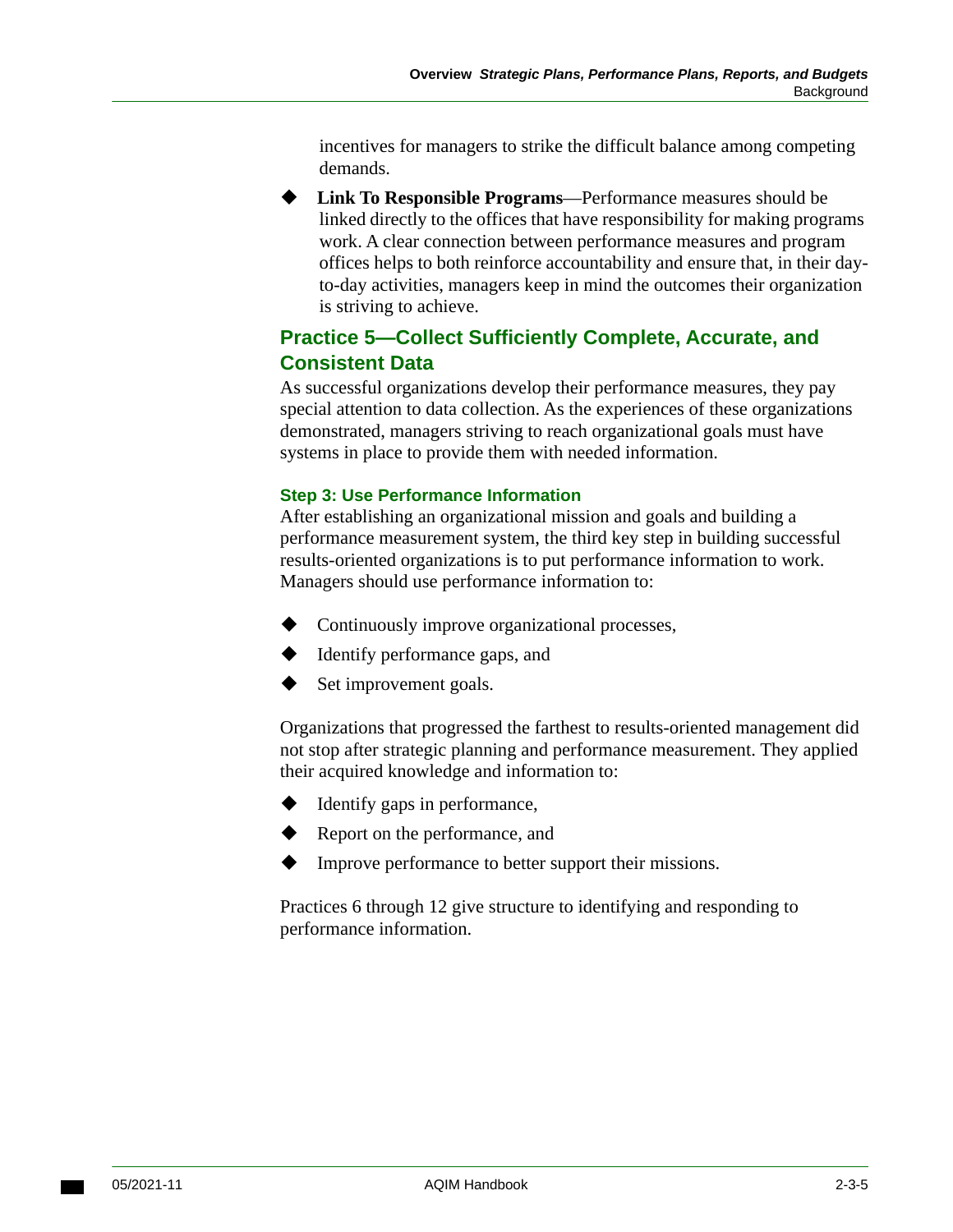### <span id="page-29-0"></span>**Practice 6—Identify Performance Gaps**

Performance information can have real value only if they are used to identify the gap between an organization's actual performance level and the performance level it has identified as its goal. Once the performance gaps are identified for different program areas, managers can determine where to target their resources to accomplish the mission. When managers are forced to reduce their resources, the same analysis can help them target reductions to keep to a minimum the threat to the mission.

By analyzing the gap between where they are and where they need to be to achieve desired outcomes, management can:

- Target those processes that are in most need of improvement,
- Set realistic improvement goals, and
- Select an appropriate technique to improve processes.

#### <span id="page-29-1"></span>**Practice 7—Report Performance Information**

Annual performance reports document the progress made toward achieving the goals established in annual performance plans. The reports link levels of performance to the budget expenditures, which is consistent with the GAPER's requirements that annual performance plans be tied to budget requests.

## <span id="page-29-2"></span>**Practice 8—Use Performance Information To Support The Mission**

Federal Agencies are feeling the pressure to demonstrate that they are putting the taxpayers' money to sound use. They are expected to demonstrate improved performance even as they cut costs--two simultaneous demands that are driving the trend toward results-oriented government.

As they focus on the outcomes they hope to achieve, federal managers increasingly are finding that the traditional ways they measured their success- and thus the traditional ways they did business and provided services--are no longer appropriate or practical.

#### <span id="page-29-3"></span>**Practice 9—Devolve Decision Making With Accountability**

Leading organizations create a set of mission-related processes and systems within which to operate, along with giving their managers extensive authority to pursue organizational goals while using those processes and systems. Allowing managers to bring their judgment to bear in meeting their responsibilities, rather than having them merely comply with overly rigid rules and standards, can help them make the most of their talents and lead to more effective and efficient operations.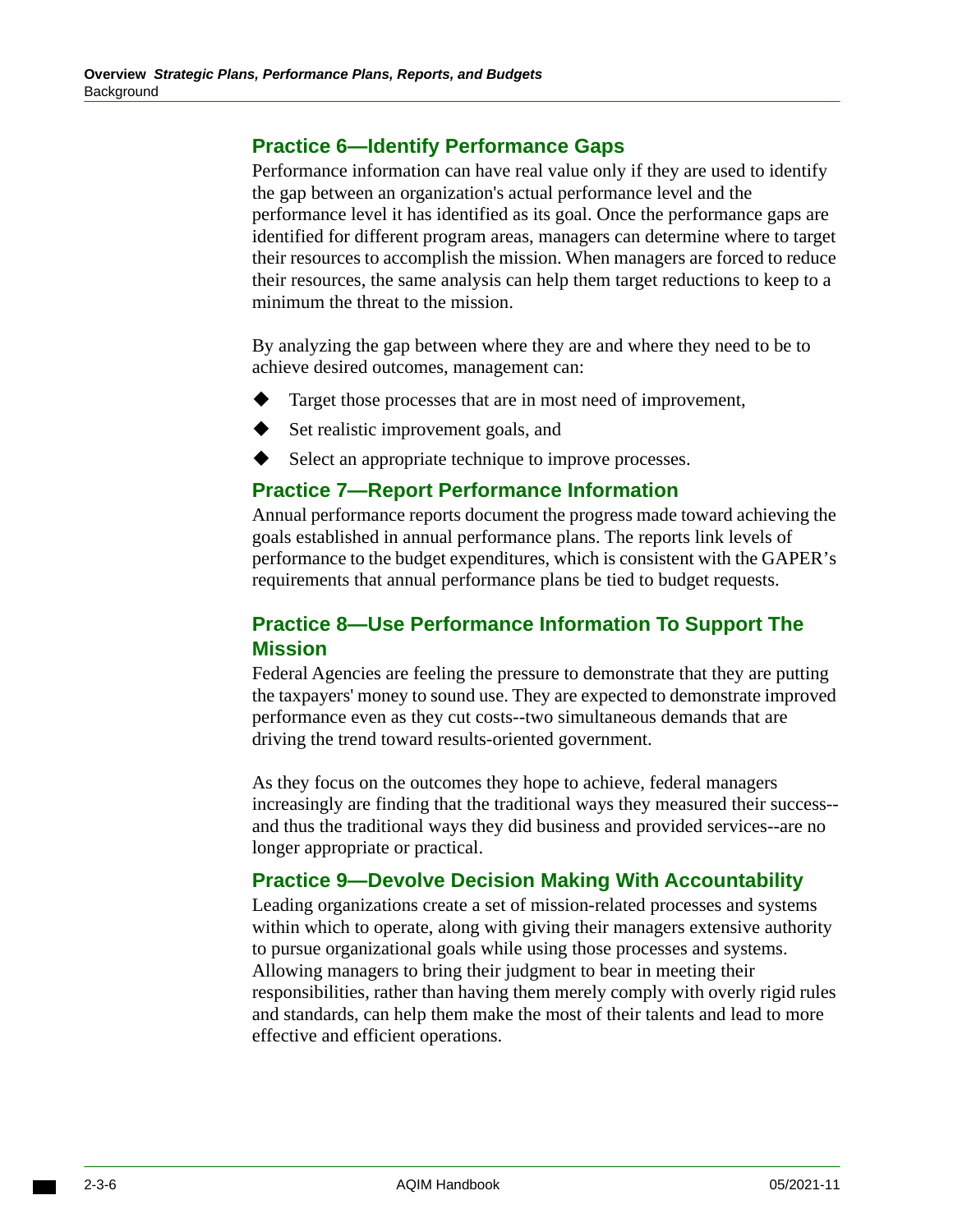### <span id="page-30-0"></span>**Practice 10—Create Incentives**

Across government, the best incentive Congress can apply to foster resultsoriented management is to use information about performance measurement to make decisions about policy, program, and resource allocation, and to provide agencies with the authority and flexibility to achieve results.

Successful organizations define their missions clearly and communicate them to their employees--particularly to their managers--so that they understand their contribution. At both the organizational and managerial levels, accountability requires results-oriented goals and appropriate performance measures through which to gauge progress.

#### <span id="page-30-1"></span>**Practice 11—Build Expertise**

To make the most of results-oriented management, staff at all levels of an organization must be skilled in strategic planning, performance measurement, and the use of performance information in decision making. Training has proven to be an important tool for Agencies that want to change their cultures.

Results-oriented managers view training as an investment rather than an expense. And as experts in human resource management at leading private and public organizations have pointed out, organizational learning must be continuous in order to meet changing customer needs, keep skills up to date, and develop new personal and organizational competencies.

#### <span id="page-30-2"></span>**Practice 12—Integrate Management Reforms**

Within a given Federal Agency, the management reforms now under way may come from various sources. Some of these reforms may be self-initiated, others may have been mandated by legislation, still others may be the result of administration initiatives such as the National Performance Review. All of these reform activities need to be integrated, as the CFO Council urged in May 1995:

"Existing planning, budgeting, program evaluation and fiscal accountability processes should be integrated with the GPRA requirements to ensure consistency and reduce duplication of effort. In addition, other management improvement efforts, such as implementation of the CFO Act, and FMFIA (Federal Managers' Financial Integrity Act), customer service initiatives, re-engineering, and Total Quality Management, etc., should be incorporated into the GPRA framework to capitalize on the synergy and availability of key information and to improve responsiveness to customers and other stakeholders"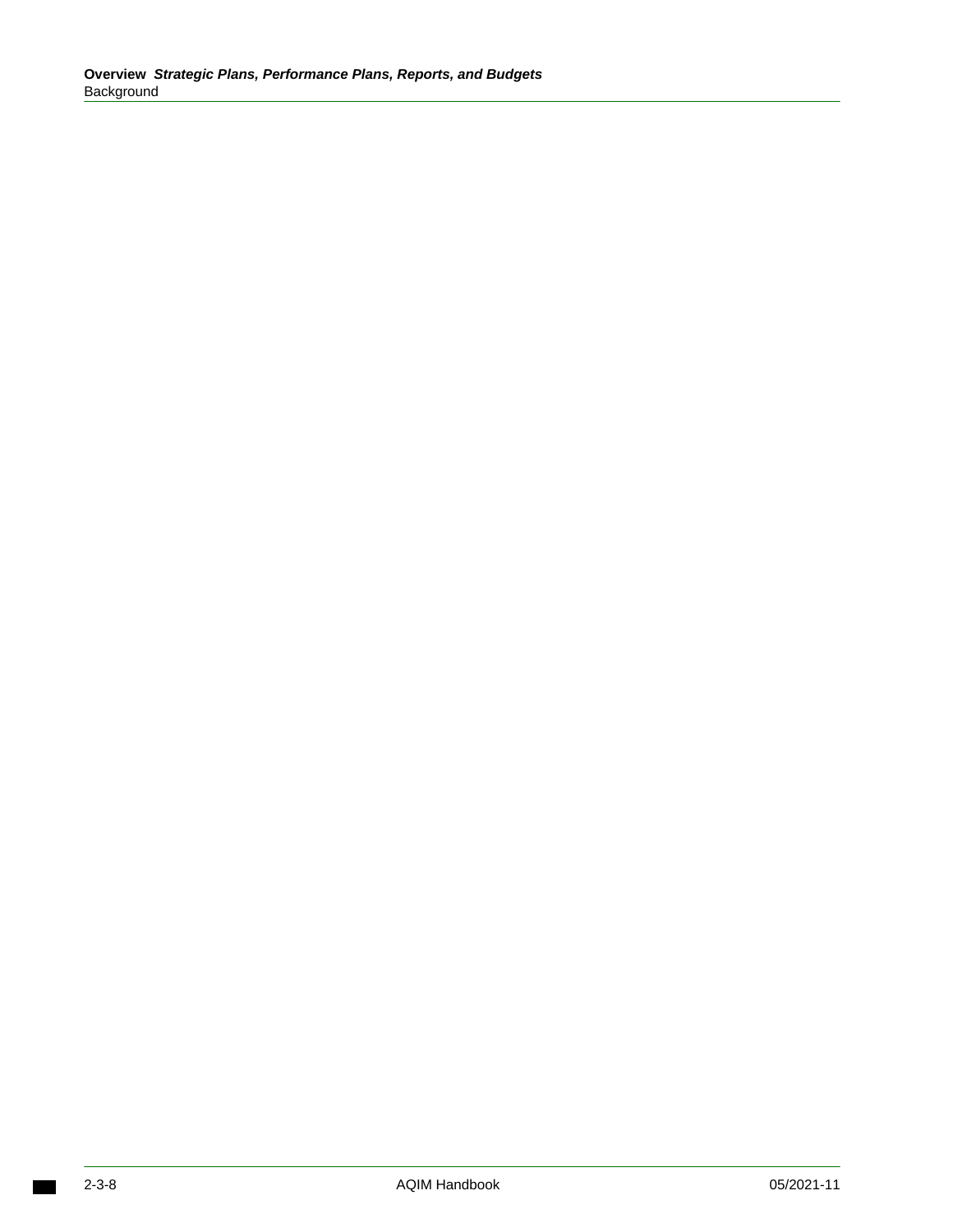

2

## **Overview**

<span id="page-32-1"></span><span id="page-32-0"></span>*Agriculture Quarantine Inspection Monitoring (AQIM)* 

## **Contents**

[Introduction](#page-32-2) **2-4-1**  [What Is AQIM?](#page-32-3) **2-4-1**  [What Is Risk Based Decision Making?](#page-32-4) **2-4-1**  [How Does AQIM Produce Information?](#page-33-0) **2-4-2**  [Who Is Responsible?](#page-34-0) **2-4-3**  [Who Is Involved?](#page-34-1) **2-4-3** 

## <span id="page-32-2"></span>**Introduction**

This section of the Introduction gives you the "whats and the whys" of AQIM.

## <span id="page-32-3"></span>**What Is AQIM?**

AQIM is a group of activities initiated to help the AQI program become a results-oriented program. That is, a program that makes decisions using information about the agricultural risks present in a pathway.

The PPQ Executive Team initiated AQIM for two basic reasons:

- To assist in meeting the requirements of the Government Performance and Results Act (GPRA) of 1993. (*[See The Government Performance and](#page-20-1)  Results Act* [on page 2-2-1](#page-20-1) for an explanation of the GPRA)
- To provide information for risk-based decision-making

## <span id="page-32-4"></span>**What Is Risk Based Decision Making?**

PPQ is accountable for reducing the pest threat to U.S. agriculture in a way that does not unduly restrict commerce. To accomplish this, PPQ is moving to better methods for determining not only what to inspect, but how to inspect it. Many of those methods use **risk analysis.** 

**Risk analysis** in business and government provides the framework for organizing and presenting information. This framework helps employees select and justify their actions. For unimpeded trade and movement of commodities in today's world, the AQI program must show that imports and people are inspected and treated based on the widely accepted science of risk analysis.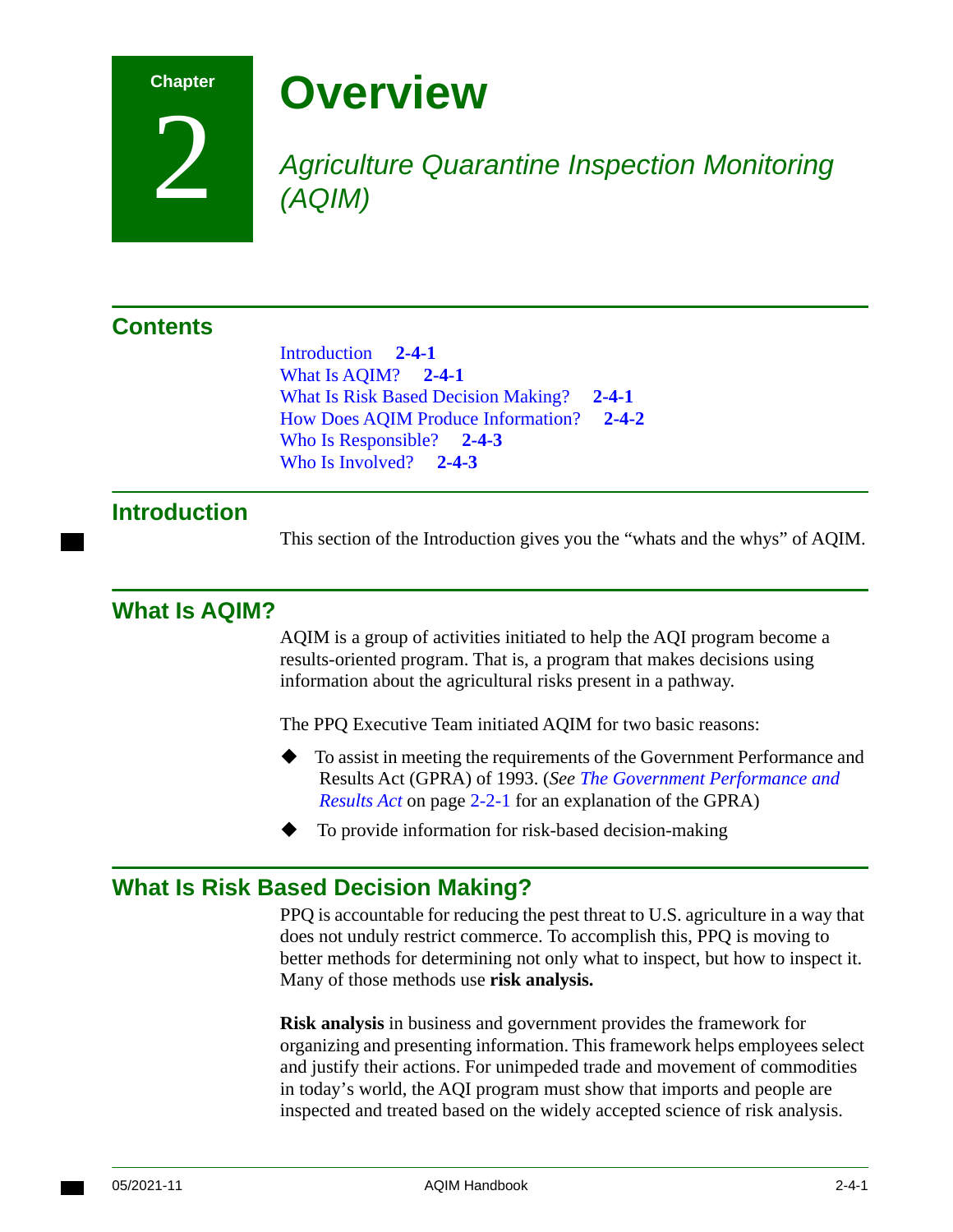Traditionally, the AQI program based work on the quantity of pest interceptions and quarantine material intercepted (QMI). This seemed logical. Inspection tables were filled with QMI, pests were found, justifying a good job performance. The seriousness of the threat posed by the pest was not considered. In other words, effort was based on quantity, not the quality of the risk.

When time is spent on low risk activities, then work on high risk pathways suffers. Each work location must assess the risk of a particular pathway and change that assessment as trade and travel changes.

The entry potential of our worst pests is decreased when pathways are tracked, risk is predicted, and work reassigned. This process of tracking, predicting risk, and reassigning work based on those predictions is **risk-based decision making**. Therefore, the information produced from AQIM provides the information needed to assess the risk of entry of exotic pests and diseases.

## <span id="page-33-0"></span>**How Does AQIM Produce Information?**

Information is needed for risk management and the GPRA. To produce the necessary information, AQIM uses a sampling process to estimate the amount and kind of quarantine materials and pests approaching a work location via various known pathways of pest entry. Relative pathway risks can be measured by plugging in estimated numbers of actionable pests and information about pest destination into risk assessment models. We are using information from AQIM to measure the gap between the **estimated** amount of quarantine materials or pests approaching a location and the **actual** amount being intercepted by PPQ at that location.

AQIM data is collected and entered at designated locations into a computer database called Agricultural Risk Management System (ARM). This software allows each location to do simple analyses of the data.

Monitoring results can be used at various levels of the workforce. Work locations can use the results to verify the risk of various entry pathways and to shift resources to activities that are most effective in managing risks. Field offices can use the results to assess the relative risks of various entry pathways and locations. At a national level, the information can be used to assess risk, redesign regulations, and justify budget requests.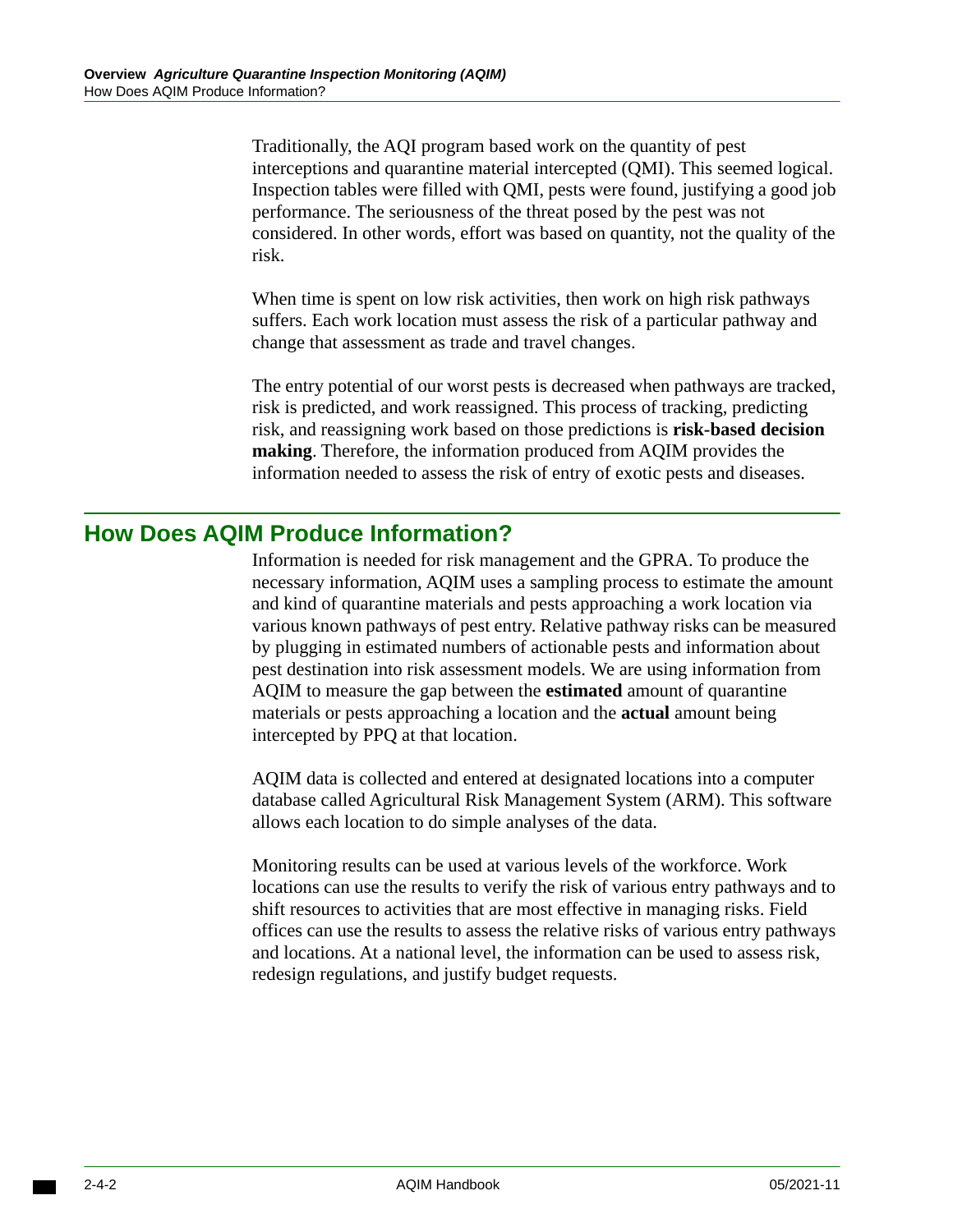## <span id="page-34-0"></span>**Who Is Responsible?**

A national team has input in coordinating AQIM via the national coordinator in Headquarters. Information is collected by Customs and Border Protection Agriculture Specialists at designated locations. Basic analysis and use of the monitoring data can be accomplished by managers and employees at work locations to assist in decision making processes. A list of key contacts is in [Key](#page-150-2)  [Contacts](#page-150-2) of this Handbook for your reference.

Developing an appropriate sampling process is an important part of this effort. Designated locations must give considerable thought to a sampling process to ensure the gathering of valid and useful information about pathway risk and program performance. The national AQIM coordinator can offer help in setting up a sampling process that is practical and sustainable at designated locations.

## <span id="page-34-1"></span>**Who Is Involved?**

Designated locations around the country and in Puerto Rico are collecting data. For AQIM to be fully operational, most ports of entry locations will need to become involved in some way. Each designated location collecting information selects an AQIM coordinator and assistant [\(Roles and](#page-66-1)  [Responsibilities on page 3-2-1](#page-66-1) for more information). An infrastructure at the national level is also set up to coordinate the program implementation (refer to [Key Contacts](#page-150-2) for information on key contacts for AQIM).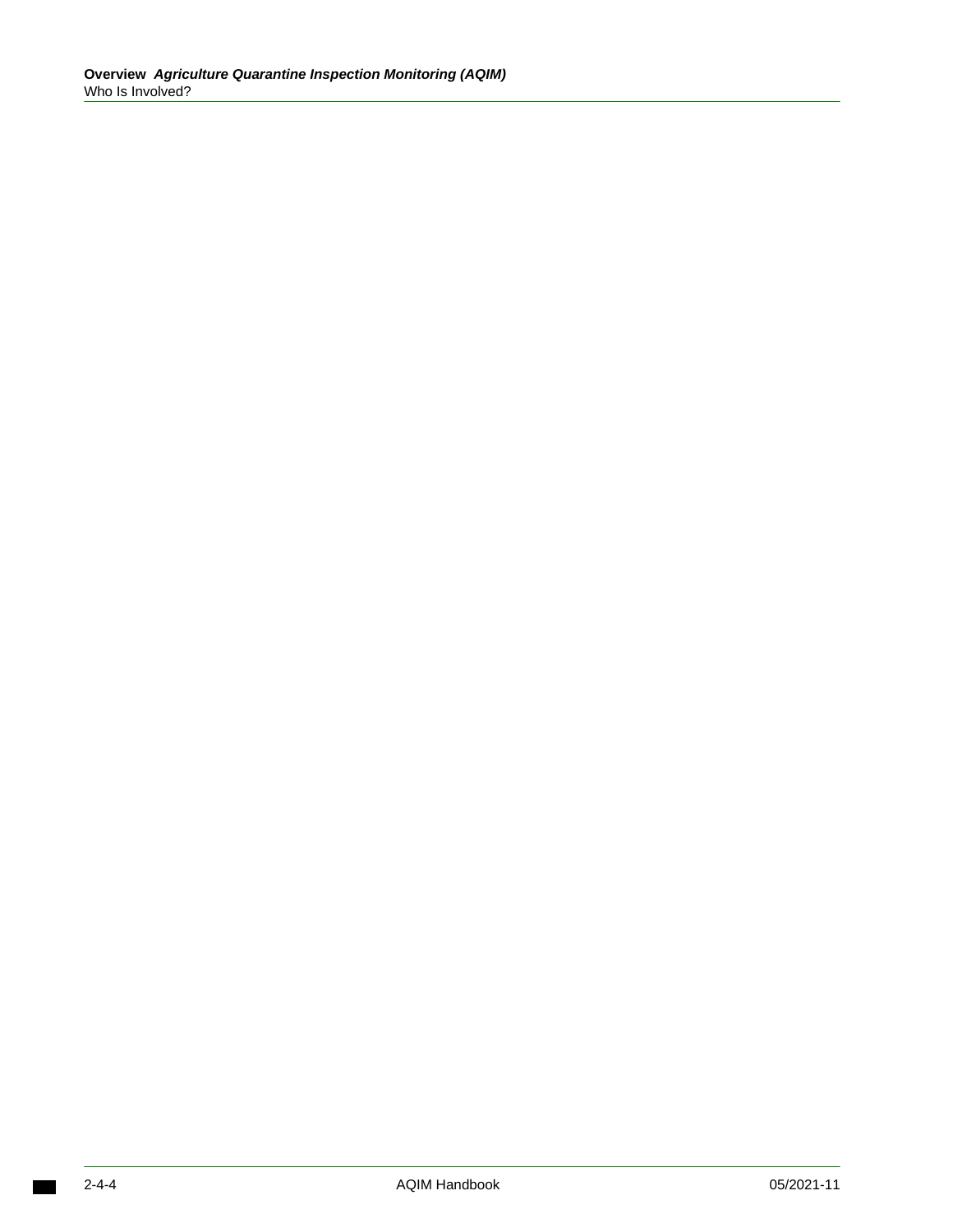### **Chapter**

2

# **Overview**

### <span id="page-36-1"></span>*Statistics and AQIM*

### **Contents**

[Introduction](#page-36-0) **2-5-1**  [The Why of Statistics](#page-37-0) **2-5-2**  [Random Selection as a Key Step](#page-37-1) **2-5-2**  [What Are The Implications for AQIM?](#page-38-0) **2-5-3**  [Statistical Concepts](#page-38-1) **2-5-3**  [Types of Analysis and Use](#page-40-0) **2-5-5**  [Next Steps](#page-42-0) **2-5-7** 

### <span id="page-36-0"></span>**Introduction**

Statistics deal with the collection, analysis, and interpretation of information. The AQIM process uses proven statistical techniques to collect monitoring information about various pathways and the commodities entering through them into United States. The information is then used to explain and to explore the characteristics of the various pathways to assist in managing the risk they present to U.S. agriculture.

The information collected as part of AQIM will have very practical uses that will impact the work of port employees. Statistics will allow the use of AQIM information to respond to such practical questions as:

- 1. How much cargo approaching the work location is carrying actionable pests? What is the level of infestation of the pests in the cargo?
- 2. What poses the greater risk of spreading citrus canker? Is it maritime imports from South America or air passenger transport of home-grown fruit?
- 3. How effective is a work location in managing the pest and quarantine material threats that are identified through AQIM?

The use of valid, statistical techniques establishes the facts of the situation, and allows officers and managers to make risk-based decisions.

The following section provides additional information to better understand the role of statistics in monitoring and PPQ operations.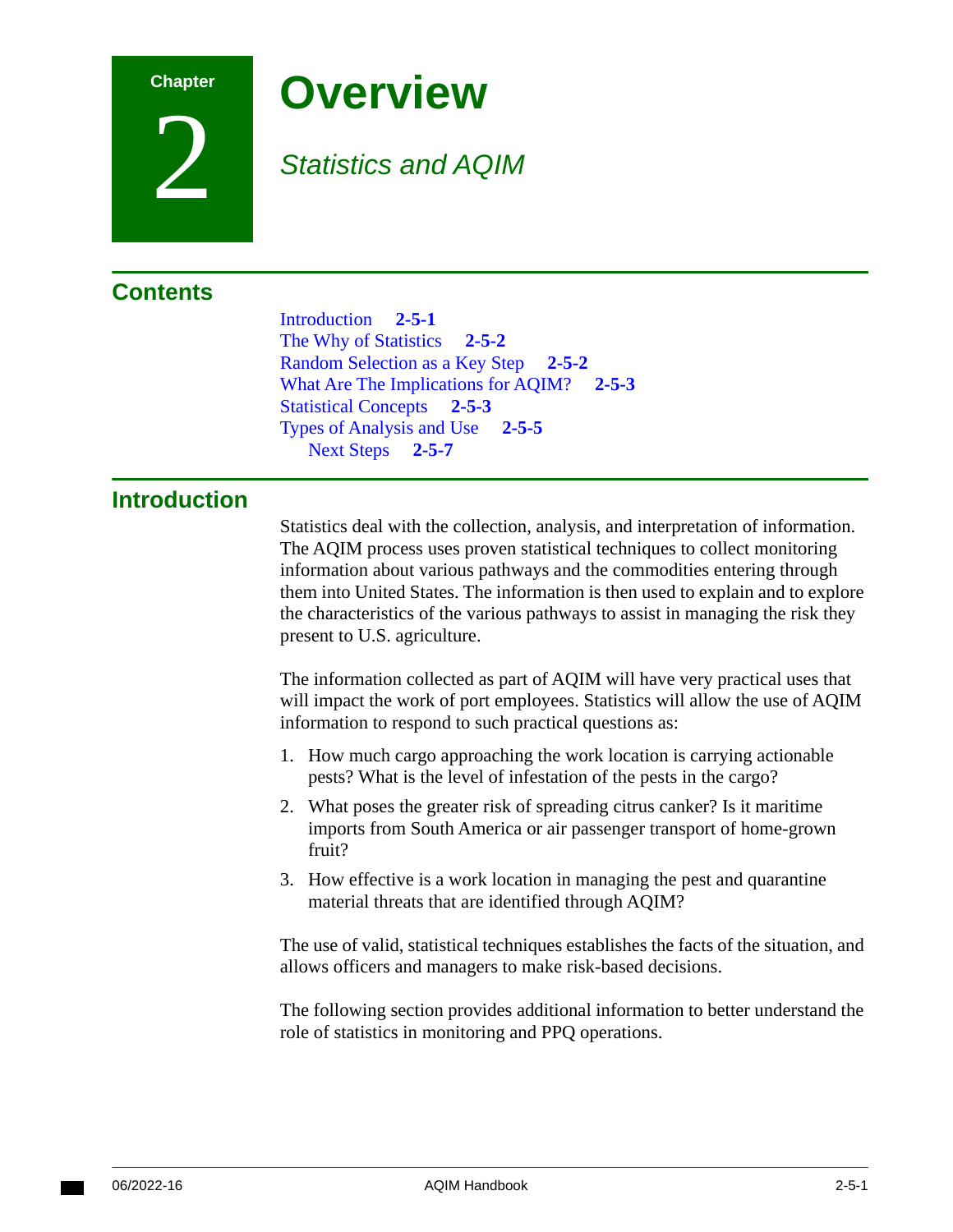### <span id="page-37-0"></span>**The Why of Statistics**

Statistics allow for the objective analysis of information. The principles behind statistics help guide us to use the best methods for gathering information about a population without giving bias to the information.

Historically, selective criteria (targeting) is used to choose inspectional units that are the most likely to transport something of agricultural interest. Inspectional units that don't fit the criteria have less of a chance of being selected--that isn't random sampling. When selecting random samples, selective criteria cannot be used.

In AQIM, ports of entry randomly select pathway entrants to create a picture representative of the entire population. For example, the population might be all air passengers arriving at the international terminal of an airport. The random sampling unit would consist of 10 custom declarations (and associated passengers' baggage) per day for a year, or 3,650 custom declarations for the year. The sample would be selected randomly, such that every passenger had the same chance of selection. The randomness could be achieved in many ways. One example might be that the random sampling units are selected at preselected random times of the day.

The data could be further refined to reflect which of those units in the population pose a threat and which do not. Why do we do this? So that we can draw inferences and make decisions about the population in an objective, scientific way. **Statistical inference** is drawing conclusions about the larger population from smaller, randomly sampled portions. From these sampled portions, we can construct generalizations about the population with varying levels of confidence.

### <span id="page-37-1"></span>**Random Selection as a Key Step**

In order to draw accurate conclusions about the larger population from a smaller subset or sample of the population, it is important that the subset be as similar to the larger group as possible. This means that each unit in the subset must be randomly chosen from the larger population. Consequently, each unit of the larger population must have the same chance of being randomly selected.

Because sampling units are chosen randomly where all units have the same chance of being selected, we can measure the error involved in the information. This measure of error will allow us to judge how good our information is and how much confidence we have in the overall monitoring process.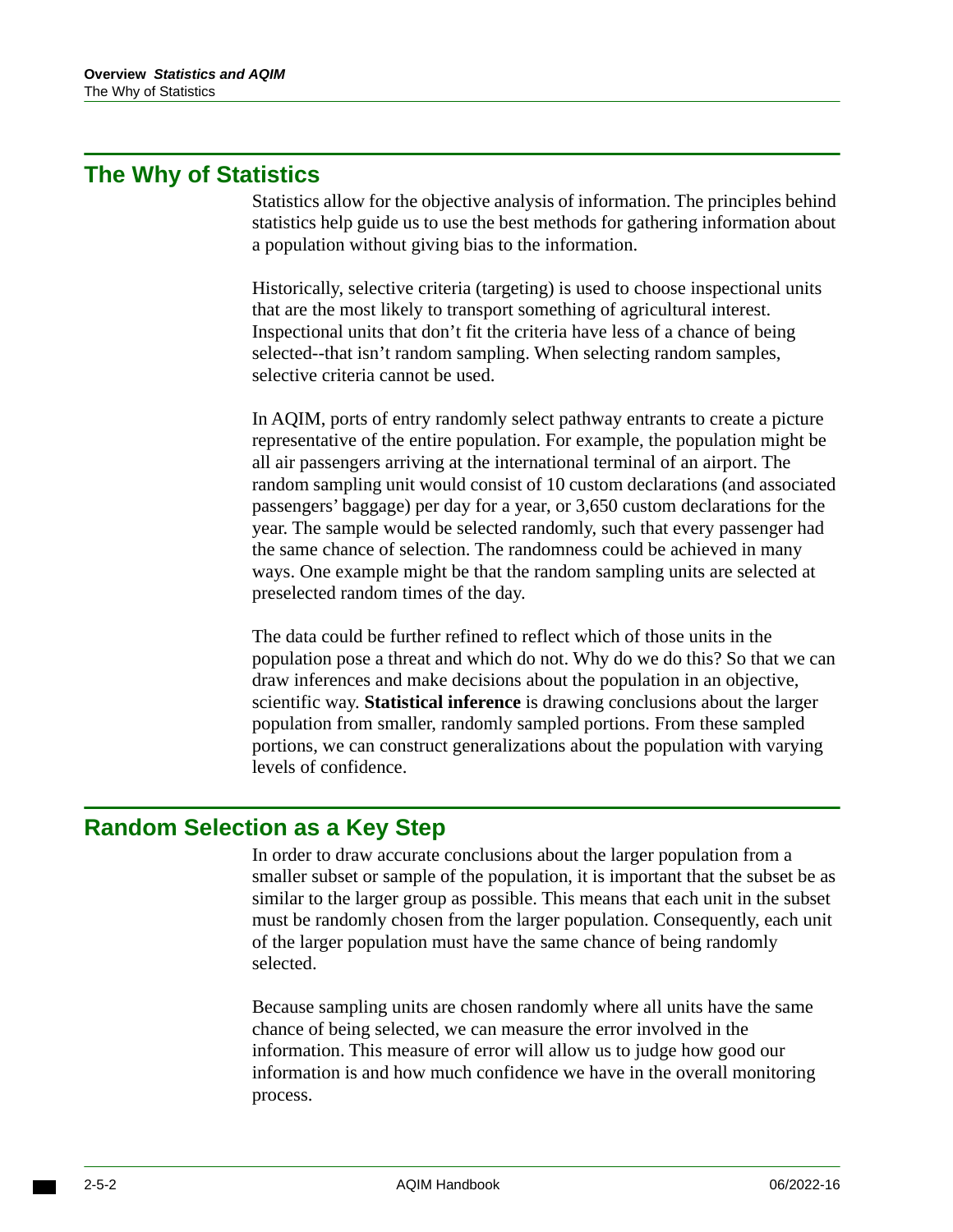### <span id="page-38-0"></span>**What Are The Implications for AQIM?**

There are several implications of using a random sampling process for AQIM.

- 1. Monitoring is different from using selective criteria to determine a random sampling unit. (*[See AQIM Sampling Process](#page-54-0)* on page 2-7-1 for additional information.)
- 2. It is imperative that selected sampling units are truly random. This eliminates the possibility of human choice or preference in the selection.
- 3. If the information collected is skewed to reflect high or low levels of pest and quarantine material interceptions, this will misinform any subsequent analysis and impact accurate decision making based on misinterpretation of the data collected. In some instances, reflecting lower pest or quarantine material levels than what actually exists may result in high-risk pathways being interpreted as low risk pathways (or vice-versa) that could influence a staffing allocation/coverage decision. Conducting truly random AQIM surveys will reflect actual pest and quarantine material levels leading to appropriate staffing allocation.
- 4. Selected random sampling units must be thoroughly inspected to be sure if pests or quarantine materials are present. The goal is to have a clear snapshot of what is approaching a work location.
- 5. The goal of AQIM is not in the number of pest interceptions and QMIs collected, but in the decisions based on risk and analysis that can be drawn from the monitoring.

### <span id="page-38-1"></span>**Statistical Concepts**

There are several ways of analyzing the monitoring information that has been collected. This section addresses the types and benefits of analysis that are available.

Following are definitions of some basic terms used when analyzing monitoring information:

*Confidence Interval.* A level of belief that the true value of the population was captured. For AQIM, the numbers of samples taken at each work location were designed to ensure that by detecting the presence of certain pests and quarantine materials during the monitoring, PPQ could be 95 percent sure that it would happen again.

*Data.* Raw information that provides values for any characteristic of a larger population. For AQIM, these would be all the entries on the data collection form (i.e., flight number, origin, contaminant codes, etc.).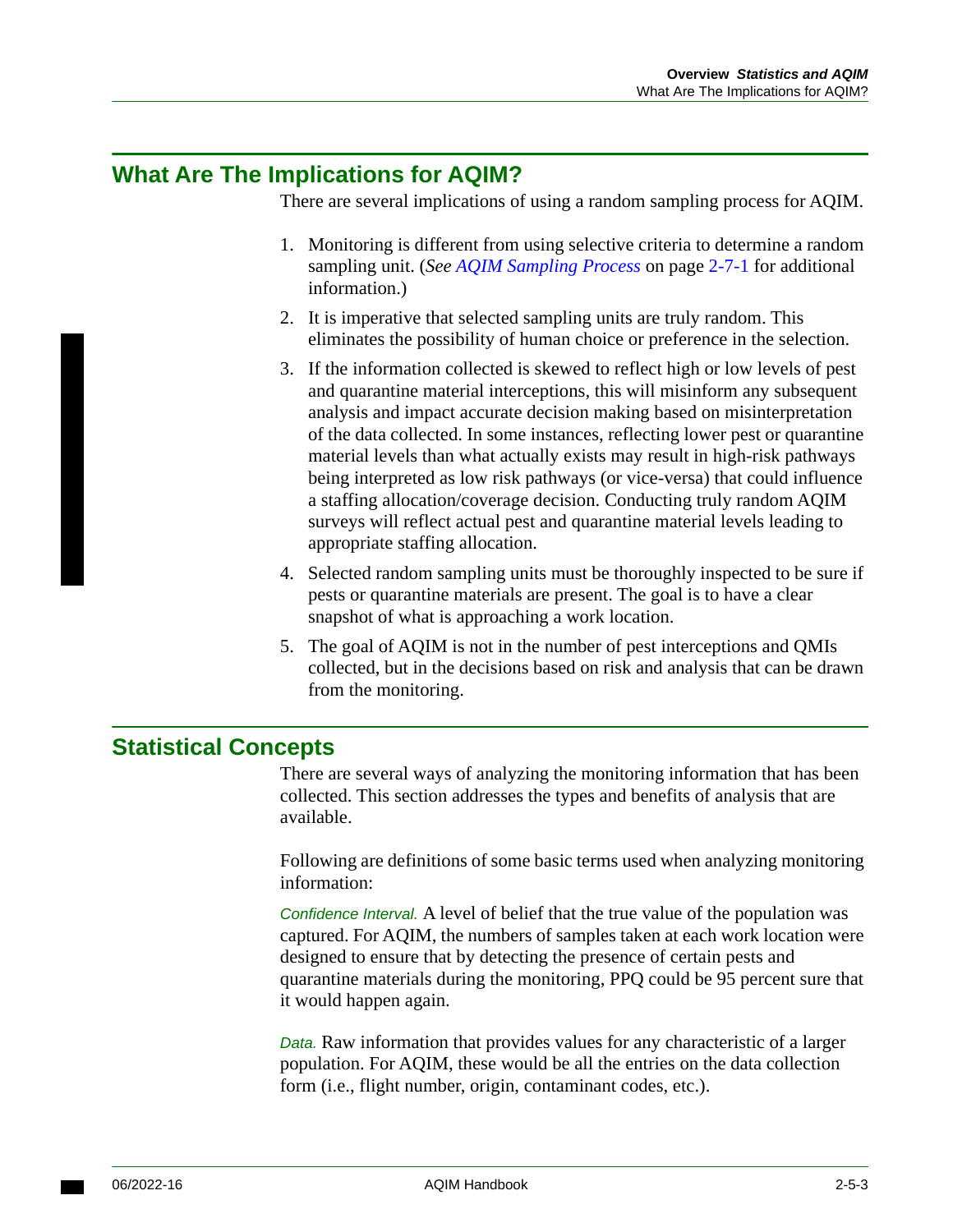*Mean.* This term is also referred to as the average. It is computed by adding all the values for a characteristic and dividing by the number of observations. For example, the mean of passengers going through an airport in a day would be the total number of passengers in one year divided by 365 days.

*Probability.* The statistical prediction of the likelihood of possible outcomes.

*Sample.* The part (or a subset) of a population that has been selected for monitoring.

*Simple Random Sampling.* A selection process where each member of the population must have a known probability (greater than 0) of being sampled.

*Variable.* Any characteristic on which the elements of a sample differ from each other (i.e., height versus weight, cargo destinations versus type).

Data is the information that is collected from a **random sampling unit** (or smaller subsets) that accurately depicts characteristics (measured variables) of the larger population. Gathering data for AQIM is **simple random sampling**  where we collect information regarding specific variables. This is done so we can predict the likelihood of an event occurring such as a pest or quarantine material interception. The number of inspections conducted at a work location is established so that there will be a **95 percent confidence interval**.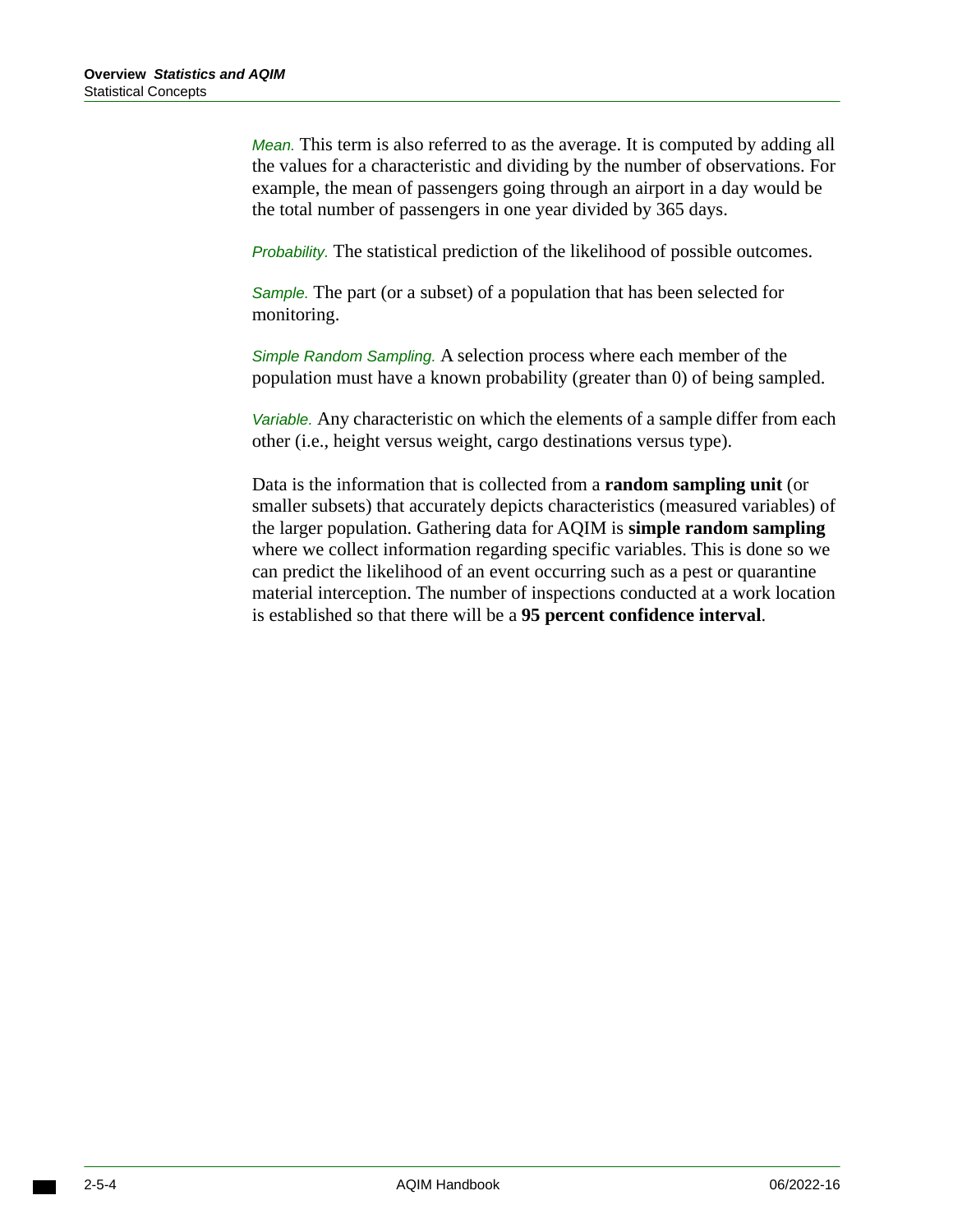### <span id="page-40-0"></span>**Types of Analysis and Use**

There are several types of analysis that can be done with the AQIM data. The analysis can range from the simple to the complex. Explained here are some of the more useful methods available for use at your work location. More detailed analysis questions are located under the following pathway sections: Air— Passenger Baggage, Air—Cargo, Maritime—Cargo, Mail, Northern Border— Vehicles, Northern Border—Truck Cargo, Southern Border—Vehicles, Southern Border—Truck Cargo.

The simplest analysis is just to look at a **listing of the data**. Listings can answer questions such as what, what kind, and how many. [Figure 2-5-1](#page-40-1) is an excerpt from a listing of the data gathered for passenger vehicles at a work location along the Southern border. Looking at the data could tell how many inspections were made on what dates, and the types of items being found.

| REC.HS | <b>WORK UNITS</b> | <b>DATES</b> | TIME DESTING | <b>ITEMS</b> |
|--------|-------------------|--------------|--------------|--------------|
| 1413§  | Laredo, TX§       | 01/01/97§    | 1110 TXS     | Oranges      |
| 1414§  | Laredo, TX§       | 01/01/97§    | 1300 TX§     | -S           |
| 1415§  | Laredo, TX§       | 01/01/97§    | 1253 TXS     | -S           |
| 1416§  | Laredo, TX§       | 01/01/97§    | 2010 TXS     | -S           |
| 1417§  | Laredo, TX§       | 01/01/97§    | 2330 TXS     | -S           |
| 1418§  | Laredo, TX§       | 01/02/97§    | 2130 TXS     | -S           |
| 1419§  | Laredo, TX§       | 01/02/97§    | 2015 TXS     | -S           |
| 1420§  | Laredo, TX§       | 01/02/97§    | 1540 TX§     | Apple§       |
| 1421§  | Laredo, TXS       | 01/04/97§    | 0845 TXS     | : S          |

<span id="page-40-1"></span>**Figure 2-5-1 An Example of a Listing Data** 

Since there are many variables in the data files for each work location, you have the option to **select** one of those records with specific variables that you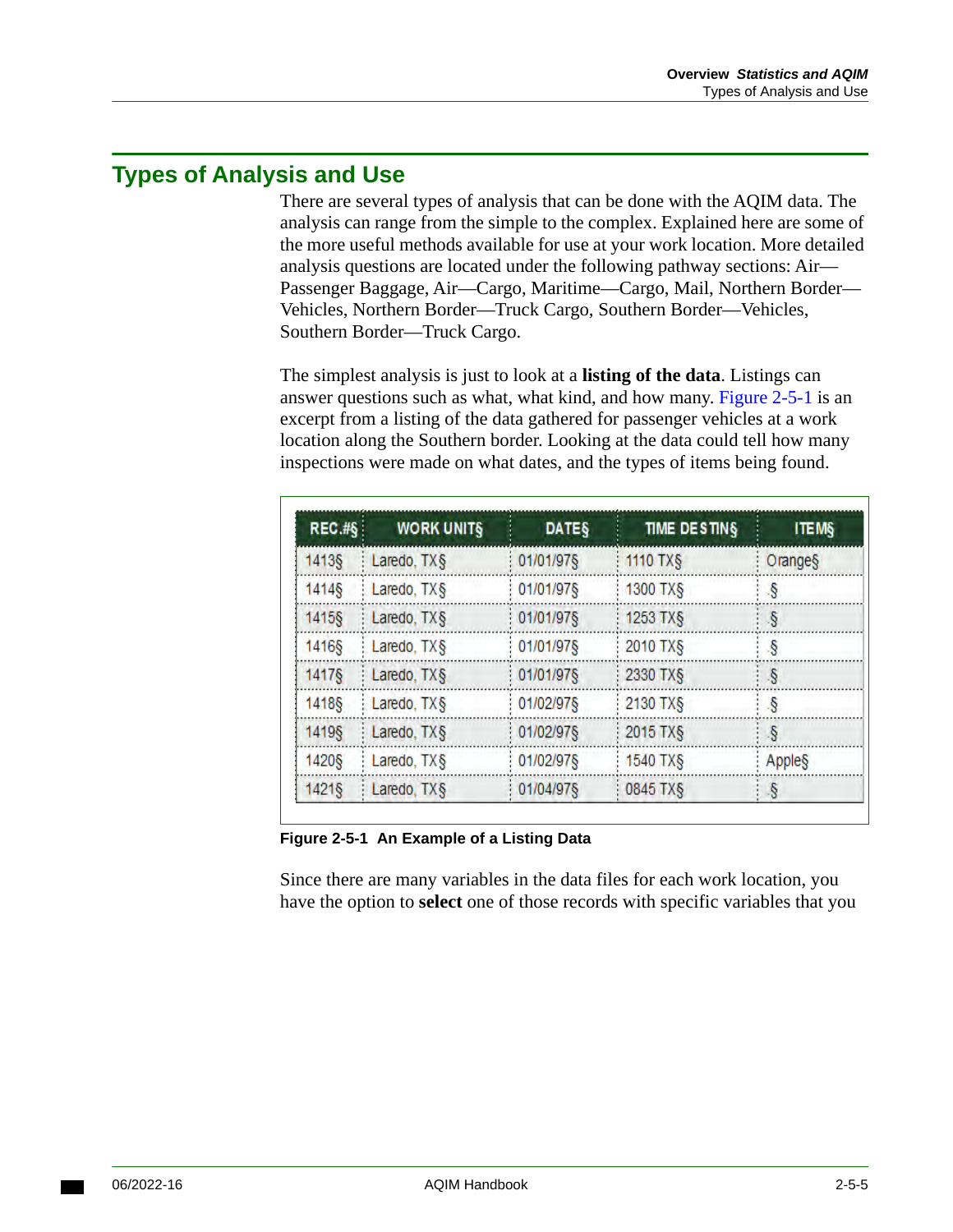| REC.#§ | <b>WORK UNITS</b> | <b>DATES</b>   | TIME DESTING | <b>ITEMS</b>     |
|--------|-------------------|----------------|--------------|------------------|
| 1421§  | Laredo, TXS       | $: 01/04/97$ § | 0845 TXS     | Oranges          |
| 1428§  | Laredo, TX§       | 01/08/97§      | 1927 TX§     | AppleS           |
| 1432§  | Laredo, TX§       | $: 01/10/97$ § | 1849 TXS     | Sugarcanes       |
| 1453§  | Laredo, TXS       | 01/14/97§      | 1840 TX§     | Hay§             |
| 1466§  | Laredo, TX§       | : 01/17/97     | 1840 TX§     | Pears            |
| 1486§  | Laredo, TXS       | 01/05/97§      | 0813 TX§     | Avocado, w/seed§ |
| 1590§  | Laredo, TX§       | : 01/20/97     | 1005 TX§     | Orange§          |
| 1614§  | Laredo, TX§       | 01/24/97§      | 0854 TXS     | AppleS           |
| 1631§  | Laredo, TX§       | : 01/25/97     | 0900 TXS     | Eggs§            |

are interested in looking at. Refer to [Figure 2-5-2](#page-41-0) for an example of records containing quarantine material.

<span id="page-41-0"></span> **Figure 2-5-2 Printout of Records Having Specific Information** 

**Frequencies** answer the question, "To what degree do unique values exist in a variable?" Looking at the frequency of a certain variable will show summary data about the variable. For example, running a frequency on the date variable will give the number of inspections that were done on each date as well as the total number of inspections. [Figure 2-5-3](#page-41-1) shows the frequency of items intercepted. You get a list of the different types of items intercepted and how many there were in the monitoring samples.

| ITEM                                                                    |       | Freq   | Percent                                                     | Cum.                                                                                  |
|-------------------------------------------------------------------------|-------|--------|-------------------------------------------------------------|---------------------------------------------------------------------------------------|
| APPLE<br>AVOCADO, W/ SEED<br>EGGS<br>HAY<br>ORANGE<br>PEAR<br>SUGARCANE |       | 3<br>2 | 30.0%<br>10.0%<br>10.0%<br>10.0%<br>20.0%<br>10.0%<br>10.0% | $30.0\%$<br>$40.0\%$<br>$50.0\%$<br>$60.0\%$ ¶<br>$80.0\%$ ¶<br>$90.0\%$<br>$100.0\%$ |
|                                                                         | Total | 10     | 100.0%\$                                                    |                                                                                       |

<span id="page-41-1"></span> **Figure 2-5-3 Printout of Frequencies of Items Intercepted**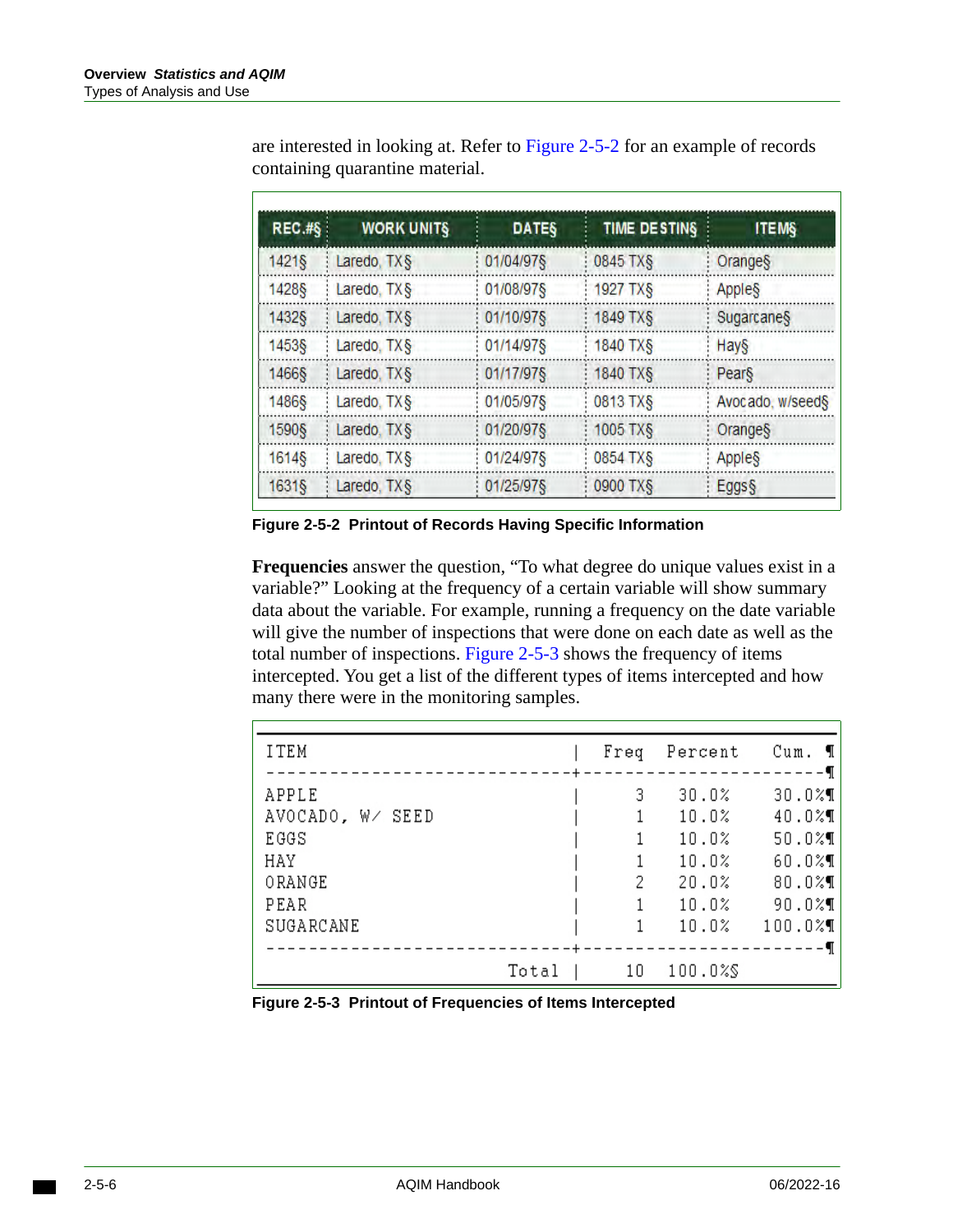

**Frequencies**, as well as the raw data, can also be displayed graphically using **pie** and **bar charts**. Refer to [Figure 2-5-4.](#page-42-1)

<span id="page-42-1"></span>**Figure 2-5-4 Example of Frequencies Displayed Using Pie Chart** 

**Means** or averages give an overview of the general tendency of a variable. The average number of passengers on a declaration might be of interest for your work location. This could be calculated by dividing the total number of passengers in the data file by the number of declarations (or samples). We can calculate the 'error' in this estimate and express it in the form of a **confidence interval**. Remember that the confidence interval gives an indication of how accurate the estimate is.

Proportions show the relative frequency of an event. For AQIM, we may be interested in the proportion or percentage of passengers with a QMI. We could calculate this by dividing the total number of QMIs by the number of passengers. We can also compute a confidence interval around proportions.

### <span id="page-42-0"></span>**Next Steps**

These are all statistics that are necessary to initially conduct and understand AQIM. Using statistics and risk management principles will become more critical as PPQ progresses toward complying with the GPRA and evaluating results-based performance.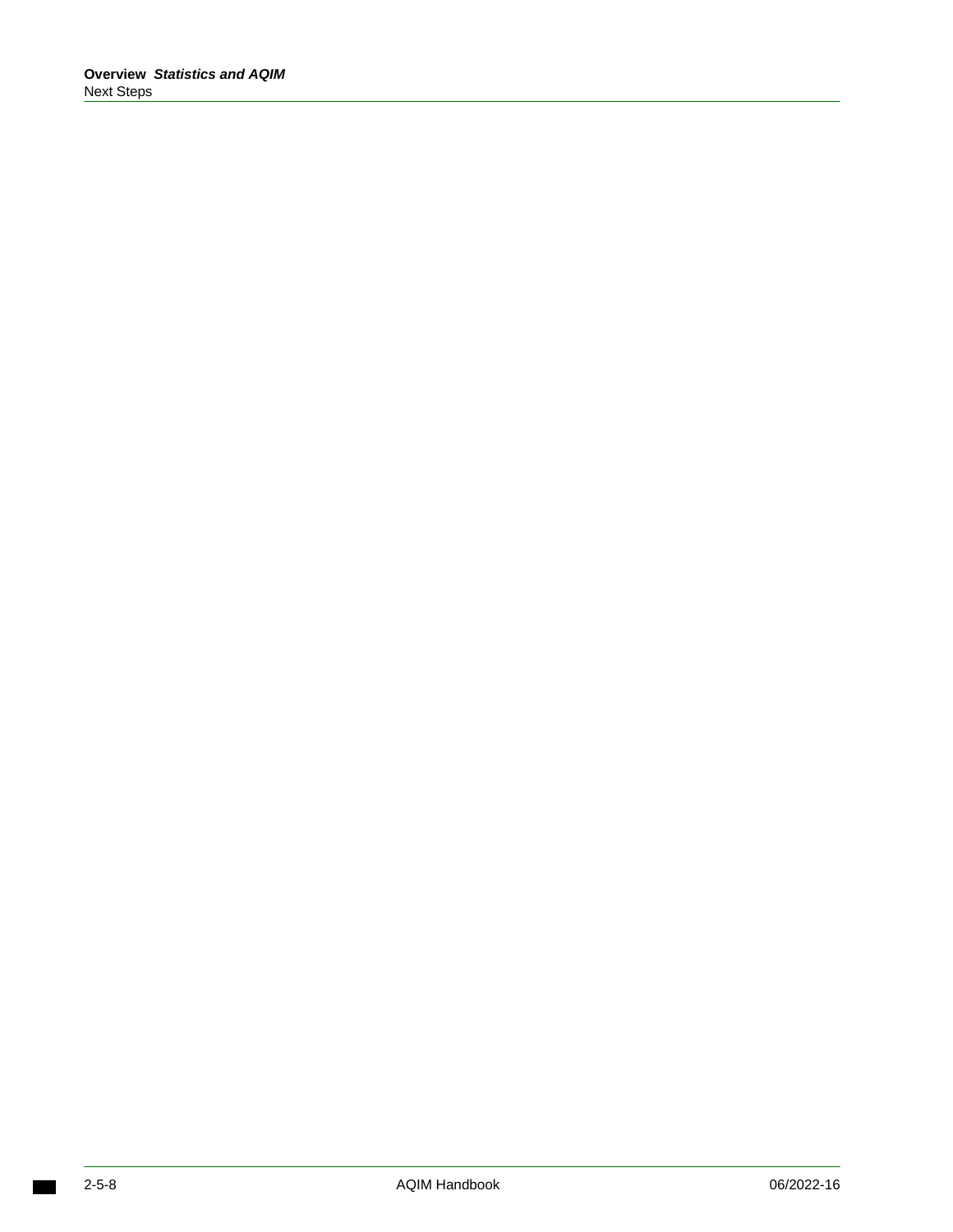### **Chapter**

2

## **Overview**

### *Fundamentals of Risk Analysis*

### **Contents**

[Basics About Risk](#page-44-0) **2-6-1**  [Risk Analysis Process](#page-45-0) **2-6-2**  [Risk Management](#page-48-0) **2-6-5**  [Risk Communication](#page-50-0) **2-6-7**  [Risk Management Teams](#page-50-1) **2-6-7**  [Composition](#page-50-2) **2-6-7**  [Structure](#page-51-0) **2-6-8**  Skill **[2-6-8](#page-51-1)**  [Automated Data Sources for Teams](#page-51-2) **2-6-8**  Role **[2-6-8](#page-51-3)**  [Outcome of Risk Analysis](#page-52-0) **2-6-9** 

### <span id="page-44-0"></span>**Basics About Risk**

Agriculture is a business filled with numerous risks. Pests, diseases, weather, and market fluctuations continually impact the potential earnings of producers. These elements of risk and the reaction of producers and consumers to that risk, result in agricultural policy setting and government programs.

USDA has several programs by which it enhances overall U.S. agricultural markets; ranging from economic forecasting to genetic research. APHIS, PPQ helps protect the natural agricultural resource base of the United States by minimizing the entry potential of risk elements, which would increase the risk agents (i.e., pests and diseases). These efforts are designed to help give producers the best possible standing in international markets.

In the past, APHIS, PPQ has responded to risk issues on a historical knowledge basis. Through observation and experience, PPQ made judgments and decisions about the potential threat posed by various commodities entering the United States. These decisions must now be supported by empirical information.

Risk analysis processes give PPQ a basis for responding to the mandates required by the international trade agreements: General Agreement on Tariffs and Trade (GATT) and United States-Mexico-Canada Agreement (USMCA). GATT and USMCA require transparency of risk-based decisions impacting agricultural products in U.S. markets. Therefore, PPQ must do business differently than in the past because of these mandates. For information and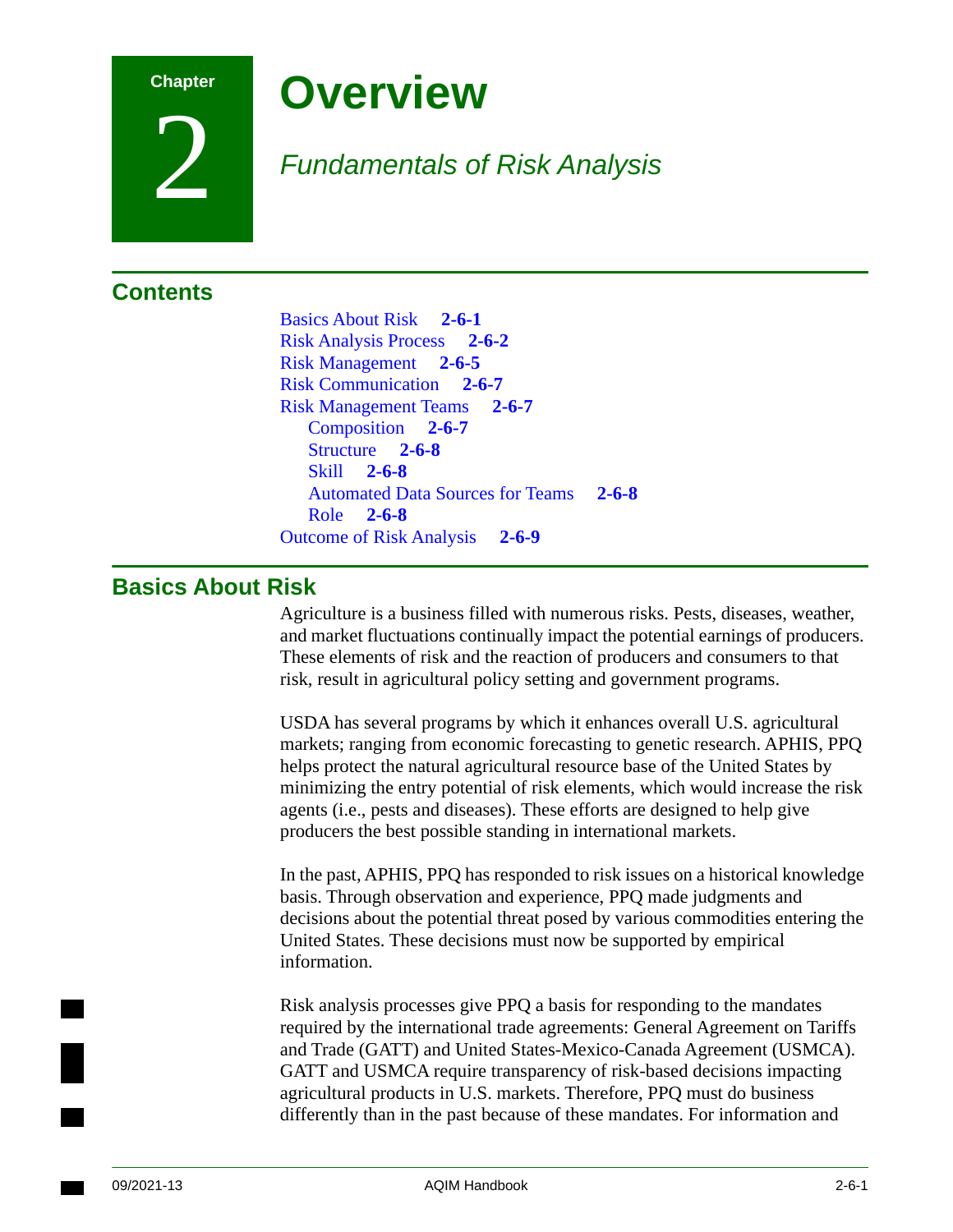criteria about risk management, refer to the [APHIS Trade Risk Analysis](#page-153-0)  [Position on page C-1-2](#page-153-0) and the [GATT Agreement on the Application of](#page-160-0)  [Sanitary and Phytosanitary Measures on page C-1-9](#page-160-0) located in [Appendix C](#page-152-0) of this Handbook.

The basic function of PPQ is to manage exotic pest and plant disease risk. To accomplish this work, decisions must be based upon the risk that various commodities pose to U.S. agriculture. At the heart of risk-based decisionmaking is the need for good information. Because PPQ does not have perfect knowledge about the absolute risk of a particular pest, disease, or commodity; decisions must be made with clear understanding, knowledge, and an element of uncertainty

### <span id="page-45-0"></span>**Risk Analysis Process**

Risk analysis is the process, tools, and methodologies by which organizations estimate the likelihood and potential consequences of an adverse event. International trade agreements require these processes be consistent, systematic, and transparent. Therefore, the organizational objective is that riskbased decision-making should be pervasive throughout all levels of PPQ and APHIS.

A risk analysis process places risk analysis activities within an organizational context. The process provides an internal structure and roles and responsibilities, which define and respond to risk-based policy issues. A risk analysis process comprises risk assessment, risk management, and risk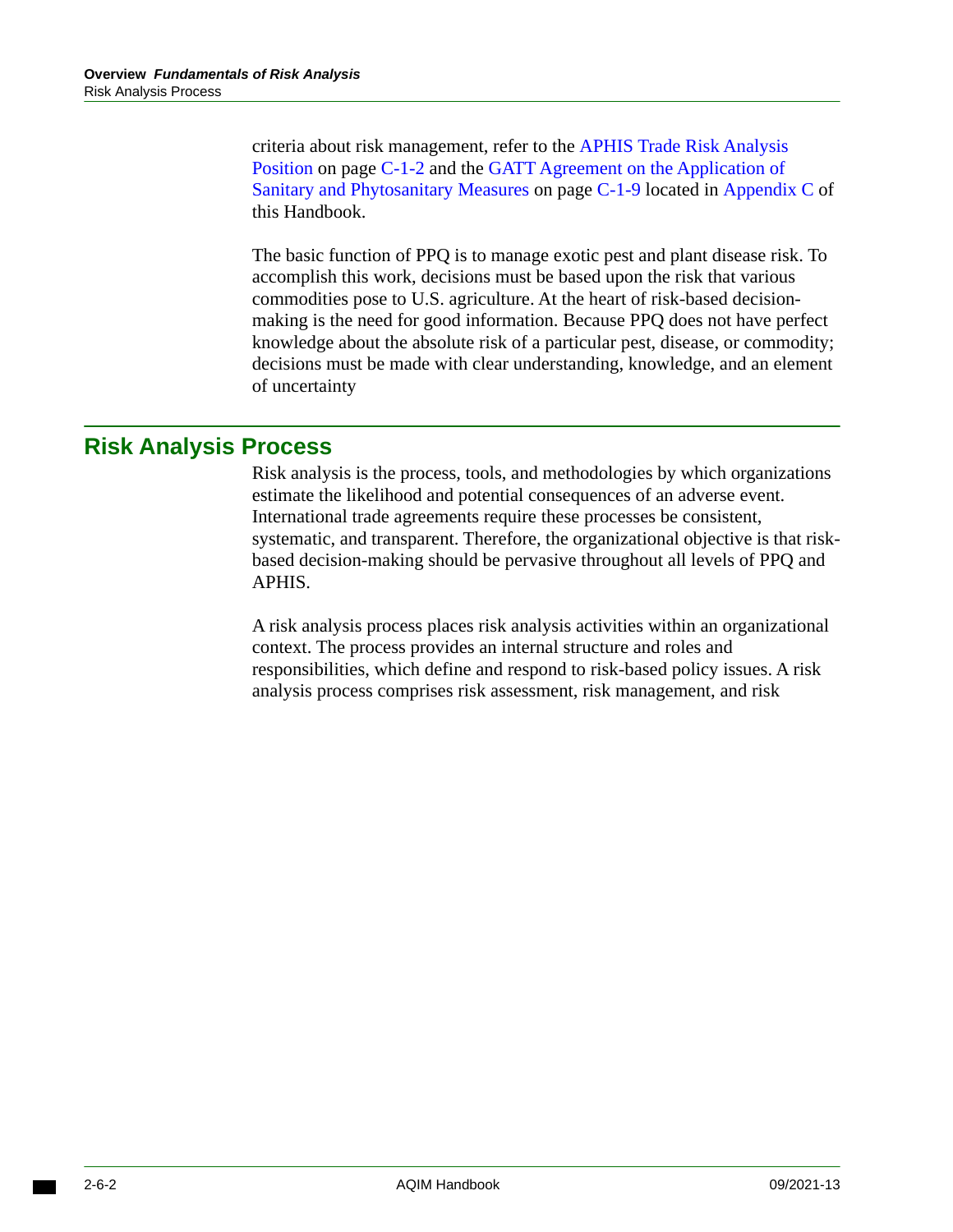communication. **[Figure 2-6-1](#page-46-0)** chronicles the difference between risk assessment, risk management, and risk communication.



<span id="page-46-0"></span> **Figure 2-6-1 A Model of a Risk Analysis Process** 

The risk assessment (or analysis) portion of the model pays attention to estimating the probability and magnitude of the risk. Analysis ends with developing and selecting options. AQIM plays a major role in evaluating, monitoring, and improving options or mitigation programs. As risk analysis processes are used, it is essential to communicate with clients to ensure programmatic goals are met, and to ensure the results improve or to re-tool the process.

Field work occurs primarily at the implementation levels of risk management. PPQ officers are responsible for implementing risk management programs; monitoring and evaluating those programs; and adjusting and improving activities to ensure that risk is being managed at the best possible level. Risk analysis is a systematic way of achieving risk-based decisions.

The major barrier to risk analysis is reliable data. Data errors may come from improper sampling procedures, errors in record-keeping and data entry or faulty analysis. In addition, risk analysis must take into account aggregate risks. For example, fruit that has citrus canker poses one level of threat while fruit that is contaminated with medfly poses another. However, if infested with citrus canker and medfly, the risk rate is more intense.

From a risk management viewpoint, agency leaders must actively respond to:

What can be done to prevent, reduce, or eliminate the risk?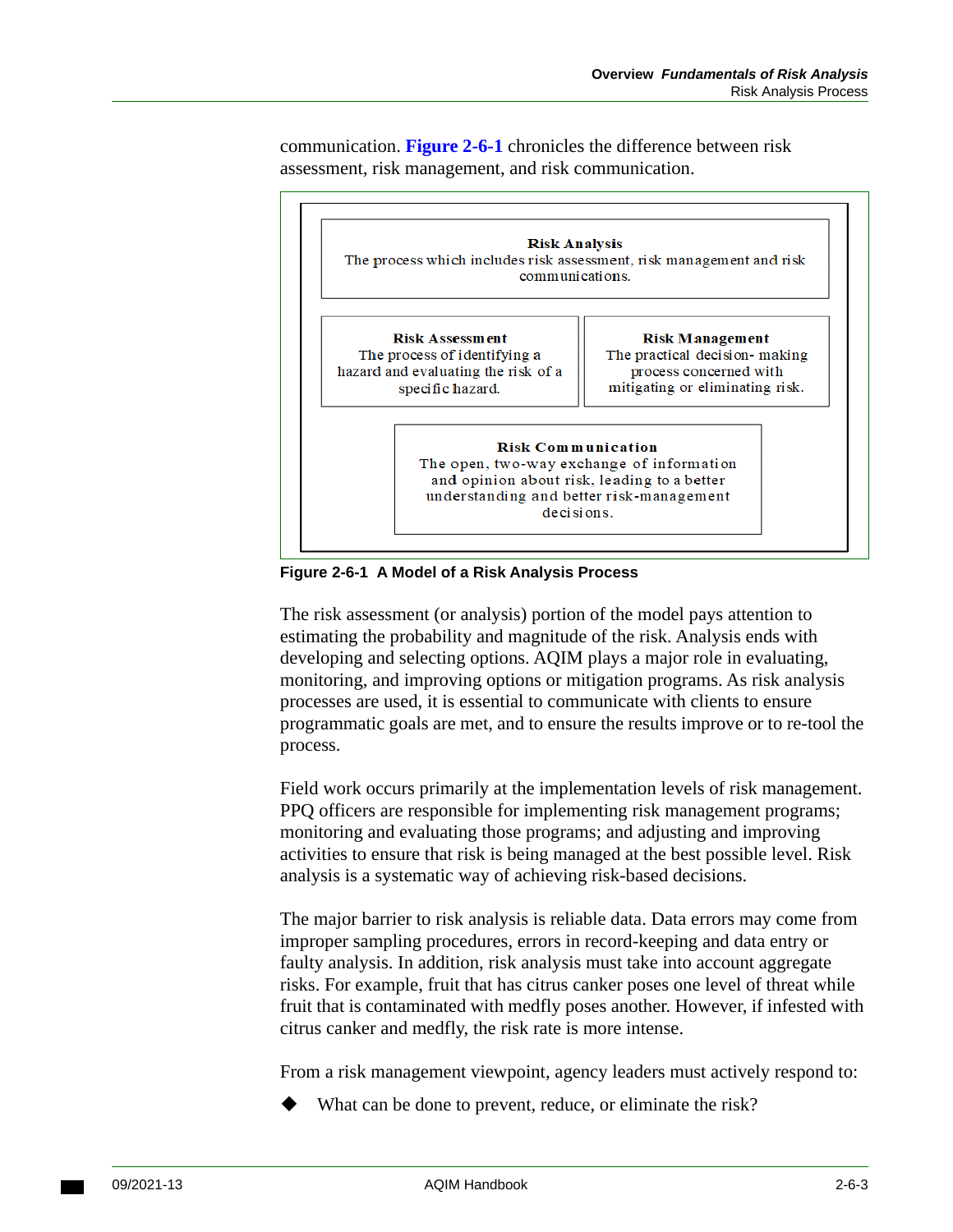- What are the best options?
- Why?

There are multiple uses of risk analysis: problem definition, risk prediction, risk avoidance measures, mitigation strategies, management programs, and standards for protecting agriculture. From risk analyses, work locations can evaluate ongoing risk reduction activities; determine management and policy priorities; and identify and rank research and data collection needs.

The model in [Figure 2-6-2](#page-47-0) on pest risk assessment (analysis) gives context to risk analysis processes.



<span id="page-47-0"></span>**Figure 2-6-2 Pest Risk Assessment Model** 

The model in [Figure 2-6-2](#page-47-0) helps to exemplify that risk equals probability and consequences. It is important to note in this model that AQIM activities are focused in the element of entry potential. The intent of AQIM is to assess entry potential and devise methodologies for reducing or eliminating that potential to the best possible level through the most efficient use of resources. Therefore, PPQ work locations can assess the approach rate of pests, evaluate the rate of detection, and devise methods to minimize or to ameliorate entry of any pest or disease.

It is important that work locations and Risk Management Teams concentrate most of their activities on reducing entry potential. However, they must also be aware of the other risk elements that impact overall effectiveness. Final activities at work locations may be influenced by such factors as colonization,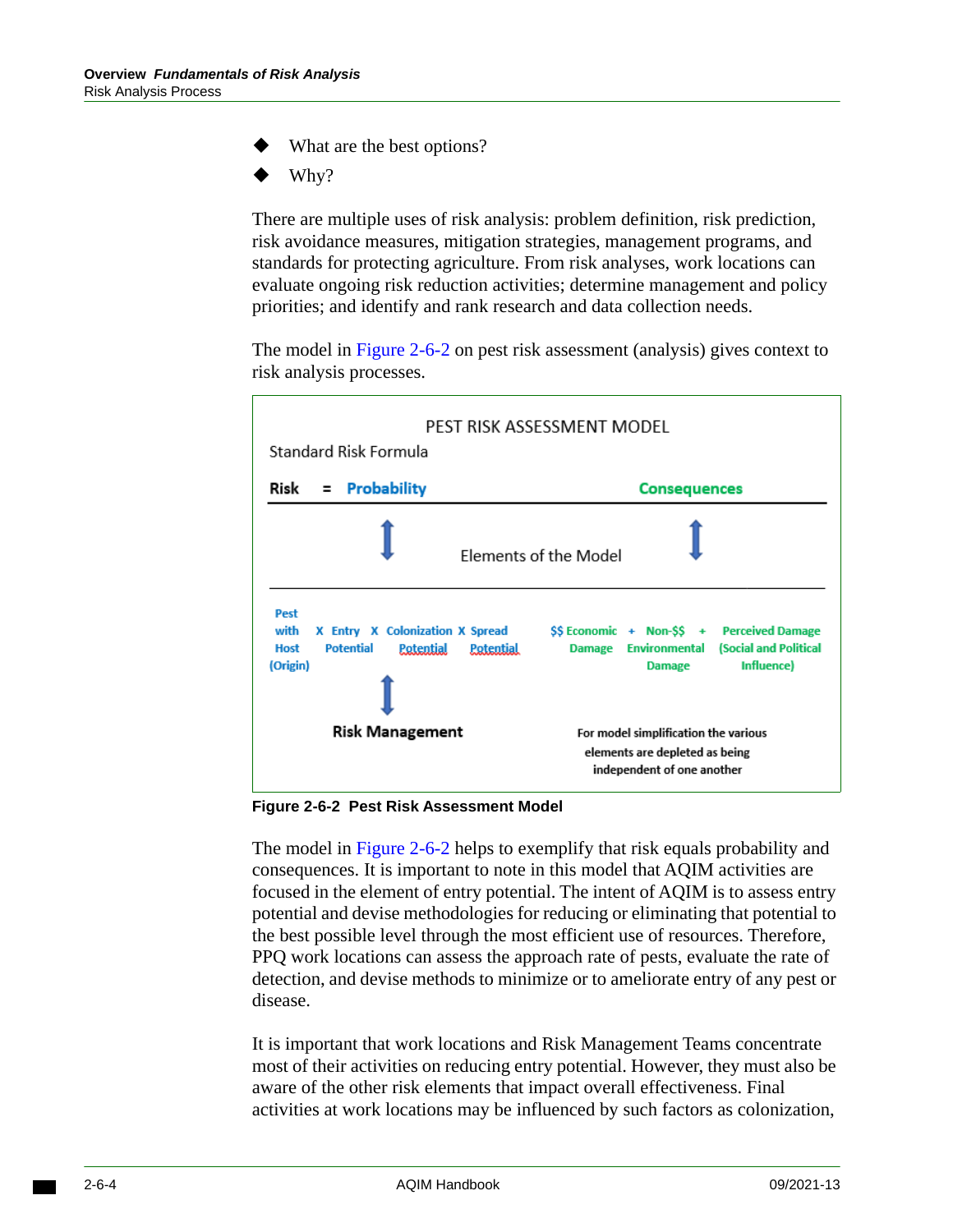spread potential, economic damage potential, environmental damage potential, and social-political influences.

Referring to [Figure 2-6-2,](#page-47-0) the probability portion of the standard risk formula is multiplicative. This means that if any of the elements listed are zero (i.e., pest with host origin, entry potential, colonization potential, spread potential), then nothing can happen and there is no risk. However, if there is a positive occurrence or likelihood in all of these elements, then the risk level must be considered.

In [Figure 2-6-2](#page-47-0), the second portion of the standard risk formula is consequences. We tend to think of consequences in the negative. How much damage will this pest or disease threat pose in terms of dollars, environment, social, and political elements. The elements of risk consequences (i.e., economic damage potential, environment damage potential, perceived socialpolitical damage) are additive in nature. You may have a "zero" or non-issue in any two elements. But, as long as one of the elements has a positive impact, then consequences have to be addressed. The intent is to determine if a risk will require mitigation. This brings us to the third part of the pest risk assessment model--risk management.

### <span id="page-48-0"></span>**Risk Management**

Risk management is the analysis of various options and the determination of which options can be pursued based upon current operating issues and parameters. The analysis discerns 'what is viable'. Still, it is the responsibility of the decision-makers to weigh the various options, considering positive implications as well as the negative. All consequences are not equal.

Historically, APHIS has viewed all pest establishments as equally unacceptable. However, some pests may be harder to eradicate than others, and some may be harder to trap or have more long term effects. Management uses risk analysis to give greater specificity in the relative threat levels. Probability of establishment and consequences of impact must mutually be considered.

Therefore, the product of a risk analysis is a conclusion (or characterization) about the relative risk of a particular commodity or pest as it relates to others. It is not an absolute value. It is then up to the decision-makers to judge whether or not the risk is acceptable. If the risk is not acceptable, then the agency must move into risk management: the active intervention to minimize risk elements.

Decision makers must also understand that there is uncertainty in the conclusions. We are conducting predictive analysis. We cannot always be assured that what we think will happen, will in reality, occur. There is no perfect knowledge. In some cases, such as citrus canker and Medfly, the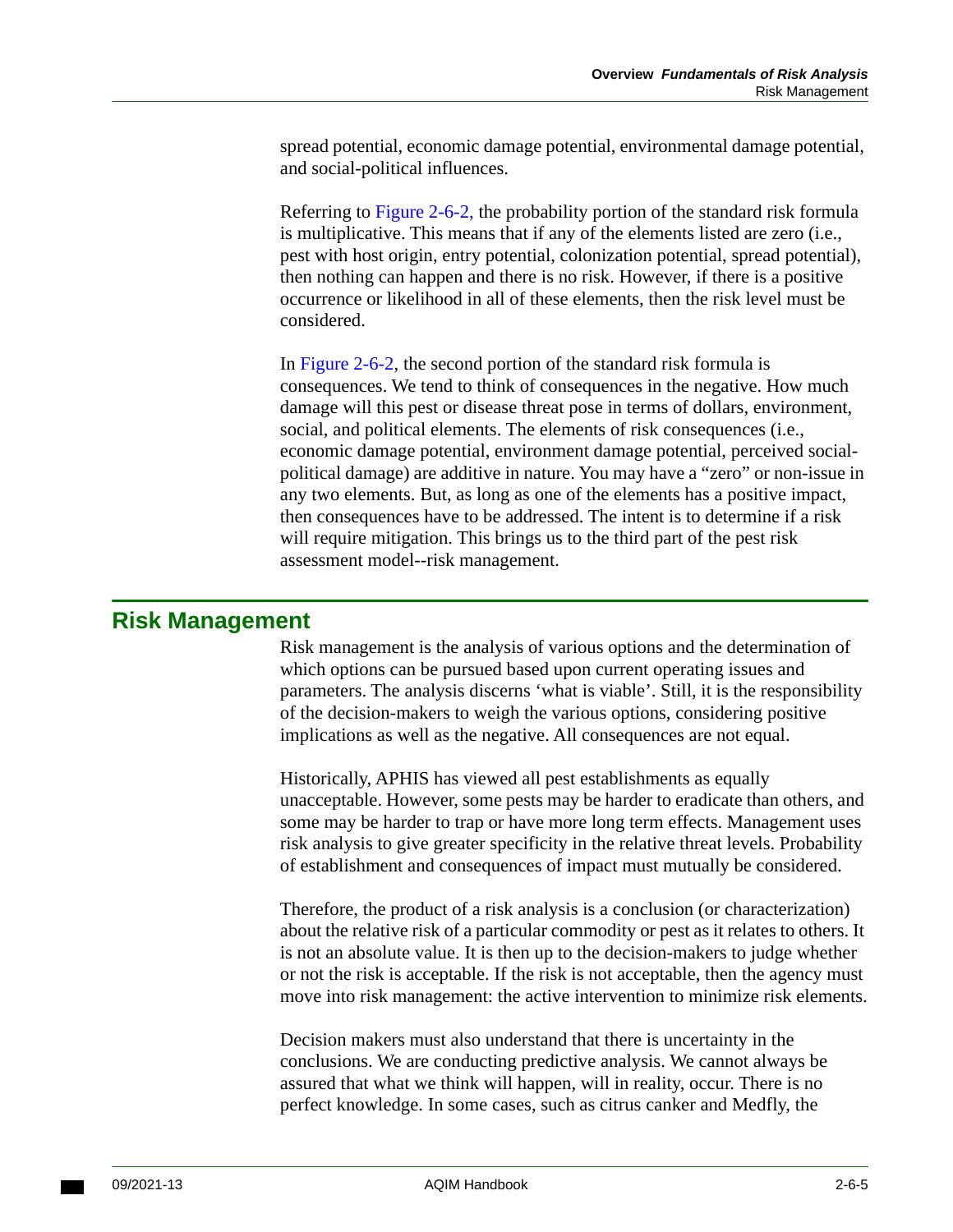likelihood and impact of establishment is so great, that we can express a high confidence level in the appropriate type of action to take. However, not all situations are so clearly defined.

Risk strategies or decisions usually fall into one of four categories:

- Control of risk,
- $\blacklozenge$  Avoidance of risk,
- Risk transfer, or
- Acceptance of risk.

When the probability of the loss occurring is high, the general rule is to either avoid (e.g., commodity exclusion) or control (e.g., fumigation activities) the risk agent. When the probability of the loss is low, generally the activities center around accepting or transferring the risk. Accepting risk is exemplified by the discontinued inspection of low risk pathways. Risk transfer would occur if we decided, on some future date, we would stop excluding a particular commodity that had a high smuggling rate. We would begin to permit entry upon inspection. This way, we have transferred the risk from unknown entry paths to known ones. $<sup>1</sup>$ </sup>

Regardless of which avenues are selected, there are certain principles for good risk management decision-making. A good risk management decision:2

- Addresses an articulated problem in its agricultural pest or disease threat context
- Emerges from a decision-making process that elicits the view of those affected by the decision, so that differing technical assessments, public values, knowledge, and perceptions are considered
- Is based on a careful analysis of the weight of scientific evidence that supports conclusions about a problem's potential risks to animal and plant health
- Is made after examining a range of regulatory and non-regulatory risk management options
- Reduces or eliminates risks in ways that:
	- are based on the best available scientific, economic, and other technical information
	- account for their multi-source, multi-risk contexts
	- are feasible, with benefits reasonably related to their costs

<sup>1</sup> Risk Management. "Designing Risk Management Strategies." Module 4, Agriculture Canada.

<sup>2</sup> Presidential Commission on Risk Assessment and Risk Management. "Framework for

Environmental Health Risk Management." Final Report Volume 1, 1997.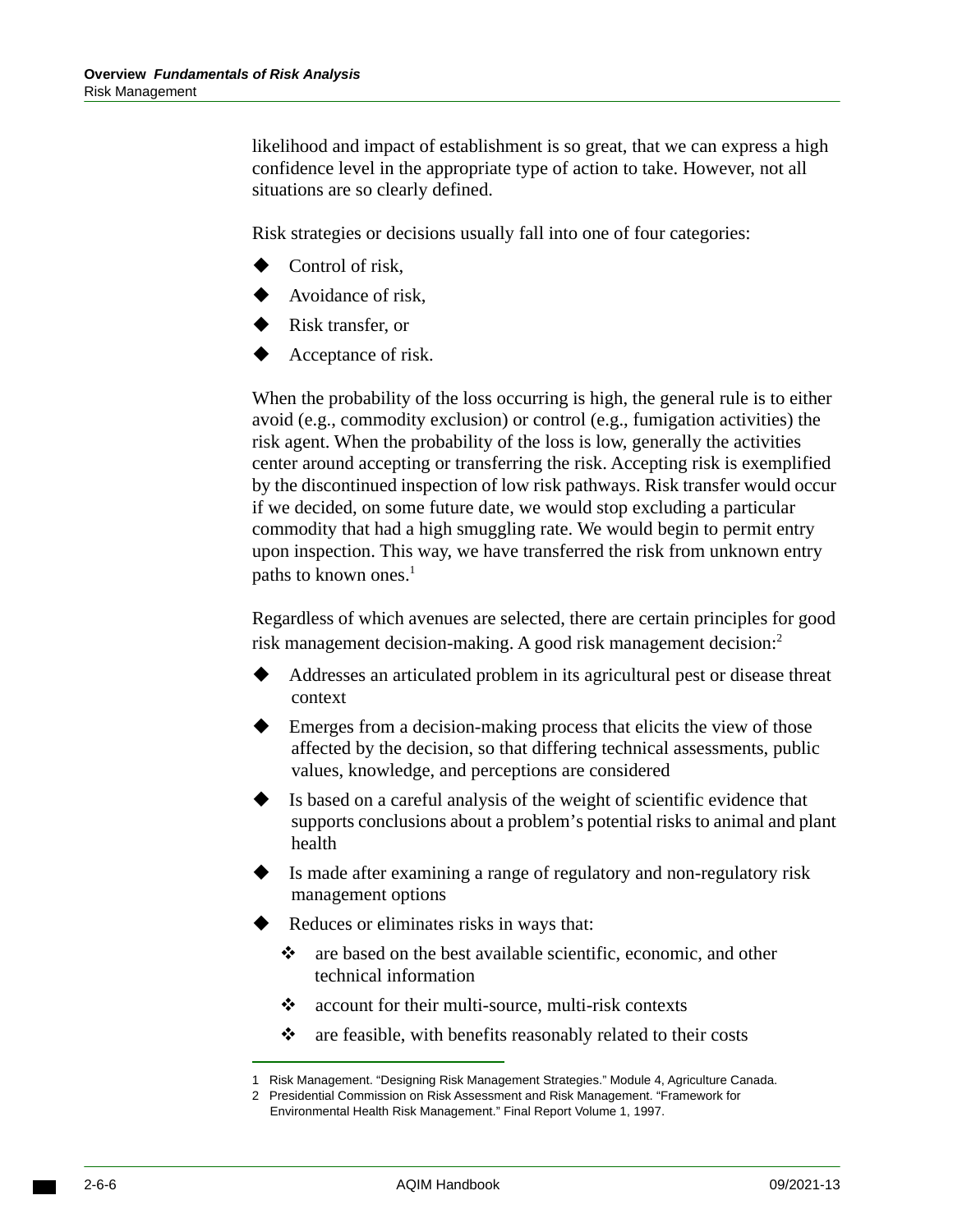- $\triangle$  give priority to preventing risks, not just controlling them
- $\bullet$  are sensitive to political, social, legal and cultural considerations
- $\div$  include incentives for innovation, evaluation and research
- Can be implemented effectively, expeditiously, flexibly, and with stakeholder support
- Can be shown to have a significant impact on the risks of concern
- Can be revised and changed when significant new information becomes available while avoiding "paralysis by analysis."

Multiple elements or factors influence decisions made concerning risk. Management must carefully weigh each option in terms of effectiveness, feasibility, costs, benefits, unintended consequences, and cultural or social impacts.

### <span id="page-50-0"></span>**Risk Communication**

Stakeholders play an essential role in this phase by assisting in identifying riskreduction options, developing and analyzing various avenues to pursue and evaluating the ability of each option to reduce risk (as offset by the above elements such as cost, etc.) Non-regulatory and regulatory approaches (or some combination) can be used to minimize or eliminate risk. Innovative approaches to changing behavior relative to risk (i.e., education, market incentives, monitoring, and research) may prove as effective to regulatory restrictions in ensuring compliance.

### <span id="page-50-1"></span>**Risk Management Teams**

It is essential to have an infrastructure, such as Pest Risk Teams, at work locations to deal with risk analysis and to assist management in making riskbased decisions. Following are general guidelines for the composition and structure of Pest Risk Teams.

#### <span id="page-50-2"></span>**Composition**

The composition of Teams is flexible and should be diverse. Team membership should include Port Directors, managers, officers, and identifiers. Also, membership should include a back-up identifier, persons responsible for AQIM.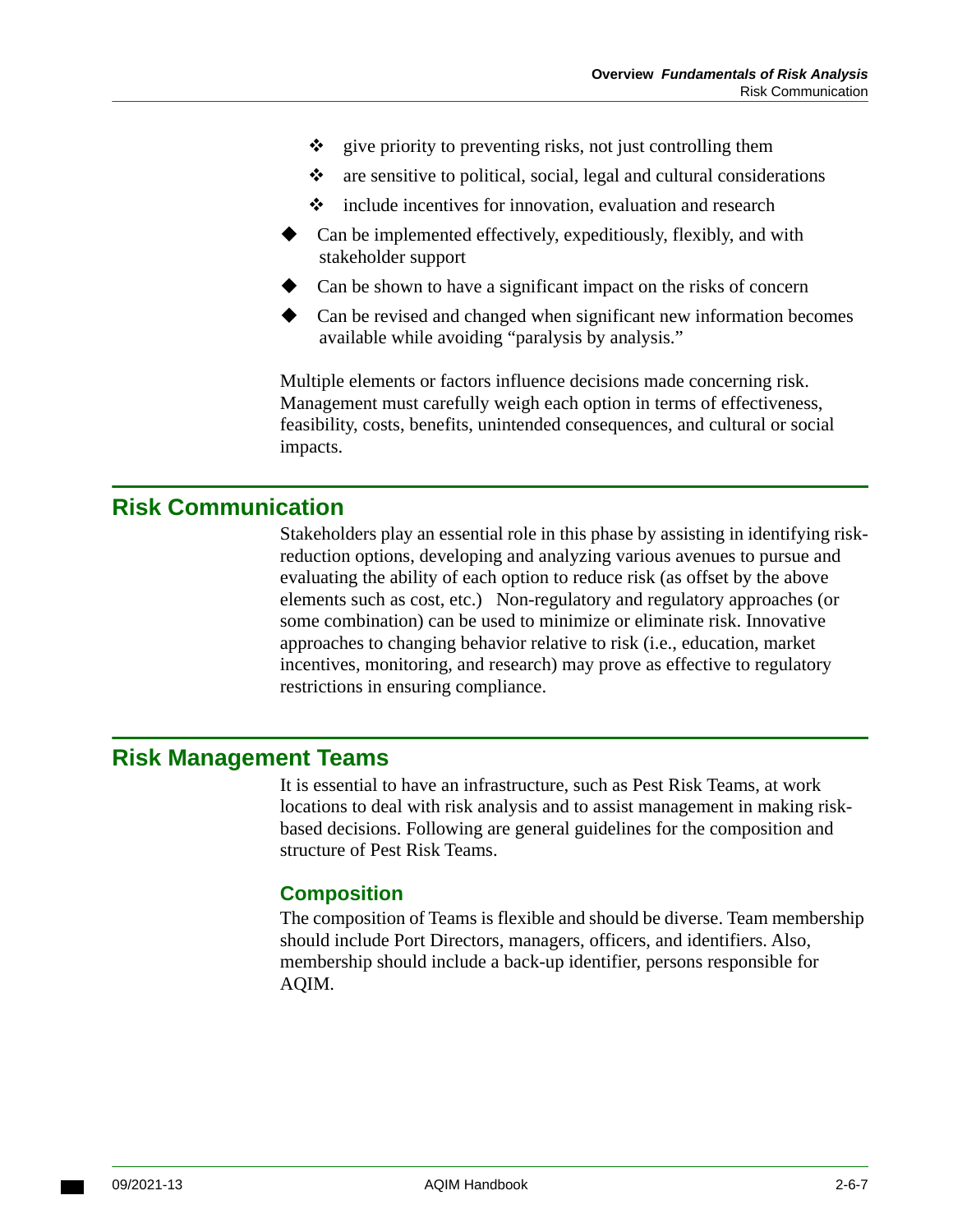### <span id="page-51-0"></span>**Structure**

The structure of Pest Risk Teams depends on the size and complexity of operations at a work location. Team size may vary but should not be greater than 8 members. Larger ports may have more than one team based on the different risk pathways being monitored (i.e., cargo, passenger, etc.).

#### <span id="page-51-1"></span>**Skill**

Teams need to have various skills. Such a skill base may include having experience of other work locations, using data base systems, and training or experience in researching.

### <span id="page-51-2"></span>**Automated Data Sources for Teams**

- ◆ Work accomplishment data systems (WADS),
- $\blacklozenge$  Pest interceptions,
- ◆ Importation of regulated articles (PPQ 280s),
- AQIM data
- ◆ Pest Not Known To Occur (KNOTs)

### <span id="page-51-3"></span>**Role**

The role of Pest Risk Teams is to conduct local risk assessments that result in ranking the risks of various pathways associated with plant pests and diseases. Teams:

- Design sampling processes
- Identify information needs and methods to obtain information
- Recommend risk management options
- Share information with other work locations, industry, and States

Recommendations from Pest Risk Teams may include some of the following options:

- Allocate staffing based upon relative risk of entry (i.e., pedestrian versus vehicle, cargo versus passenger, solid versus mixed loads, etc.)
- Change cargo inspection protocols (i.e., de-van versus tailgate)
- Change selection criteria (targeting) by validating the existing ones and developing new ones;
- Change the number of units inspected, decreasing or increasing as necessary
- Develop compliance agreements for low risk pathways in such areas as aircraft, ships, and rail cars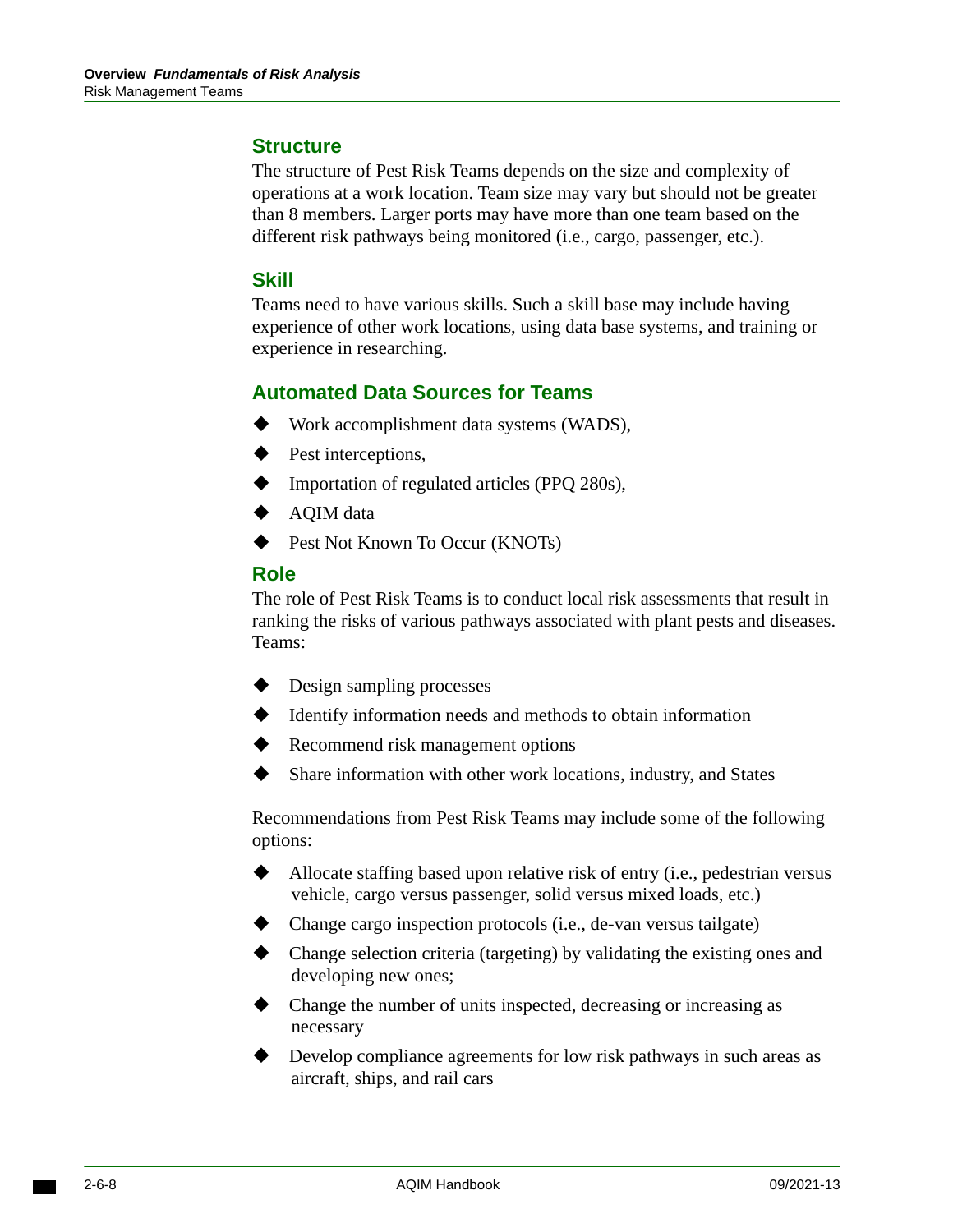- Focus on risk (e.g., quality of pest interceptions and quarantine material interceptions, not the quantity)
- Target public awareness activities to high risk situations

Pest Risk Teams need to:

- Explore varying solutions to gathering additional data in a statistical sound format
- Raise AQIM questions, such as, what additional data is needed
- Share successes and experiences with other Pest Risk Teams

Once these teams set issues into context, they need to establish a stakeholder collaboration process to begin risk communication. Stakeholders do not define the risk, but must be involved from the beginning to ensure cooperation and compliance.

### <span id="page-52-0"></span>**Outcome of Risk Analysis**

The Risk Management Teams can use risk analysis to answer basic operating questions such as:

- What can go wrong (if we do nothing)?
- What is the probability of an adverse action happening?
- What is or will be the magnitude of the outcome of the adverse action?
- How certain can we be that our predictions are correct?

The outcome of a risk analysis is a risk characterization. A risk characterization should respond to these questions:

- Considering the hazard, what is the nature and likelihood of the pest disease damage to agriculture?
- Which markets or groups are at risk: are some groups more likely to be a risk than others?
- How severe are the anticipated adverse impacts or effects? Are the effects reversible?
- What scientific evidence supports the conclusions about risk? How strong is the evidence? What is uncertain about the nature or magnitude of the risk?
- What is the range of informed views about the nature and probability of the risk? How confident are the analysts about their predictions for risk?
- What other sources cause the same type of effect?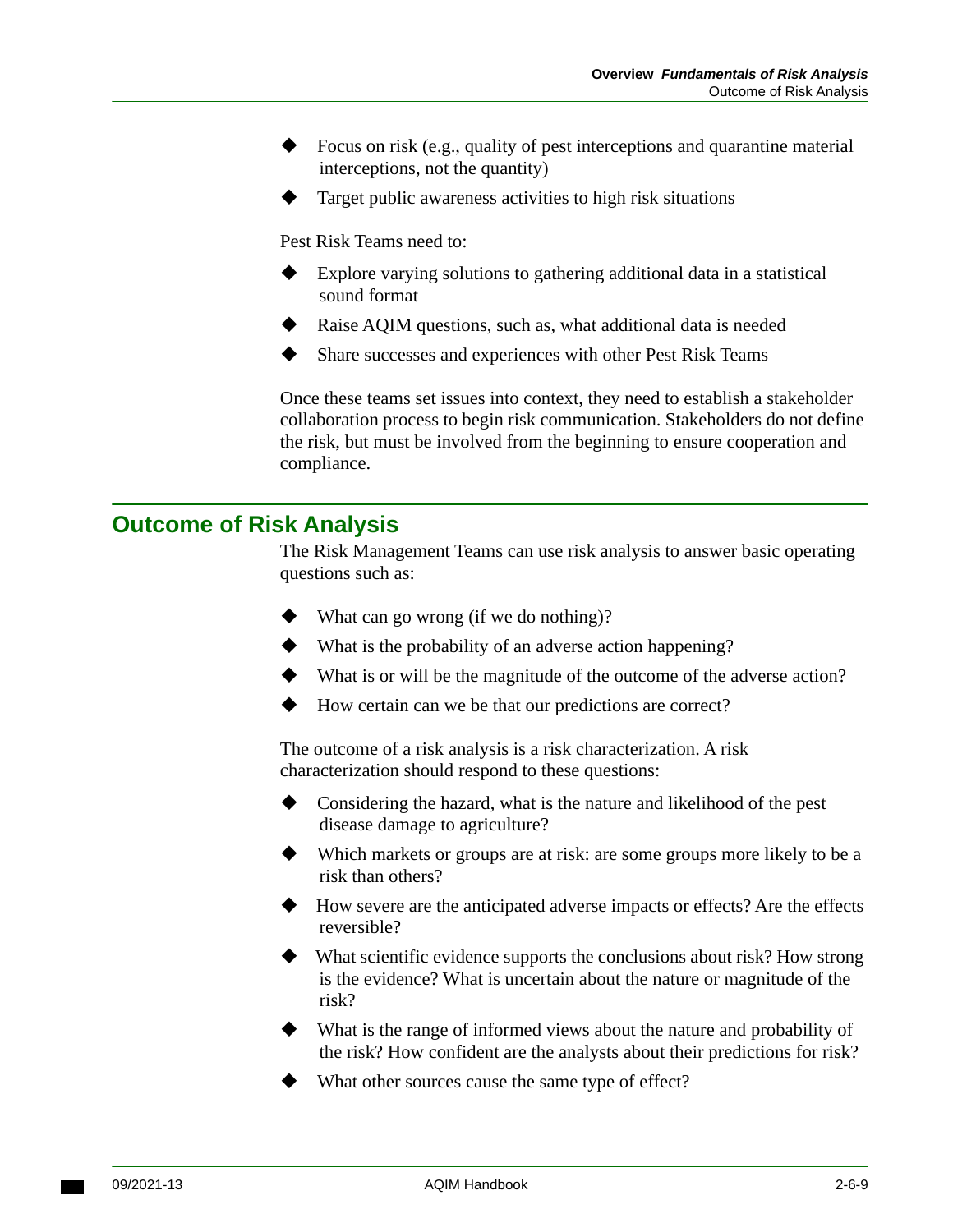Does the risk have impacts besides those on agriculture or the environment, such as social or cultural consequences?

### **NOTICE**

 zation should be commensurate with the problem's importance (local and national), The level of detail considered in a risk assessment and included in a risk characteriexpected impact, and level of controversy. Risk characterizations must include information that is useful for all stakeholders.

Pest Risk Teams:

- 1. Analyze AQIM survey data to develop estimates of agricultural pest risk approach rates for each major mode of entry at the work location.
- 2. Use the estimated approach rates to calculate the number of agricultural pests and diseases and high-risk quarantine materials approaching the work location.
- 3. Compare these numbers with the number of agricultural pests and diseases and high risk quarantine materials actually intercepted at the work location.
- 4. Use the comparisons from Step 3 above, to draw some conclusions about how well the work location manages the agricultural threat approaching the work location.
- 5. Report its findings to work location management and PPQ officers. The group recommends actions to take at the work location to improve risk management effectiveness at the work location and recommends risk management targets for the upcoming year. The recommended actions can be based on AQIM analysis or other information collected at the work location. For example, if monitoring data shows a certain commodity to be carrying more agricultural pests than previously suspected or reported, then the work location can inspect that commodity more carefully for interceptions
- 6. Then, as the work location continues its baseline monitoring, at the end of the following year (or other time frame) the Teams check to see if the actions initiated in Step 5 above, lead to meeting risk management targets.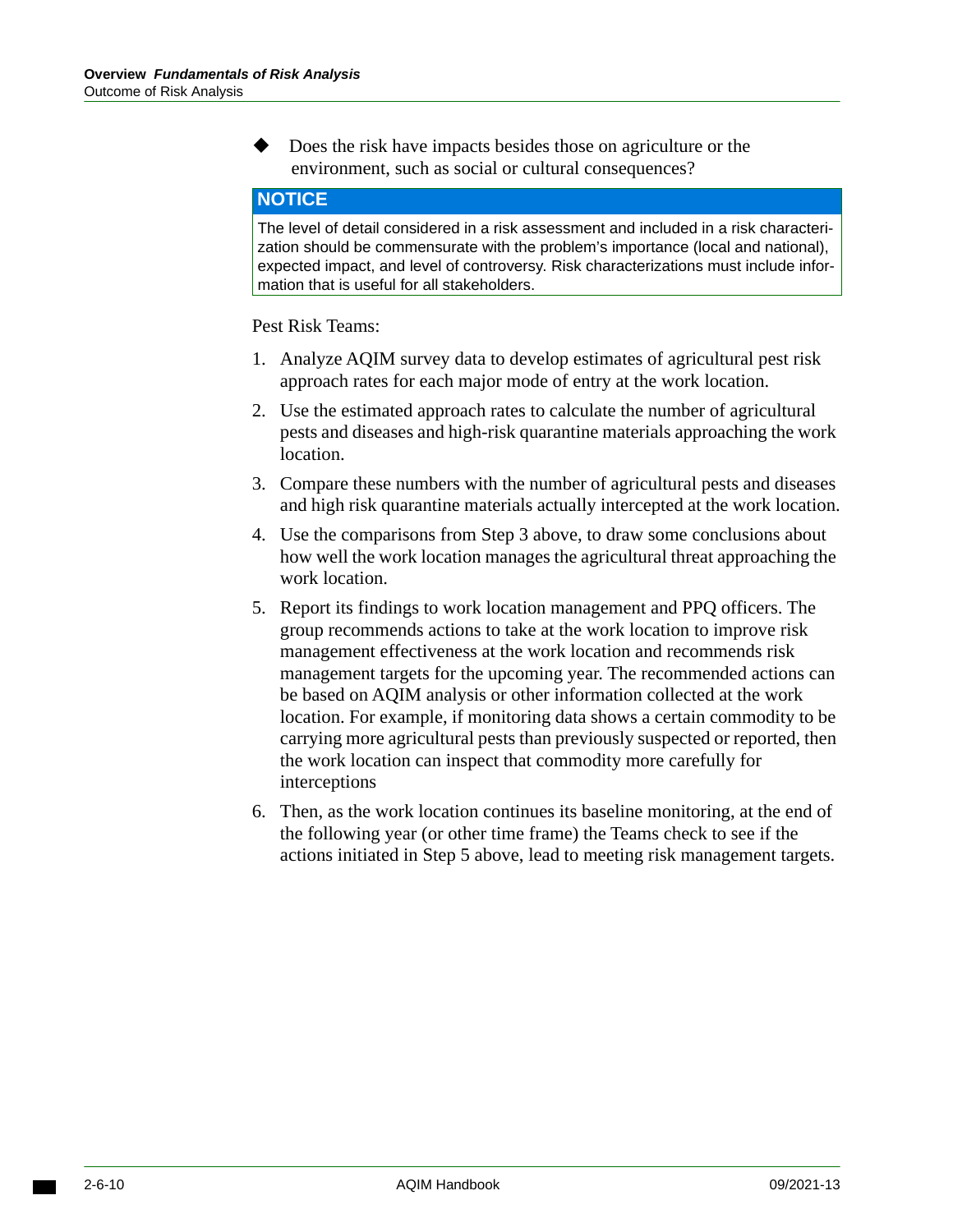### **Chapter**

2

# **Overview**

### <span id="page-54-0"></span>*AQIM Sampling Process*

### **Contents**

[Information Versus Detection](#page-54-1) **2-7-1**  [Sampling For Information](#page-54-2) **2-7-1**  [Sampling For Detection](#page-55-0) **2-7-2**  [Summary](#page-55-1) **2-7-2**  [Random Sampling](#page-56-0) **2-7-3**  [Sampling](#page-56-1) **2-7-3**  [Statistical Criteria For Random Sampling](#page-57-0) **2-7-4**  [Random Sampling Contrasted to Other APHIS Sampling Processes](#page-57-1)  **[2-7-4](#page-57-1)**  [One Final Word on Sampling](#page-59-0) **2-7-6**  [Data Collection and Use](#page-61-0) **2-7-8** 

### <span id="page-54-1"></span>**Information Versus Detection**

There are two types of sampling that can be used to determine the characteristics of a population. Sampling for information, also known as objective or random sampling, is used to estimate characteristics for a population. On the other hand, sampling for detection, is used to detect characteristics of a population. The two types of sampling are fundamentally different in their approach to bias.

### <span id="page-54-2"></span>**Sampling For Information**

When sampling to estimate for information, bias in selection must be avoided in order to ensure objectivity in the selection of representative samples from the population. Each member of the population must have a known probability (greater than 0) of being sampled. The result is a high degree of confidence that the sample represents the population, thus useful inference can be made about the population based upon the sample.

The most effective way to eliminate bias is to **randomize** the sampling process and design unbiased selection mechanisms. Mathematical, mechanical, or automated (computerized) systems and random number generators or random number tables are characteristic of the tools commonly used when sampling for information.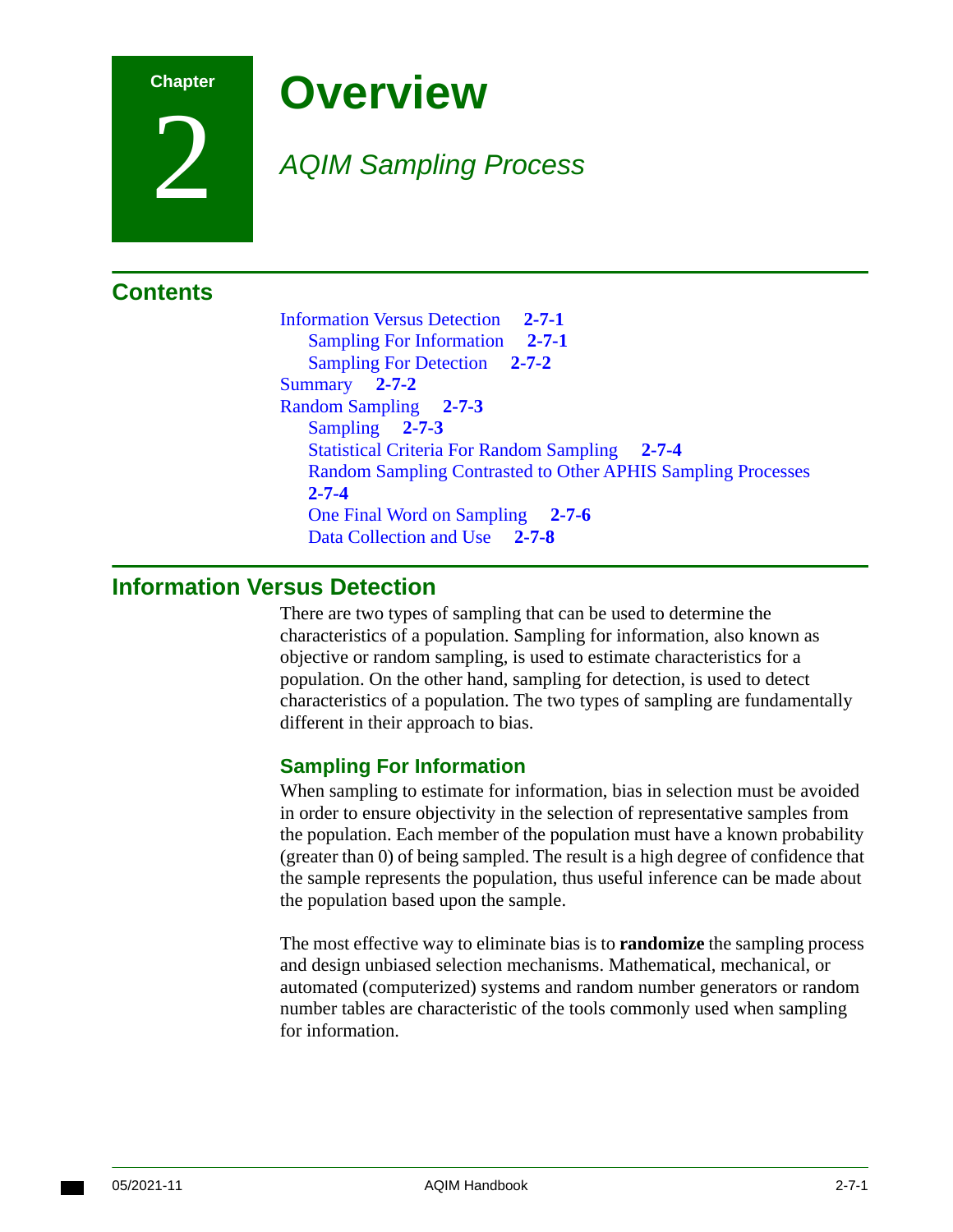### <span id="page-55-0"></span>**Sampling For Detection**

Sampling for detection uses bias in order to discover if a specific characteristic occurs in the population. When sampling for detection, the objective is to use prior knowledge to ensure that certain members of the population have a higher probability of being sampled; whenever, prior knowledge indicates that detectable factors or patterns distinguish members of the population.

Using selective criteria based on profiling and similar subjective techniques and drawing from prior knowledge are characteristic of methodologies used when sampling for detection. It is important that such techniques are based on firm information or valid assumptions and applied as consistently as possible in order to detect the largest number of target items.

### <span id="page-55-1"></span>**Summary**

Based on the example in [Figure 2-7-1](#page-55-2), it would seem that there is a subtle difference between sampling for information and sampling for detection. In fact, it may be argued that sampling for detection, utilizing bias and subjective sampling, will result in better information concerning the amount of prohibited agricultural material carried by vehicles. This may be true, provided the assumptions used for biasing the samples are 100 percent accurate. However, sampling for information would be necessary to determine the soundness of the assumptions. Therefore, the soundness of a scheme sampling for detection cannot be adequately measured without a baseline level of knowledge provided through sampling for information.

**Question:** What amount of prohibited agricultural material is carried by vehicles?

 **Sampling for information** would require a randomized sample of vehicles over a period of time suitable for the degree of confidence required.

 sampling **for detection** would be designed based on prior information about the vehicles However, if the objective were to detect as much quarantine material as possible, then a believed most likely to carry prohibited items.

If no such information is available or the information does not allow for sound assumptions, then a random sample without bias is necessary.

#### <span id="page-55-2"></span> **Figure 2-7-1 Example of Sampling for Information Versus for Detection**

There are critical, although sometimes subtle, differences between sampling for information and sampling for detection. The use and legitimacy of each is dependent upon the reason sampling is needed (the objective) and the kind of prior information available.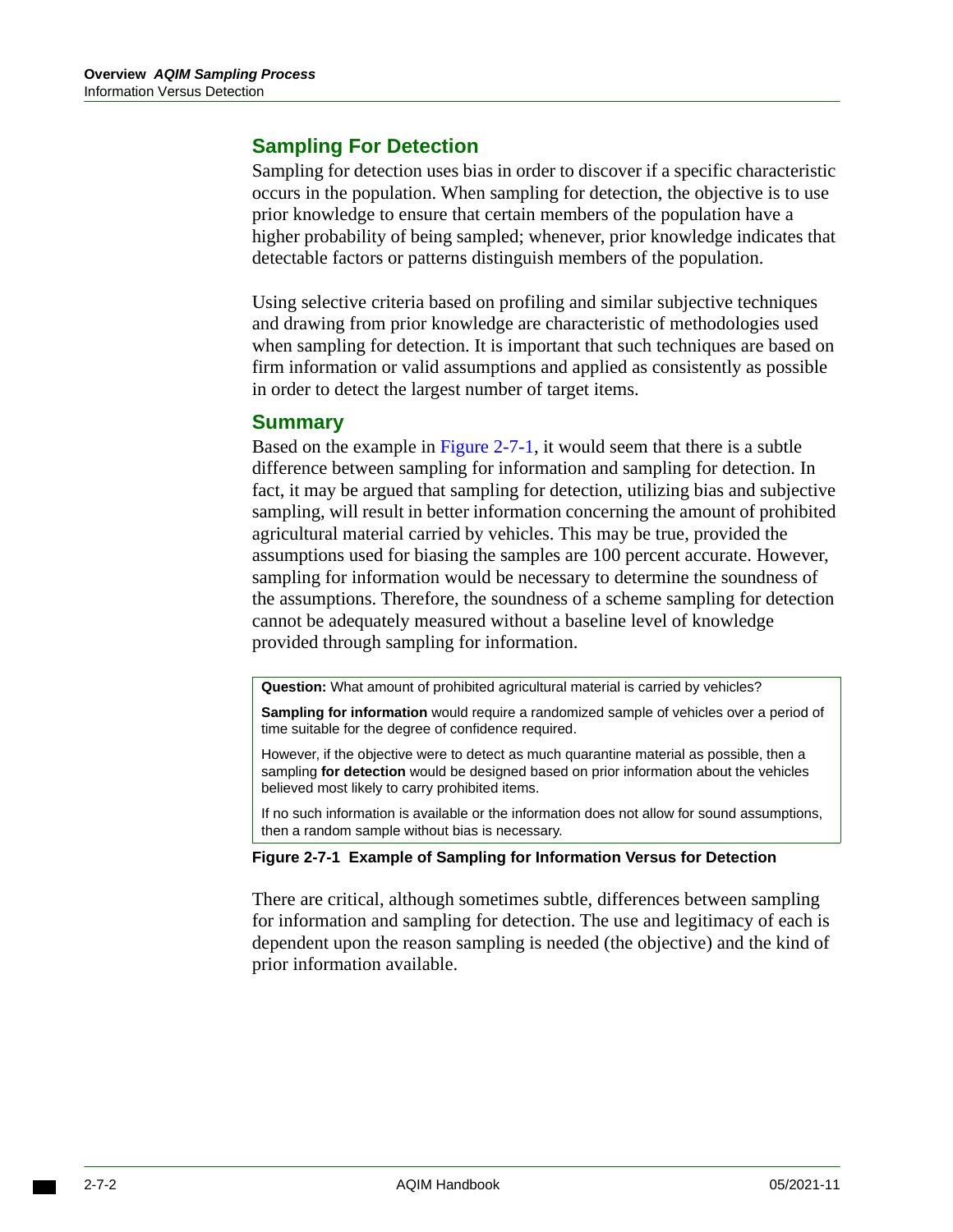[Table 2-7-1](#page-56-2) provides a summary comparison that can be used to quickly determine which type of sampling is most appropriate for a given situation.

#### **NOTICE**

 It is important to note that the results of sampling for detection can provide some information about the existence for a characteristic within a population but cannot be used to infer information concerning the entire population. In situations where there is insufficient knowledge from which to develop biases, sampling must be randomized as in sampling for information.

 Using the same mechanisms (personnel, work areas, etc.) Designed for detection information under such conditions requires a special effort to overcome the psycho-Sampling for information can be more resource intensive than sampling for detection; and it can be difficult to execute in an environment that is focused on detection. tends to encourage the use of the same biases used for detection. Sampling for logical and logistical tendencies to bias for detection.

<span id="page-56-2"></span>

| Table 2-7-1 Summary Comparison to Determine the Most Appropriate Type of |  |  |
|--------------------------------------------------------------------------|--|--|
| Sampling                                                                 |  |  |

| <b>Characteristic</b> | <b>Sampling for Information</b> | <b>Sampling for Detection</b>                                                        |
|-----------------------|---------------------------------|--------------------------------------------------------------------------------------|
| Type of sampling      | Random, objective               | Non-random or random;<br>subjective or objective                                     |
| Randomness            | Essential                       | Not important unless a lack<br>of knowledge prevents sam-<br>pling from being biased |
| <b>Bias</b>           | <b>Eliminate</b>                | Use to advantage                                                                     |

### <span id="page-56-0"></span>**Random Sampling**

A basic introduction to sampling is provided in [Statistics and AQIM on page](#page-36-1)  [2-5-1.](#page-36-1) This chapter will further explain the sampling that is used in AQIM and contrast it to the other types of sampling used by APHIS.

### <span id="page-56-1"></span>**Sampling**

First, sampling consists of selecting some part of a larger population to observe so that you can estimate something about the whole population. Sampling is used in a wide variety of situations, some of which you may be very familiar with. Political polls use a random sample of voters to predict who will win an election. A random sample of households with televisions is used to produce the Nielson ratings of television shows. Gallup polls use samples to produce estimates on wide ranging social and political issues. In almost any newspaper, magazine, or broadcast of the evening news you can see information based on some type of sample.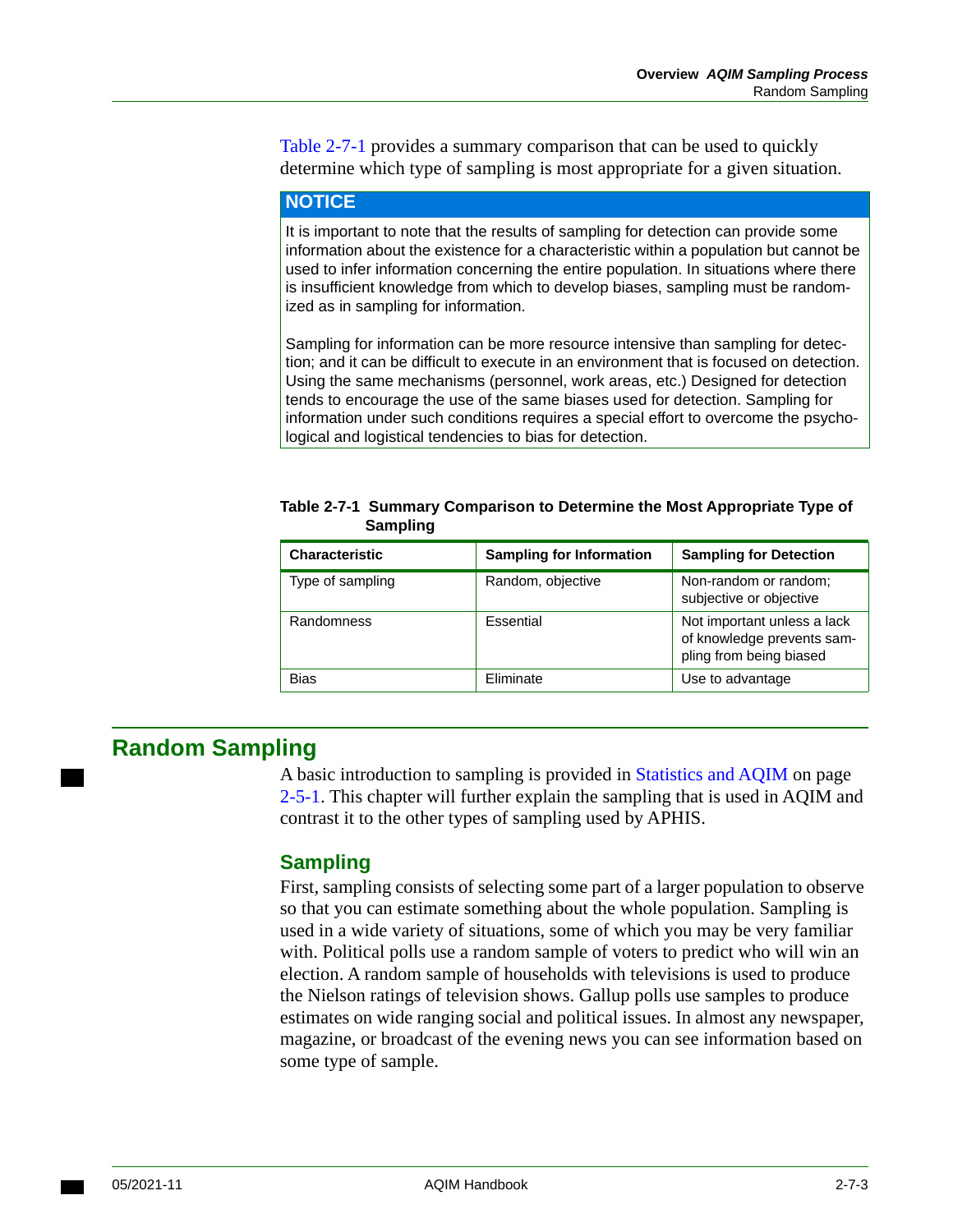So why do we use samples? Because they provide a practical as well as an economical way to gather needed information. We can't afford (either the time or money) to inspect every person or piece of cargo entering the United States, so a properly chosen random sample can provide an 'estimate' for the sample that is representative of the population. Political polls commonly use around 1,000 voters to predict who is ahead in an election - even in national elections! Remember that with random sampling we can also measure the accuracy of the estimate. Therefore, we use random samples to gather information in a timely and economical manner.

How do we get a representative sample--one which we will be comfortable using to make an inference about the larger population? The answer is, by using the statistical properties of random sampling.

### <span id="page-57-0"></span>**Statistical Criteria For Random Sampling**

For a sample to be random, it has to satisfy some statistical criteria:

- 1. Each unit has an equal chance of being selected. An example from AQIM would be that every air passenger baggage has an equal chance of being in the sample.
- 2. Each unit is selected independently of other units. An example of this might be that the usual inspection of air passenger baggage from flight X does not influence the selection of the next air passenger baggage to be in the sample

### <span id="page-57-1"></span>**Random Sampling Contrasted to Other APHIS Sampling Processes**

Other sampling being done by APHIS is as follows:

- Haphazard sampling--where an officer points out a number of boxes without any specific knowledge.
- $\blacklozenge$  Convenience sampling--officer chooses X number of boxes from the rear of a sea container to do a tailgate inspection.
- Selection criteria (authoritative or intuitive) sampling--based on knowledge and skill of the officer (or sampler).

Each of these types of sampling violate one or both of the statistical criteria for random sampling. Can you determine why these aren't random samples? Would any of the above samples produce a representative sample? Probably not. A selection criteria should have a higher rate of pest and quarantine material interceptions than would a truly random sample, since you are choosing air passenger baggage most likely to have pest and quarantine material interceptions. A convenience sample only looks at the tailgate, so boxes at the front of a container would have no chance of selection. Haphazard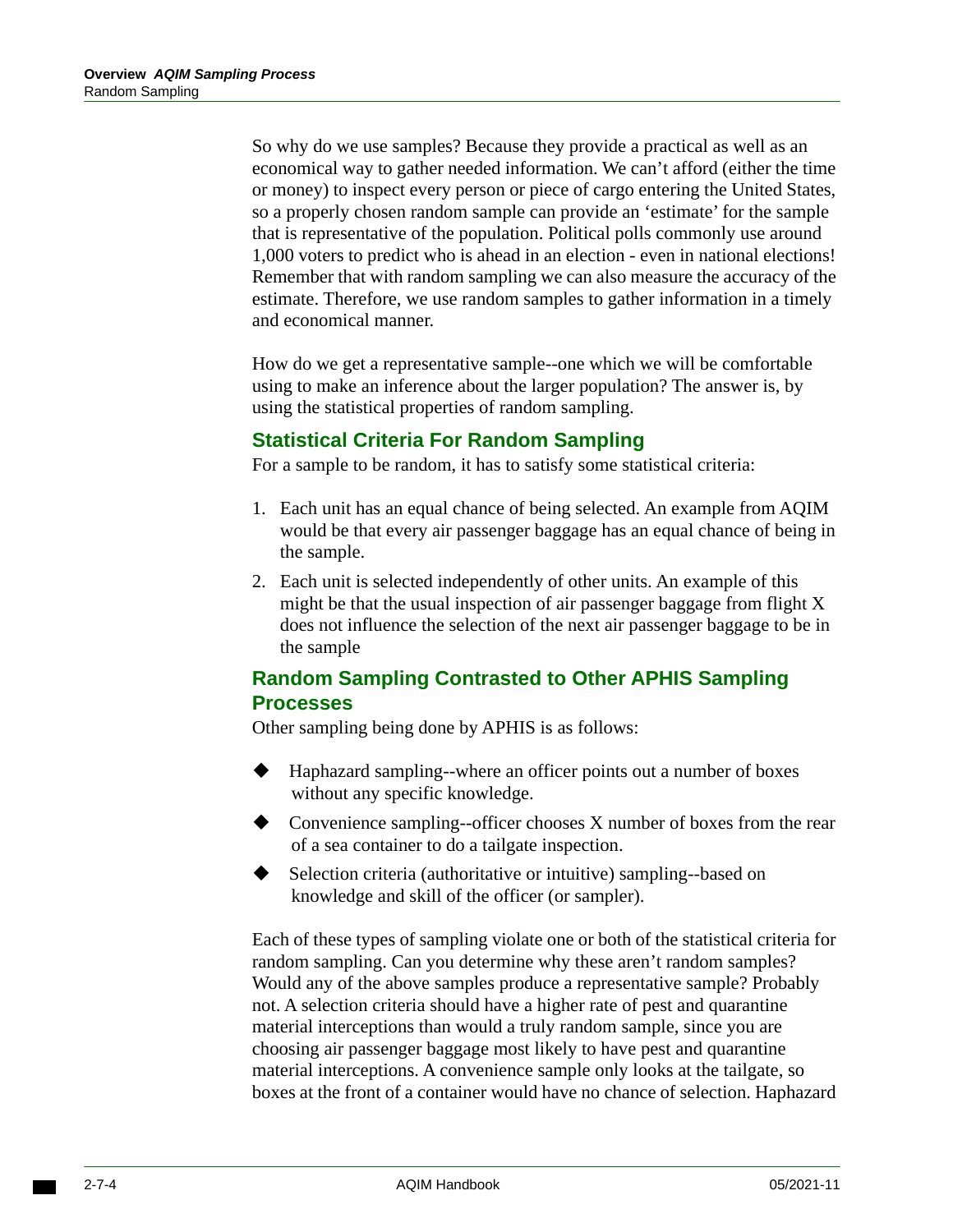sampling may appear to be random, but if the officer knowingly (or unknowingly) excludes any part of the cargo from inspection, then it would not be truly random. An example of haphazard sampling is conducting a blitz of a low risk flight causing misguided random selection to complicate the recovery process.

One of the things that makes random sampling so attractive is that it allows you to attach some measure of confidence or certainty to the data. (Or we can measure some of the error involved with sampling). Why is that important? Remember we took just one random sample from our population. If we took another sample, we would end up with different units from the population in the sample. This second sample could give us data that could be very different from the first sample, or it could give us data that is very similar. That's one of the problems of using samples - there are no money-back guarantees. However, we can measure the accuracy of the information we gather. This accuracy is expressed in the form of a confidence interval. Using random sampling allows us to pick a confidence level, say 95 percent, and express how confident we are that our estimate is within the confidence interval. An example would be that our monitoring data shows that 2 percent of the vehicles crossing at a land border site had interceptions of quarantine material.

Given we used random sampling, we could compute a confidence interval that would allow us to say we were 95 percent certain that the true percentage of vehicles crossing the border at that work location was between 1.4 percent and 2.8 percent.

Telling a work location that their samples have to be random is the easy part. Developing a sampling scheme to suit each work location and pathway is much more difficult. This is why each work location has developed its own sampling process. Some work locations are cooperating with U.S. Customs in sampling. Other locations have set up their own schemes to reflect the unique aspects and abilities of its location and personnel. The important thing is that the samples are random, not that every sample is chosen in a like fashion.

If you have some prior knowledge about the population you are interested in, there can be better (more efficient and cost effective) ways to do the sampling. If the population can be broken up into homogeneous groups, then the sample can be drawn from each of the groups. Separate samples are drawn from each strata and inspected. If the stratification was done properly and the samples in each strata are more similar to each other than to the samples in other strata, the resulting confidence interval should be smaller. This doesn't always happen, but if the stratification is done properly, the chances are pretty good you will end up with a better estimate. Refer to [Figure 2-7-2](#page-59-1) for a simplistic example about the importance of knowing your population.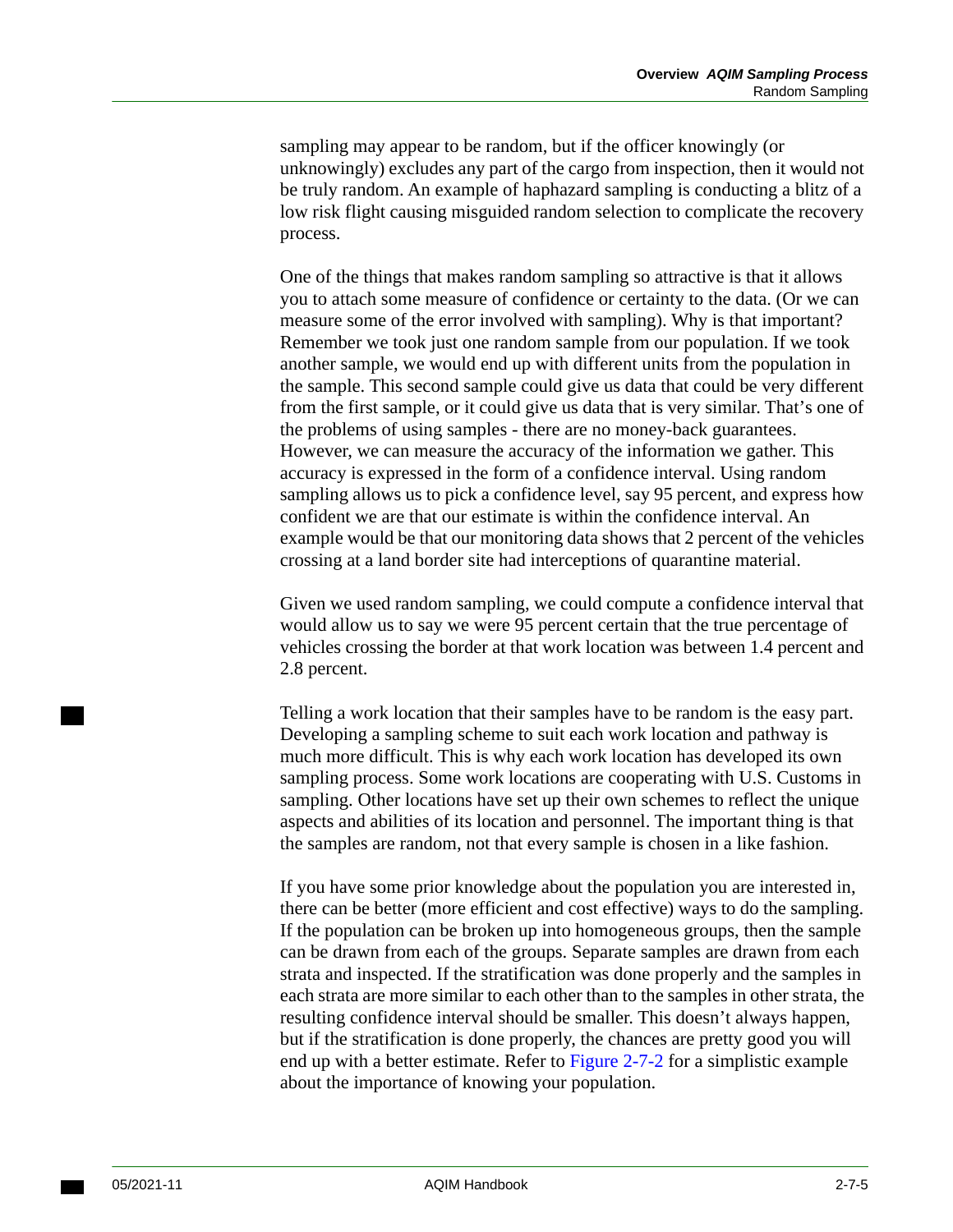**For Example:** You have often wondered how many red M & M's are in the 1 lb. bag of candy. Instead of counting all of them, you measure out 4 ounces and count each color and record the results. Your counts reveal:

3 reds, 17 browns, 10 greens, and 14 blues

You then multiply these numbers by four to get your final counts for the entire bag:

12 reds, 68 browns, 40 greens, and 56 blues

Based on your findings, you write a letter to the candy maker to complain; red is your favorite color. Little did you know that the reds are slightly heavier and put in the bag first. Your 4 ounce sample, however, came from the top of the bag and you did not shake it up first. This non-random sample provided inaccurate information about the population.

<span id="page-59-1"></span>**Figure 2-7-2 Example of Importance of Knowing Your Population** 

### <span id="page-59-0"></span>**One Final Word on Sampling**

As explained above, we could potentially decrease the error in our estimate by using stratified sampling. There is another, more direct, way to control the error (which controls the width of the confidence interval). Increasing the sample size can decrease the error associated with an estimate, regardless of the population size. The error is inversely proportion to the square root of the sample size. So, the larger the sample the narrower the confidence interval around the estimate.

An example of this concept is illustrated in [Figure 2-7-2.](#page-60-0) If we keep the proportion of pest and quarantine material interceptions constant at 5 percent, watch how changing the sample size changes the width of the confidence interval. If your random sampling unit is only 60 of a population, the confidence interval is between 7 and 20—a very broad interval representing a greater possibility of error. But where the random sampling unit is 600 of the population, the confidence interval is between 3.2 and 7.3—much narrower. So, the larger the sample the narrower the confidence interval will be representing a smaller possibility of error.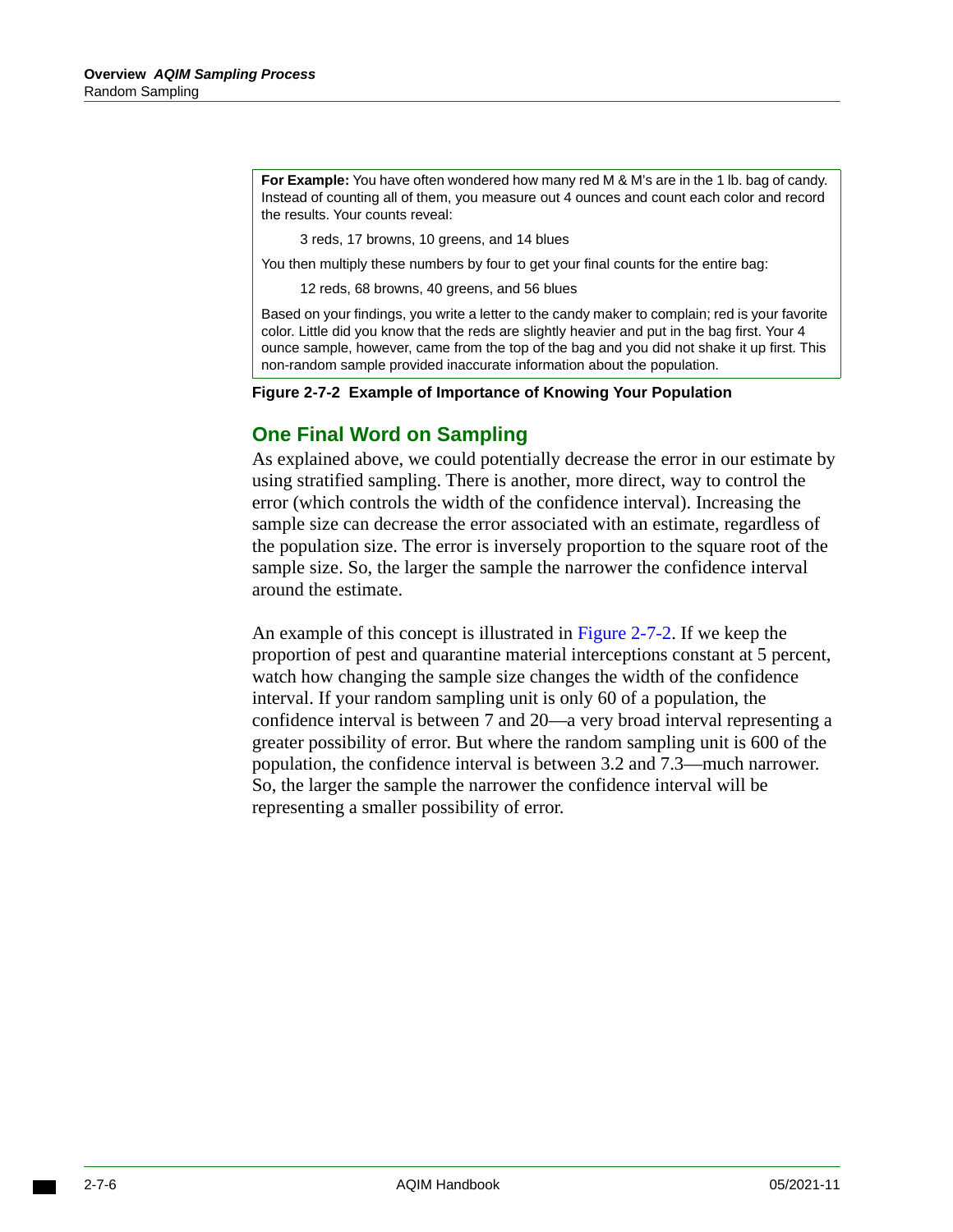| <b>Sample Size</b> | <b>Width of the Confidence Level</b> |
|--------------------|--------------------------------------|
| 60                 | $.7 - 20$                            |
| 100                | $1.1 - 13.5$                         |
| 200                | $1.8 - 10.4$                         |
| 400                | $2.6 - 8.5$                          |
| 600                | $3.2 - 7.3$                          |

<span id="page-60-0"></span>**Table 2-7-2 Example of How Sample Size Changes the Width of the Confidence Interval** 

AQIM uses this statistical relationship to determine the different sample sizes for each estimate. To generate the sample size, you need to have some information on the approximate population size and the expected proportion in the population. You also have to choose a confidence level and set the absolute precision at some level. Then, you have to look at the practicality of the situation. Is the sample size realistic in terms of time and money? If not, what sample size would be realistic and would the resulting changes lead to acceptable estimates?

The bottom line is we use random sampling because it allows us to use statistical principles to make assumptions about the resulting sample. It should be an independent, representative part of the population from which we can generate estimates and confidence intervals around the estimate. We can then take the data from AQIM and compare it to other data that is available or combine it with data available from other sources to make more informed decisions.

The random sampling process of AQIM is probably the trickiest part of this effort. Work locations must give considerable thought to a sampling process to ensure the gathering of valid and useful information about pathway risk and program performance. Work locations must also consider proper sampling procedures related to the proportional arrival of daily arriving passengers, vehicles, mail, etc. Several sections in this Handbook provide the basic information about sampling methodology to assist work locations produce valid data. The AQIM national coordinator can offer help in setting up a random sampling process that is practical and sustainable at a new work location (*[See Key Contacts](#page-150-0)* on page B-1-1 for a list of key contacts).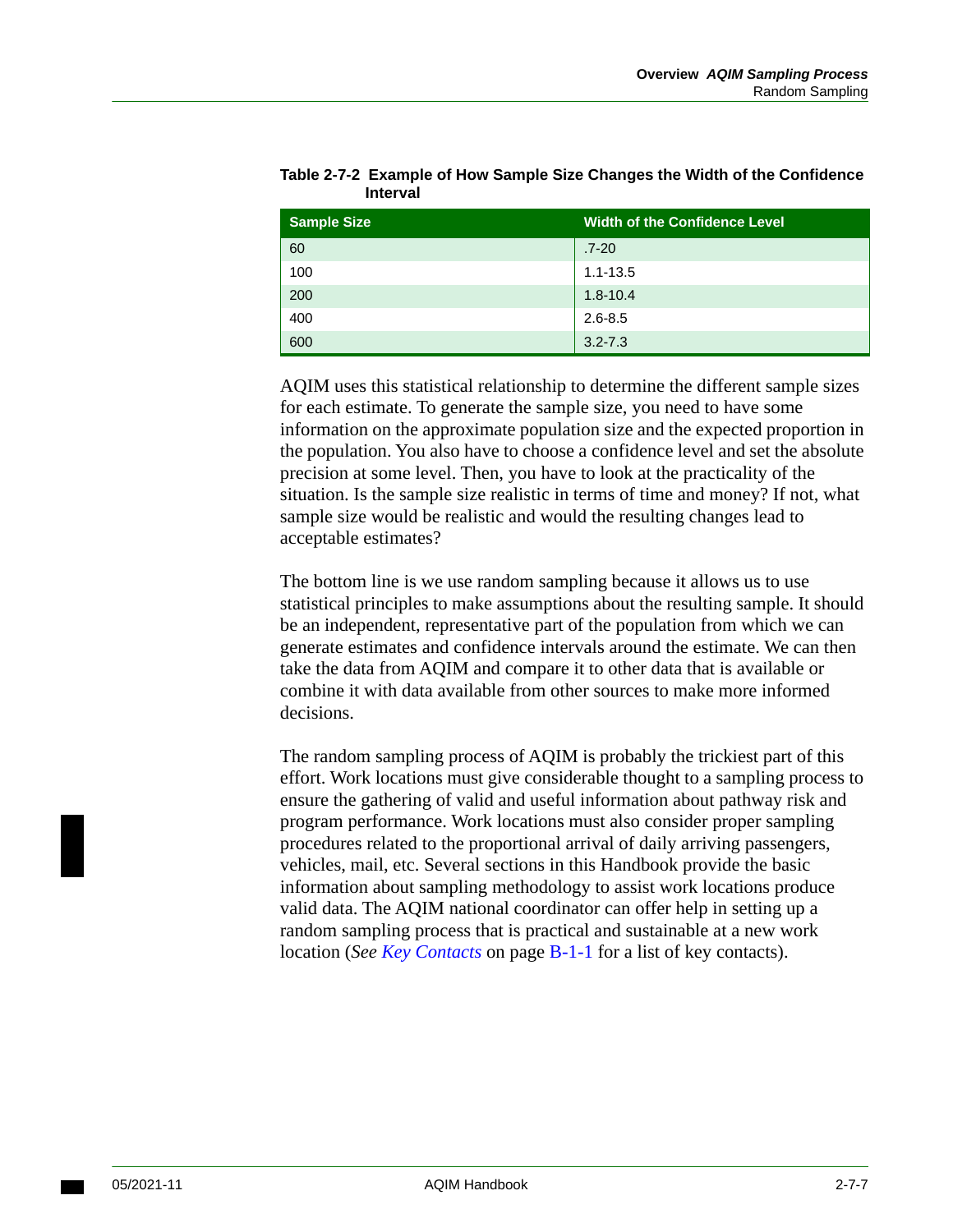### <span id="page-61-0"></span>**Data Collection and Use**

AQIM uses ongoing random sample monitoring to estimate the amount and kind of agricultural materials and pests approaching a work location via various known pest entry **pathways**. A work location may have monitoring estimates on how many pests, contaminants, and smuggled prohibited materials are approaching via air, maritime, or truck cargo. These estimates serve as baseline data to help work locations answer several important questions:

- 1. How much cargo approaching the work location is carrying actionable pests? What is the level of infestation of the pests in the cargo?
- 2. Which transportation pathway has the greatest pest risk for the work location?
- 3. How effective are the current regulations in managing the risk of introduction of pests and diseases?
- 4. How effective is the work location in managing the pests and quarantine material threats which were identified in the monitoring?
- 5. How effective is the current cargo hold process for managing the pest threat at the work location?

AQIM data for each entry pathway is collected and entered into ARM. The work location AQIM data is forwarded to PPQ's QPAS staff, who are currently managing a central database and analyzing national trends. The Center for Plant Health Science and Technology (CPHST) has access to this central database for risk assessments and pathway risk modeling.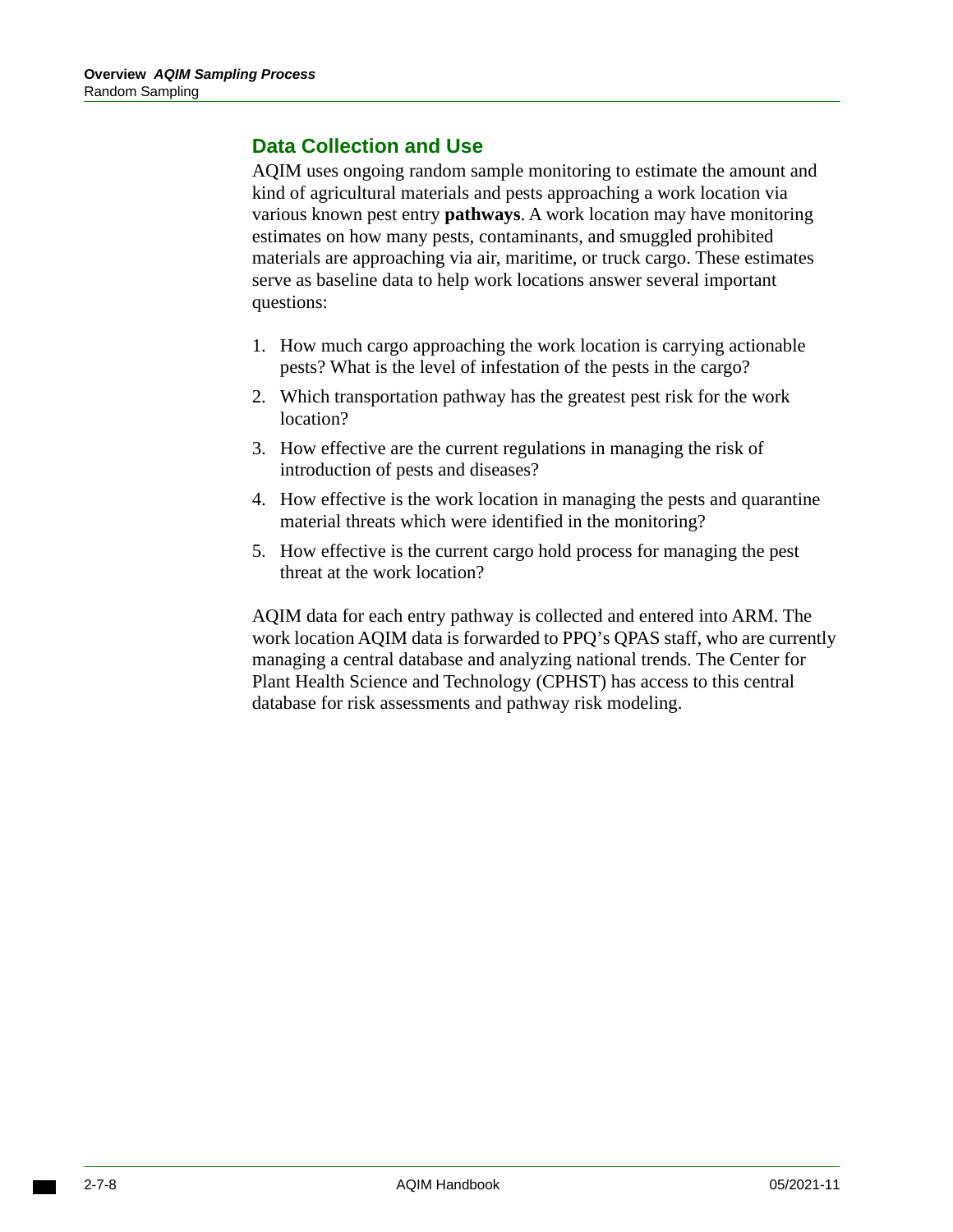### **Chapter**

3

**Start-up** 

### *Work Location Set-Up for AQIM*

<span id="page-62-0"></span>

| <b>Contents</b> |                                                                        |         |
|-----------------|------------------------------------------------------------------------|---------|
|                 | Introduction<br>$3 - 1 - 1$<br><b>Activities for Implementing AQIM</b> | $3-1-1$ |
| Introduction    |                                                                        |         |
|                 | AQIM activities provide useful data on AQI<br>national employees.      |         |
|                 |                                                                        |         |

tivities provide useful data on AQI program activities to local and mployees.

Success of results monitoring activities requires the following:

- Adequate assistance from internal support groups--processes, requirements, facilitation, training, electronic support systems
- Commitment of managers and employees at all levels
- Involvement of stakeholders and customers including Congressional views and co-providers
- Strategic and performance planning throughout the organization

The activities outlined in this section and the procedures for data collection (under each pathway section of the Handbook) will help set up a work location to begin AQIM. The process selected for AQIM at each work site will become part of the ongoing operational activities for that location.

### <span id="page-62-1"></span>**Activities for Implementing AQIM**

Initially, a work location must make a commitment to follow the Agency's strategic course. This commitment is not just a set of prescribed activities, but is a new way of doing business.

Next, work locations should establish an AQIM coordinator to develop processes that are used to collect and analyze information. (See [Roles and](#page-66-0)  [Responsibilities on page 3-2-1](#page-66-0) for what a work location must do to implement AQIM.) Results should be shared and published for all employees to benchmark process and performance. AQIM Coordinators and teams should continue the fluid process of improving AQIM systems locally.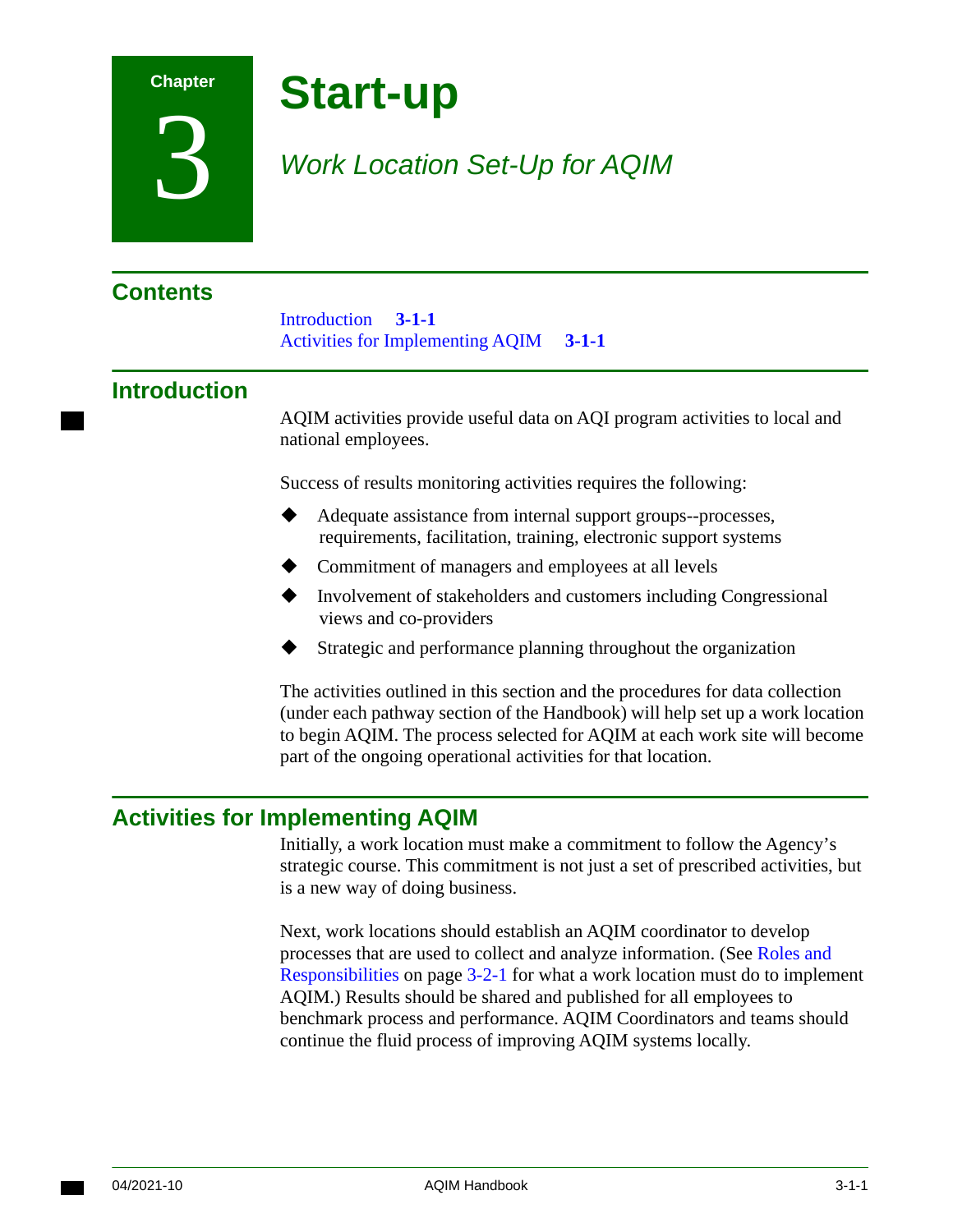Based upon the analysis of the information, work locations set performance targets. These targets would have an overall goal to improve AQI performance. Work locations must:

- Determine actual results
- Develop analysis process for measuring goals and results
- Develop strategies for closing the gaps
- $\blacklozenge$  Identify goals and align them with national goals
- Measure the gaps

Collecting information becomes an ongoing activity with the processes being continually evaluated and revised. There must be a continual cycle of:

- Assessing and evaluating process
- Identifying other relevant sources of information
- Implementing and coordinating work change activities
- Recommending risk management options

Use the following start-up activities along with the roles and responsibilities and the checklist in this section as guides when implementing AQIM.

- 1. Develop a common understanding of AQIM. Work with local management teams and employee representatives to conduct meetings or use other ways of communicating to all employees at the work location. Introduce the who, why, when, and where of results monitoring and AQIM. For help, contact the National AQIM Coordinator.
- 2. Inform brokers, other government agencies, and representatives from private industry that they will be included. Use a positive approach about their involvement and explain the advantages of monitoring. But, be realistic about how the new procedures affect timeliness, and holds on imports for monitoring that may not have been held in the past.
- 3. Select specific individuals for the local AQIM coordinator roles at each work site. Refer to [Roles and Responsibilities on page 3-2-1](#page-66-0). Refer to [Key](#page-150-0)  [Contacts](#page-150-0) for additional roles. The primary roles are:
	- AQIM Coordinator
	- Assistant AQIM Coordinator, if needed
- 4. Prepare and document a standard operating procedure (SOP) that details selected sampling processes, joint inspection procedures (if applicable), steps to resolve issues and concerns, etc. Document these details in the SOP. Keep a copy of the SOP in this Handbook. Refer to [Appendix D](#page-162-0) for samples or examples of standard operating procedures. Use [Appendix D](#page-162-0) as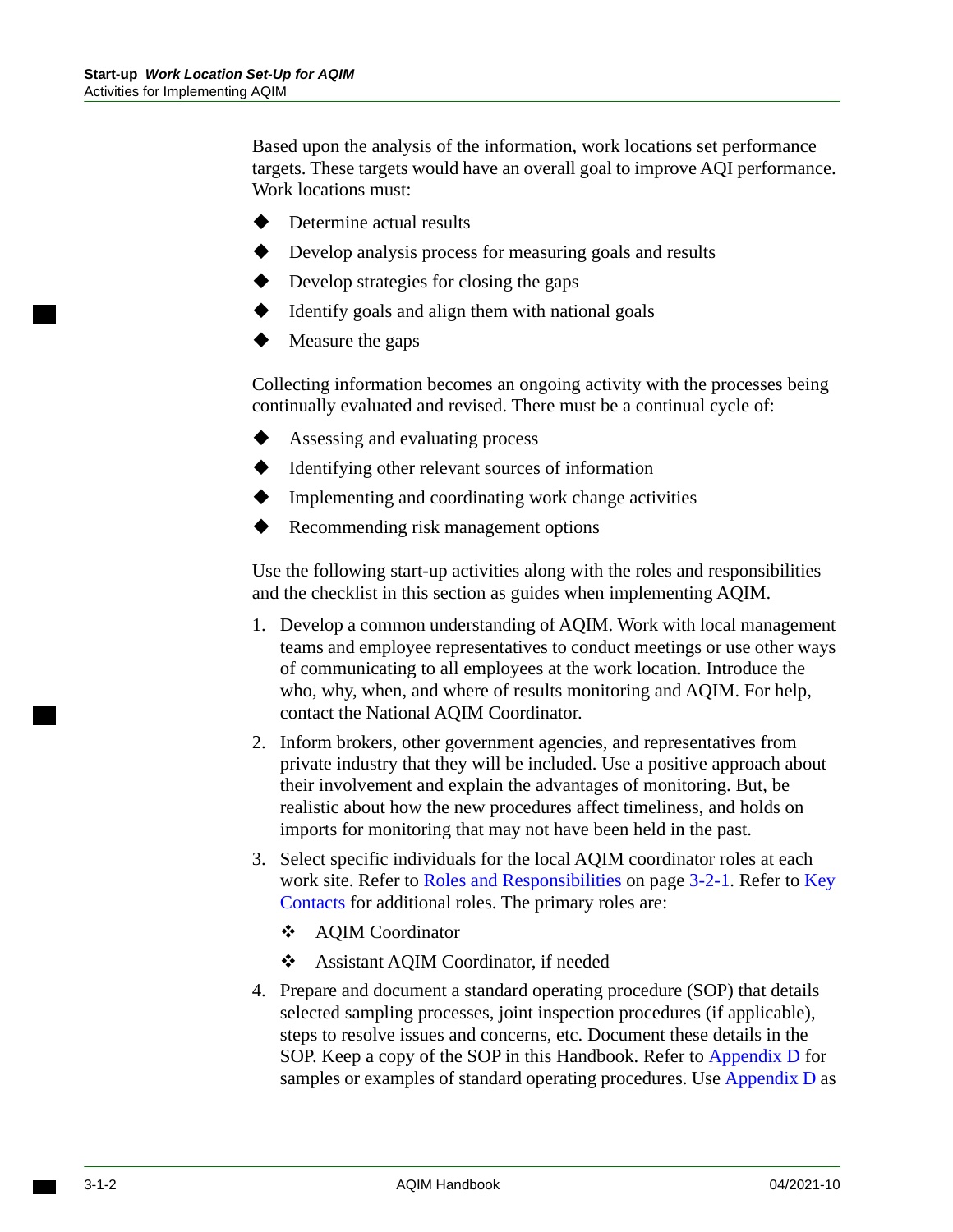a guide for format and suggested content. The standard components of an SOP are:

- Purpose
- Background
- Guidelines (unit of inspection, sample size, operational norms)
- Sampling procedures
- Data collection and entry procedures
- Personnel and resources
- Quality control
- 5. Meet with the pest identifier for each work site. If not already "URGENT," establish details of a "PROMPT" pest identification process when pests are encountered from AQIM sampling.
- 6. Acquire the necessary equipment and supplies to support ARM.
- 7. Data entry forms for AQIM with instructions for specific pathways. See examples of data entry forms behind each pathway section of this Handbook.
	- $\triangleleft$  Implementation package for the AQIM sampling process
- 8. Currently, the AQIM Handbook is only updated on the Internet, and paper editions may include old information. Always check the electronic version of the AQIM Handbook on the Internet for the most current information.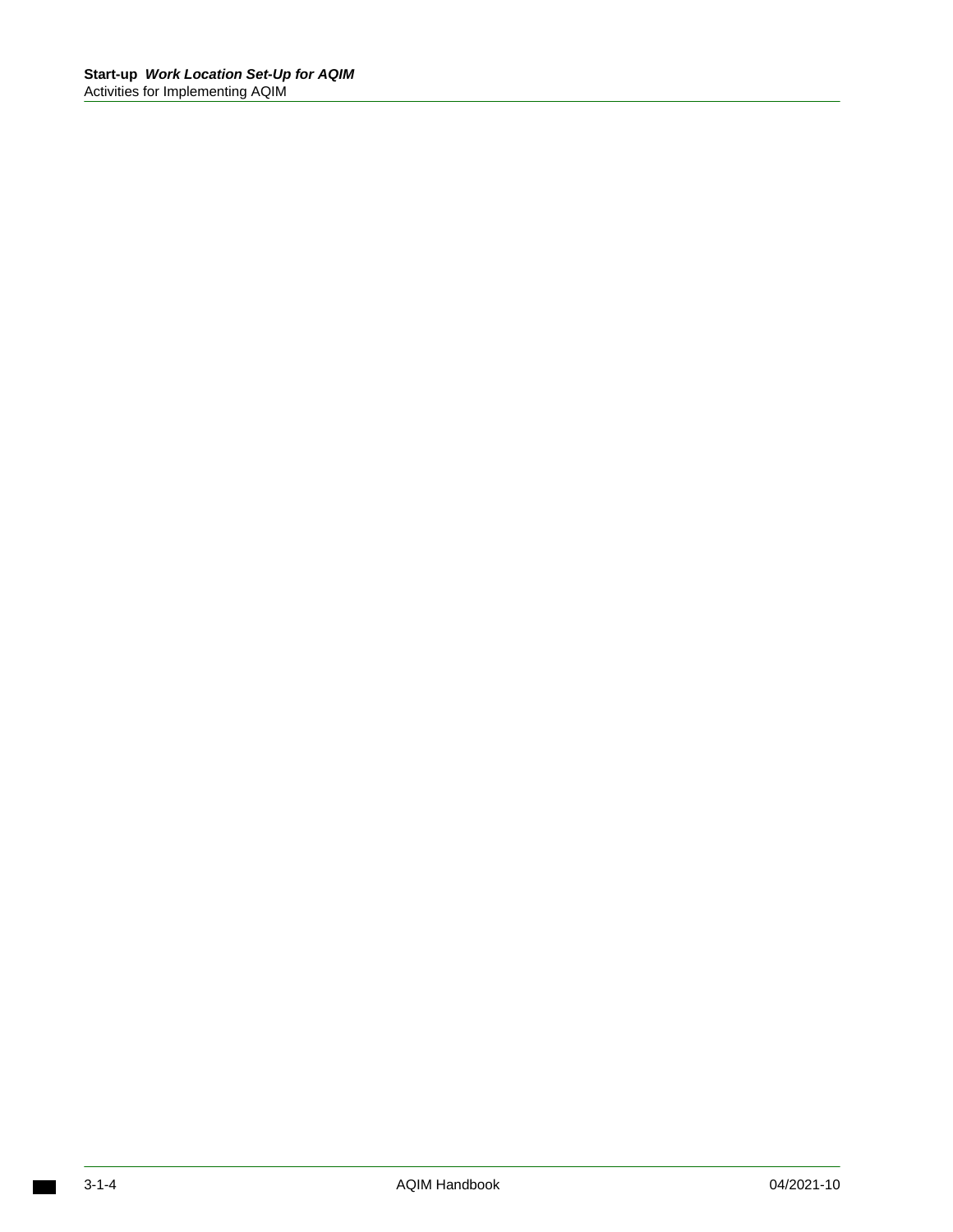

**Startup** 

### <span id="page-66-0"></span>*Roles and Responsibilities*

### **Contents**

[Introduction](#page-66-2) **3-2-1**  [AQIM Coordinator](#page-66-1) **3-2-1**  [Assistant AQIM Coordinator](#page-67-0) **3-2-2**  [Checklist](#page-67-1) **3-2-2** 

### <span id="page-66-2"></span>**Introduction**

Given that AQI monitoring is a key component to conducting statistically sound risk assessments, it is essential to form internal structures to ensure that monitoring activities continue. Port managers (i.e. supervisors, Port Directors) should become involved with results monitoring activities and should take an active role in the tasks, issues, and goals of AQIM. The following roles and responsibilities are suggested for collecting, recording, organizing, storing, and analyzing results monitoring data as part of the AQIM program. The numbers and roles may vary among work locations based on the size and activity of a work location

### <span id="page-66-1"></span>**AQIM Coordinator**

The roles and responsibilities of the AQIM Coordinators are:

- Work with management and personnel at the work location to produce a standard operating procedure (SOP) for implementing AQIM at each work site
- Help with training of employees
- Work with management to communicate to all personnel at the work location the importance of AQIM and the sampling process
- Implement and coordinate the established sampling process, and monitor the sampling for adherence to proper sampling techniques
- Help resolve work site concerns and issues that directly or indirectly involve AQIM activities
- representatives, any change or revision (major or minor) to the AQIM Coordinate and facilitate with local managers, supervisor(s), employee activities
- Serve as the first contact point for answering basic questions about ARM software and data entry. This responsibility requires that the AQIM coordinator be familiar with the basics of ARM software such as, starting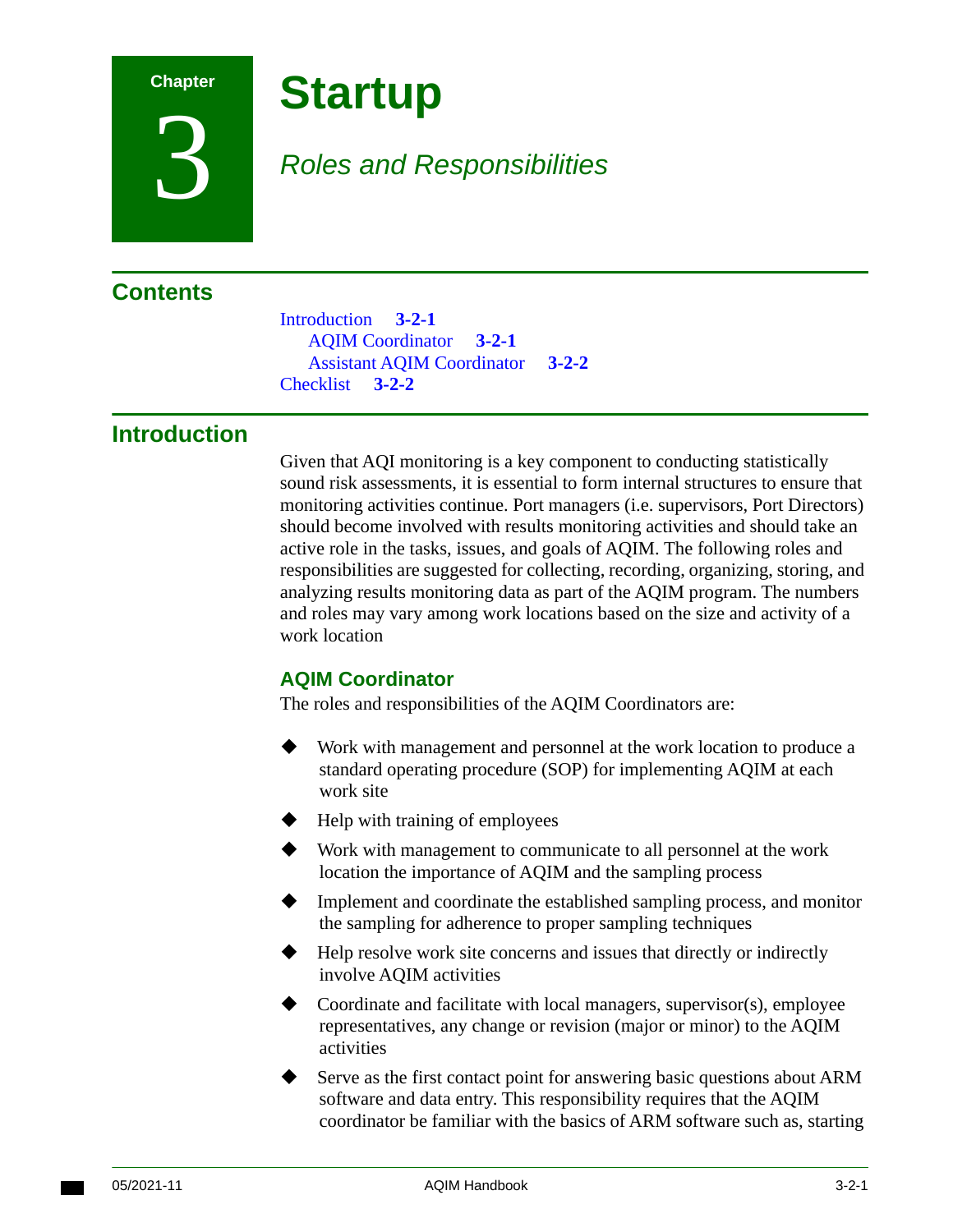the program and knowing what data entry screens are needed, how data entry occurs, and basic data analysis procedures. At larger work locations, serves as the central collection point from multiple work sites

- Arrange and coordinate data entry of AQIM records for all work sites, including collecting data, maintaining data, analyzing data, and preparing reports
- Report survey results to work location personnel. This responsibility involves running analysis procedures on ARM and facilitating meetings to discuss implications for AQI risk decision-making
- Serve as the main contact point for PPQ, QPAS in Riverdale, Maryland, and for all personnel involved with AQIM activities

### <span id="page-67-0"></span>**Assistant AQIM Coordinator**

The Assistant AQIM Coordinator helps an AQIM Coordinator perform their responsibilities as needed. Large ports with multiple work sites may have more than one Assistant AQIM Coordinator.

### <span id="page-67-1"></span>**Checklist**

The checklist in [Table 3-2-1 on page 3-2-3](#page-68-0) provides a general guide for starting AQIM. All listed activities may not apply to all work locations. These activities have contributed to the successful implementation of AQIM at many sites.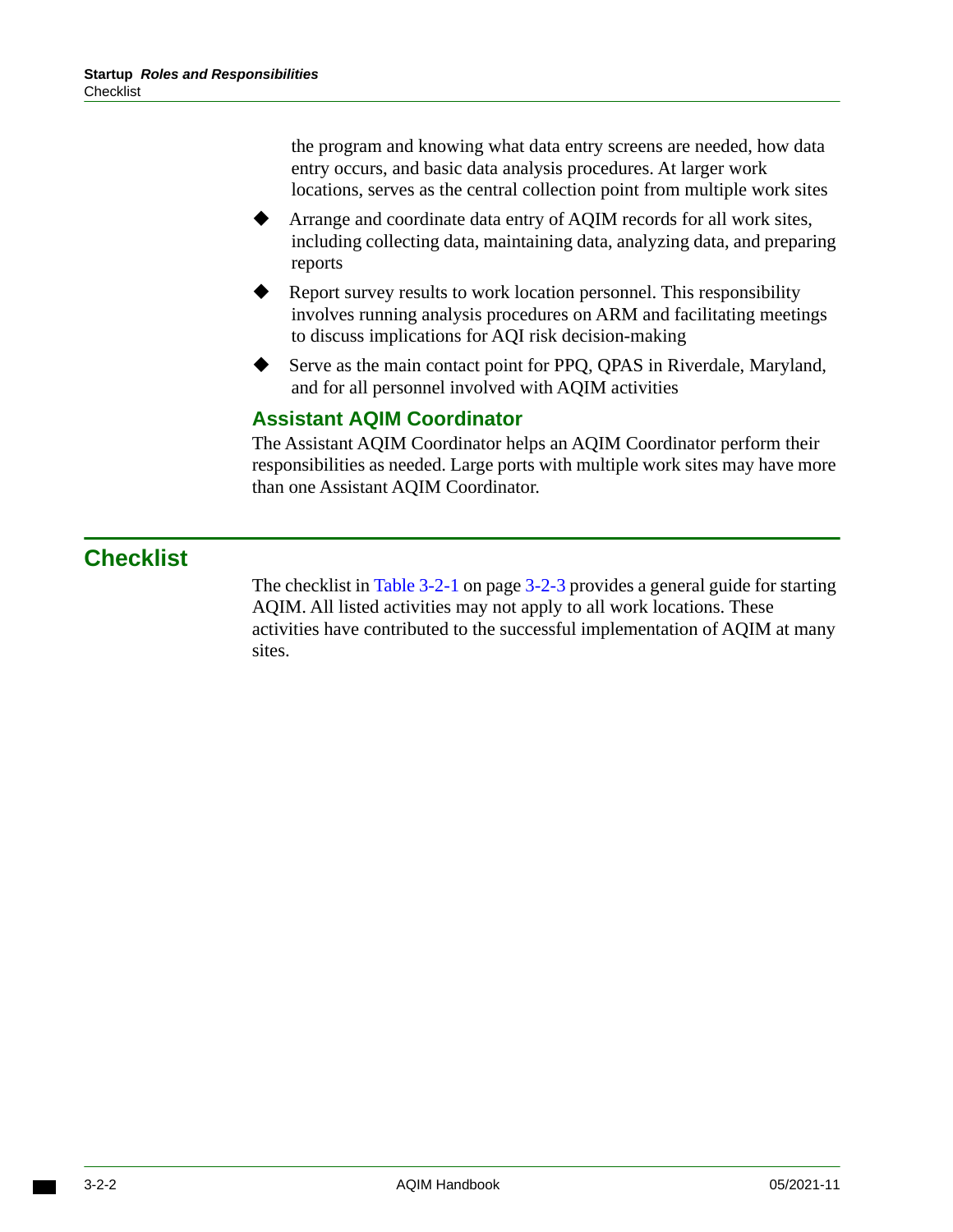| <b>Start-Up Activities</b>                                                                                                                                        | Who Is Involved?                                                                                      | <b>Date</b><br><b>Timeline</b><br><b>Determined BY Work</b><br>Location |
|-------------------------------------------------------------------------------------------------------------------------------------------------------------------|-------------------------------------------------------------------------------------------------------|-------------------------------------------------------------------------|
| Meet and develop a common under-                                                                                                                                  | ♦ Port management initiates meetings                                                                  |                                                                         |
| standing of AQIM.                                                                                                                                                 | Work with employee representatives and Port manage-<br>ment.                                          |                                                                         |
|                                                                                                                                                                   | Use National AQIM Coordinator for assistance (See<br>Appendix B on page B-1 for contact information). |                                                                         |
| Inform and include external custom-                                                                                                                               | ♦ Port managers and officers                                                                          |                                                                         |
| ers and stakeholders                                                                                                                                              | Impacted brokers, government agencies, private industry                                               |                                                                         |
| Select an AQIM coordinator and<br>assistant                                                                                                                       | Port management                                                                                       |                                                                         |
| Establish a risk management team                                                                                                                                  | ♦ Port managers                                                                                       |                                                                         |
| to review local operations based on                                                                                                                               | <b>AQIM Coordinator</b>                                                                               |                                                                         |
| monitoring results.                                                                                                                                               | Employee representatives                                                                              |                                                                         |
| Write standard operating proce-                                                                                                                                   | AQIM Coordinator and Pest Risk Management Team                                                        |                                                                         |
| dures.                                                                                                                                                            | AQIM Coordinator and the AQIM National Team may                                                       |                                                                         |
| (Refer to Appendix D)                                                                                                                                             | assist                                                                                                |                                                                         |
| Develop a training plan for the<br>employees at work locations.                                                                                                   | Port management, AQIM Coordinator and Pest Risk<br>Management Team                                    |                                                                         |
| Train employees to carry out AQI                                                                                                                                  | Those individuals specified in a training plan.                                                       |                                                                         |
| monitoring.                                                                                                                                                       | AQIM National Coordinator may be involved                                                             |                                                                         |
| Set a date to begin monitoring and<br>collecting data.                                                                                                            | AQIM Coordinator and Pest Risk Management Team                                                        |                                                                         |
| Begin monitoring and collecting data                                                                                                                              | Port Officers<br>$\bullet$                                                                            |                                                                         |
|                                                                                                                                                                   | <b>AQIM Coordinator</b><br>◆                                                                          |                                                                         |
| Enter information into ARM                                                                                                                                        | Individual responsible for data entry<br>◆                                                            |                                                                         |
| Enter data worksheets into ARM                                                                                                                                    | Port Identifier and AQIM Coordinator                                                                  |                                                                         |
| Transfer Pest Identification num-<br>bers to ARM, as necessary                                                                                                    |                                                                                                       |                                                                         |
| Analyze data and prepare report.                                                                                                                                  | AQIM Coordinator (or others)                                                                          | Monthly                                                                 |
| Communicate monitoring results to<br>work location personnel. Facilitate<br>discussion of what results mean and<br>implications for work location deci-<br>sions. | <b>AQIM Coordinator and Port managers</b>                                                             | Quarterly                                                               |
| Set port performance targets based                                                                                                                                | Port managers<br>$\bullet$                                                                            | Annually                                                                |
| on monitoring feedback                                                                                                                                            | Port officers                                                                                         |                                                                         |
|                                                                                                                                                                   | <b>AQIM Coordinator</b>                                                                               |                                                                         |
|                                                                                                                                                                   | Employee representatives                                                                              |                                                                         |

#### <span id="page-68-0"></span> **Table 3-2-1 Checklist for Roles and Responsibilities**

**The Co**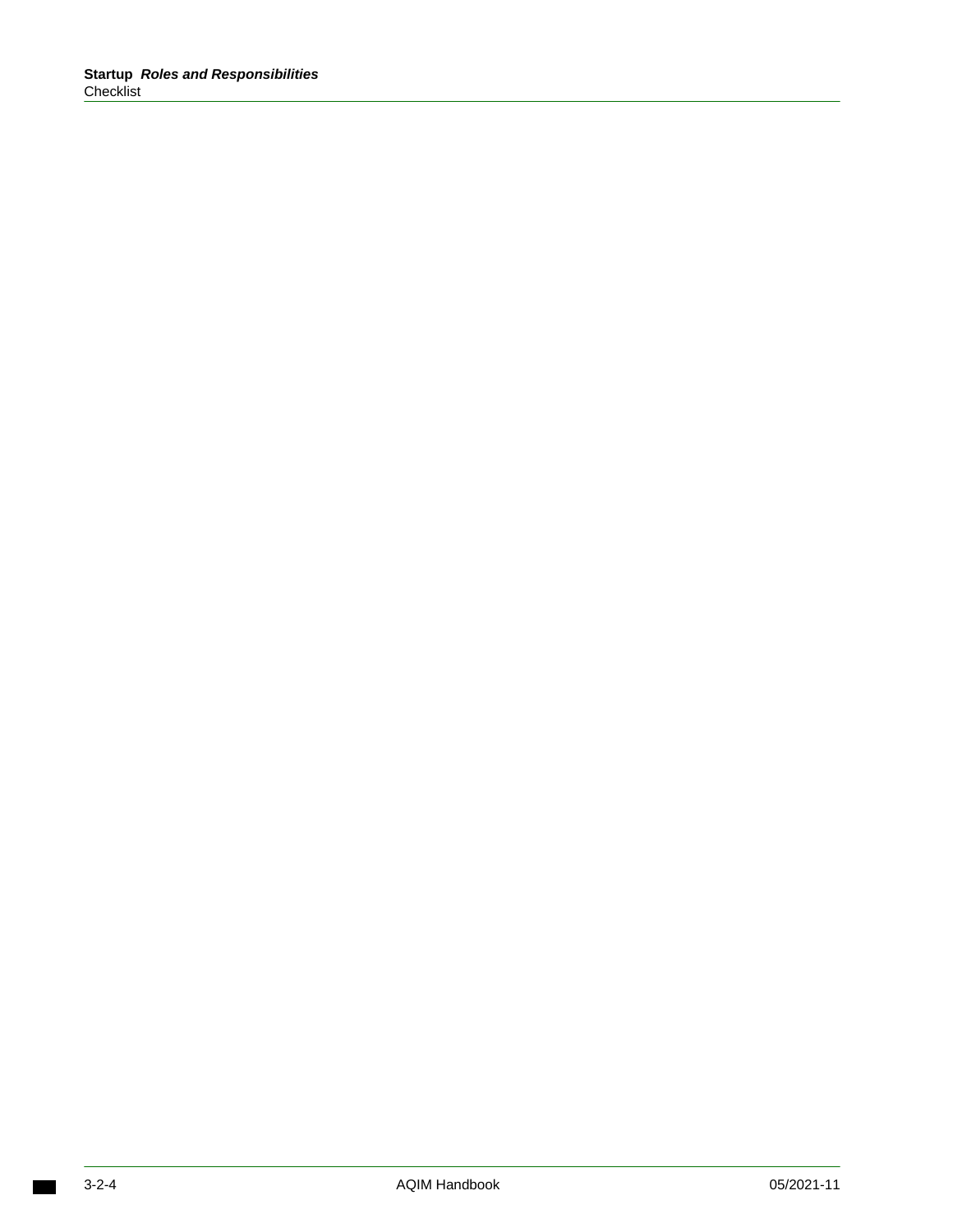

4

# **Pathways**

**Introduction** 

AQIM is comprised of a variety of major pathways. The pathways cover all of the major ports of entry for PPQ, including air passenger, air and maritime cargo, and northern and southern border traffic. Each designated work location will randomly sample at that location and collect data as indicated in each procedure.

Refer to the individual pathway chapter for sampling details.

- [Air Passenger Baggage on page 4-2-1](#page-72-0)
- [Air Cargo on page 4-3-1](#page-80-0)
- [Maritime Cargo on page 4-4-1](#page-92-0)
- Mail Facility on page 4-5-1
- ◆ [Northern Border Vehicles on page 4-6-1](#page-110-0)
- [Northern Border Truck Cargo on page 4-7-1](#page-118-0)
- ◆ [Southern Border Vehicles on page 4-8-1](#page-128-0)
- ◆ [Southern Border Truck Cargo on page 4-9-1](#page-136-0)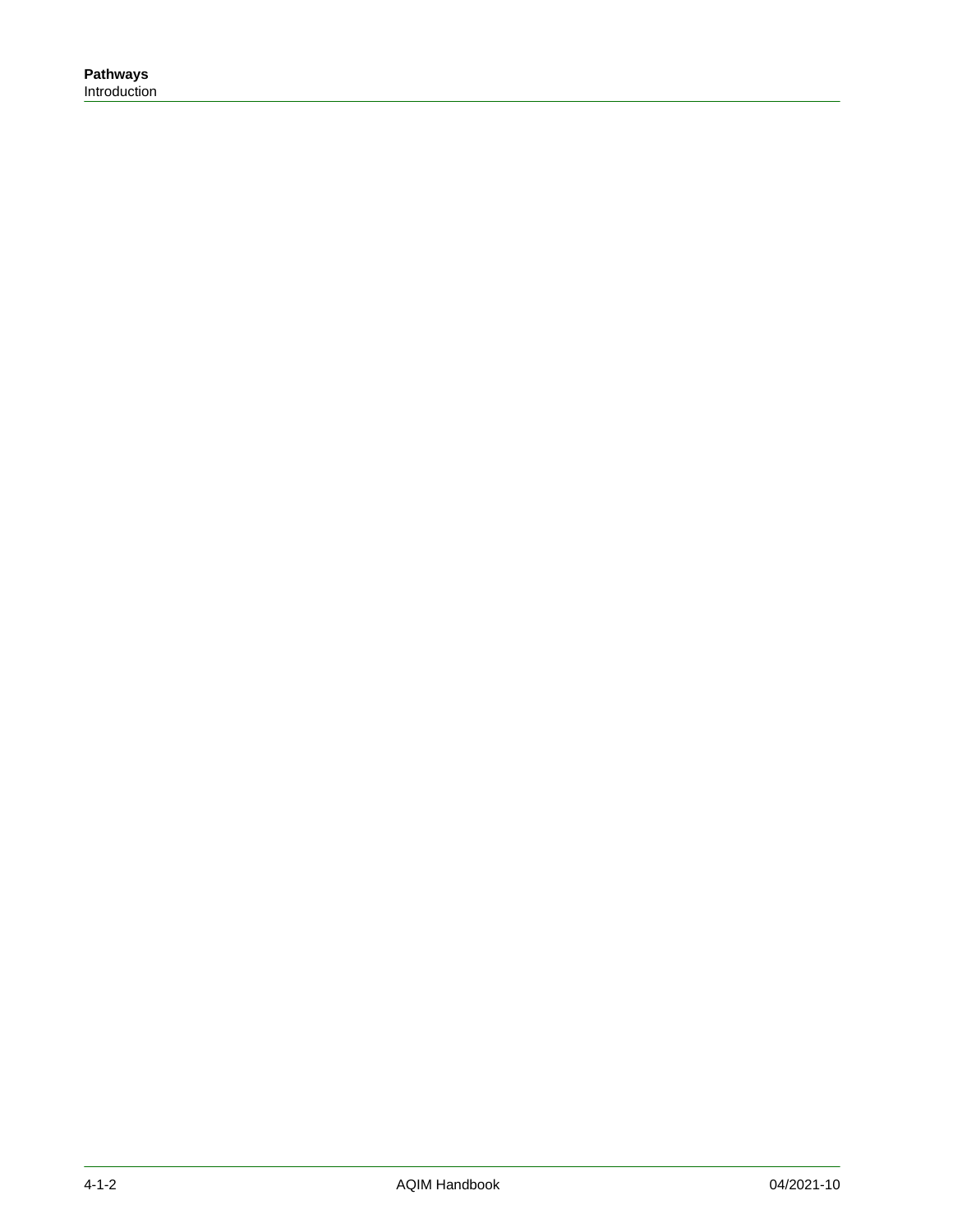

**Contents** 

4

# **Pathway**

[Background](#page-72-0) **4-2-1** 

## *Air Passenger Baggage*

[Procedures for All Air Passenger Pathways](#page-73-0) **4-2-2**  [Foreign Arrival Air Passenger Pathway](#page-74-0) **4-2-3** 

[US Foreign Arrival Air Passenger Baggage Worksheet](#page-75-0) **4-2-4** 

<span id="page-72-0"></span>

|                   | Predeparture Air Passenger Pathway 4-2-4<br>Predeparture Air Passenger Worksheet for Hawaii<br>$4 - 2 - 4$<br>Predeparture Air Passenger Worksheet for Puerto Rico<br>$4 - 2 - 4$<br>Preclearance Air Passenger Pathway<br>$4 - 2 - 4$<br><b>Preclearance Air Passenger Worksheet</b><br>$4 - 2 - 5$<br><b>AQIM Pathway Quality and Maintenance</b><br>$4 - 2 - 5$<br><b>Agricultural Risk Management System (ARM)</b><br>$4 - 2 - 6$<br><b>Questions to Guide Data Analysis</b><br>$4 - 2 - 6$ |  |
|-------------------|-------------------------------------------------------------------------------------------------------------------------------------------------------------------------------------------------------------------------------------------------------------------------------------------------------------------------------------------------------------------------------------------------------------------------------------------------------------------------------------------------|--|
| <b>Background</b> |                                                                                                                                                                                                                                                                                                                                                                                                                                                                                                 |  |
|                   | The arrival of international passengers by air has increased significantly in the<br>past decade. The various agricultural items that air passengers can potentially<br>carry is staggering. These items can pose a significant pest and exotic disease<br>risk to agriculture in the United States.                                                                                                                                                                                            |  |
|                   | The pathway "Air Passenger Baggage" encompasses all aspects of baggage<br>movement into the United States by way of various aircraft (passenger, charter,<br>corporate, private, etc.). AQIM activities randomly samples air passenger's<br>baggage to better determine this pathway's potential threat to agriculture.                                                                                                                                                                         |  |
|                   | Each designated work location will randomly sample air passenger baggage<br>arriving at that location. The data collected from the random sampling will<br>help to answer the following questions                                                                                                                                                                                                                                                                                               |  |
|                   | 1. What is the threat of agricultural pests approaching the work location?                                                                                                                                                                                                                                                                                                                                                                                                                      |  |
|                   | 2. How effective is the AQI program at managing this threat?                                                                                                                                                                                                                                                                                                                                                                                                                                    |  |
|                   | The origin and destination of the passenger is important to determine risk<br>levels. Just as important is whether the baggage carried by the passenger<br>carries an agriculture pest.                                                                                                                                                                                                                                                                                                         |  |
|                   | While each work location will have differing rates of quantity of passengers,<br>similar criteria for sampling will apply to all work locations. Through                                                                                                                                                                                                                                                                                                                                        |  |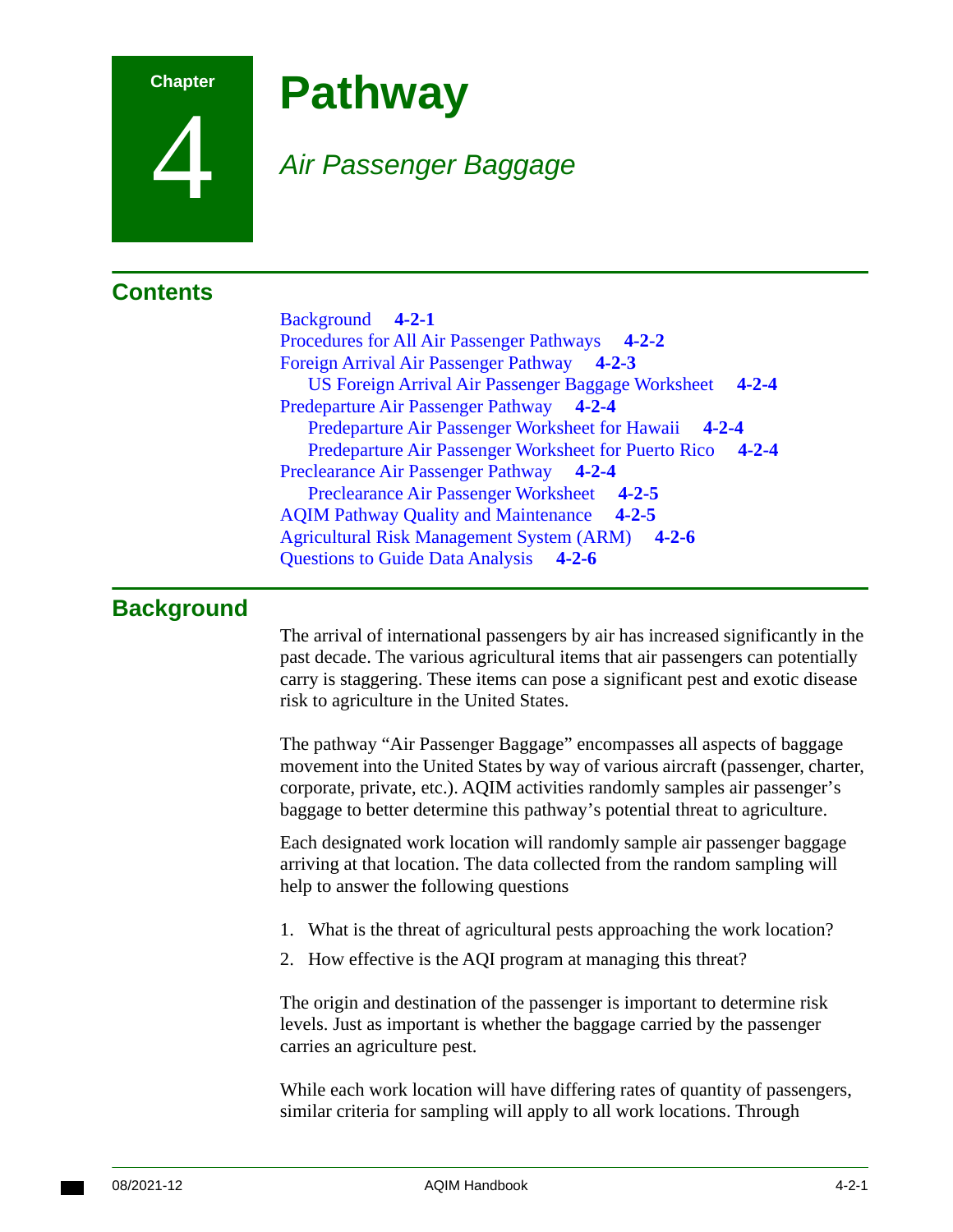consistent random sampling, a depiction of the pest threat of air passenger baggage movement will emerge. Combined data from all work locations will help determine the pest risk for baggage carried by the universe of air passengers.

Monitoring of air passenger baggage is an ongoing function and is an integral part of the AQI program. The ongoing sampling of air passenger baggage will allow work locations to adjust their passenger selection or targeting criteria for the present and the future. Monitoring helps measure how well the mission of pest and exotic disease exclusion is accomplished.

## <span id="page-73-0"></span>**Procedures for All Air Passenger Pathways**

A sampling protocol of a minimum of 300 Customs Declarations or passenger kiosk receipts (and all passengers associated with these declarations and receipts) per month is needed at most airports. Customs Declarations are accepted verbally, electronically, or on paper. Therefore, sampling procedures, such as where to sample, will accommodate this change. Take samples from the entire passenger population; do not exclude any passenger or crew member. Predeparture locations do not have declarations and will develop and implement a sampling protocol that selects passengers and passenger family units.

Assuming a 7 day work week, follow the sampling protocol:

- 1. Properly select a minimum of 10 samples per day per airport or terminal. Some airports with multiple terminals will sample either 5 or 10 samples per terminal. Contact the National AQIM coordinator for specific sampling numbers per terminal or if unable to achieve the specified sampling amounts based on the pathway instructions. Always follow established protocols through your chain of command.
- 2. Apply appropriate AQIM inspection procedures for each sample.
- 3. Record all needed data on appropriate AQIM data worksheet.
- 4. Report the data using ARM.

### **NOTICE**

 The PPQ National AQIM coordinator has made special arrangements with several smaller to medium size airports to conduct a minimum sampling protocol of only 150 Customs Declarations per month (5 per day). These are reviewed annually and subject to change.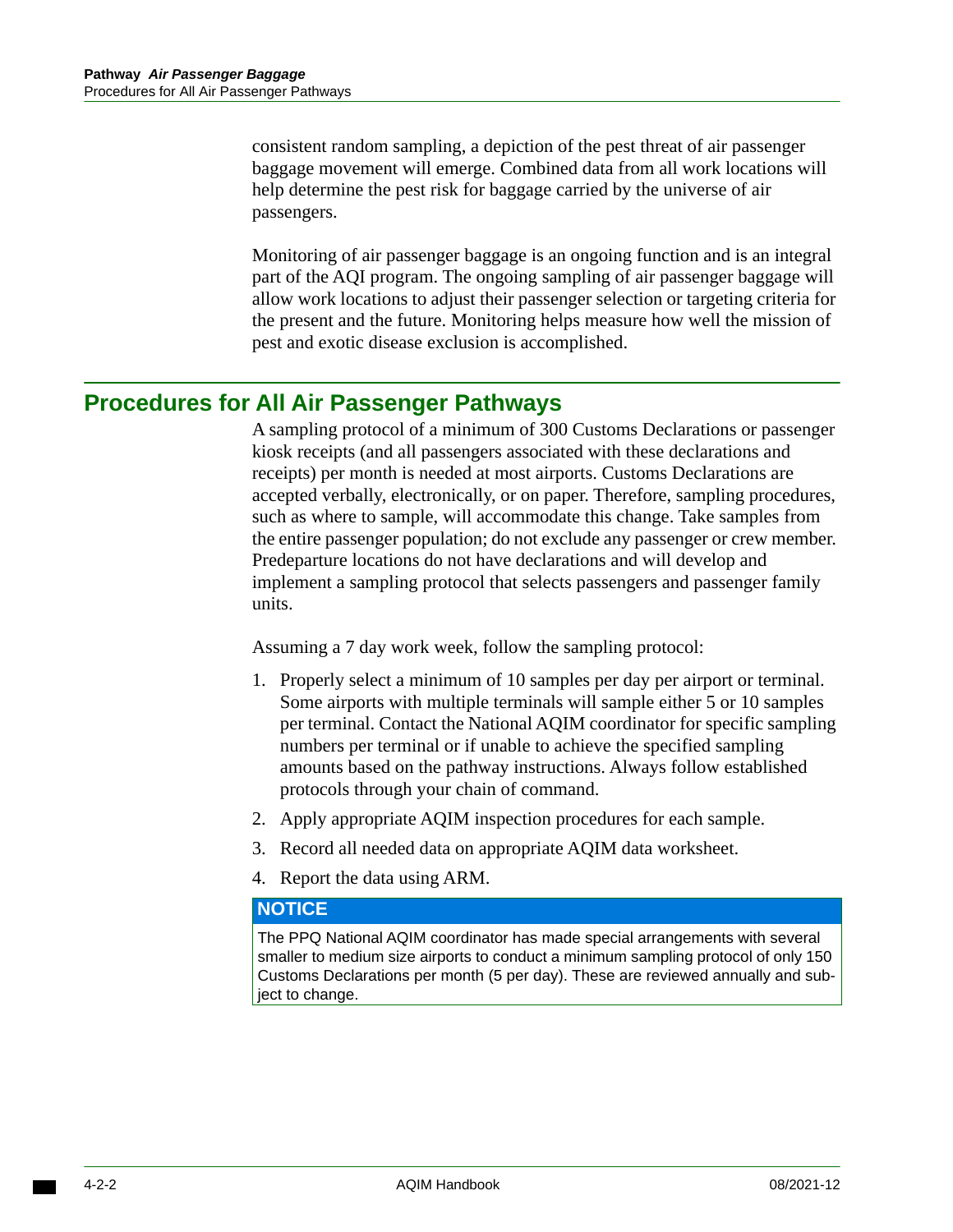## <span id="page-74-0"></span>**Foreign Arrival Air Passenger Pathway**

The following ports are participating in AQIM monitoring

- ◆ Atlanta, GA
- Baltimore, MD
- Boston, MA
- Charlotte, NC
- ◆ Chicago, IL
- Dallas, TX
- ◆ Denver, CO
- Dulles, VA
- ◆ Newark, NJ
- ◆ Ft. Lauderdale, FL
- Honolulu, HI
- Houston, TX
- Jamaica, NY
- Los Angeles, CA
- $\blacklozenge$  Miami, FL
- Minneapolis, MN
- ◆ Orlando, FL
- ◆ Philadelphia, PA
- Phoenix, AZ
- ◆ Romulus, MI
- San Antonio, TX
- San Francisco, CA
- San Juan, PR
- Sanford, FL
- Seattle, WA
- Tampa, FL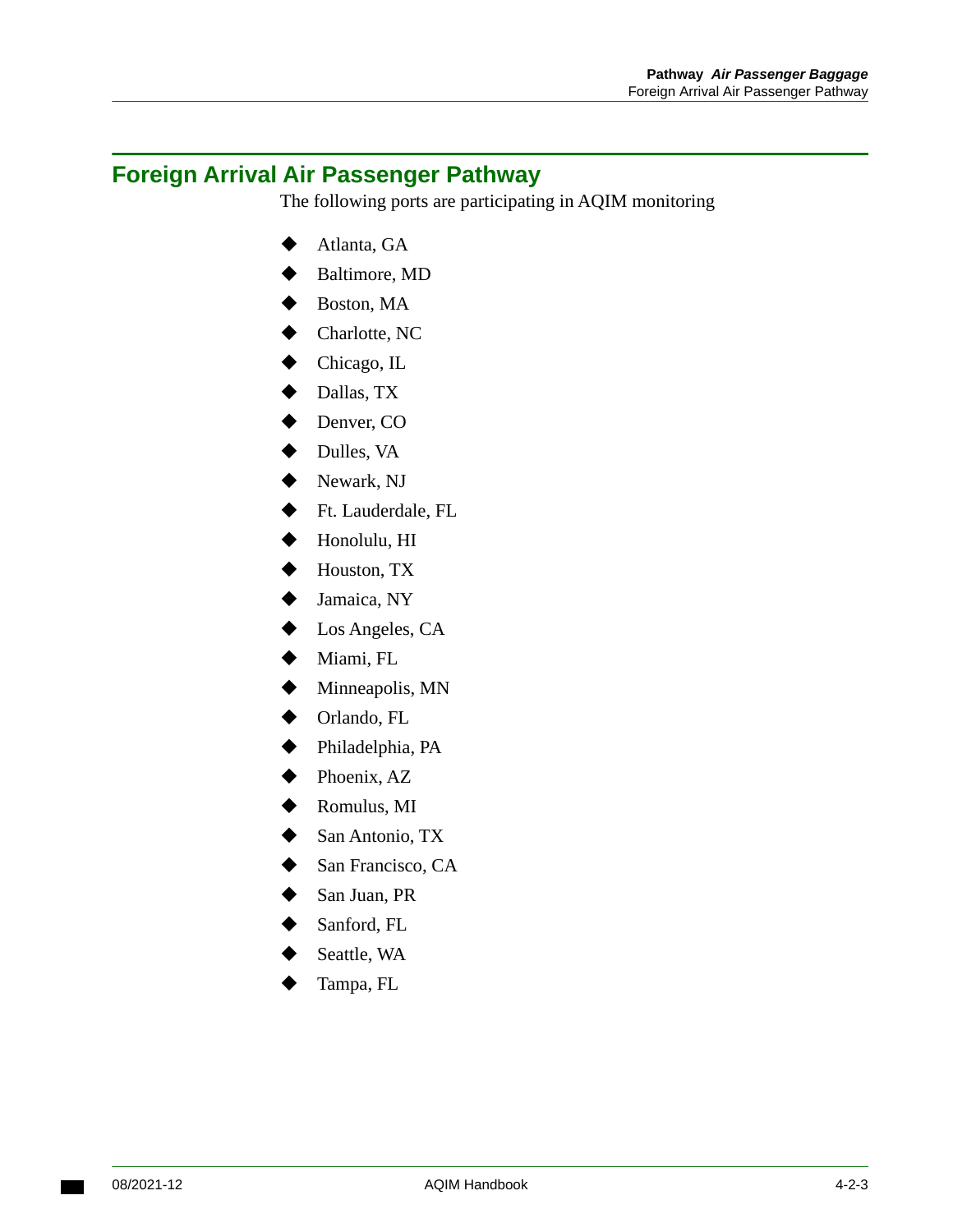### <span id="page-75-0"></span>**US Foreign Arrival Air Passenger Baggage Worksheet**

For AOIM purposes, use the [Air Passenger Baggage worksheet](http://www.aphis.usda.gov/import_export/plants/manuals/ports/downloads/aqim_worksheets_pdf/air-passenger-baggage.pdf) <http:// [www.aphis.usda.gov/import\\_export/plants/manuals/ports/downloads/](http://www.aphis.usda.gov/import_export/plants/manuals/ports/downloads/aqim_worksheets_pdf/air-passenger-baggage.pdf)  agim\_worksheets\_pdf/air-passenger-baggage.pdf> and associated instructions for recording information gathered from U.S. foreign arrival air passenger baggage.

## <span id="page-75-1"></span>**Predeparture Air Passenger Pathway**

The following predeparture ports are participating in AQI monitoring:

- Aguadilla, PR
- Honolulu, HI
- Kona, HI
- Kahului, HI
- Lihue, HI
- Ponce, PR
- Carolina, PR

### <span id="page-75-2"></span>**Predeparture Air Passenger Worksheet for Hawaii**

For AQIM purposes, use th[e Hawaii Predeparture Air Passenger worksheet](http://www.aphis.usda.gov/import_export/plants/manuals/ports/downloads/aqim_worksheets_pdf/predepartureairhi.pdf)  <[https://www.aphis.usda.gov/import\\_export/plants/manuals/ports/downloads/](https://www.aphis.usda.gov/import_export/plants/manuals/ports/downloads/aqim_worksheets_pdf/predepartureairhi.pdf)  [aqim\\_worksheets\\_pdf/predepartureairhi.pdf>](https://www.aphis.usda.gov/import_export/plants/manuals/ports/downloads/aqim_worksheets_pdf/predepartureairhi.pdf) and associated instructions for recording information gathered from predeparture air passenger baggage inspection in Hawaii.

### <span id="page-75-3"></span>**Predeparture Air Passenger Worksheet for Puerto Rico**

For AQIM purposes, use the [Puerto Rico Predeparture Air Passenger](http://www.aphis.usda.gov/import_export/plants/manuals/ports/downloads/aqim_worksheets_pdf/predepartureairpr.pdf)  [worksheet](http://www.aphis.usda.gov/import_export/plants/manuals/ports/downloads/aqim_worksheets_pdf/predepartureairpr.pdf) [<https://www.aphis.usda.gov/import\\_export/plants/manuals/ports/](https://www.aphis.usda.gov/import_export/plants/manuals/ports/downloads/aqim_worksheets_pdf/predepartureairpr.pdf)  [downloads/aqim\\_worksheets\\_pdf/predepartureairpr.pdf](https://www.aphis.usda.gov/import_export/plants/manuals/ports/downloads/aqim_worksheets_pdf/predepartureairpr.pdf)> and associated instructions for recording information gathered from predeparture air passenger baggage inspection in Puerto Rico.

## <span id="page-75-4"></span>**Preclearance Air Passenger Pathway**

The following preclearance ports are participating in AQI monitoring:

- Aruba, Aruba
- Bermuda, Bermuda
- Freeport, Bahamas (AQIM sampling activities suspended until further notice.)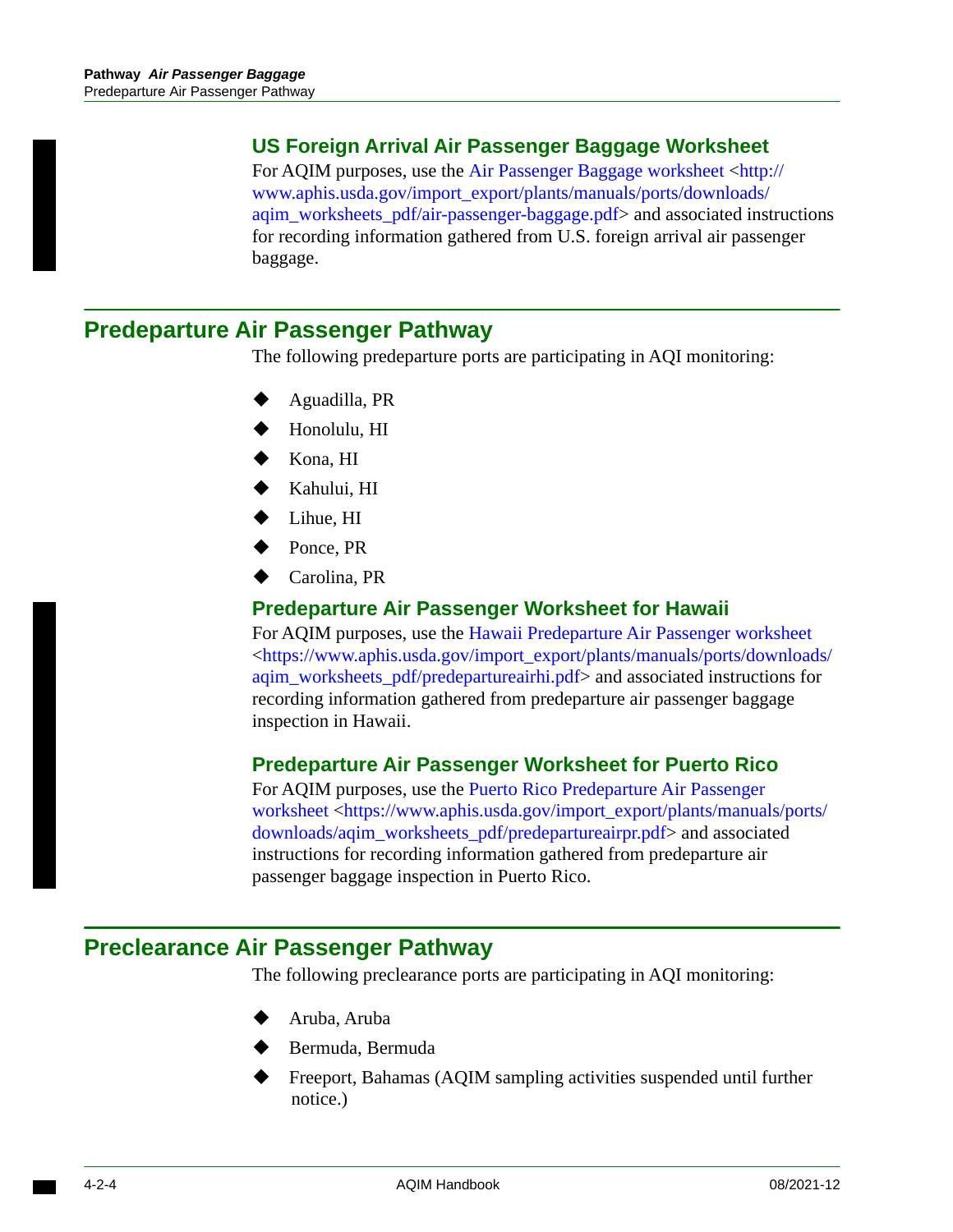- Nassau, Bahamas
- Montreal, Canada
- Toronto, Canada
- Vancouver, Canada

### <span id="page-76-0"></span>**Preclearance Air Passenger Worksheet**

For AQIM purposes, use the [Preclearance Air Passenger worksheet](http://www.aphis.usda.gov/import_export/plants/manuals/ports/downloads/aqim_worksheets_pdf/preclearance-air-passenger.pdf) <https:// [www.aphis.usda.gov/import\\_export/plants/manuals/ports/downloads/](https://www.aphis.usda.gov/import_export/plants/manuals/ports/downloads/aqim_worksheets_pdf/preclearance-air-passenger.pdf)  [aqim\\_worksheets\\_pdf/preclearance-air-passenger.pdf>](https://www.aphis.usda.gov/import_export/plants/manuals/ports/downloads/aqim_worksheets_pdf/preclearance-air-passenger.pdf) and associated instructions for recording information gathered from preclearance air passenger baggage inspection.

## <span id="page-76-1"></span>**AQIM Pathway Quality and Maintenance**

 monitoring activities are being performed properly. To help with reviewing the Port managers and local AQIM coordinators are responsible for ensuring that status of monitoring activities, refer to [Appendix E on page E-1-1](#page-170-0). This appendix contains a checklist of questions port managers and local AQIM coordinators should periodically answer to ensure proper monitoring of each designated pathway at their workstations. The questions review the following topics:

- Accurate and complete data
- Adequate sampling
- Local support
- Proportional sampling
- Random sampling
- Working risk committees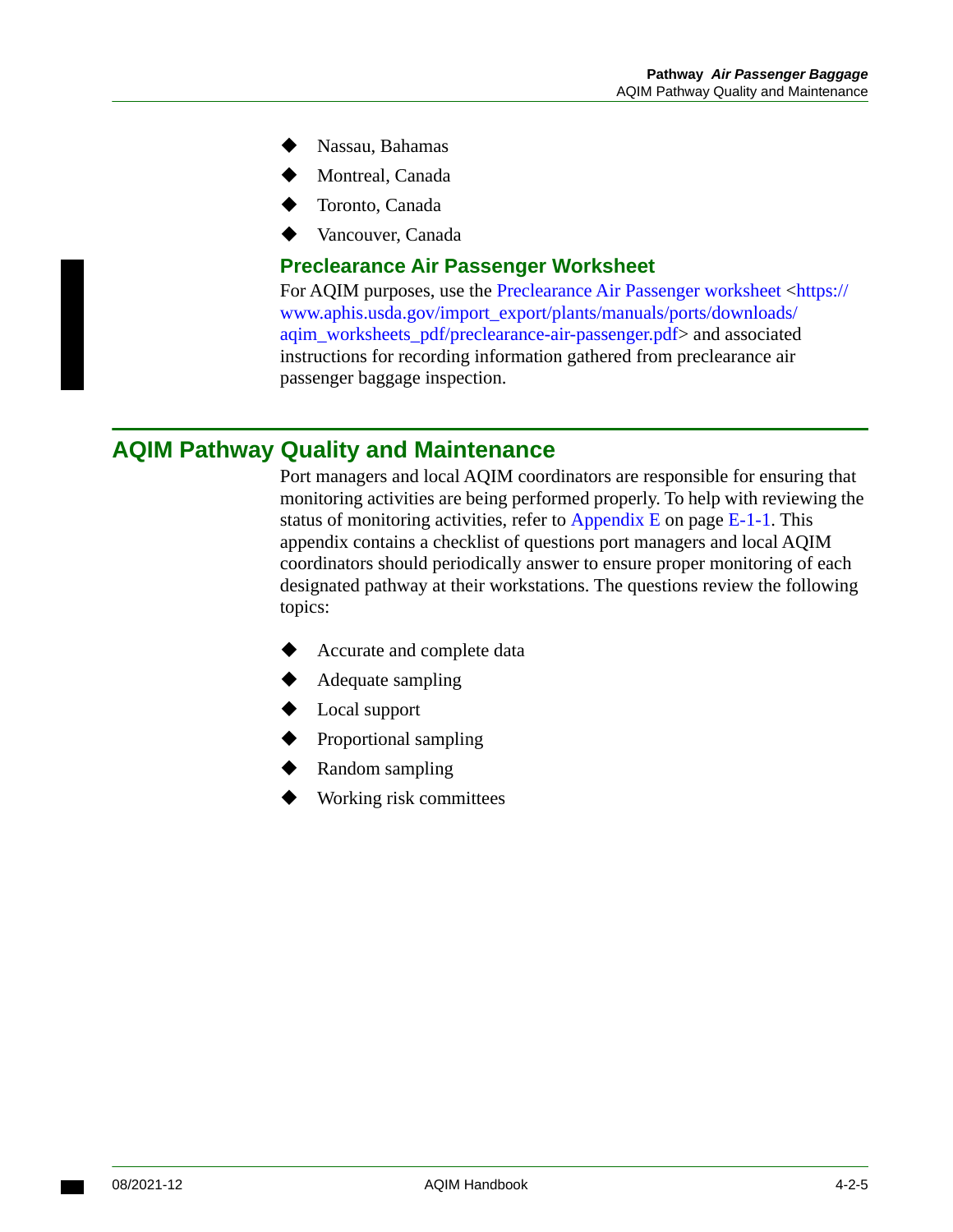## <span id="page-77-0"></span>**Agricultural Risk Management System (ARM)**

Authorized users must enter AQIM data into the ARM database. This webbased system is accessible from any USDA-APHIS or DHS-CBP computer. The web address is:

<https://arm.aphis.edc.usda.gov>

Log in using eAuthentication.

Refer to [Appendix B](#page-150-0) for ARM Help Desk contact information.

## <span id="page-77-1"></span>**Questions to Guide Data Analysis**

Use the following questions to guide your data analysis:

## **For preclearance, foreign arrival and predeparture (predeparture analysis begins with question #4):**

- 1. How many declarations were selected for sampling during the survey period?
- 2. How many declarations sampled required an action (seizure or other action required as a condition of entry) during the survey period?
- 3. What is the action approach rate of the sampled declarations (number of declarations, with one or more items categorized as seized/intercepted or clean/treatment, divided by the total number of declarations sampled)?
- 4. How many passengers were represented by all samples?
- 5. How many seizures/interceptions (QMIs) came from the samples?
- 6. What is the QMI approach rate of passengers with prohibited agricultural material (total number of QMIs divided by total passengers sampled during the survey period)?
- 7. How many pest interceptions (actionable pests) were made from survey samples?
- 8. Pest Approach Rate: What is the rate of pest interceptions in relation to number of passengers (number of actionable pests divided by number of passengers in the sample)?
- 9. How many QMIs were plant material? Meat or animal products?
- 10. What is the rate of QMIs for plant material and meat/animal products?
- 11. Is there a greater risk from plant material or animal products at the work location?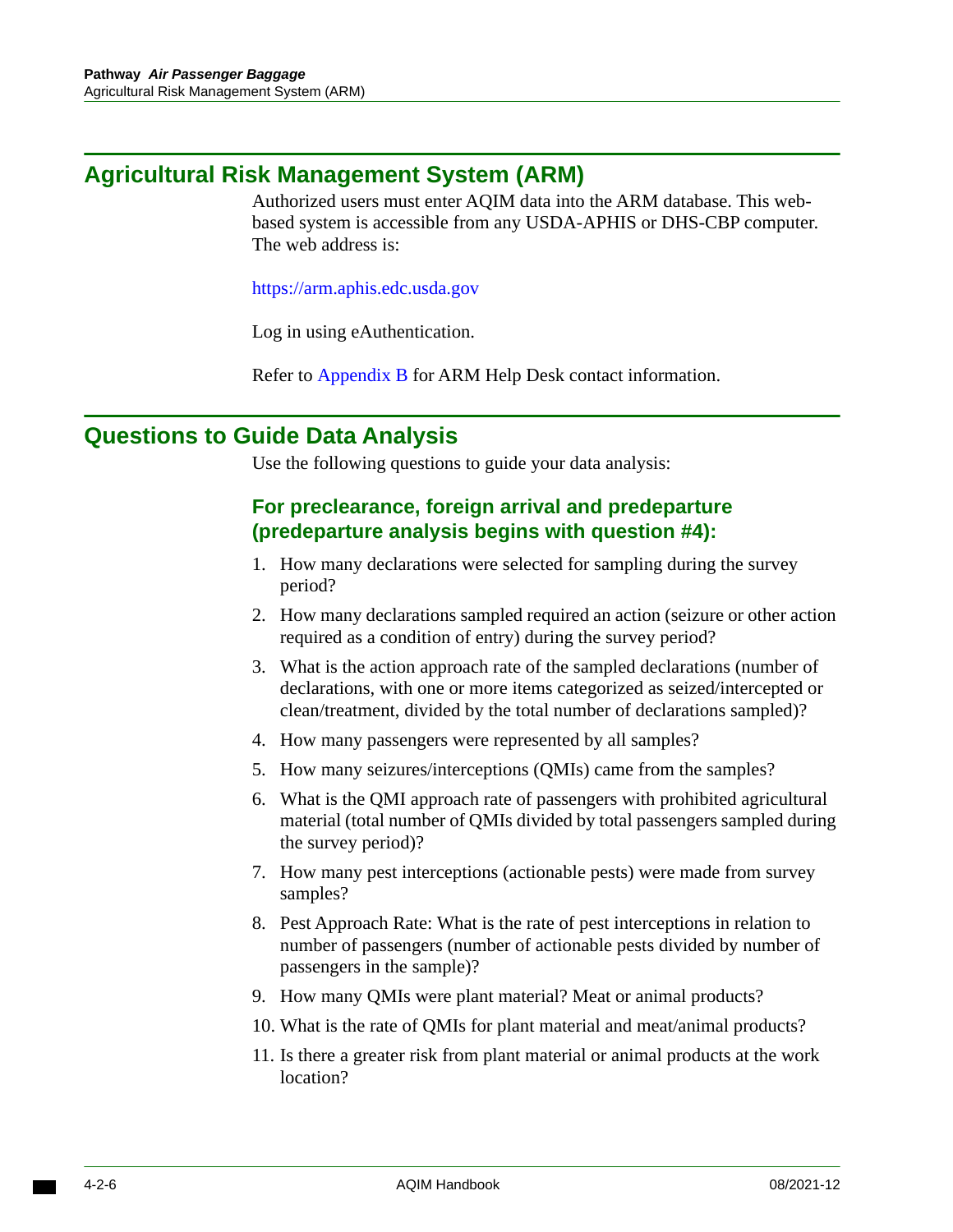- 12. Generate a list of all the origins of passengers transiting the work location. Produce a list of origins of passengers with QMIs transiting the work location?
- 13. Which countries of origin have a higher rate of QMIs than passengers? Have these countries always been recognized as high risk countries at the work location? (Example: 10 percent of all passengers surveyed were from Italy. Passengers from Italy were responsible for 20 percent of the QMIs seized/intercepted. Passengers from Italy carried double the amount of QMIs expected as based on the volume of passengers from that country.)
- 14. Generate a list of the state destinations of passengers transiting the work location. What are the top five destinations of passengers? What are the top five destinations of passengers with QMIs?
- 15. Which States are considered high risk States?
- 16. What is the action approach rate for each month of the survey period?
- 17. Do these monthly rates correlate with traditional peak and off-peak travel times?
- 18. Are there easily identified trends when the rate of QMIs transiting the work location are higher?
- 19. Are there seasonal trends or do higher rates correlate with national or religious holidays, beginning or end of the school year, vacation periods, etc.?
- 20. Generate a listing and frequency of items seized/intercepted. What are the top five most frequently seized/intercepted items? Which QMI items present the greater risk?
- 21. Generate a list of flights.
- 22. Which flights were most likely carrying passengers with QMIs (top five flights)? Where were the most seized//intercepted items found--hand carried bags or checked luggage? Did the passenger declare all prohibited items? Was the passenger traveling alone, as a couple, or family? What was the reason for travel--business, vacation, visit family, tour group, school? What is the passenger's citizenship and residency?
- 23. What targeting factors are currently used to identify passengers likely to carry prohibited agricultural items? How do these factors compare with survey results?
- 24. What additional targeting factors would be useful to identify passengers carrying prohibited items?
- 25. What percentage of resources are dedicated to staffing AQI activities for air passenger at the work location?
- 26. What is the relative risk of air passenger compared with other pathways in the work location?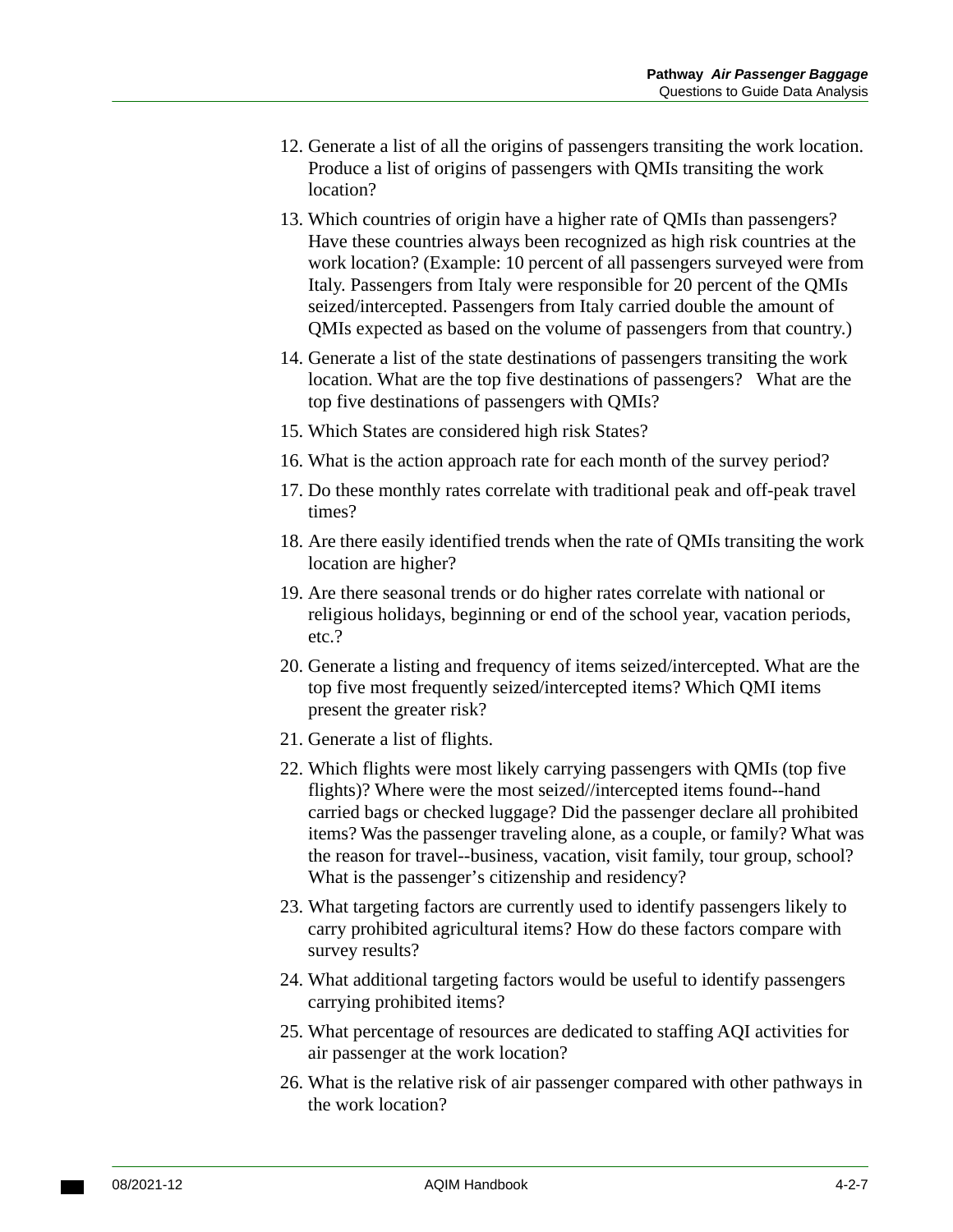- 27. Should resources be reallocated among all the pathways in the work location to better address the relative risk of the pathways?
- 28. Apply the AQIM results to the total passenger population to estimate the number of QMIs and interceptions likely to transit the work location during the survey period.
- 29. How many (total) passengers/crew arrived at the airport during the survey period? Using WADS data and using the QMI approach rate and rate of pest interceptions on QMIs, calculate estimates of the number of QMIs and actionable pests transiting the work location.
- 30. How does the estimated number of QMIs compare with the reported number of QMIs in WADS?
- 31. What percentage of all QMIs transiting the work location were seized/ intercepted as a result of regular AQI inspections?
- 32. How does the estimated number of actionable pest interceptions compare with the reported number of actionable pests in WADS?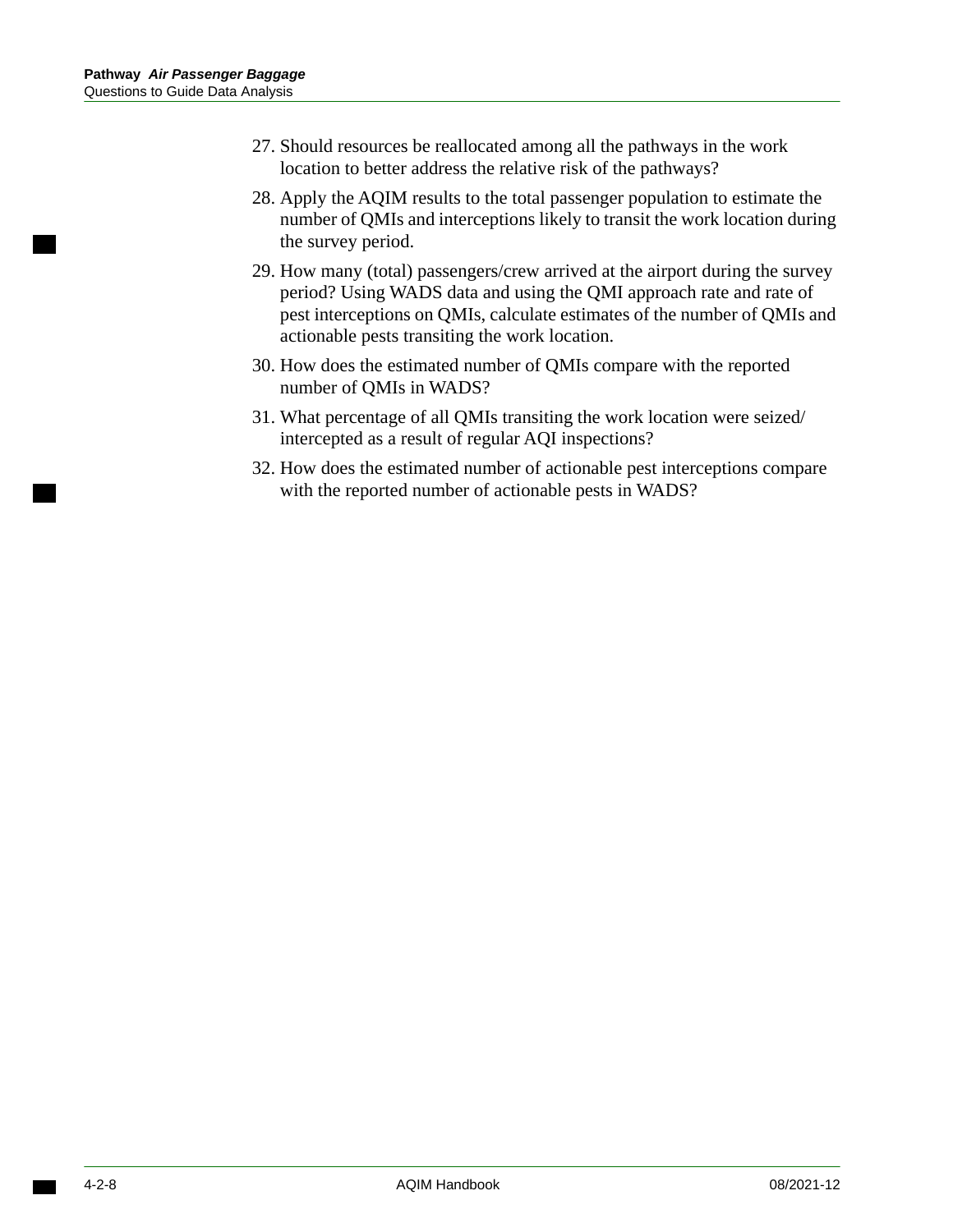

# **Pathway**

## *Air Cargo*

## **Contents**

[Background](#page-80-0) **4-3-1**  [The Sampling Universe](#page-81-0) **4-3-2**  [Sampling Universe Exclusions](#page-81-2) **4-3-2**  [Cargo Strata and Stratifying the Sample](#page-81-1) **4-3-2**  [Setting Up A Process](#page-82-1) **4-3-3**  [The Sampling Unit](#page-82-0) **4-3-3**  [Data Collection Consistency](#page-83-0) **4-3-4**  [Air Cargo Procedures Summary](#page-85-0) **4-3-6**  [Pathway Monitoring Maintenance and Quality Assurance](#page-87-0) **4-3-8**  [Air Cargo Worksheet](#page-88-0) **4-3-9**  [Data Collection and Maintenance](#page-88-1) **4-3-9**  [Agricultural Risk Management System \(ARM\)](#page-89-0) **4-3-10**  [Survey Results and How to Use Them](#page-89-1) **4-3-10**  [Questions to Guide Data Analysis](#page-90-0) **4-3-11** 

## <span id="page-80-0"></span>**Background**

The cargo population, or sampling universe, for AQI monitoring is defined as **perishable agricultural cargo**. Take random samples from this population with more intensive (hypergeometric) inspections and record necessary data about these commodities.

In order to properly monitor cargo, you need to have a good understanding of two key statistical principles:

- 1. It is important that the sample selected be representative of the commodity. Random selection helps ensure this.
- 2. Once the sample is selected, it is necessary to inspect the sample thoroughly and according to hypergeometric sampling procedures if applicable.

If you want your port to produce quality risk information, then each person participating must have a clear understanding of the sampling universe, the unit of sampling, and inspection consistency issues.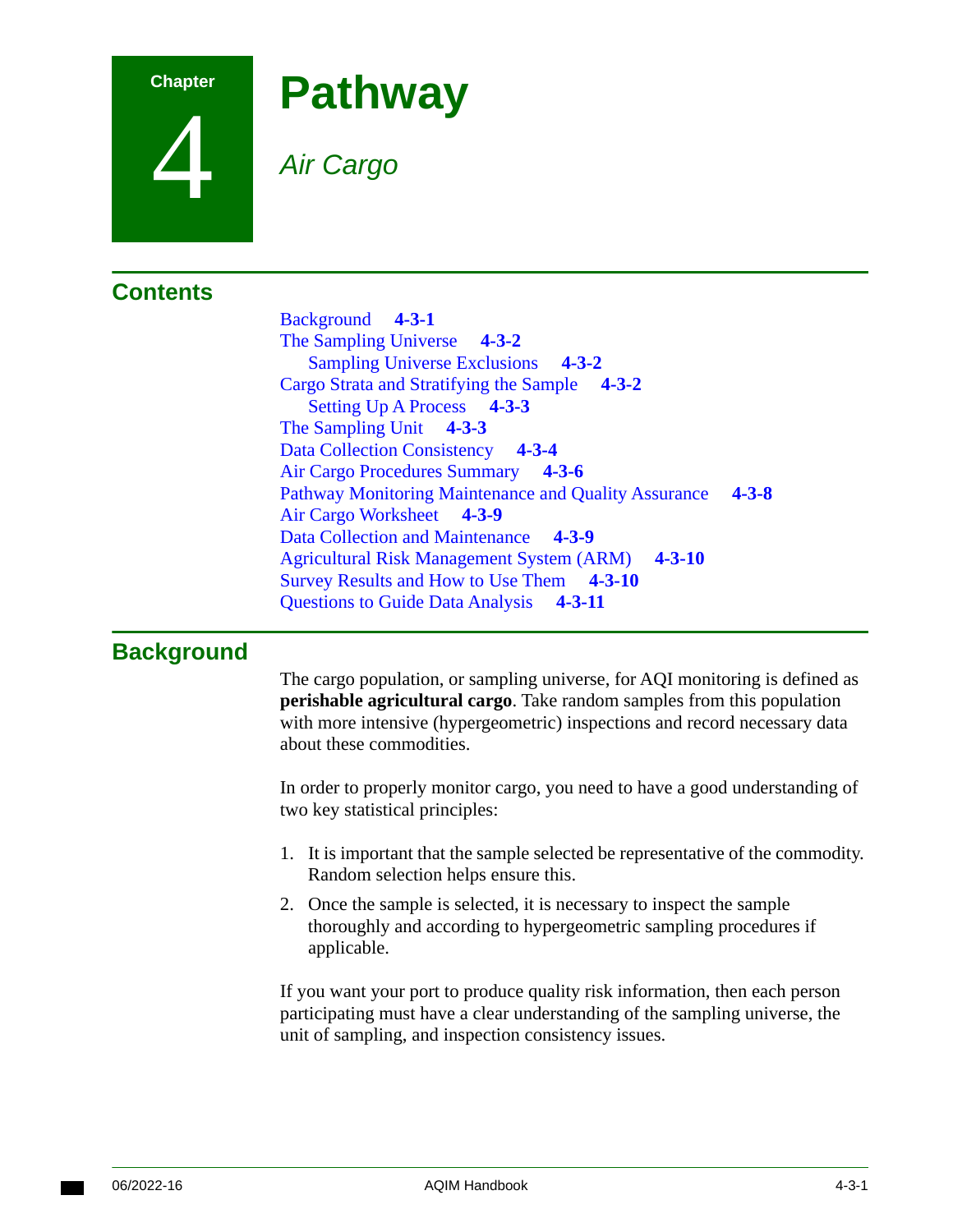## <span id="page-81-0"></span>**The Sampling Universe**

Estimate the number of actions due to pests or smuggling in a cargo entry pathway by taking random samples from the cargo in the pathway. It is key to good statistics to carefully define this universe from which you want to draw your random sample. Answer the following questions in order to select the sample correctly and to make statistical inferences for the entire universe.

- How are commodities transported?
- $\blacklozenge$  How many shipments of these commodities are arriving at a work location?
- What is the seasonality of the commodity?

For cargo AQIM, the sampling universe is defined by the mode of transport of the cargo such as airplane, ship, or truck.

### <span id="page-81-2"></span>**Sampling Universe Exclusions**

The following commodities or commodity types are excluded from the sampling universe

- Commodities which are pre-cleared at foreign sites
- Commodities admissible under the National Agriculture Release Program (NARP)
- Commodities which undergo some type of mandatory treatment, other than cold treatment (for example, fumigation, irradiation, hot water treatment) at work locations
- Frozen commodities
- Oil, salt, iron ore, coal, etc., which have no pest risk
- Seed shipments
- Transportation and Exportation (T&E) cargo

## <span id="page-81-1"></span>**Cargo Strata and Stratifying the Sample**

The sampling and inspection processes for AQIM were designed to be compatible with typical cargo inspection groupings. The cargo universe is divided into several homogeneous and distinctly separate groups. Each group contains commodities that will be sampled in order to estimate the action and pest approach rates in each group. A port may be sampling one or more of the commodities in a group or across groups. With air cargo, the sampling universe is **perishable agricultural cargo**. This perishable category is defined as any commercial shipment of fresh fruit, vegetables, and cut flowers.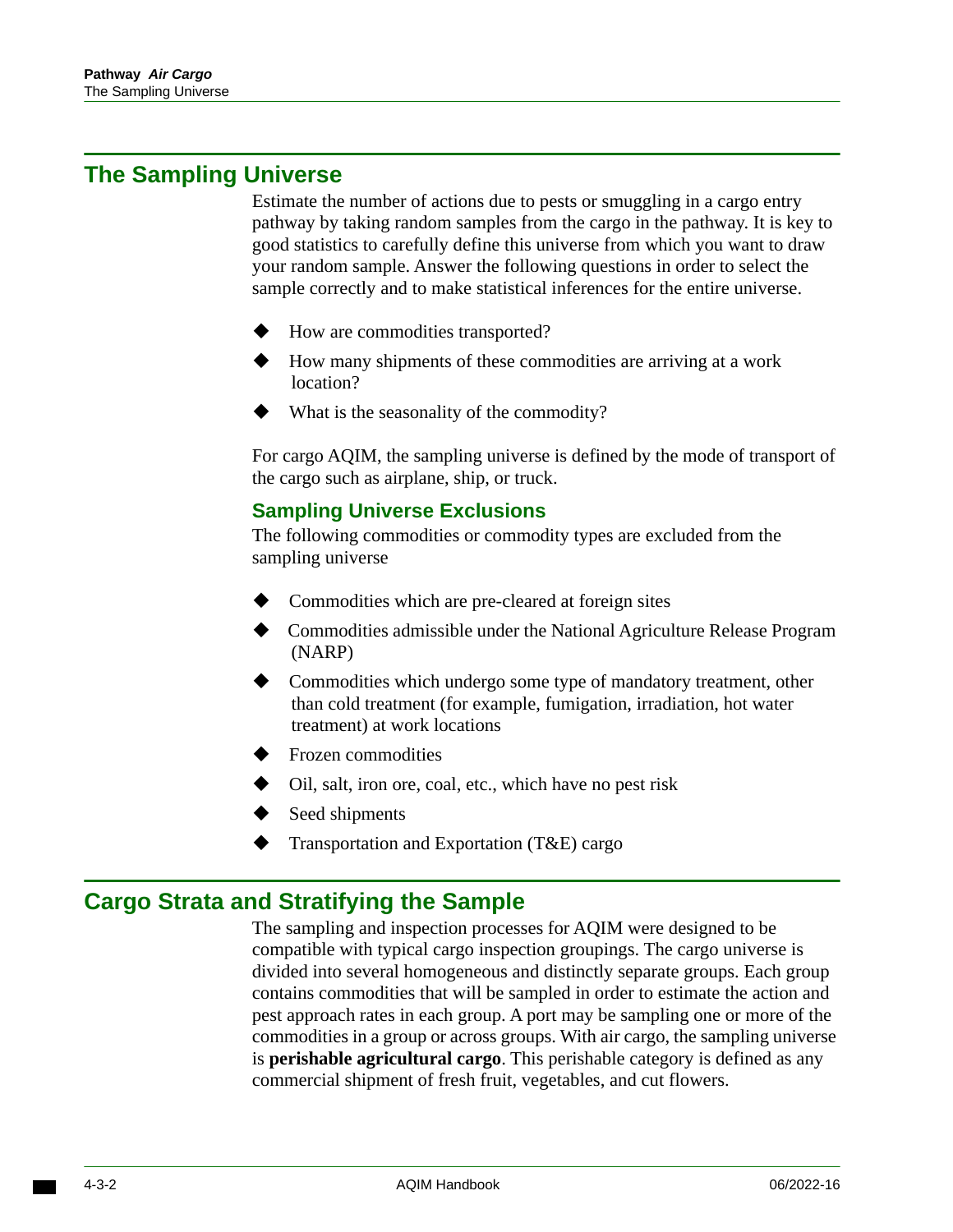By sampling this category, PPQ is able to get precise estimates of the number of containers with pests approaching the port. This risk information helps the work location understand how effectively it manages the pest risk for this category, as well as for the entire cargo universe at the port.

It's very important that each commodity in the category selected be representative of all other units of that category. All shipments of a category should have a chance of being selected as a sample. One way to ensure that the sample is representative is to choose a shipment of the commodity at random (either random time, random number, etc.). This random selection process eliminates the bias of the Agriculture Specialist who is selecting the sample. The Agriculture Specialist's experience (bias) might lead to choosing a shipment that is more likely to be harboring a pest. This bias would make the sample not representative of the entire commodity universe. The survey results would be skewed and this kind of bias would hamper the port's ability to make the best decisions based on risk analysis.

### <span id="page-82-1"></span>**Setting Up A Process**

Setting up a process of selecting representative samples for each of the commodities will be one of the biggest challenges in AQIM. Because each port has its own unique set of circumstances in cargo operations, the port must individualize its random sampling process. Document the process and if needed, ask for feedback from other air cargo ports, the AQIM coordinator , or Port Operations staff who have experience in selecting random samples in the cargo environment. The port may even decide that the Port Risk Management Team determine and review the random sampling process on a regular basis.

## <span id="page-82-0"></span>**The Sampling Unit**

For air cargo, the sample unit is the air waybill. It is crucial that the sample unit is inspected closely enough to detect any actionable pests and mismanifested items. Air cargo sampling and inspection procedures are detailed in [Table](#page-86-0)  [4-3-2 on page 4-3-7.](#page-86-0) Procedures for sampling multiple commodities within the selected air waybill are detailed in [Table 4-3-3 on page 4-3-8](#page-87-1). Follow the procedures exactly in order for the monitoring estimates to be valid and useful.

Contact the National AQIM coordinator for specific sampling numbers if unable to achieve the specified sampling amounts based on the pathway instructions. Always follow established protocols through your chain of command.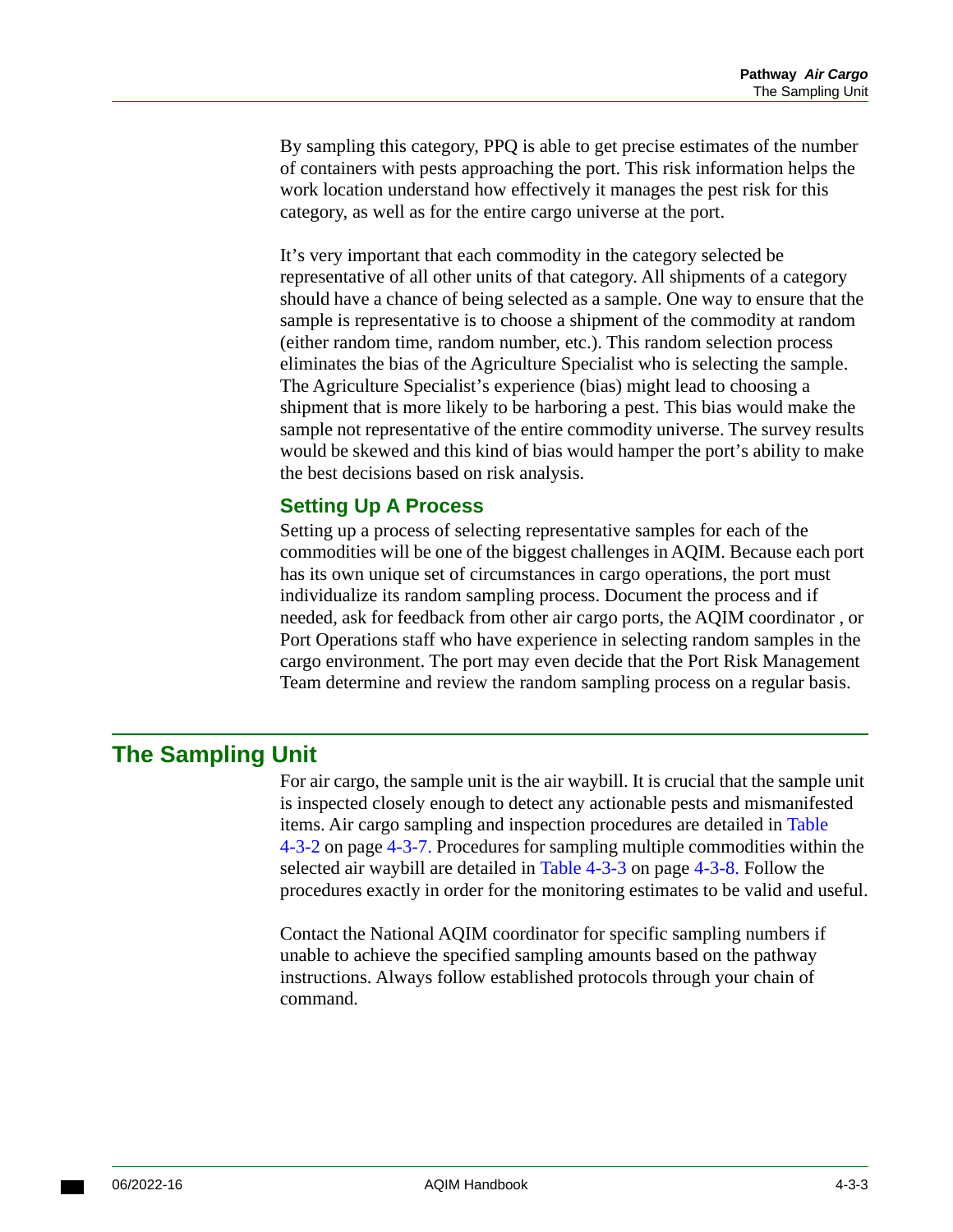## <span id="page-83-0"></span>**Data Collection Consistency**

Record the monitoring results from the inspection of a random sample unit accurately and consistently. Because each sample represents many other units, all Agriculture Specialist's must be as consistent as possible in following the inspection procedures.

Regulated commodities pose a special challenge. If the sample selected is a regulated commodity, it is important to understand the following:

Cargo monitoring estimates the number of air waybills approaching the work location with pest infestation levels requiring action by PPQ. AQIM uses riskbased inspection procedures for detecting a 10 percent or more pest infestation rate. This initial threshold is used to estimate the number of containers with a pest threat approaching a work location.

### **NOTICE**

This 10 percent infestation level may change as the data for AQIM is collected and analyzed.

To be 95 percent sure that the Agriculture Specialist inspecting the container will find the pest when the shipment is infested at a 10 percent or more infestation level, the Agriculture Specialist must select, at random, a specific number of boxes in the shipment. Determine this number of boxes by using the hypergeometric table in [Table 4-3-1 on page 4-3-5.](#page-84-0) Inspect each of these boxes to ensure that:

- No hitchhiker pests are present in the box
- No internal feeding insects are present in randomly selected fruit in the box
- No mismanifested or smuggled items are present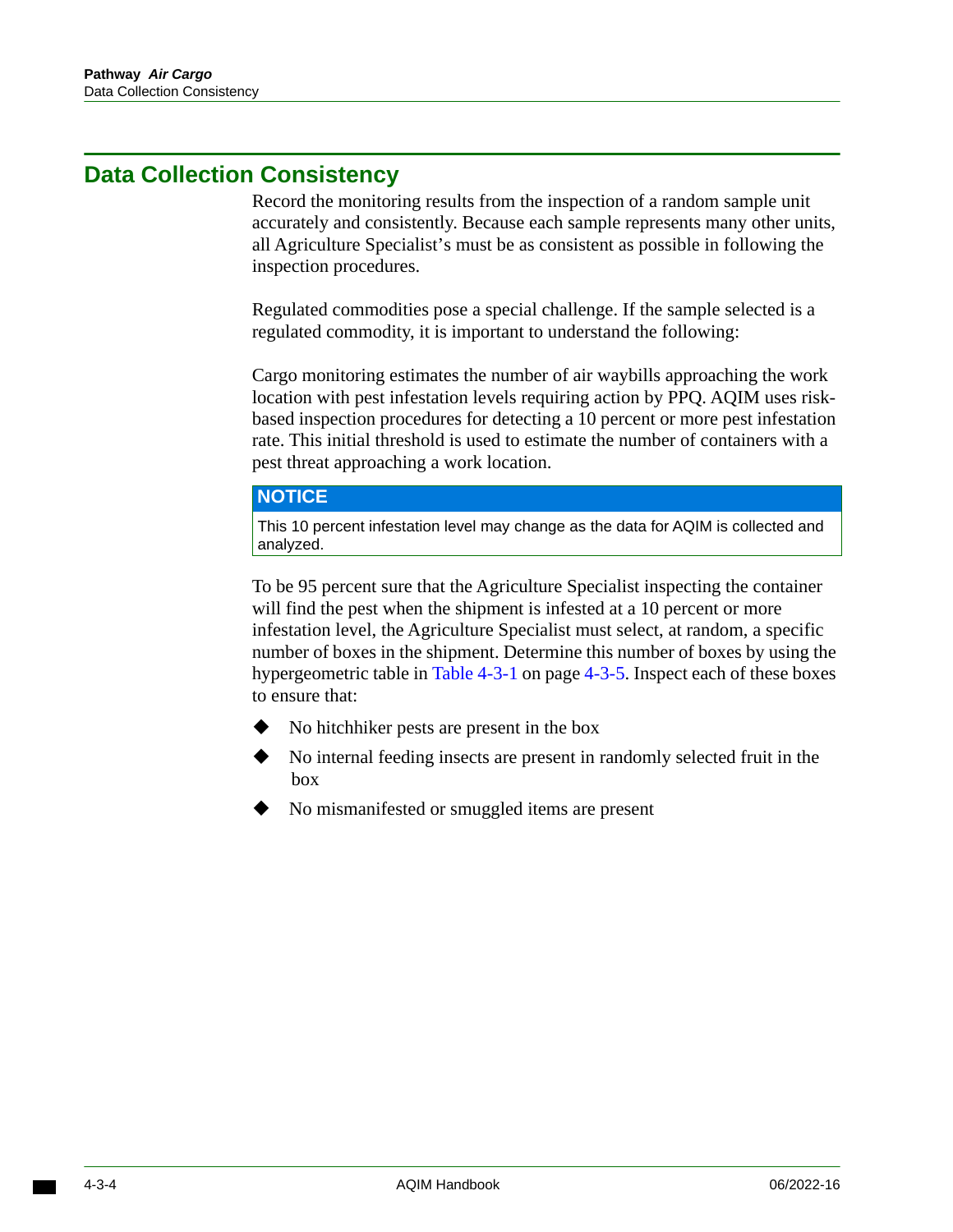| Total number of boxes on air waybill: | Randomly select this number of boxes: |  |
|---------------------------------------|---------------------------------------|--|
| $1 - 10$                              | All boxes in the shipment             |  |
| $11 - 12$                             | 11                                    |  |
| 13                                    | 12                                    |  |
| $14 - 15$                             | 13                                    |  |
| $16 - 17$                             | 14                                    |  |
| 18-19                                 | 15                                    |  |
| $20 - 22$                             | 16                                    |  |
| 23-25                                 | 17                                    |  |
| 26-28                                 | 18                                    |  |
| 29-32                                 | 19                                    |  |
| 33-38                                 | 20                                    |  |
| 39-44                                 | 21                                    |  |
| 45-53                                 | 22                                    |  |
| 54-65                                 | 23                                    |  |
| 66-82                                 | 24                                    |  |
| 83-108                                | 25                                    |  |
| 109-157                               | 26                                    |  |
| 158-271                               | 27                                    |  |
| 272-885                               | 28                                    |  |
| 886-200,000                           | 29                                    |  |

### <span id="page-84-0"></span>**Table 4-3-1 Hypergeometric Table for Random Sampling in Commodity Inspection**

Agriculture Specialist's should follow normal inspection procedures of the commodities to determine pests. For example, Agriculture Specialist's should cut fruit to detect internal feeders if external evidence is present.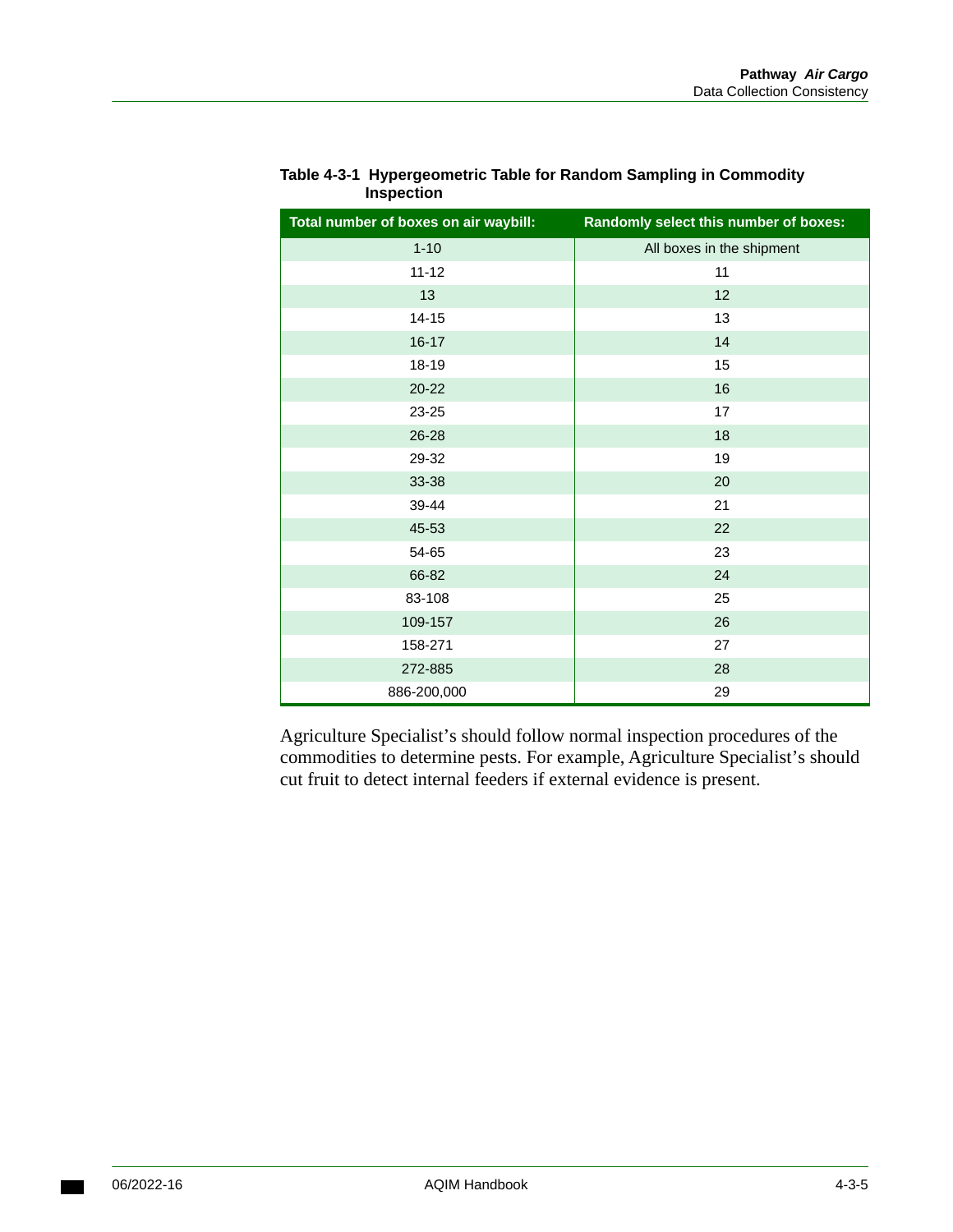## <span id="page-85-0"></span>**Air Cargo Procedures Summary**

The following ports are participating in air cargo AQIM monitoring of perishable agriculture cargo: (perishable is defined as fresh fruit, vegetables, and cut flowers)

- 
- 
- 
- 
- 
- 
- 
- Atlanta, GA Jamaica, NY
- ◆ Boston, MA → Los Angeles, CA
- $\blacklozenge$  Chicago, IL  $\blacklozenge$  Miami, FL
- $\bullet$  Dallas, TX  $\bullet$  Newark, NJ
	- Dulles, VA San Francisco, CA
	- Honolulu, HI San Juan, PR (temporarily suspended effective October Houston, TX 2021)

### **NOTICE**

Exclude cut flowers for Miami, FL.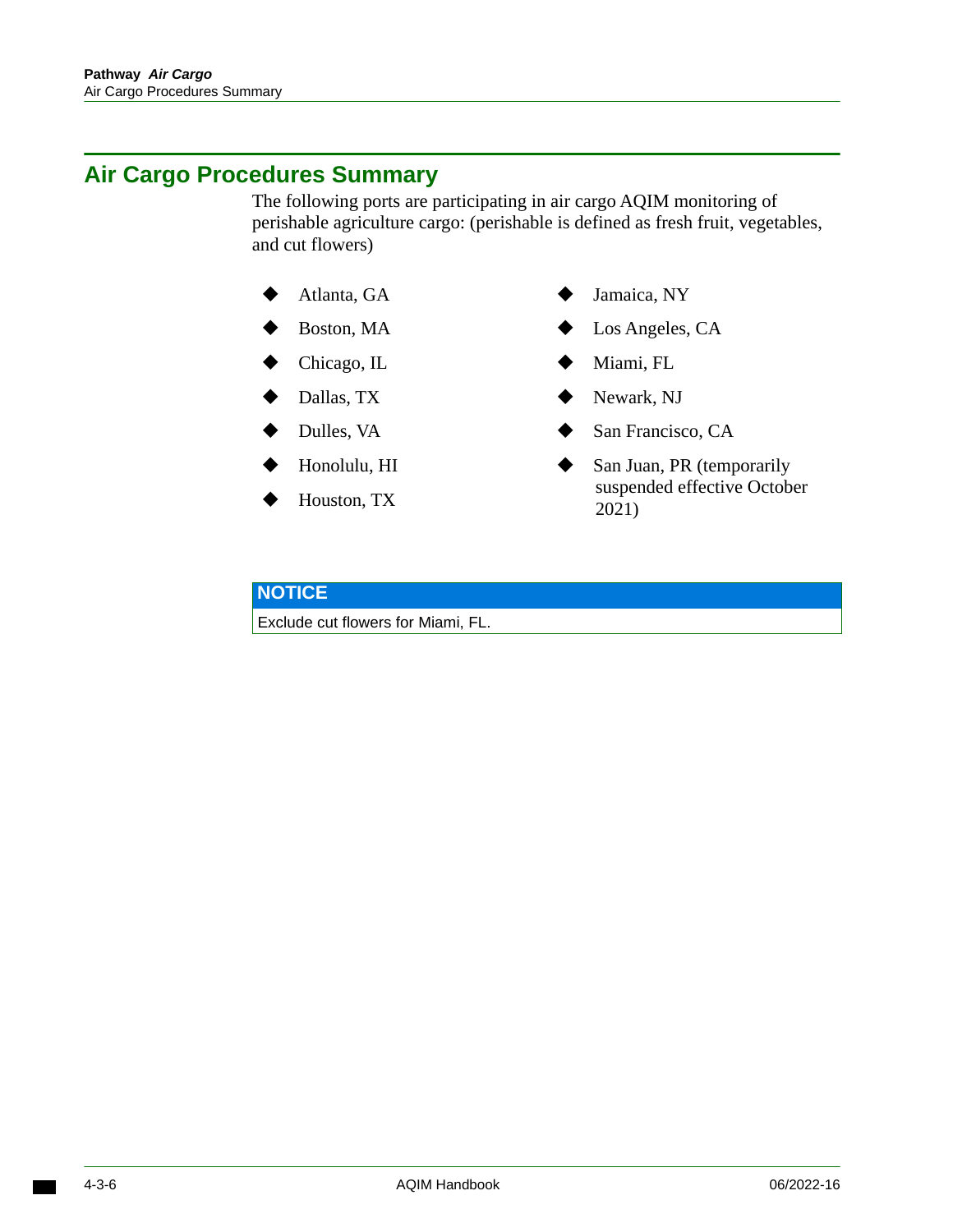| AIR CARGO AQIM PROCEDURES      |                                                                                                                                                                                                                                                                                                                                                                                                 |  |
|--------------------------------|-------------------------------------------------------------------------------------------------------------------------------------------------------------------------------------------------------------------------------------------------------------------------------------------------------------------------------------------------------------------------------------------------|--|
| Commodity                      | (1) Random sample of commercial perishable (non-frozen) agricultural cargo                                                                                                                                                                                                                                                                                                                      |  |
|                                | (2) Cut flowers, except in the port of Miami, FL                                                                                                                                                                                                                                                                                                                                                |  |
| Cargo Population<br>Definition | All air waybills carrying perishable agricultural commodities, including cut flowers, destined to<br>US. See Sampling Universe Exclusions on page 4-3-2.                                                                                                                                                                                                                                        |  |
|                                | Note: Commodities with mandatory cold treatments are included.                                                                                                                                                                                                                                                                                                                                  |  |
| Sample Size                    | 2-4 samples taken from a minimum of two different air waybills (AWBs) per week per airport at<br>ALL ports that can sustain this sampling. If the consignment consists of smaller retail units like<br>clam shell packaging or smaller film-wrapped retail packaging or trays in boxes, then select the<br>proper sample size from the total number of clam shells, trays, etc. for inspection. |  |
|                                | Contact the National Operations Manager for Exclusion and Imports for assistance (Mikell Tan-<br>ner at 919-855-7317 or email Mikell. Tanner@usda.gov).                                                                                                                                                                                                                                         |  |
| Sample Selection               | Examples of sample selection processes are random time, skip intervals, port discretion, etc.<br>The port may need to first determine the total number of shipments of a category received at a<br>port in one year.                                                                                                                                                                            |  |
| Inspection Methodol-<br>ogy    | Physically inspect each selected shipment at the port or consignee premise. Refer to Table<br>4-3-3 on page 4-3-8 before beginning inspection process.                                                                                                                                                                                                                                          |  |
|                                | Select boxes for inspection from random locations throughout the container to detect a 10 per-<br>cent level of infestation (at 95% confidence). Determine the number of boxes using Table 4-3-1<br>on page 4-3-5. Inspect entire contents of boxes selected and available floor space of the con-<br>tainer for agricultural pests or mismanifested or smuggled items.                         |  |
| Other Issues                   | Inspect during normal business hours at the port. Costs for OT clearance will be paid by the<br>shipper/broker/consignee or government as per port management.                                                                                                                                                                                                                                  |  |
|                                | Advise shippers, importers, and brokers that random sampling and inspection will be part of<br>day-to-day operations. They should understand that there is a probability that their shipment<br>will be intensely inspected.                                                                                                                                                                    |  |

### <span id="page-86-0"></span>**Table 4-3-2 Air Cargo Procedures Summary**

## **NOTICE**

 U.S. (e.g., Guam, U.S. Virgin Islands, etc.) for AQIM sampling. Do **not** select commodities from United States territories to the mainland continental If the random selection is from a U.S. territory, then select the next shipment that is not from a U.S. territory.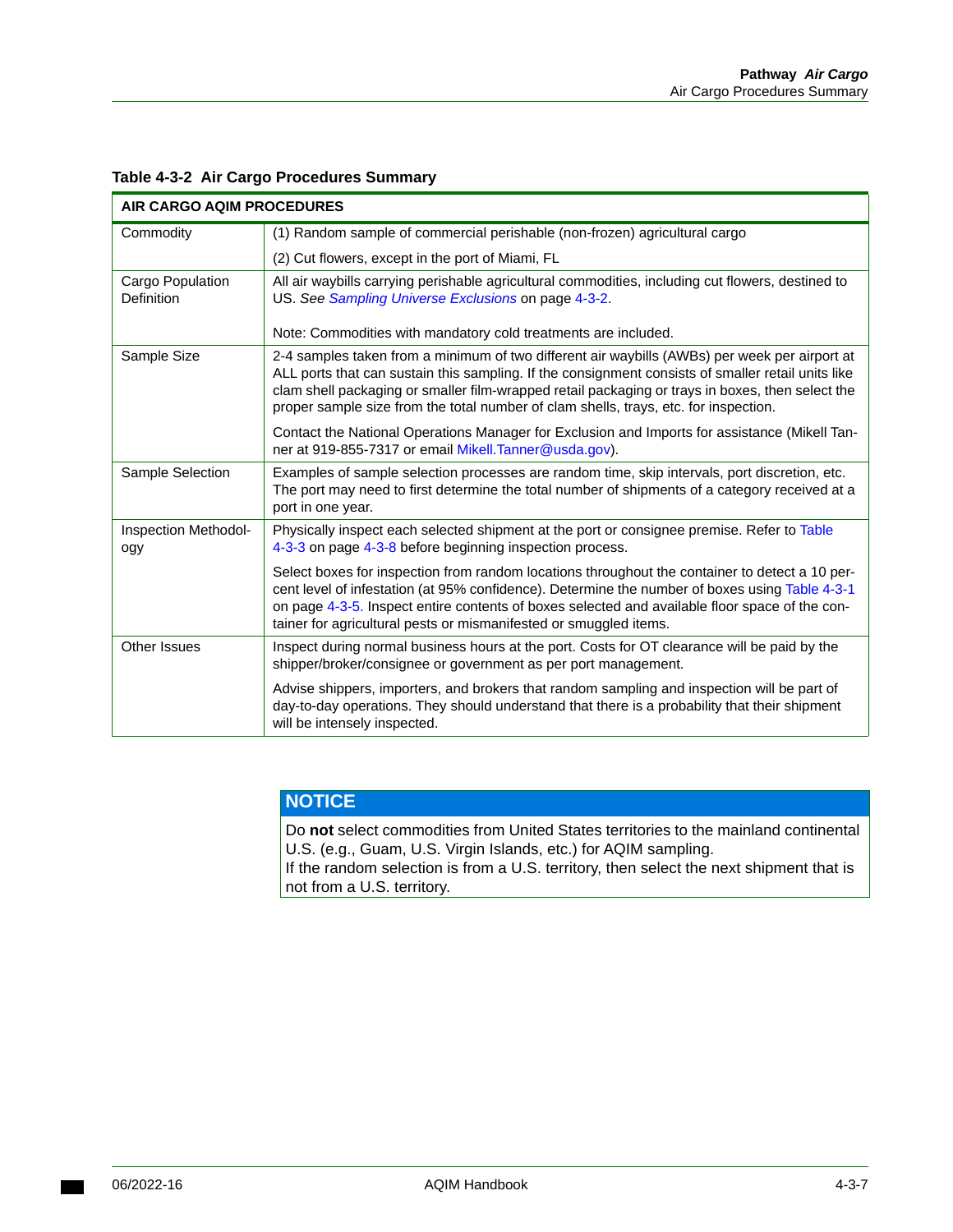| If the randomly selected AQIM con-<br>signment is:                                           | Then:                                                                                                                                                                                                                                                                                                                                                                                                                                                                                     | <b>Which Creates:</b>                                                                                                                                                                                                |
|----------------------------------------------------------------------------------------------|-------------------------------------------------------------------------------------------------------------------------------------------------------------------------------------------------------------------------------------------------------------------------------------------------------------------------------------------------------------------------------------------------------------------------------------------------------------------------------------------|----------------------------------------------------------------------------------------------------------------------------------------------------------------------------------------------------------------------|
| All the same perishable commodity<br>from one origin                                         | APPLY hypergeometric inspection<br>sampling to whole shipment,<br>AND;<br>SELECT the appropriate number<br>of units for inspection                                                                                                                                                                                                                                                                                                                                                        | One AQIM record for ARM data input                                                                                                                                                                                   |
| Different perishable commodities<br>from one or multiple origins (other<br>than CUT FLOWERS) | SELECT the single commodity<br>with the most quantity (boxes,<br>cartons, etc.) AND;<br>SELECT the single commodity<br>with the least quantity units (must<br>be a minimum of 5 quantity units)<br>APPLY hypergeometric inspection<br>sampling separately to each of<br>these selections and inspect as<br>separate AQIM samples                                                                                                                                                          | Two different AQIM inspections (one<br>for each of the commodities selected)<br>for one ARM data input                                                                                                               |
| Different CUT FLOWER genera/vari-<br>eties from one or multiple origins                      | Consider ONLY boxes of single vari-<br>ety cut flowers OR boxes of same<br>flower composition bouquets <sup>1</sup> :<br>SELECT the cut flower genus/<br>variety with the most quantity<br>units (boxes, cartons, etc.) AND;<br>SELECT the cut flower genus/<br>variety with the least quantity units<br>(must be a minimum of 5 quantity<br>units $)^2$<br>APPLY hypergeometric inspection<br>sampling separately to each of<br>these selections and inspect as<br>separate AQIM samples | Two different AQIM inspections (one<br>for each of the cut flower genera<br>selected) for one ARM data input.<br>Record cut flower variety name and<br>origin of the cut flower (NOT origin of<br>flight or vessel.) |

#### <span id="page-87-1"></span>**Table 4-3-3 AQIM Sampling Procedures for Multiple Commodities in Cargo**

1 Consider bouquets when they consist of 75% of a single flower variety, excluding greenery. For example, if 75% of the flowers in a bouquet are roses (excluding greenery), identify the bouquet as a rose bouquet.

2 If there are multiple commodities/cut flower varieties with five boxes each, then port discretion is used to select the 5 box commodity to be sampled and inspected.

## <span id="page-87-0"></span>**Pathway Monitoring Maintenance and Quality Assurance**

Port managers and local AQIM coordinators are responsible for ensuring that monitoring activities are being performed and performed properly. To help with reviewing the status of monitoring activities, refer to Appendix  $E$  on page [E-1-1](#page-170-0). This appendix contains a checklist of questions port managers and local AQIM coordinators should periodically answer to ensure proper monitoring of each designated pathway at their work locations. The questions review the following topics: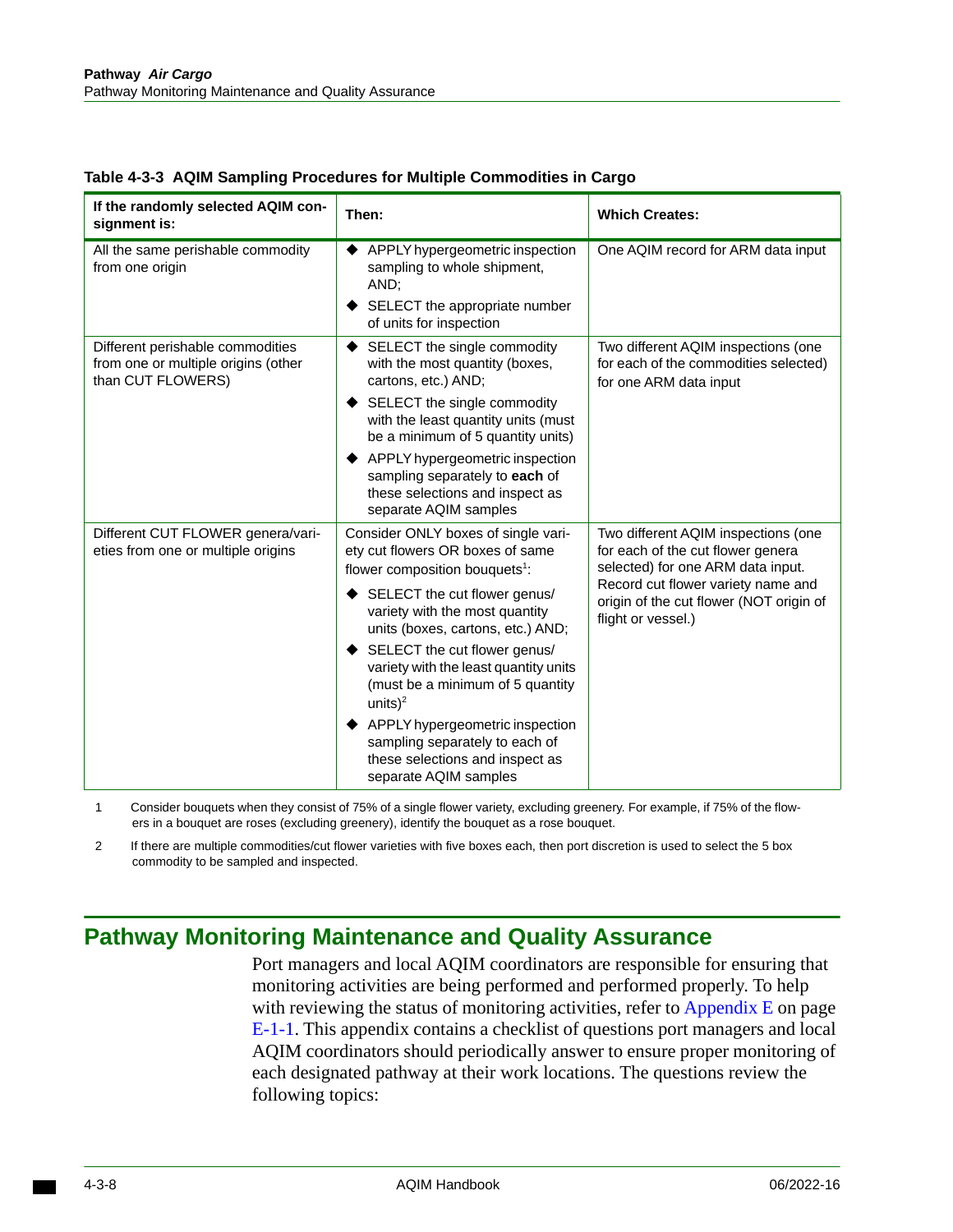- Accurate and complete data
- Adequate sampling
- Local support
- Proportional sampling
- Random sampling
- Working risk committees

### <span id="page-88-0"></span>**Air Cargo Worksheet**

For AQIM purposes, use the [Air Cargo data worksheet](http://www.aphis.usda.gov/import_export/plants/manuals/ports/downloads/aqim_worksheets_pdf/air-cargo.pdf) <https:// [www.aphis.usda.gov/import\\_export/plants/manuals/ports/downloads/](https://www.aphis.usda.gov/import_export/plants/manuals/ports/downloads/aqim_worksheets_pdf/air-cargo.pdf)  agim worksheets pdf/air-cargo.pdf> and associated instructions for recording information gathered from air cargo inspection. Properly record the commodity being inspected.

## <span id="page-88-1"></span>**Data Collection and Maintenance**

The movement of international cargo by aircraft can pose a significant exotic pest and disease risk to agriculture in the United States. The pathway "Air Cargo" encompasses all aspects of cargo movement into the United States by the use of various types of aircraft (cargo freighter, passenger aircraft, etc.). AQIM is designed to randomly sample air cargo shipments to determine the potential threat to agriculture.

Each work location will randomly sample air cargo arriving at that work location. The data collected from the random sampling will help to answer the following questions:

- 1. What is the threat of agricultural pests approaching the work location?
- 2. How effective is the AQI program at managing this threat?

The origin and destination of air cargo shipments is important to determine risk; just as important is if the air cargo shipment carries an actual agriculture pest. While each work location will have different rates of quantity and variety of cargo, the same criteria for sampling will apply to all work locations. Through consistent random sampling a depiction of the pest threat of each type of cargo will emerge. Combined data from all work locations will help determine the pest risk posed by various air cargo items.

AQIM of air cargo shipments is an ongoing function and is an integral part of the AQI program. The ongoing sampling of air cargo shipments will allow work locations to adjust their selection criteria and will ultimately help accomplish the PPQ mission.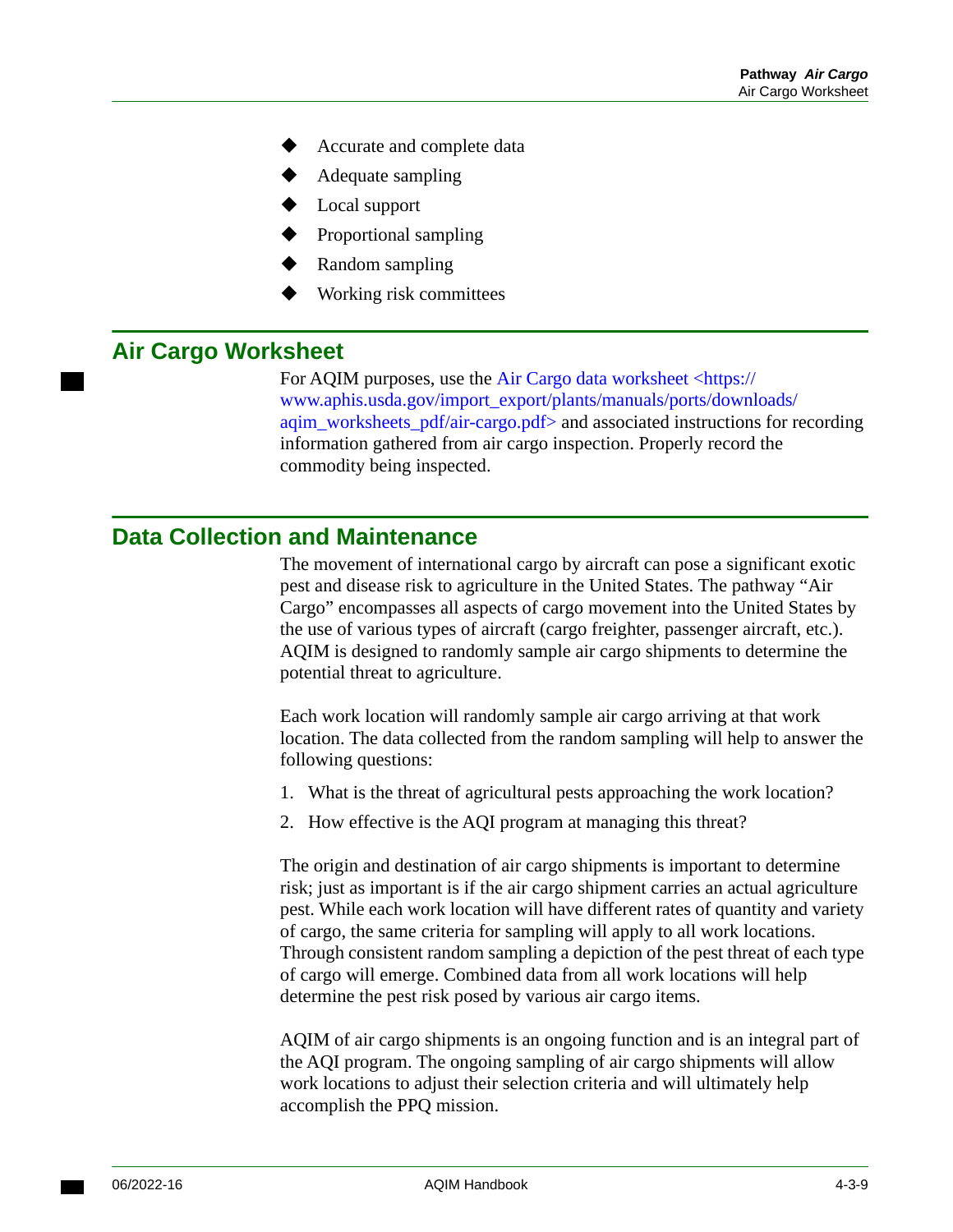## <span id="page-89-0"></span>**Agricultural Risk Management System (ARM)**

Authorized users must enter AQIM data into the ARM database. This webbased system is accessible from any USDA-APHIS or DHS-CBP computer. The web address is:

<https://arm.aphis.edc.usda.gov>

Log in using eAuthentication.

Refer to [Appendix B](#page-150-0) for ARM Help Desk contact information.

## <span id="page-89-1"></span>**Survey Results and How to Use Them**

AQIM activities have been put into place to develop baseline data to help answer two basic questions:

- 1. What is the threat of agricultural pests approaching ports? What is the level of infestation of the pests in the cargo?
- 2. How effective is the AQI program at managing this threat?

Preliminary results for air cargo surveys provides a general answer for question 1. That is, there are varying rates at which prohibited agricultural materials or cargo units infested with an agricultural pest approach the ports. Surveys show that at some ports about 1.5 percent of the cargo units carried actionable pests in the past year, while other work locations show rates as high as 10 percent.

These percentages are an approximation of agricultural pest threat. Further analysis of the monitoring data is needed to determine the risk associated with air cargo approaching the work location. The origin and destination of the cargo are important to determine risk levels. Also, whether or not the cargo carries an actual agricultural pest or smuggled item is crucial in analyzing risk.

Analyses of the monitoring data need to occur at several levels of PPQ. At the ports, PPQ personnel need to study what the data means and answer the first question for their specific location. At some ports, teams Risk Management Teams are formed to look at monitoring data and other data, which is normally collected at the location

At other locations, analyses of monitoring data occur to establish rates at which quarantined items and agricultural pests are approaching the borders of States, areas of the country, and the United States.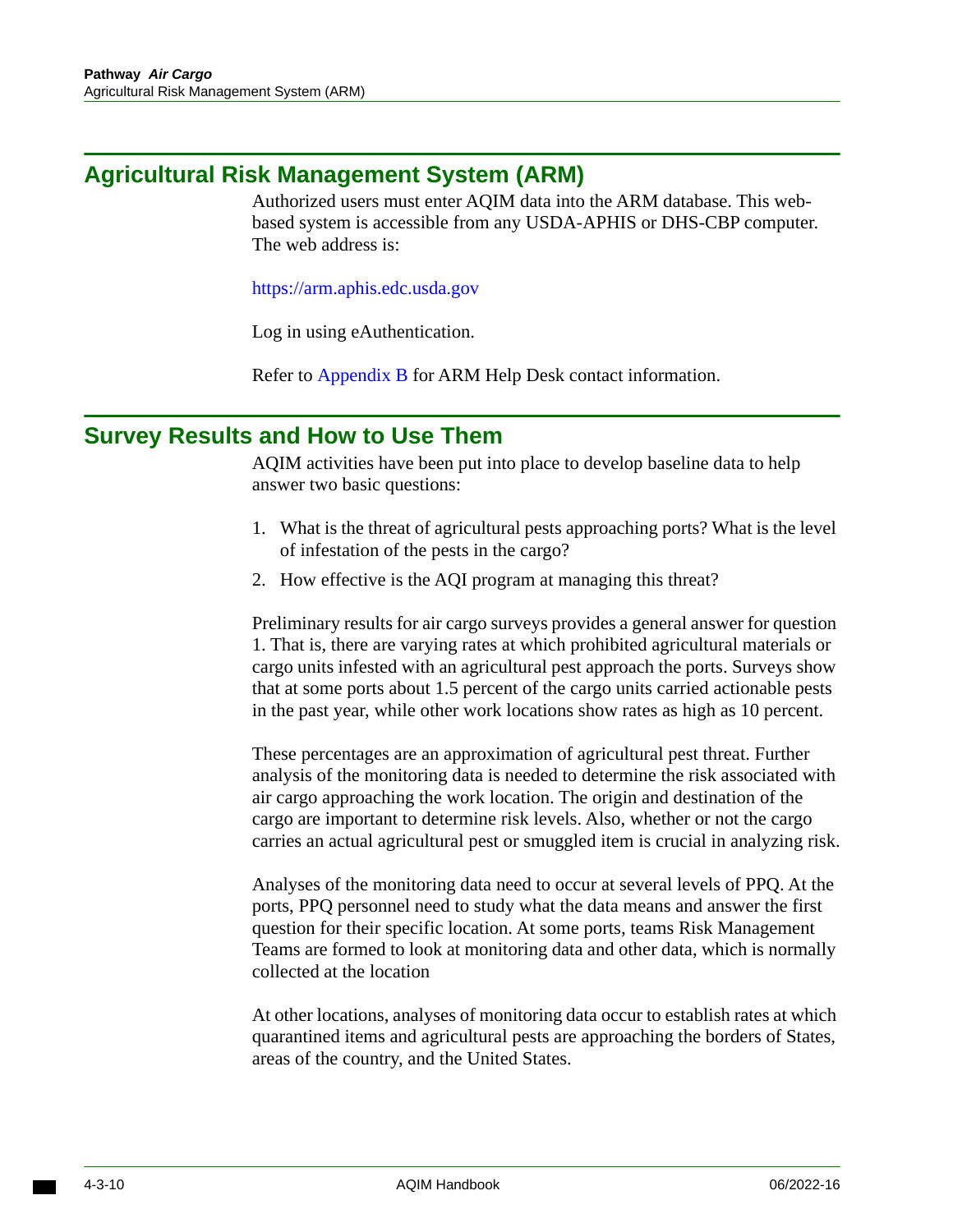Once baseline rates are well established, PPQ can use the monitoring data as a baseline to answer the second basic question: How effective is the AQI program at managing the risk of introduction of agricultural pests and diseases? Again, each work location must conduct this type of analysis. AQIM provides a framework which work locations can use to carry out the analysis.

## <span id="page-90-0"></span>**Questions to Guide Data Analysis**

The following questions are a guide for managers and Risk Management Teams to formulate information around. With the answers, valid decisions can be made based on the potential risk of quarantined material and exotic pests and diseases entering a specific pathway. The value of using the monitoring data for decision making is better understood

- 1. How many air waybills were selected for sampling during the survey period?
- $\blacklozenge$  How many actions were required on air waybills sampled?
- How many actions by strata category sampled were there?
- $\blacklozenge$  What is the action approach rate of air waybills that require action (number of air waybills requiring action divided by total air waybills in the sample)? What are the action approach rates by strata category?
- 2. How many pest interceptions (actionable pests) were made from survey samples?
- Pest Approach Rate: What is the rate of pest interceptions in relation to the total sampled number of air waybills (number of air waybills with actionable pests divided by total air waybills in the sample)?
- 3. Compare the rate of actions required for each month of the survey

### **DISCUSSION:**

- Are there easily identified trends when the rate of QMIs transiting the work location are higher?
- Are there seasonal trends?
- $\blacklozenge$  Do higher rates correlate with national or religious holidays, certain types of containers, cargo, or importers?
- 4. Generate a listing and frequency of shipments requiring action. Which commodities present the greater risk?
- Which commodities are most likely to require action? Where were the agricultural pests found? Which commodities involved solid wood packing (SWP) actions? What is the rate of air waybills with smuggled or mismanifested items?

### **DISCUSSION**: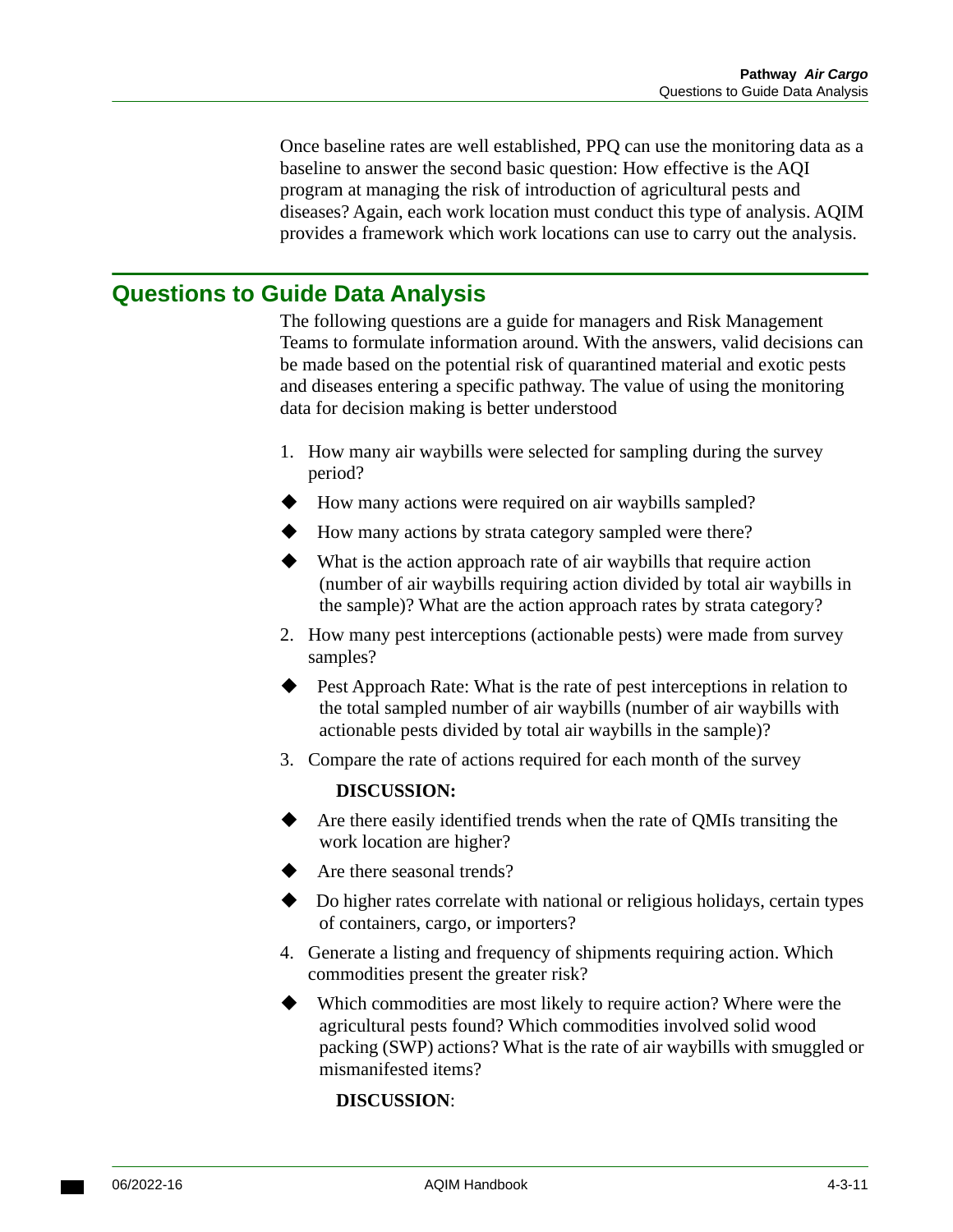- $\blacklozenge$  How effective is the current inspection process in detecting pests and/or smuggled cargo?
- 5. What types of shipments (refrigerated, mixed vegetables, dry containers, empties, cut flowers, express carriers, etc.) require higher rates of action?

### **DISCUSSION**:

- What selectivity factors are currently used to identify shipments likely to require action?
- What additional selectivity factors would be used to identify shipments likely to require action?
- Do the survey results indicate additional factors that help identify shipments most likely to require action?
- 6. Using monitoring data, apply the survey results to the cargo universe at the work location to estimate the number of actions required and interceptions likely to transit the work location during the same time the survey period took place.
- $\blacklozenge$  How many air waybills arrived at the port during the survey period? Using the action approach rate for air waybills requiring action, calculate an estimate of the number of air waybills transiting the work location that are likely to require action. What are the estimates per strata category?
- Using WADS data, how does the estimated number of actions required compare with the reported number of actions taken?
- How many additional actions may have been required during the survey period?
- How does the estimated number of actionable pest interceptions compare with the reported number of actionable pests on WADS?

### **DISCUSSION:**

- What percentage of resources are dedicated to staffing AQI activities for air cargo at the work location?
- What is the relative risk of air cargo compared with other pathways in the work location?
- Should resources be reallocated among all the pathways in the work location to better address the relative risk of the pathways?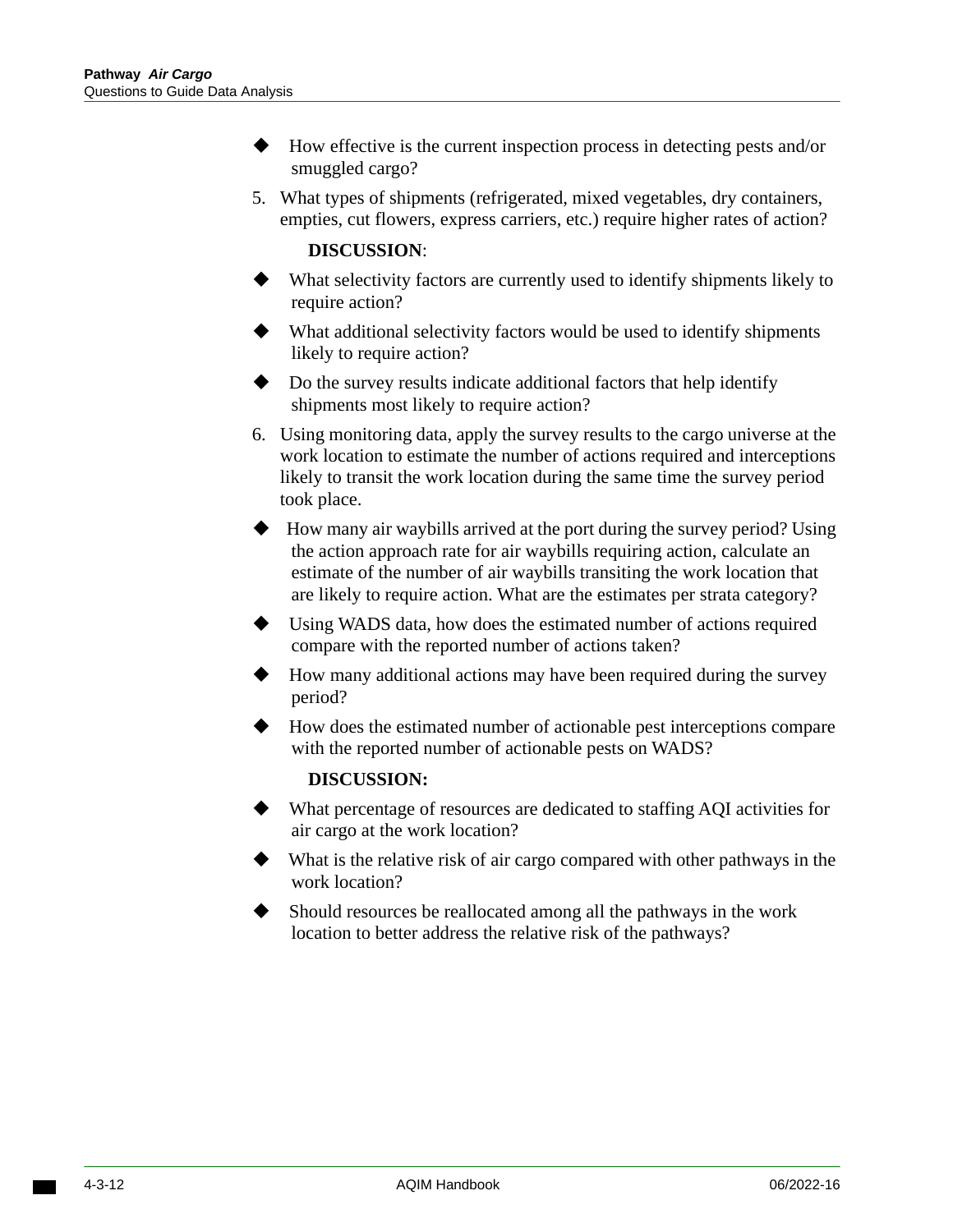

4

# **Pathway**

## *Maritime Cargo*

## **Contents**

[Background](#page-92-0) **4-4-1**  [The Sampling Universe](#page-93-0) **4-4-2**  [Sampling Universe Exclusions](#page-93-2) **4-4-2**  [Cargo Strata and Stratifying the Sample](#page-93-1) **4-4-2**  [Setting Up a Process](#page-94-0) **4-4-3**  [The Sampling Unit](#page-95-0) **4-4-4**  [Data Collection Consistency](#page-95-1) **4-4-4**  [Maritime Cargo Procedures Summary](#page-96-0) **4-4-5**  [Commercial Perishable Agricultural Cargo](#page-96-1) **4-4-5**  [Wood Packing Material \(WPM\)](#page-97-0) **4-4-6**  [Italian Tile Container Cargo](#page-97-1) **4-4-6**  [Pathway Monitoring Maintenance and Quality Assurance](#page-100-0) **4-4-9**  [Maritime Cargo Worksheet](#page-100-1) **4-4-9**  [Data Collection and Maintenance](#page-100-2) **4-4-9**  [Agricultural Risk Management System \(ARM\)](#page-101-0) **4-4-10**  [Survey Results and How To Use Them](#page-101-1) **4-4-10**  [Questions to Guide Data Analysis](#page-102-0) **4-4-11** 

## <span id="page-92-0"></span>**Background**

The cargo population, or sampling universe, for AQI monitoring is now defined as specific categories. Take random samples from these populations with more intensive (hypergeometric) inspections and record necessary data about these commodities

In order to properly monitor cargo, you need to have a good understanding of two key statistical principles:

- 1. It is important that the sample selected be representative of the category. Random selection helps ensure this.
- 2. Once the sample is selected, inspect the sample thoroughly and according to hypergeometric sampling procedures if applicable.

If you want your port to produce quality risk information, then each person participating must have a clear understanding of the sampling universe, the unit of sampling, and consistency issues.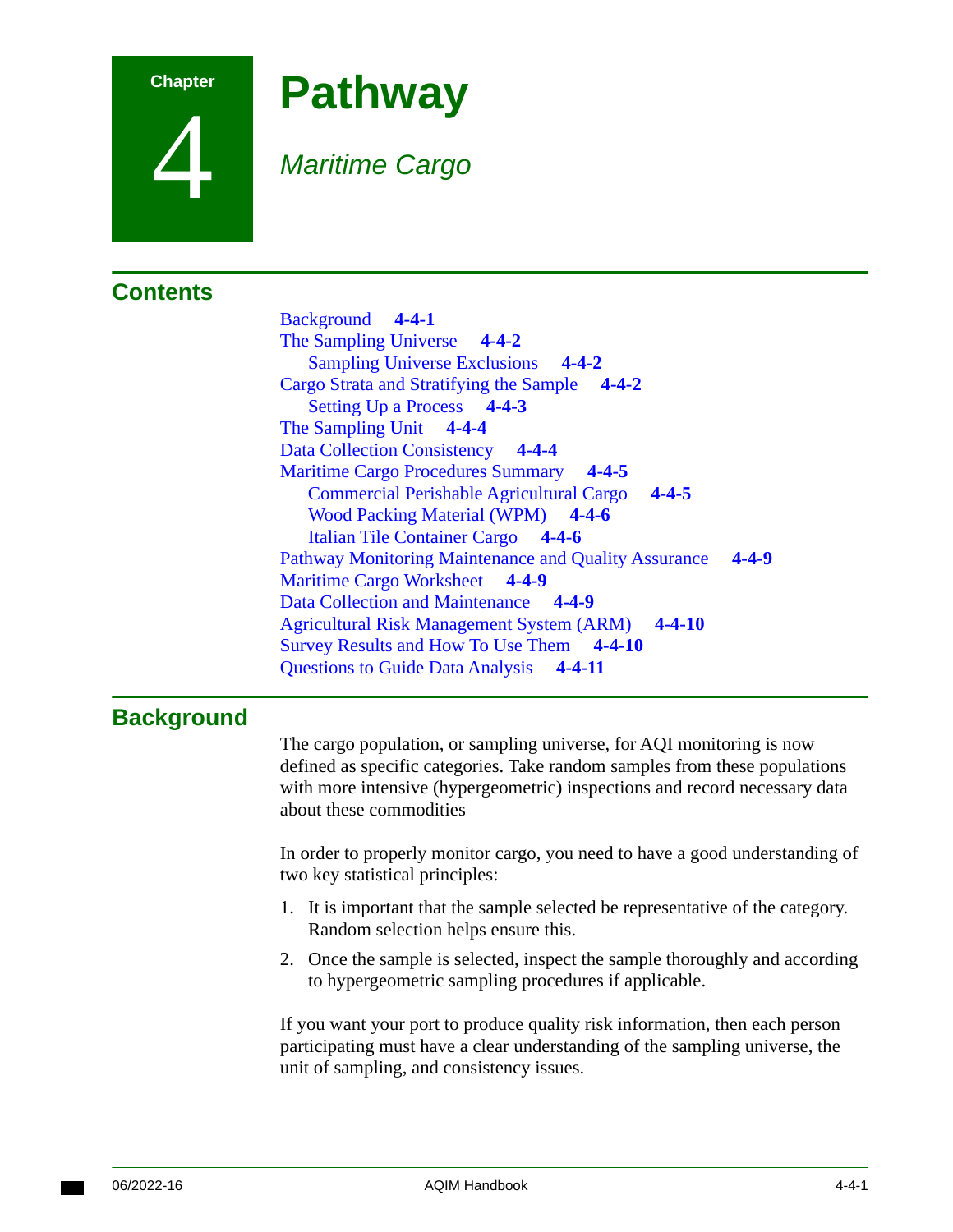## <span id="page-93-0"></span>**The Sampling Universe**

Estimate the number of actions due to pests or smuggling in a cargo entry pathway by taking random samples from the cargo in the pathway. It is key to good statistics to carefully define this universe from which you want to draw your random sample. Answer the following questions in order to select the sample correctly and to make statistical inferences for the entire universe.

- How are commodities transported?
- $\blacklozenge$  How many shipments of these commodities are arriving at a work location?
- What is the seasonality of the commodity?

For AQIM, the sampling universe is defined by the mode of transport of the cargo such as airplane, ship, or truck.

### <span id="page-93-2"></span>**Sampling Universe Exclusions**

The following commodities or commodity types are excluded from the sampling universe:

- Commodities which are pre-cleared at foreign sites
- Commodities which are admissible under the National Agriculture Release Program (NARP)
- Commodities which undergo some type of mandatory treatment, other than cold treatment (for example, fumigation, irradiation, hot water treatment) at work locations
- Frozen commodities
- Oil, salt, iron ore, coal, etc., which have no pest risk
- Seed shipments
- Transportation and Exportation (T&E) cargo

## <span id="page-93-1"></span>**Cargo Strata and Stratifying the Sample**

The sampling and inspection processes for AQIM were designed to be compatible with typical cargo inspection groupings. The cargo universe is divided into several homogeneous and distinctly separate groups. Each group contains commodities that will be sampled in order to estimate the action and pest approach rates in each group. A port may be sampling one or more of the commodities in a group or across groups. Monitor the following cargo categories: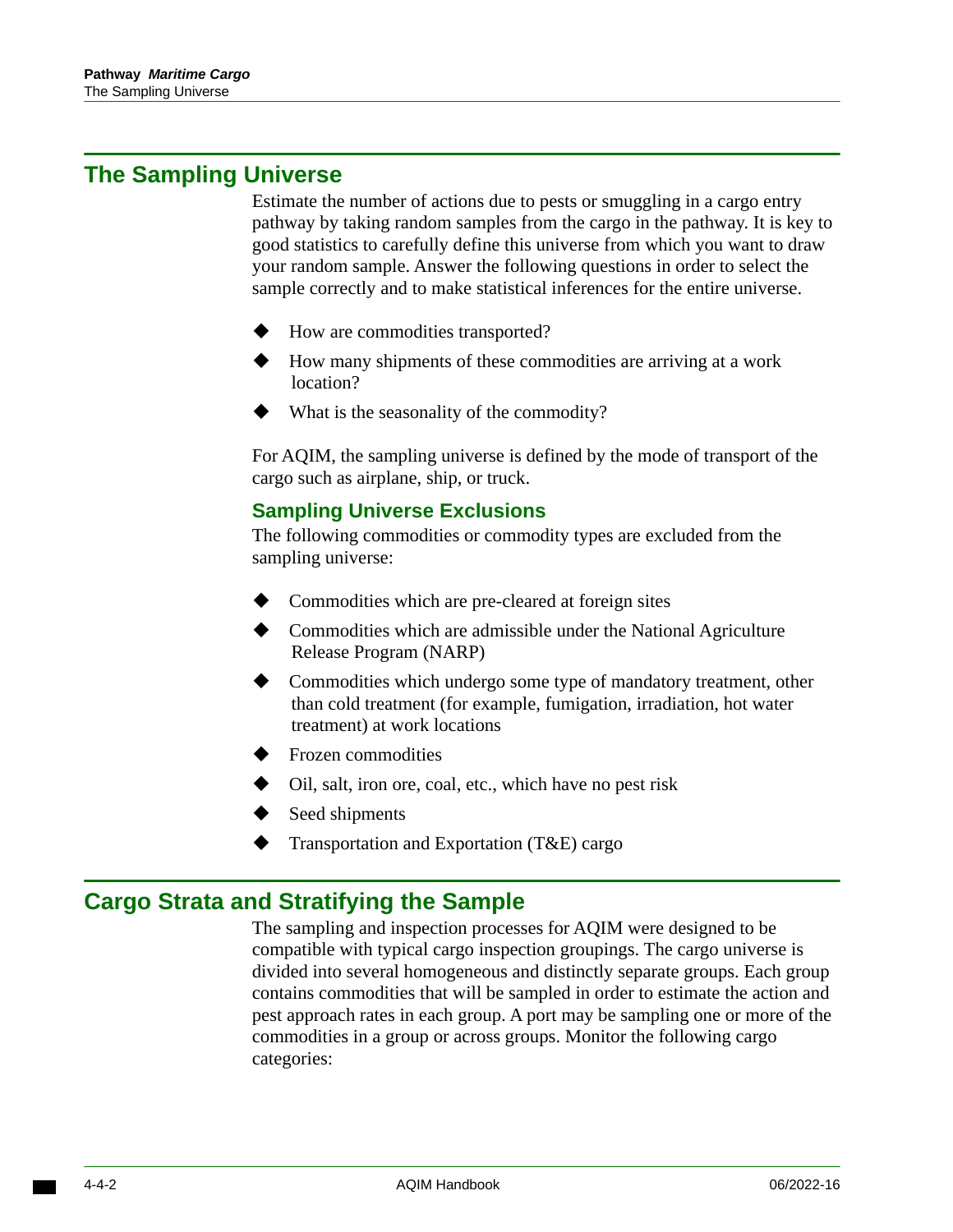- Commercial perishable agricultural cargo (defined as any commercial shipment of fresh fruit, vegetables, and cut flowers)
- Wood packing material (WPM)
- Italian tile container cargo

By selecting a set number from these categories, PPQ is able to get precise estimates of the number of containers with pests approaching the port. This risk information helps the work location understand how effectively it manages the pest risk for each commodity, as well as for the entire cargo universe at the port.

It's very important that each commodity in a category selected be representative of all other units of that commodity. All shipments of a category should have a chance of being selected as a sample. One way to ensure that the sample is representative is to choose a shipment of the commodity at random (either random time, random number, etc.). This random selection process eliminates the bias of the Agriculture Specialist who is selecting the sample. The Agriculture Specialist's experience (bias) might lead to choosing a shipment that is more likely to be harboring a pest. This bias would make the sample not representative of the entire commodity universe. The survey results would be skewed and this kind of bias would hamper the port's ability to make the best decisions based on risk analysis.

### <span id="page-94-0"></span>**Setting Up a Process**

Setting up a process of selecting representative samples for each of the commodities will be one of the biggest challenges in AQIM. Because each port has its own unique set of circumstances in cargo operations, the port must individualize its random sampling process. Document the process and if needed, ask for feedback from other maritime cargo ports, the AQIM coordinator, or Port Operations staff who have experience in selecting random samples in the cargo environment. The port may even decide that the Port Risk Management Team determine and review the random sampling process on a regular basis.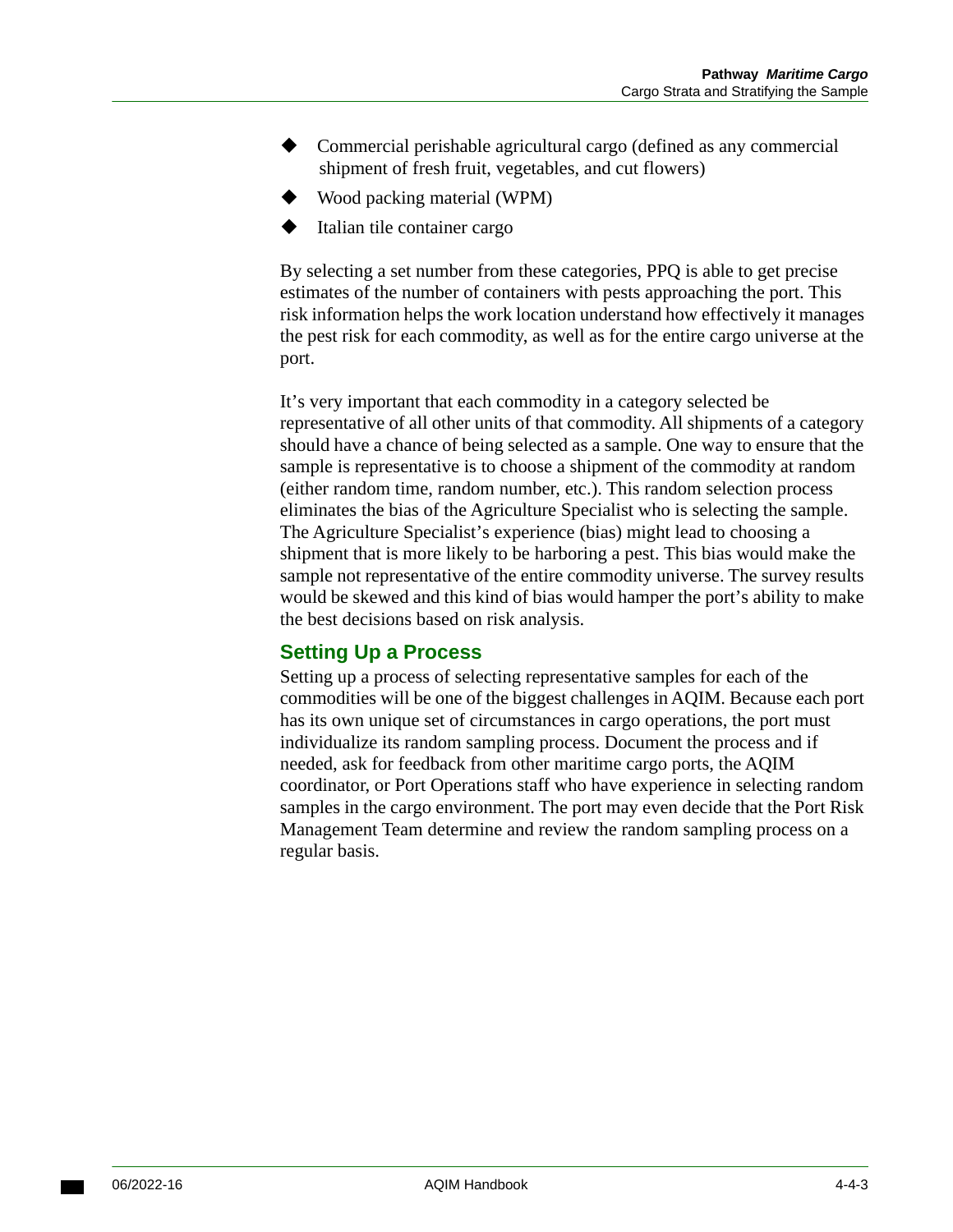## <span id="page-95-0"></span>**The Sampling Unit**

For maritime cargo, the sample unit is the container or container equivalent of the commodity. A container equivalent is defined as the number of pallets of a commodity (20) that would fill a 40 foot container. It is crucial that the sample unit is inspected closely enough to detect any actionable pests and mismanifested items. Maritime cargo sampling and inspection procedures are detailed in [Table 4-4-2 on page 4-4-7](#page-98-0). Procedures for sampling multiple commodities within the selected container are detailed in [Table 4-4-3 on page](#page-99-0)  [4-4-8.](#page-99-0) Follow the procedures exactly in order for the monitoring estimates to be valid and useful.

Contact the National AQIM coordinator for specific sampling numbers if unable to achieve the specified sampling amounts based on the pathway instructions. Always follow established protocols through your chain of command.

## <span id="page-95-1"></span>**Data Collection Consistency**

Record the monitoring results from the inspection of a random sample unit accurately and consistently. Because each sample represents many other units, all Agriculture Specialist's must be as consistent as possible in following the inspection procedures.

Regulated commodities pose a special challenge. If the sample selected is a regulated commodity, it is important to understand the following:

Cargo monitoring estimates the number of containers approaching the work location with commodity pest infestation levels requiring action by PPQ. AQIM uses risk-based inspection procedures for detecting a 10 percent or more pest infestation rate. This initial threshold is used to estimate the number of containers with a pest threat approaching a work location.

### **NOTICE**

This 10 percent infestation level may change as the data for AQIM is collected and analyzed.

To be 95 percent sure that the Agriculture Specialist inspecting the container will find the pest when the shipment is infested at a 10 percent or more infestation level, the Agriculture Specialist must select, at random, a specific number of boxes in the shipment. Determine this number of boxes by using the hypergeometric table illustrated in [Table 4-4-1 on page 4-4-5.](#page-96-2) Each of these boxes must be inspected at level of intensity to ensure that:

No hitchhiker pests are present in the box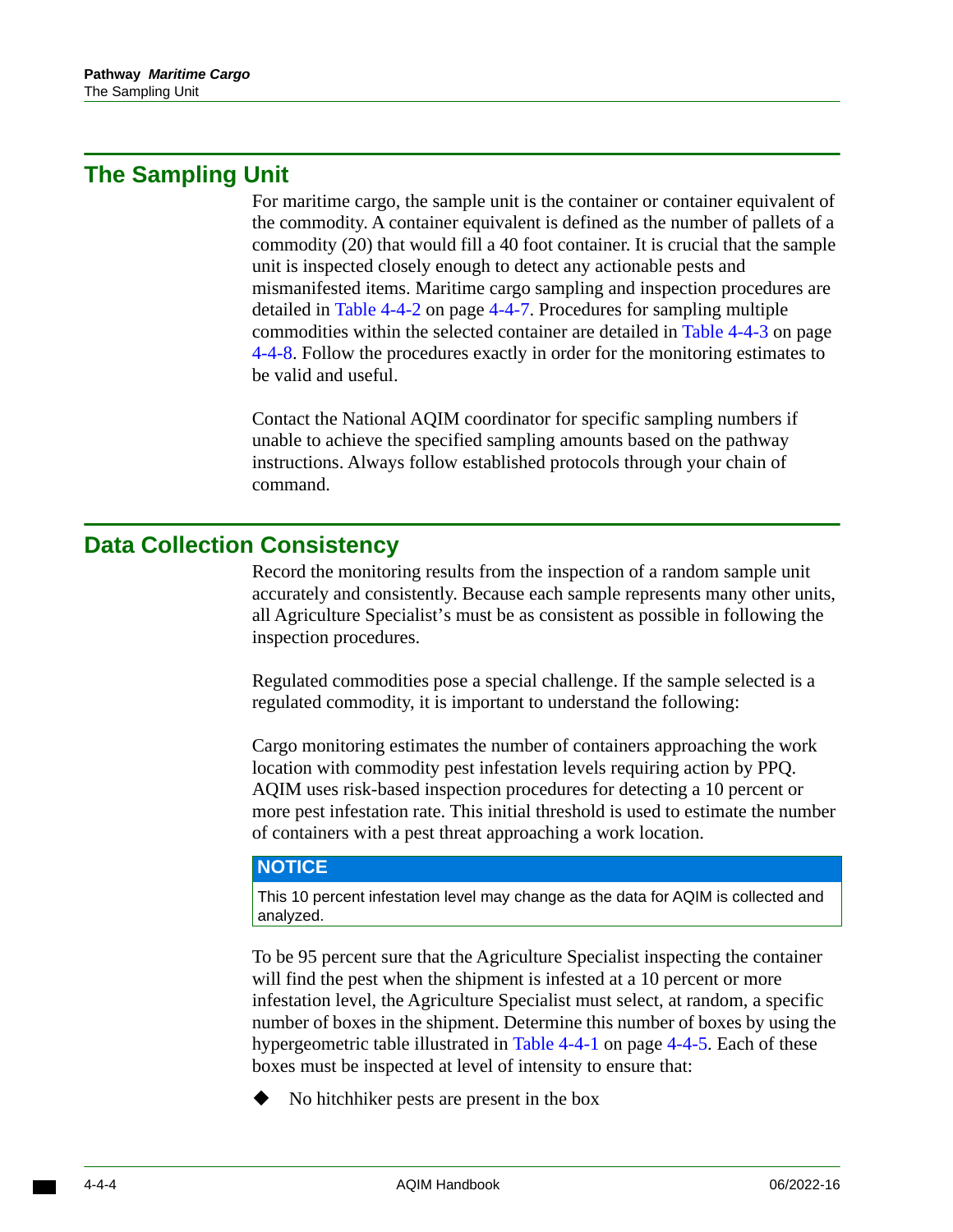- No internal feeding insects are present in randomly selected fruit in the box
- No mismanifested or smuggled items are present
- <span id="page-96-2"></span>**Table 4-4-1 Hypergeometric Table for Random Sampling in Commodity Inspection**

| Total number of boxes inside sample<br>container: | Randomly select this number of boxes: |  |
|---------------------------------------------------|---------------------------------------|--|
| $1 - 10$                                          | All boxes in the shipment             |  |
| $11 - 12$                                         | 11                                    |  |
| 13                                                | 12                                    |  |
| $14 - 15$                                         | 13                                    |  |
| $16 - 17$                                         | 14                                    |  |
| 18-19                                             | 15                                    |  |
| $20 - 22$                                         | 16                                    |  |
| 23-25                                             | 17                                    |  |
| 26-28                                             | 18                                    |  |
| 29-32                                             | 19                                    |  |
| 33-38                                             | 20                                    |  |
| 39-44                                             | 21                                    |  |
| 45-53                                             | 22                                    |  |
| 54-65                                             | 23                                    |  |
| 66-82                                             | 24                                    |  |
| 83-108                                            | 25                                    |  |
| 109-157                                           | 26                                    |  |
| 158-271                                           | 27                                    |  |
| 272-885                                           | 28                                    |  |
| 886-200,000                                       | 29                                    |  |

Agriculture Specialists should follow normal inspection procedures of the commodities to determine if pests are present. For example, Agriculture Specialists should cut fruit to detect internal feeders if external evidence is present.

## <span id="page-96-0"></span>**Maritime Cargo Procedures Summary**

The following ports are participating in maritime cargo AQIM data collection:

## <span id="page-96-1"></span>**Commercial Perishable Agricultural Cargo**

- Brooklyn, NY
- Port Everglades, FL
- Houston, TX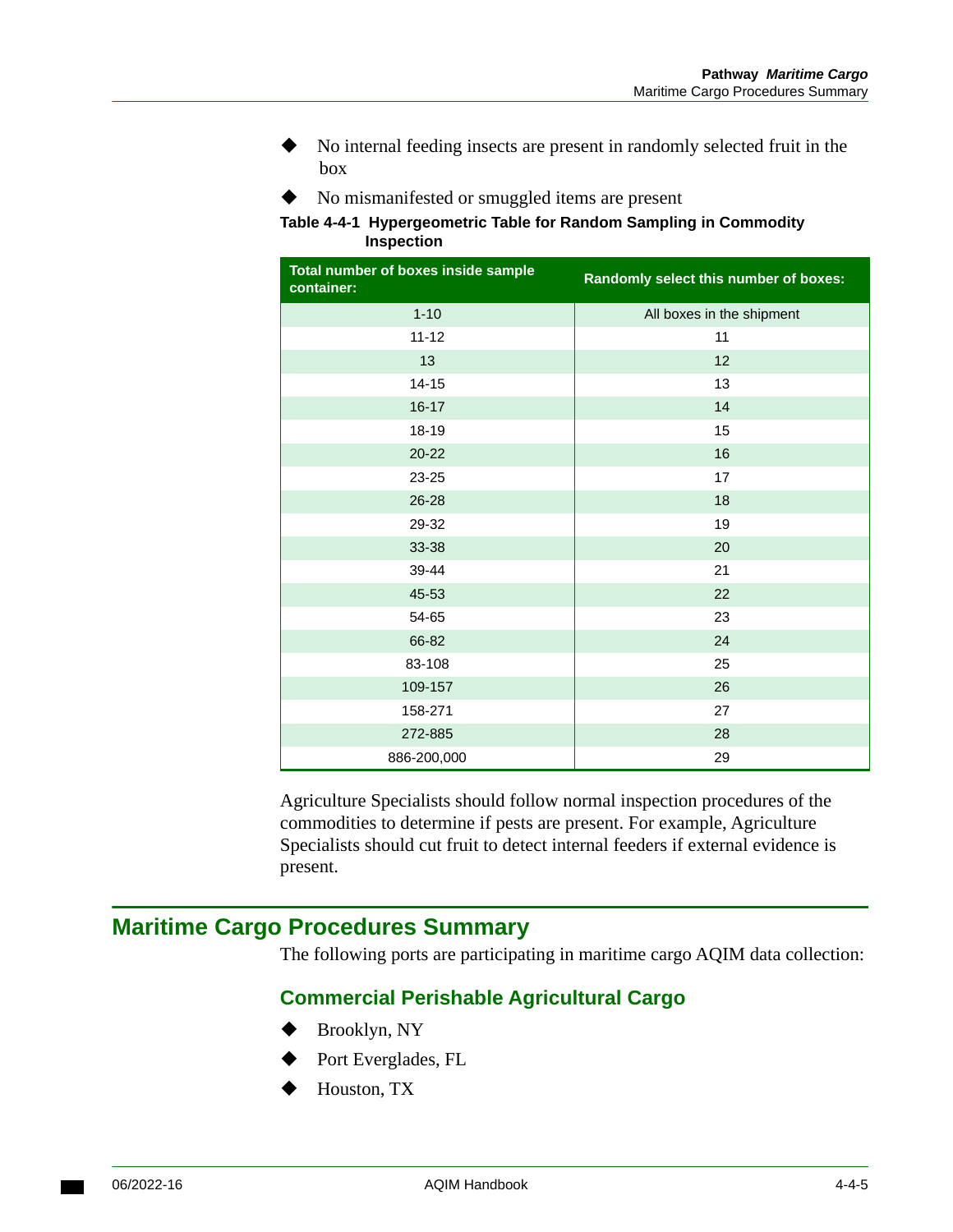- Long Beach, CA
- Miami, FL
- Newark, NJ
- Philadelphia, PA
- Wilmington, DE

### <span id="page-97-0"></span>**Wood Packing Material (WPM)**

- ◆ Baltimore, MD
- Boston, MA
- ◆ Brooklyn, NY
- ◆ Charleston, SC
- ◆ Gulfport, MS
- ◆ Honolulu, HI
- Long Beach, CA
- ◆ Miami, FL
- Newark, NJ
- New Orleans, LA
- ◆ Norfolk, VA
- ◆ Oakland, CA
- ◆ Philadelphia, PA
- ◆ Port Everglades, FL
- San Juan, PR
- ◆ Savannah, GA
- Seattle, WA
- ◆ Tacoma, WA
- West Palm Beach, FL

### <span id="page-97-1"></span>**Italian Tile Container Cargo**

- Houston, TX
- Miami, FL
- Newark, NJ
- Norfolk, VA
- Port Everglades, FL
- Savannah, GA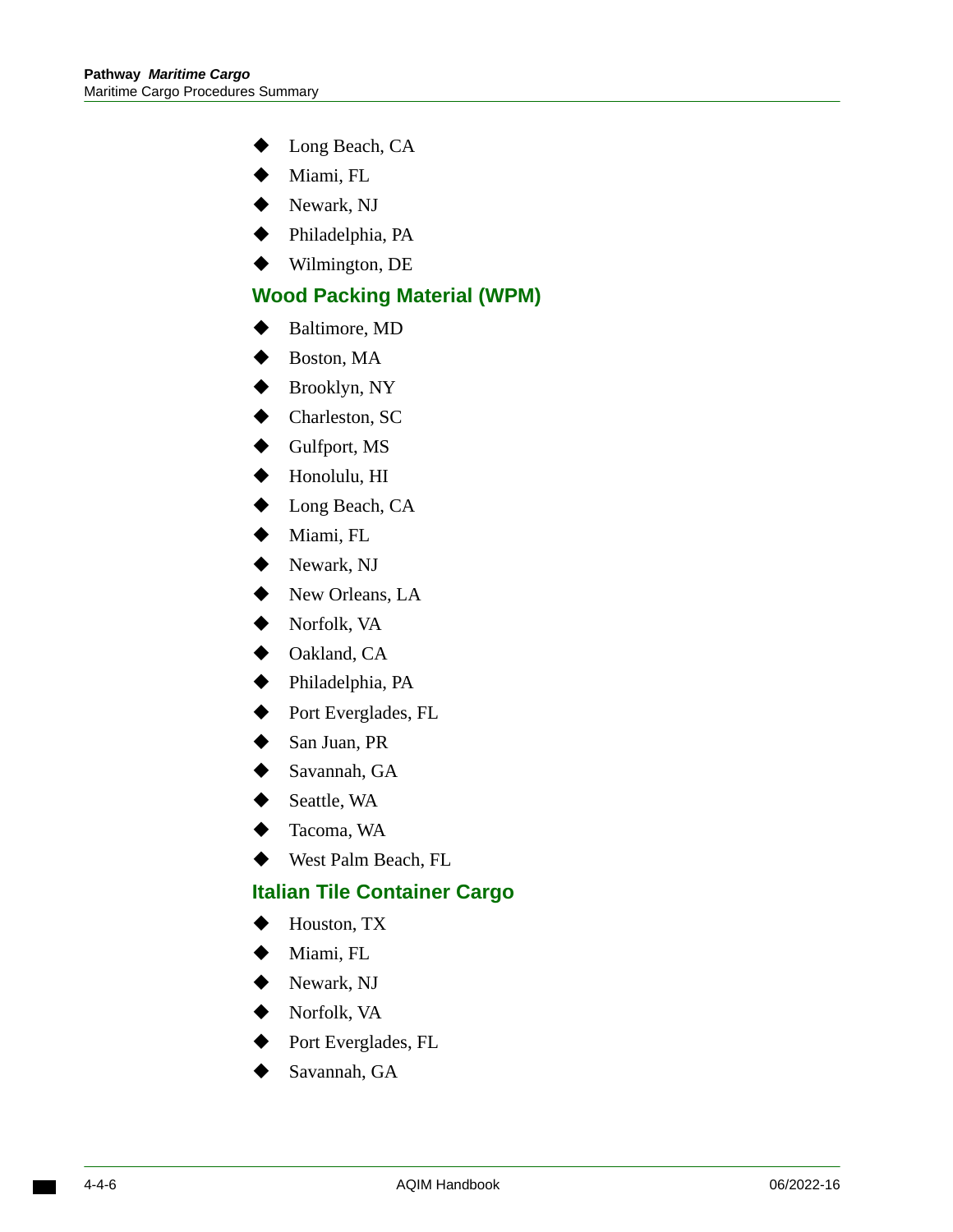| <b>MARITIME CARGO AQIM PROCEDURES</b> |                                                                                                                                                                                                                                                                                                                                                                                  |  |
|---------------------------------------|----------------------------------------------------------------------------------------------------------------------------------------------------------------------------------------------------------------------------------------------------------------------------------------------------------------------------------------------------------------------------------|--|
| Commodity                             | Random sample of one or more of the following categories:                                                                                                                                                                                                                                                                                                                        |  |
|                                       | <b>Commercial Perishable Agricultural Cargo (fresh fruit, vegetables, and cut flowers)</b>                                                                                                                                                                                                                                                                                       |  |
|                                       | <b>Wood Packing Material (WPM)</b>                                                                                                                                                                                                                                                                                                                                               |  |
|                                       | <b>Italian Tile Container Cargo</b>                                                                                                                                                                                                                                                                                                                                              |  |
| Cargo Population<br>Definition        | All containers (or container equivalents) carrying the above commodities destined to US. See<br>Sampling Universe Exclusions on page 4-4-2.                                                                                                                                                                                                                                      |  |
|                                       | Note: Commodities with mandatory cold treatments are included.                                                                                                                                                                                                                                                                                                                   |  |
| Sample Size                           | For Commercial Perishable Agricultural Cargo, select two (2) containers (or container equiva-<br>lent) per week per port. If the consignment consists of smaller retail units like clam shell packag-<br>ing or smaller film-wrapped retail packaging or trays in boxes, then select the proper sample size<br>from the total number of clam shells, trays, etc. for inspection. |  |
|                                       | For WPM, select two (2) containers per week per port. If the randomly selected sample does<br>NOT have WPM associated with it, keep the sample but record it in the AQIM worksheet as a<br>negative finding and follow the instructions in the AQIM worksheet. Do not use a perishable or<br>Italian tile cargo sample for the WPM sample.                                       |  |
|                                       | For Italian Tile Container Cargo, select two (2) containers per week per port required (and as<br>tile seasonality allows.)                                                                                                                                                                                                                                                      |  |
|                                       | Contact the National Operations Manager for Exclusion and Imports for assistance (Mikell Tanner<br>at 919-855-7317 or email Mikell. Tanner@usda.gov).                                                                                                                                                                                                                            |  |
| Sample Selection                      | Examples of sample selection processes are random time, port discretion, etc. The port may<br>need to first determine the total number of shipments of a commodity received at a port in one<br>year. If commodity is seasonal, then plan for sampling during the full import season of commodity,<br>if reasonable, for the number of samples needed.                           |  |
| Inspection Meth-                      | Physically inspect each selected shipment at the port or consignee premise.                                                                                                                                                                                                                                                                                                      |  |
| odology                               | Select boxes for inspection from random locations throughout the container to detect a 10 per-<br>cent level of infestation (at 95% confidence). Determine the number of boxes using Table 4-4-1<br>on page 4-4-5. Inspect entire contents of boxes selected and available floor space of the con-<br>tainer for agricultural pests or mismanifested or smuggled items.          |  |
|                                       | For Commercial Perishable Agricultural Cargo:                                                                                                                                                                                                                                                                                                                                    |  |
|                                       | 1. Refer to Table 4-4-3 on page 4-4-8 before beginning the inspection process.<br>2. Inspect cargo using appropriate AQIM hypergeometric inspection procedures for each sam-<br>ple.                                                                                                                                                                                             |  |
|                                       | 3. Record all needed data on appropriate AQIM data worksheet and report data using ARM.                                                                                                                                                                                                                                                                                          |  |
|                                       | For WPM and Italian Tile Container Cargo:                                                                                                                                                                                                                                                                                                                                        |  |
|                                       | 1. Inspection of cargo and WPM is to assure observation of as much WPM as cargo will allow.<br>Partial or full de-vanning may be necessary based on situation and judgment of inspector.<br>2. Record all needed data on appropriate AQIM data worksheet and report data using ARM.                                                                                              |  |
| Other Issues                          | Inspect during the normal business hours at the port. Costs for OT clearance will be paid by the<br>shipper/broker/consignee.                                                                                                                                                                                                                                                    |  |
|                                       | Advise shippers, importers, and brokers that random sampling and inspection will be part of day-<br>to-day operations. They should understand that there is a probability that their shipment will be<br>intensely inspected.                                                                                                                                                    |  |

### <span id="page-98-0"></span>**Table 4-4-2 Maritime Cargo Procedures Summary**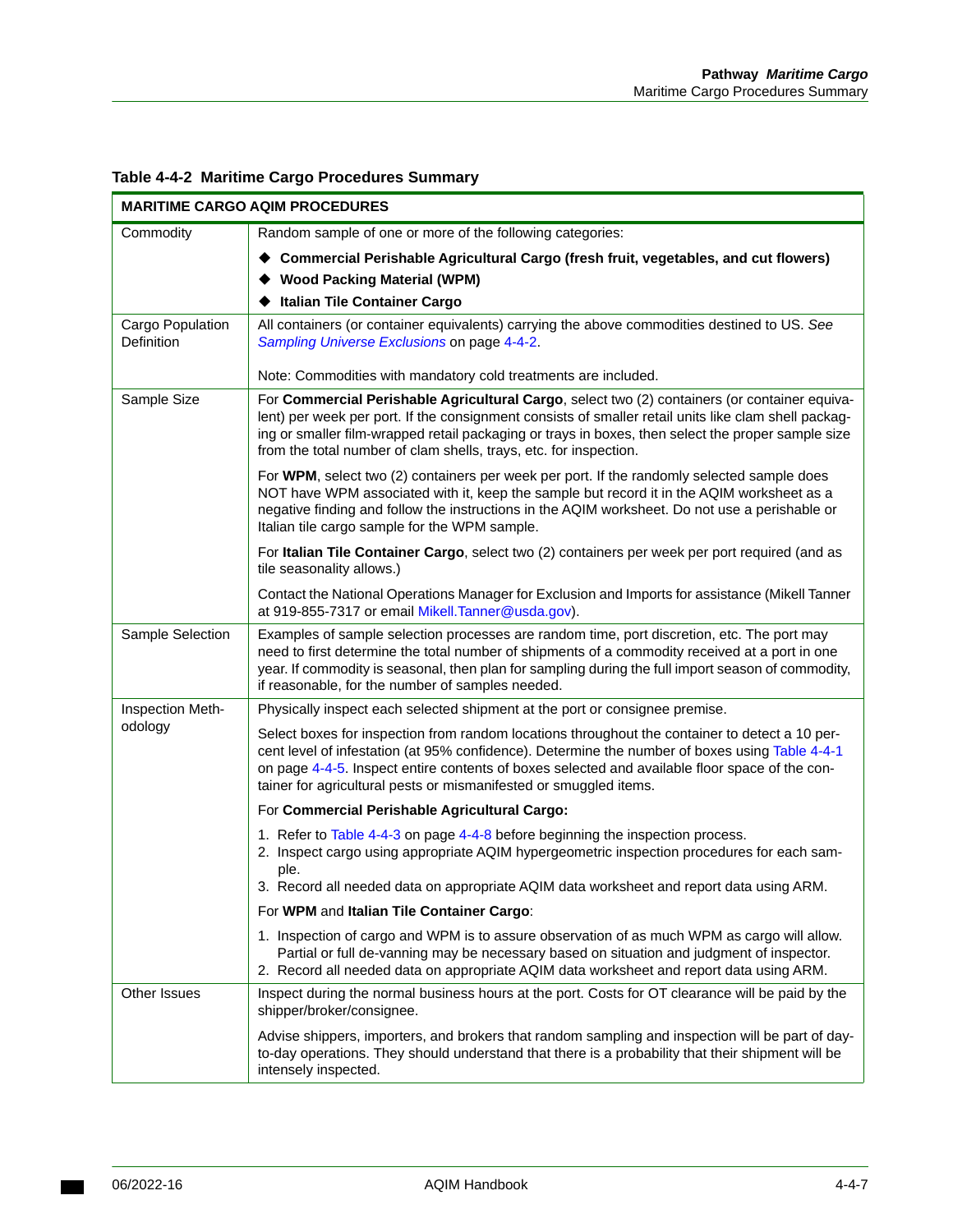| If the randomly selected AQIM con-<br>signment is:                                           | Then:                                                                                                                                                                                                                                                                                                                                                                                                                                                                                    | <b>Which Creates:</b>                                                                                                                                                                                                |
|----------------------------------------------------------------------------------------------|------------------------------------------------------------------------------------------------------------------------------------------------------------------------------------------------------------------------------------------------------------------------------------------------------------------------------------------------------------------------------------------------------------------------------------------------------------------------------------------|----------------------------------------------------------------------------------------------------------------------------------------------------------------------------------------------------------------------|
| All the same perishable commodity<br>from one origin                                         | APPLY hypergeometric inspection<br>sampling to whole shipment,<br>AND;<br>SELECT the appropriate number<br>of units for inspection                                                                                                                                                                                                                                                                                                                                                       | One AQIM record for ARM data input                                                                                                                                                                                   |
| Different perishable commodities<br>from one or multiple origins (other<br>than CUT FLOWERS) | SELECT the single commodity<br>with the most quantity (boxes,<br>cartons, etc.) AND;<br>SELECT the single commodity<br>with the least quantity units (must<br>be a minimum of 5 quantity units)<br>APPLY hypergeometric inspection<br>sampling separately to each of<br>these selections and inspect as<br>separate AQIM samples                                                                                                                                                         | Two different AQIM inspections (one<br>for each of the commodities selected)<br>for one ARM data input                                                                                                               |
| Different CUT FLOWER genera/vari-<br>eties from one or multiple origins                      | Consider ONLY boxes of single vari-<br>ety cut flowers OR boxes of same<br>flower composition bouquets <sup>1</sup> :<br>SELECT the cut flower genus/<br>variety with the most quantity<br>units (boxes, cartons, etc.) AND;<br>SELECT the cut flower genus/<br>variety with the least quantity units<br>(must be a minimum of 5 quantity<br>units) $2$<br>APPLY hypergeometric inspection<br>sampling separately to each of<br>these selections and inspect as<br>separate AQIM samples | Two different AQIM inspections (one<br>for each of the cut flower genera<br>selected) for one ARM data input.<br>Record cut flower variety name and<br>origin of the cut flower (NOT origin of<br>flight or vessel.) |

#### <span id="page-99-0"></span>**Table 4-4-3 AQIM Sampling Procedures for Multiple Commodities in Cargo**

1 Consider bouquets when they consist of 75% of a single flower variety, excluding greenery. For example, if 75% of the flowers in a bouquet are roses (excluding greenery), identify the bouquet as a rose bouquet.

2 If there are multiple commodities/cut flower varieties with five boxes each, then port discretion is used to select the five box commodity to be sampled and inspected.

### **NOTICE**

 U.S. (e.g., Guam, U.S. Virgin Islands, etc.) for AQIM sampling. Do **not** select commodities from United States territories to the mainland continental If the random selection is from a U.S. territory, then select the next shipment that is not from a U.S. territory.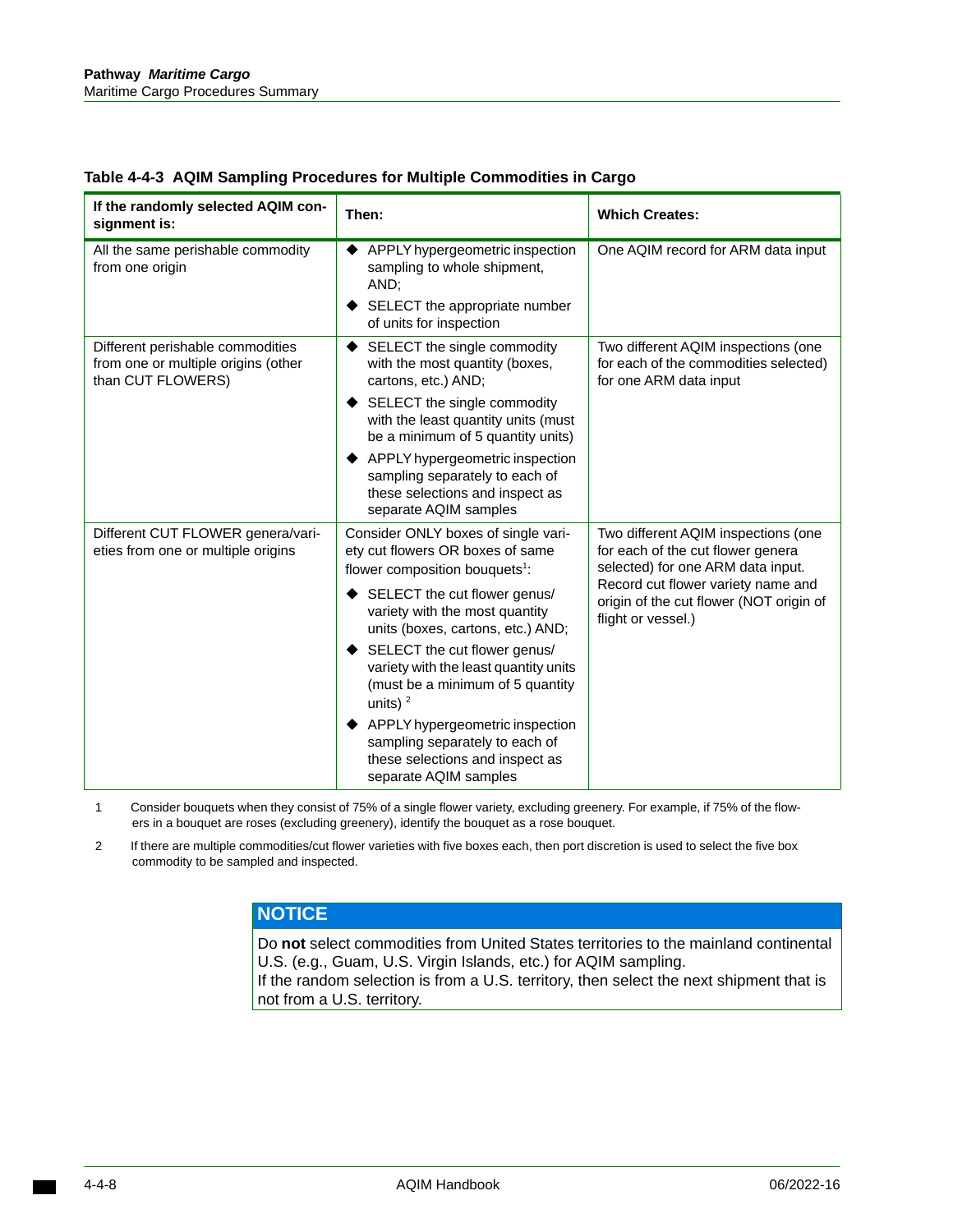## <span id="page-100-0"></span>**Pathway Monitoring Maintenance and Quality Assurance**

Port managers and local AQIM coordinators are responsible for ensuring that monitoring activities are being performed and performed properly. To help with reviewing the status of monitoring activities, refer to Appendix E on page [E-1-1](#page-170-0). This appendix contains a checklist of questions port managers and local AQIM coordinators should periodically answer to ensure proper monitoring of each designated pathway at their work locations. The questions review the following topics:

- Accurate and complete data
- Adequate sampling
- ◆ Local support
- Proportional sampling
- **◆** Random sampling
- Working risk committees

## <span id="page-100-1"></span>**Maritime Cargo Worksheet**

For AQIM purposes, use the [Maritime Cargo data worksheet](http://www.aphis.usda.gov/import_export/plants/manuals/ports/downloads/aqim_worksheets_pdf/maritime-cargo.pdf) <https:// [www.aphis.usda.gov/import\\_export/plants/manuals/ports/downloads/](https://www.aphis.usda.gov/import_export/plants/manuals/ports/downloads/aqim_worksheets_pdf/maritime_cargo.pdf)  agim\_worksheets\_pdf/maritime-cargo.pdf> and associated instructions for recording information gathered from maritime cargo inspection. Properly record the commodity being inspected.

## <span id="page-100-2"></span>**Data Collection and Maintenance**

Traditionally, PPQ based port work on how much cargo was inspected and on the number of pest interceptions found on cargo. Ports inspected cargo, found pests, and tallied them to justify good job performance. AQIM emphasizes work efforts based on the potential threat posed by foreign pests and quarantine material.

By sampling a set number of samples from each cargo stratum, PPQ is able to get precise estimates of the number of cargo containers with pests approaching. It is then easier to make comparisons which help the port understand how effectively it manages the pest risk in each cargo grouping, and therefore, for the cargo universe.

Every port needs to be involved in AQIM. Each port has a group of managers, supervisors, and Agriculture Specialists who manage results monitoring and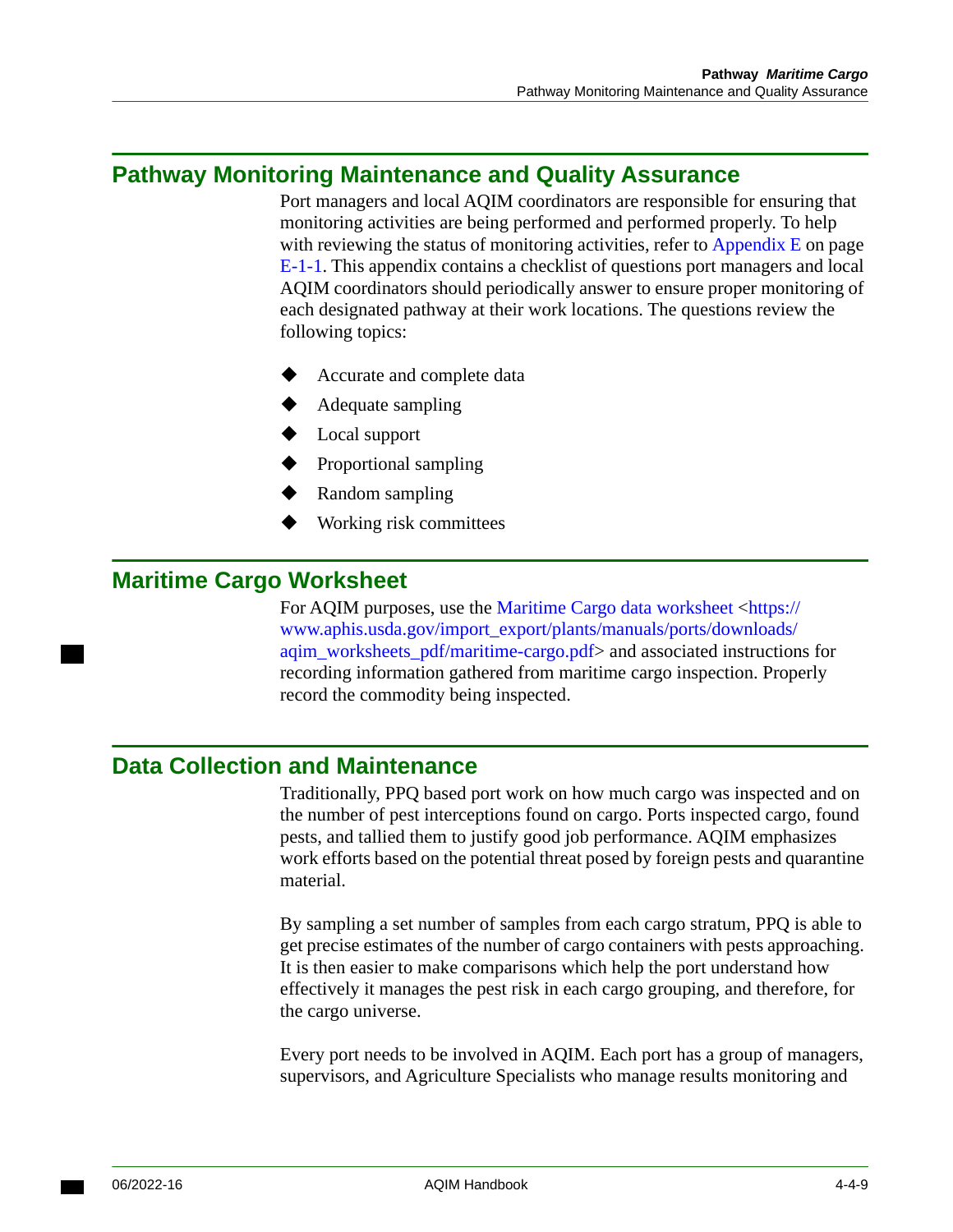the subsequent risk management functions at the port. All CBP personnel are involved and supportive of the process.

The expected results are that PPQ will have results monitoring systems in place that will meet the needs of management and the requirements of the GPRA.

## <span id="page-101-0"></span>**Agricultural Risk Management System (ARM)**

Authorized users must enter AQIM data into the ARM database. This webbased system is accessible from any USDA-APHIS or DHS-CBP computer. The web address is:

<https://arm.aphis.edc.usda.gov>

Log in using eAuthentication.

Refer to [Appendix B](#page-150-0) for ARM Help Desk contact information.

## <span id="page-101-1"></span>**Survey Results and How To Use Them**

AQIM activities have been put into place to develop baseline data to help answer two basic questions:

- 1. What is the threat of agricultural pests approaching ports? What is the level of infestation of the pests in the cargo?
- 2. How effective is the AQI program at managing this threat?

Preliminary results for maritime cargo surveys provide a general answer for question 1. That is, there are varying rates at which prohibited agricultural materials or cargo units infested with an agricultural pest approach the ports. Surveys show that at some ports about 1.5 percent of the container units carried actionable pests in the past year, while other work locations show rates as high as 20 percent.

These percentages are an approximation of agricultural pest threat. Further analysis of the monitoring data is needed to determine the risk associated with maritime cargo approaching the workstation. The origin and destination of the cargo are important to determine risk levels. Also, whether or not the cargo carries an actual agricultural pest or smuggled item is crucial in analyzing risk. Analysis of the monitoring data need to occur at several levels of PPQ. At the ports, PPQ personnel need to study what the data means and answer the first question for their specific location. Analysis tools are available to help with these analyses, which are explained in the next subsection. At the same time,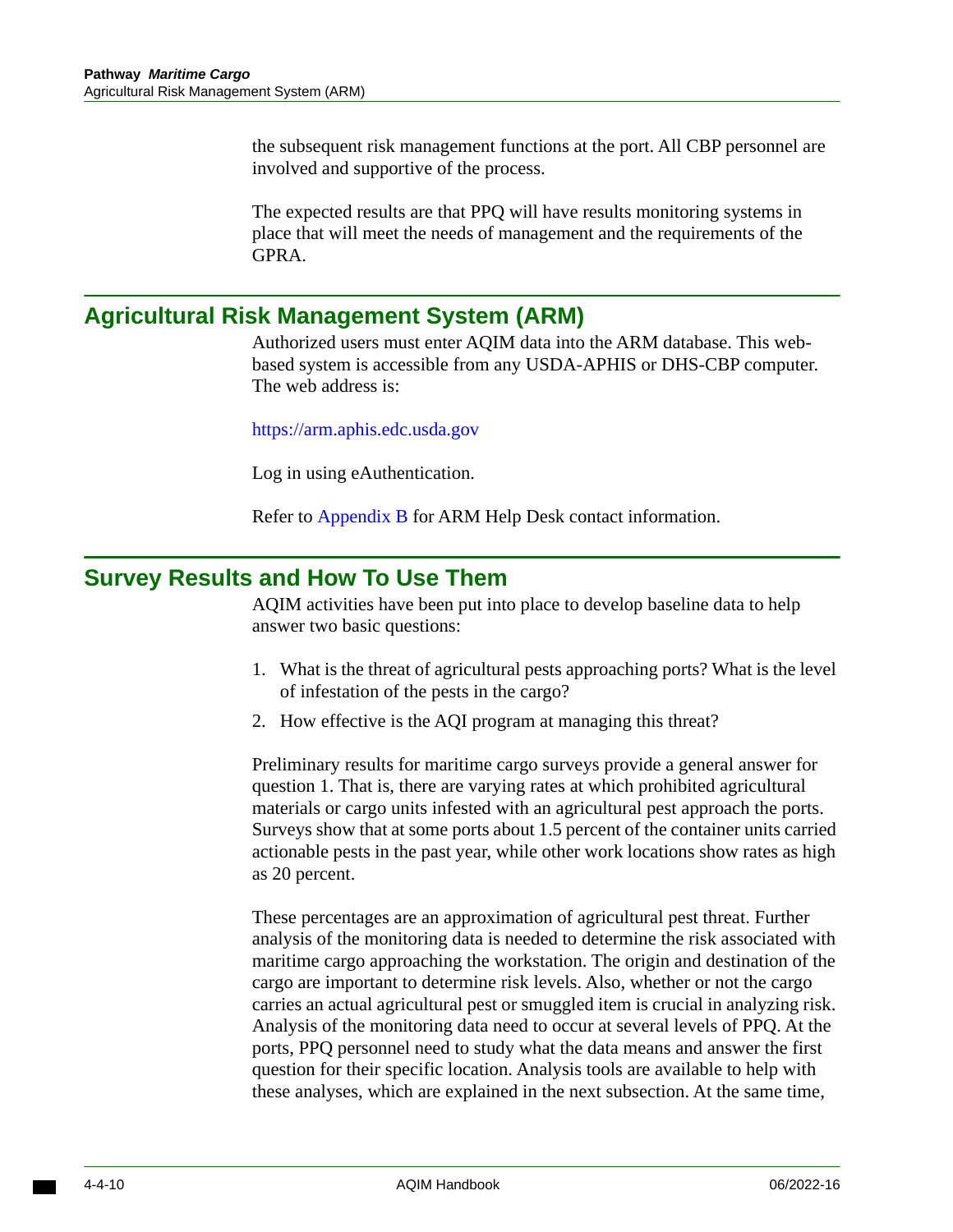PPQ holds risk analysis workshops around the country to introduce risk analysis concepts. At some ports, Risk Management Teams are formed to look at monitoring data and other data, which are normally collected at the location.

At other locations, analyses of monitoring data occur to establish rates at which quarantined items and agricultural pests are approaching the borders of states, areas of the country, and the United States.

Once baseline rates are well established, PPQ can use the monitoring data as a baseline to answer the second basic question: How effective is the AQI program at managing the risk of introduction of agricultural pests and diseases? Again, each work location must conduct this type of analysis. AQIM provides a framework which work locations can use to carry out the analysis.

## <span id="page-102-0"></span>**Questions to Guide Data Analysis**

- 1. How many containers were selected for sampling during the survey period?
- How many actions were required on containers sampled?
- How many actions by strata category sampled were there?
- What is the action approach rate of containers that require action (number of containers requiring action divided by total containers in the sample)? What are the action approach rates by strata category?
- 2. How many pest interceptions (actionable pests) were made from survey samples?
- Pest approach rate: What is the rate of pest interceptions in relation to the total sampled number of containers (number of containers with actionable pests divided by number of containers total in the sample)?
- 3. Compare the rate of actions required for each month of the survey.

### **DISCUSSION:**

- Are these easily identified trends when the rate of QMIs transiting the port are higher?
- Are there seasonal trends?
- Do higher rates correlate with national or religious holidays, certain types of containers, cargo, or importers?
- 4. Generate a listing and frequency of shipments requiring action. Which commodities present the greater risk?
- Which commodities most likely require action? Where were the agricultural pests found? Which commodities involved solid wood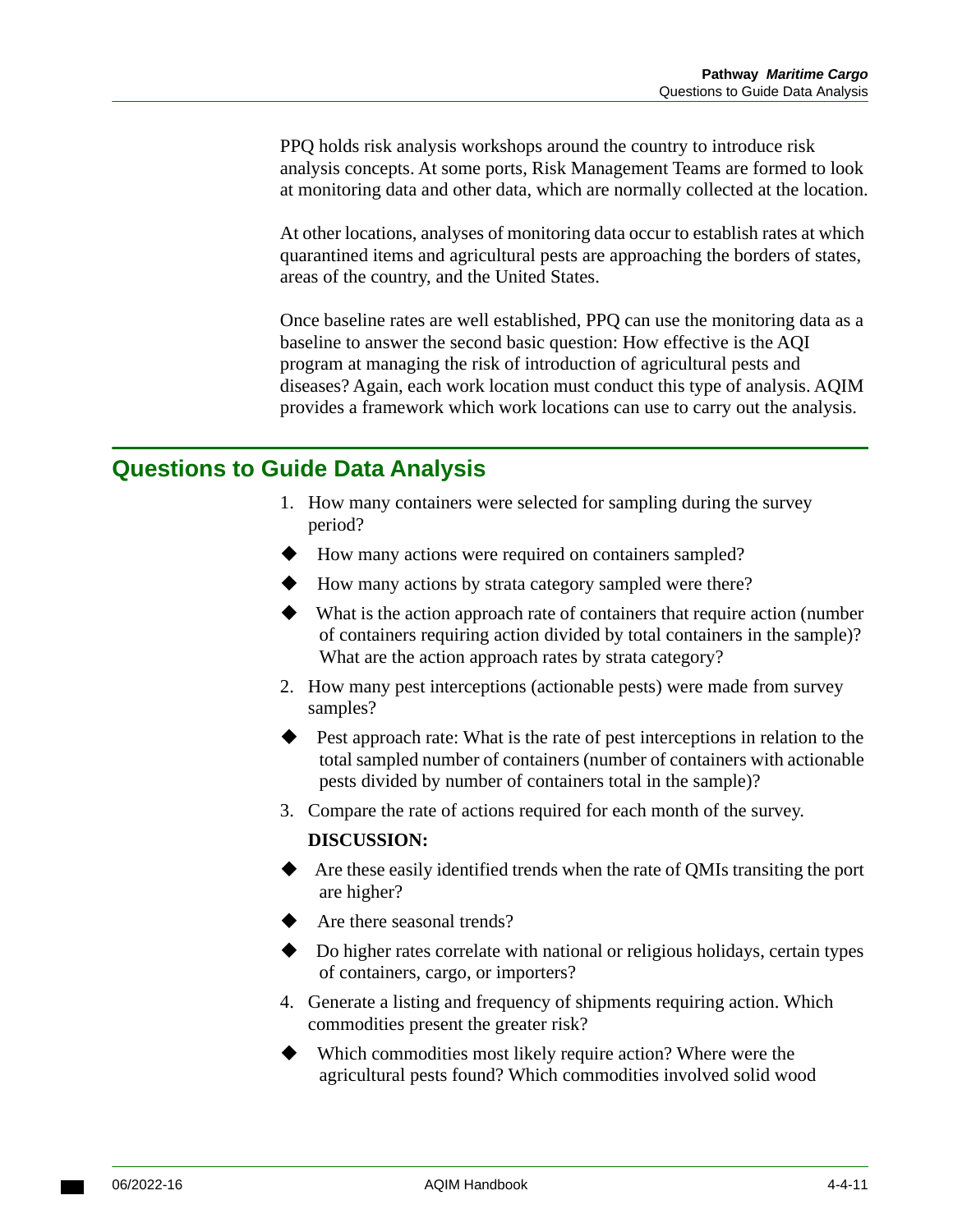packing (SWP) actions? What is the rate of containers with smuggled or mismanifested items?

### **DISCUSSION**:

- How effective is the current tailgate inspection process in detecting pests and/or smuggled cargo?
- 5. What types of shipments (refrigerated, mixed vegetables, dry containers, empties, cut flowers, express carriers, etc.) require higher rates of action?

### **DISCUSSION:**

- What selectivity factors are currently used to identify shipments likely to require action?
- $\blacklozenge$  What additional selectivity factors would be used to identify shipments likely to require action?
- $\blacklozenge$  Do the survey results indicate additional factors that help identify shipments most likely to require action?
- 6. Using monitoring data, apply the survey results to the cargo universe at the port to estimate the number of actions required and interceptions likely to transit the port during the same time the survey period took place.
- How many containers arrived at the port during the survey period? Using the action approach rate for containers requiring action, calculate an estimate of the number of containers transiting the port that are likely to require action. What are the estimates per strata category?
- Using WADS data, how does the estimated number of actions required compare with the reported number of actions taken?
- How many additional actions may have been required during the survey period?
- How does the estimated number of actionable pest interceptions compare with the reported number of actionable pests on WADS?

### **DISCUSSION:**

- What percentage of resources are dedicated to staffing AQI activities for maritime cargo at this port?
- What is the relative risk of maritime cargo compared with other pathways in the port?
- Should resources be reallocated among all the pathways in the port to better address the relative risk of the pathways?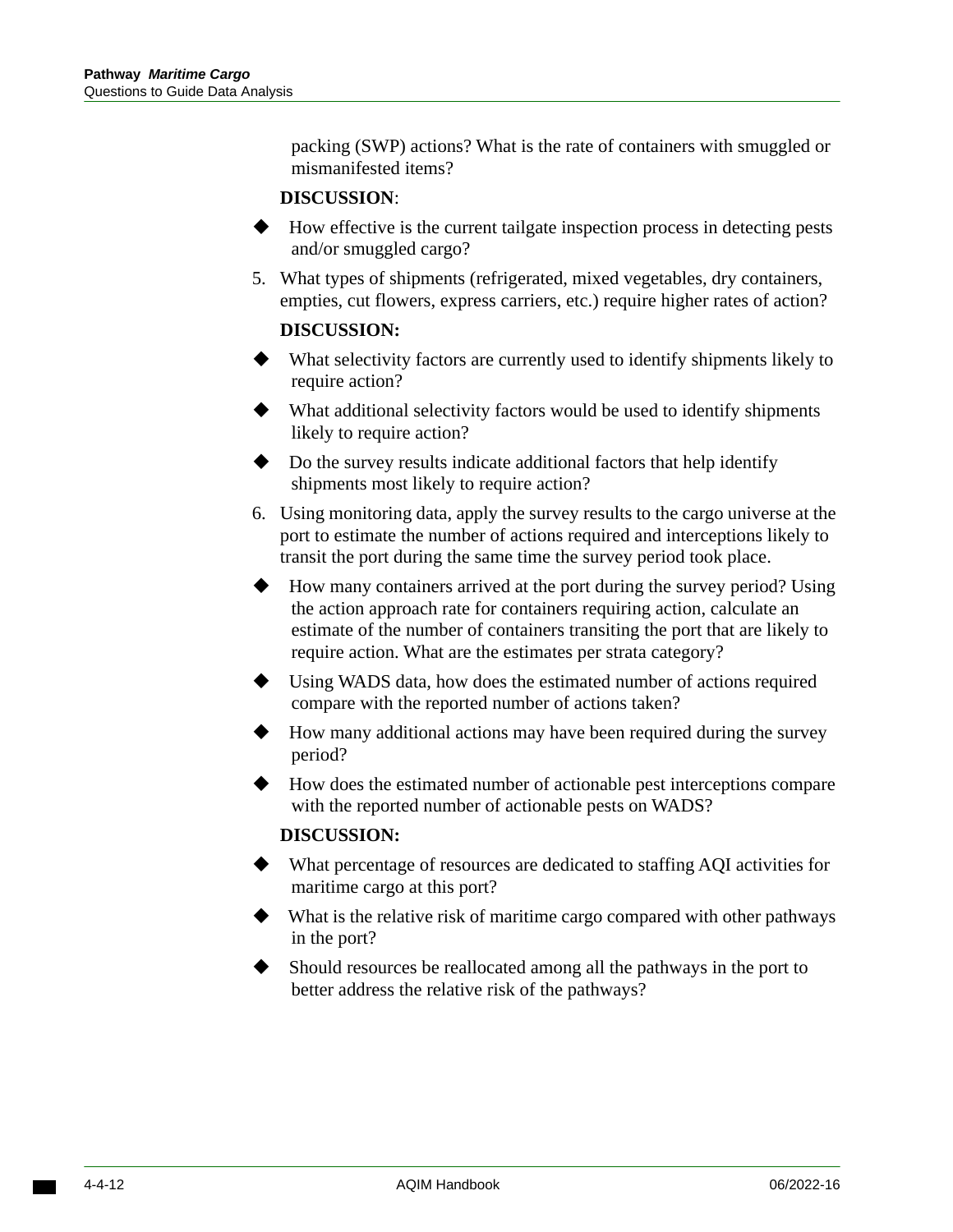

4

**Pathway** 

*Mail Facility* 

## **Contents**

[Background](#page-104-0) **4-5-1**  [Standard Operating Procedures](#page-105-1) **4-5-2**  [Pathway Monitoring Maintenance](#page-105-0) **4-5-2**  [Mail Facility Worksheet](#page-106-0) **4-5-3**  [Agricultural Risk Management System \(ARM\)](#page-106-1) **4-5-3**  [Survey Results and How To Use Them](#page-106-2) **4-5-3**  [Questions to Guide Data Analysis](#page-107-0) **4-5-4** 

## <span id="page-104-0"></span>**Background**

During the past decade, the arrival of air and surface foreign mail has increased significantly. The various agricultural items that foreign mail can potentially carry is staggering. These agricultural items can pose significant exotic pest and disease risks to U.S. agriculture. Therefore, PPQ is using AQIM to randomly sample U.S. Postal Service foreign mail to determine the potential threat of foreign mail.

Each work location that services a mail facility will randomly sample air and surface foreign mail arriving at that location. The data collected from the random sampling will help to answer the following questions:

- 1. What is the threat of agricultural pests approaching the work location via this pathway?
- 2. How effective is the AQI program at managing this threat?

In order to determine risk levels, the origin and destination of foreign mail is important, as well as, whether agriculture items in foreign mail carry any pest or disease.

While each mail facility has a differing amount of foreign mail, the same criteria for sampling foreign mail applies to all mail facilities. By consistently taking random samples of foreign mail, PPQ will be able to depict any emerging pest threat by this pathway. The combined data from all work locations that service mail facilities will help PPQ determine the pest risk of agricultural items carried in the universe of foreign mail.

Monitoring foreign mail is an ongoing PPQ function and is an integral part of the AQI program. The ongoing sampling of foreign mail will allow work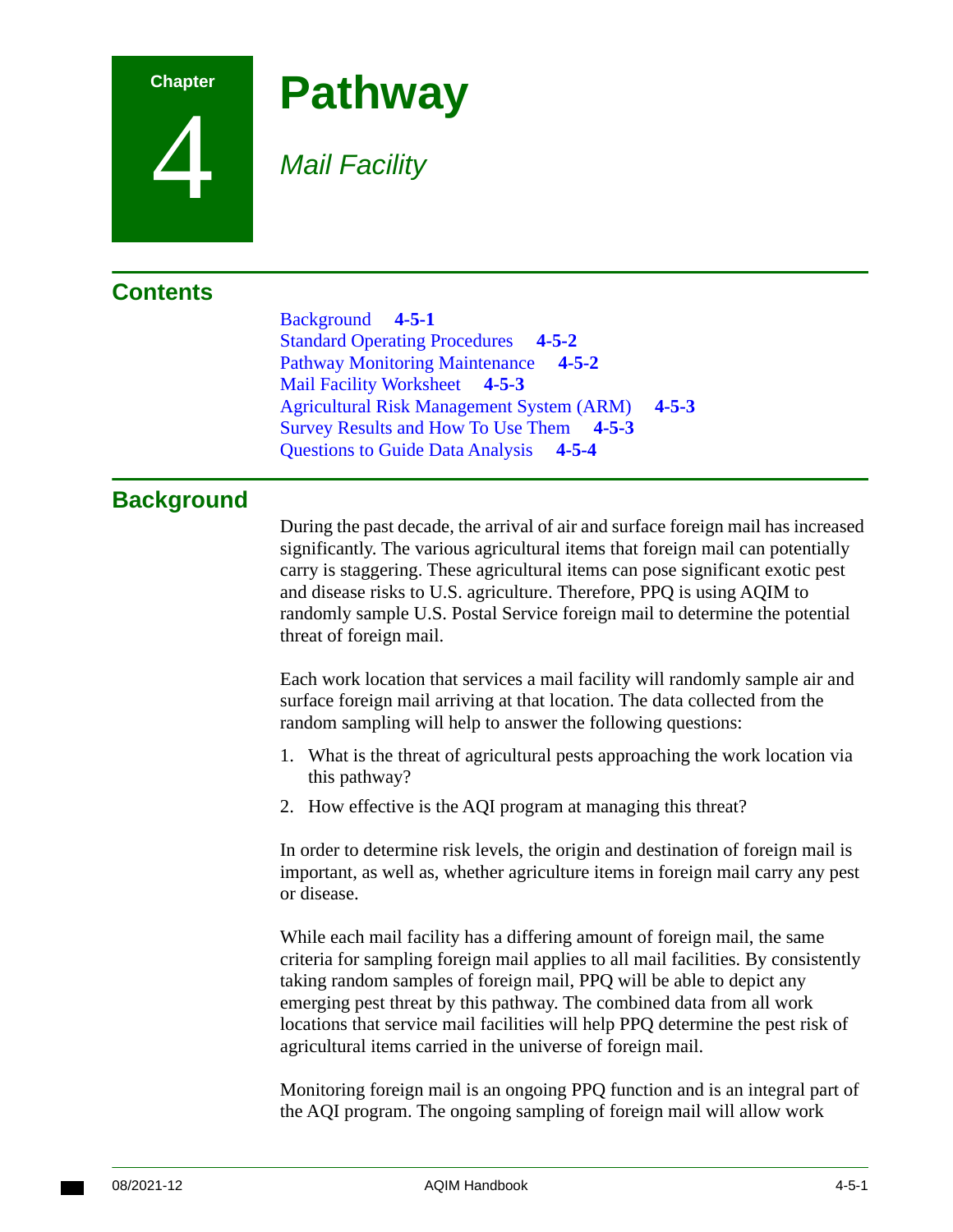locations to adjust their selection criteria for the present and the future. Also, monitoring helps PPQ measure how well its workforce is accomplishing the mission to exclude exotic pests and diseases.

## <span id="page-105-1"></span>**Standard Operating Procedures**

Sample 300 mail packages per month. (excluding obvious book/magazine bundles or packages.) Months with non-work holidays will affect this number. Depending on the actual number of workdays per week, properly select the following mail package samples per day:

- If working 5 days per week, select 14
- If working 6 days per week, select 12
- $\blacklozenge$  If working 7 days per week, select 10
- 1. Apply appropriate AQIM inspection procedures for each sample.
- 2. Record all needed data on appropriate AQIM data worksheet.
- 3. Report the data using ARM.

Contact the National AQIM coordinator if unable to achieve the specified sampling amounts based on the pathway instructions. Always follow established protocols through your chain of command.

The following ports are participating in AQIM sampling:

- Chicago, IL
- Jamaica, NY
- ◆ Los Angeles, CA
- Miami, FL
- Newark, NJ
- San Francisco, CA

## <span id="page-105-0"></span>**Pathway Monitoring Maintenance**

 monitoring activities are being performed and being performed properly. To Port managers and local AQIM coordinators are responsible for ensuring that help with reviewing the status of monitoring activities, refer to [Appendix E on](#page-170-0)  [page E-1-1.](#page-170-0)

This appendix contains a checklist of questions port managers and local AQIM coordinators should periodically answer to ensure proper monitoring of each designated pathway at their work locations. The questions review the following topics: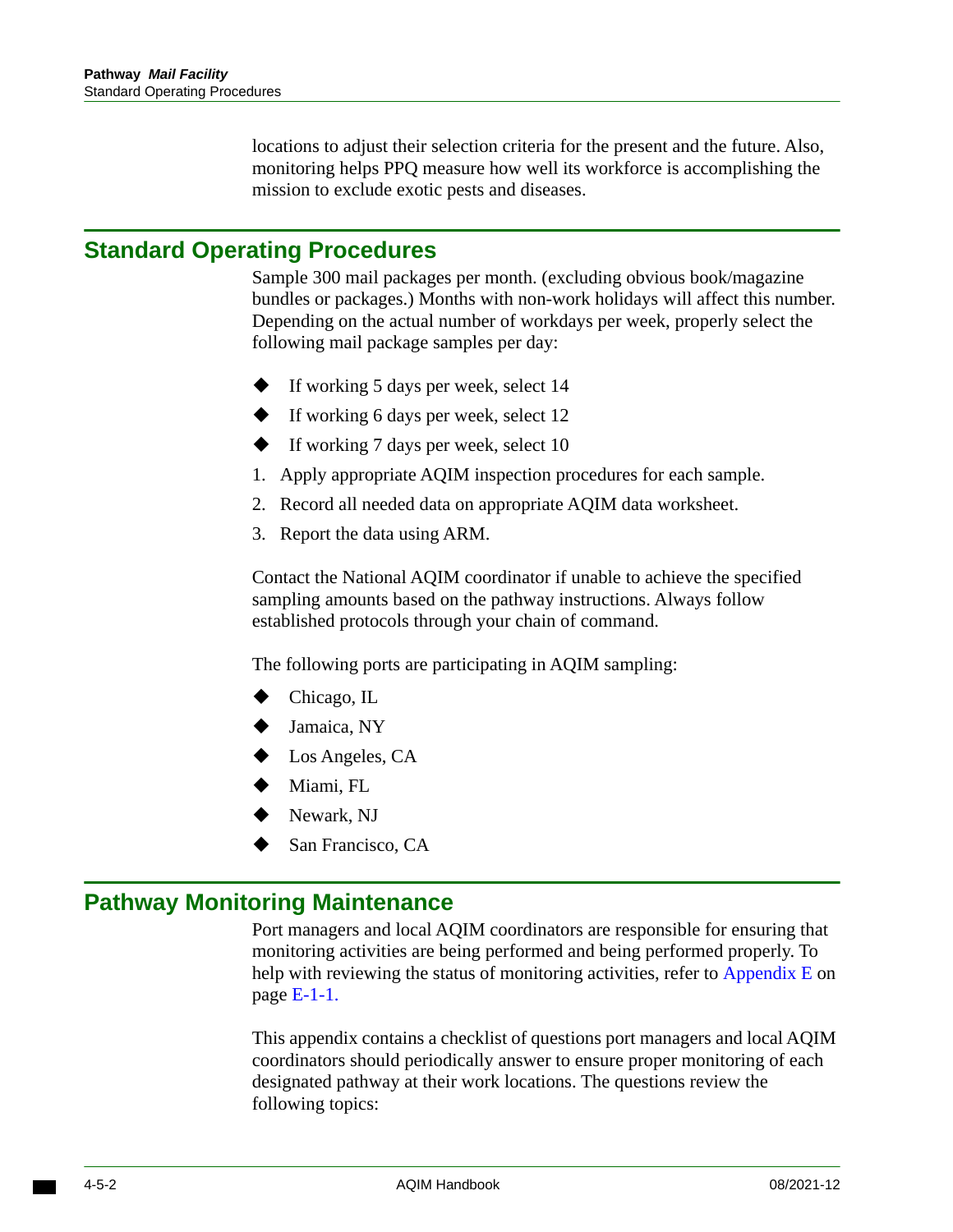- Accurate and complete data
- Adequate sampling
- Local support
- Proportional sampling
- Random sampling
- Working risk committees

### <span id="page-106-0"></span>**Mail Facility Worksheet**

For AQIM purposes, use the [Mail Facility data worksheet](http://www.aphis.usda.gov/import_export/plants/manuals/ports/downloads/aqim_worksheets_pdf/mail_facility.pdf) <https:// [www.aphis.usda.gov/import\\_export/plants/manuals/ports/downloads/](https://www.aphis.usda.gov/import_export/plants/manuals/ports/downloads/aqim_worksheets_pdf/mail-facility.pdf)  [aqim\\_worksheets\\_pdf/mail-facility.pdf>](https://www.aphis.usda.gov/import_export/plants/manuals/ports/downloads/aqim_worksheets_pdf/mail-facility.pdf) and associated instructions for recording information gathered from foreign mail inspection.

## <span id="page-106-1"></span>**Agricultural Risk Management System (ARM)**

Authorized users must enter AQIM data into the ARM database. This webbased system is accessible from any USDA-APHIS or DHS-CBP computer. The web address is:

<https://arm.aphis.edc.usda.gov>

Log in using eAuthentication.

Refer to [Appendix B](#page-150-0) for ARM Help Desk contact information.

### <span id="page-106-2"></span>**Survey Results and How To Use Them**

AQIM activities have been put into place to develop baseline data to help answer two basic questions:

- 1. What is the threat of agricultural pests approaching work locations?
- 2. How effective is the AQI program at managing this threat?

Preliminary results for foreign mail surveys provide a general answer for Question 1. That is, there are varying rates at which prohibited agricultural materials approach work locations. These prohibited agricultural materials are what could have agricultural pests. Surveys show that at some work locations about 2 percent of the foreign mail had prohibited items. At other work locations, surveys show that the rate of prohibited items in foreign mail occurred near 6 percent.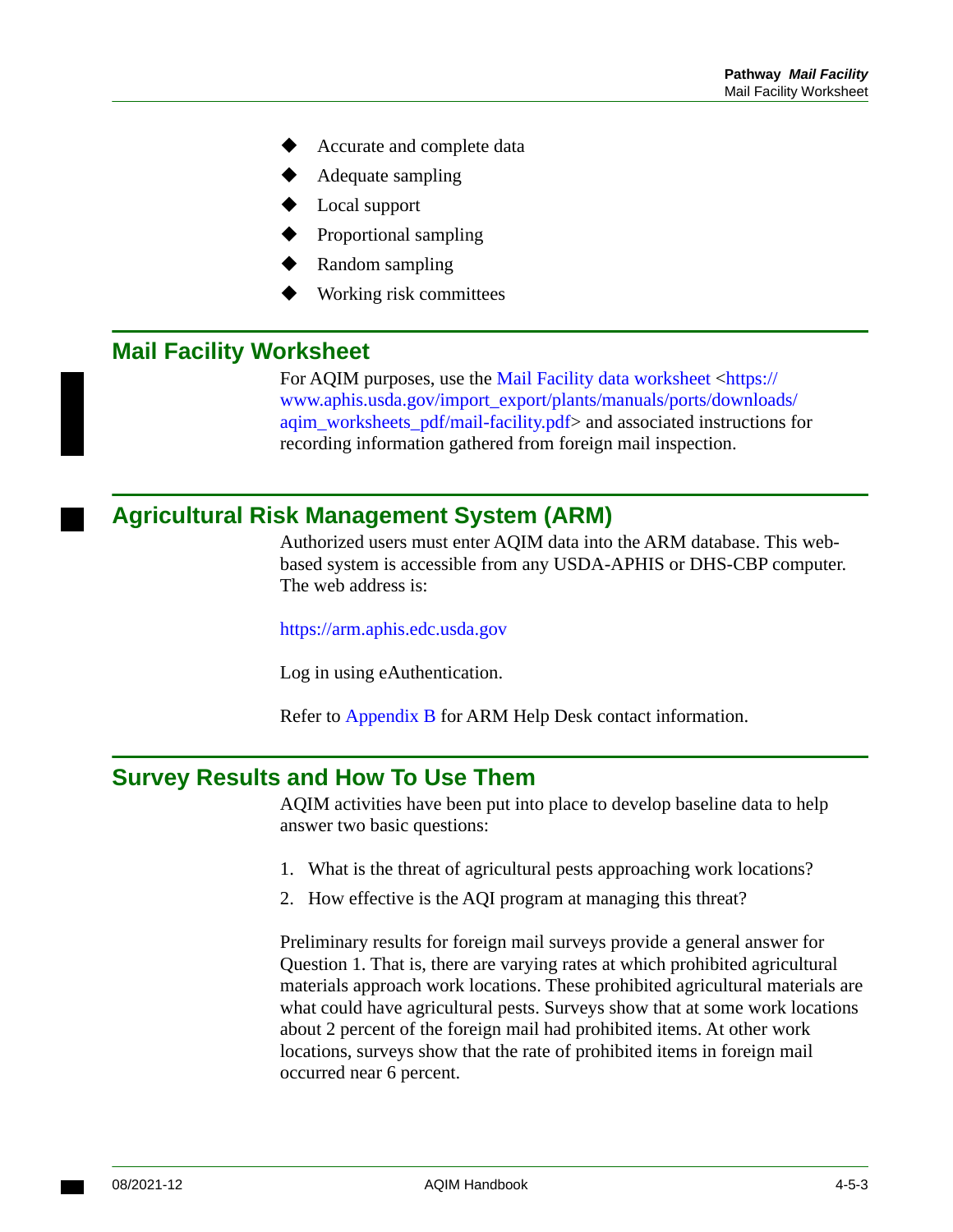These percentages are a rough approximation of agricultural pest threat. Further analysis of the monitoring data is needed to determine the risk associated with the prohibited items approaching the work location. The origin and destination of the prohibited items are important to determine risk levels. Also, whether or not the prohibited item carries an actual agricultural pest is analyzing risk.

Analyses of the monitoring data need to occur at several levels of PPQ. At the work locations, PPQ personnel need to study what the data means and answer the first question for their specific location. Analysis tools are available to help with these analyses, which are explained in the next subsection. At the same time, PPQ holds risk analysis workshops around the country to introduce risk analysis concepts. At some work locations, Risk Management Teams are formed to look at monitoring data and other data, which are normally collected at the location.

At other locations, analyses of monitoring data occur to establish rates at which quarantine items and agricultural pests are approaching the borders of States, areas of the country, and the United States.

Once baseline rates are well established, PPQ can use the monitoring data as a baseline to answer the second basic question: How effective is the AQI program at managing the risk of introduction of agricultural pests and diseases? Again, each work location must conduct this type of analysis. AQIM provides a framework which work locations can use to carry out the analysis.

## <span id="page-107-0"></span>**Questions to Guide Data Analysis**

- 1. How many foreign mail packages were selected for sampling during the survey period?
- How many mail packages sampled required an action (seizure or other action required as a condition of entry) during the survey period?
- What is the action approach rate of mail packages requiring action (number of mail packages, with one or more items categorized as seized/ intercepted or clean/treatment, divided by the total number of mail packages sampled)?
- How many seizures (QMIs) came from the samples?
- What is the QMI approach rate of mail packages with prohibited agricultural material (total number of QMIs divided by total mail packages sampled during the survey period)?
- 2. How many pest interceptions (actionable pests) were made from survey samples?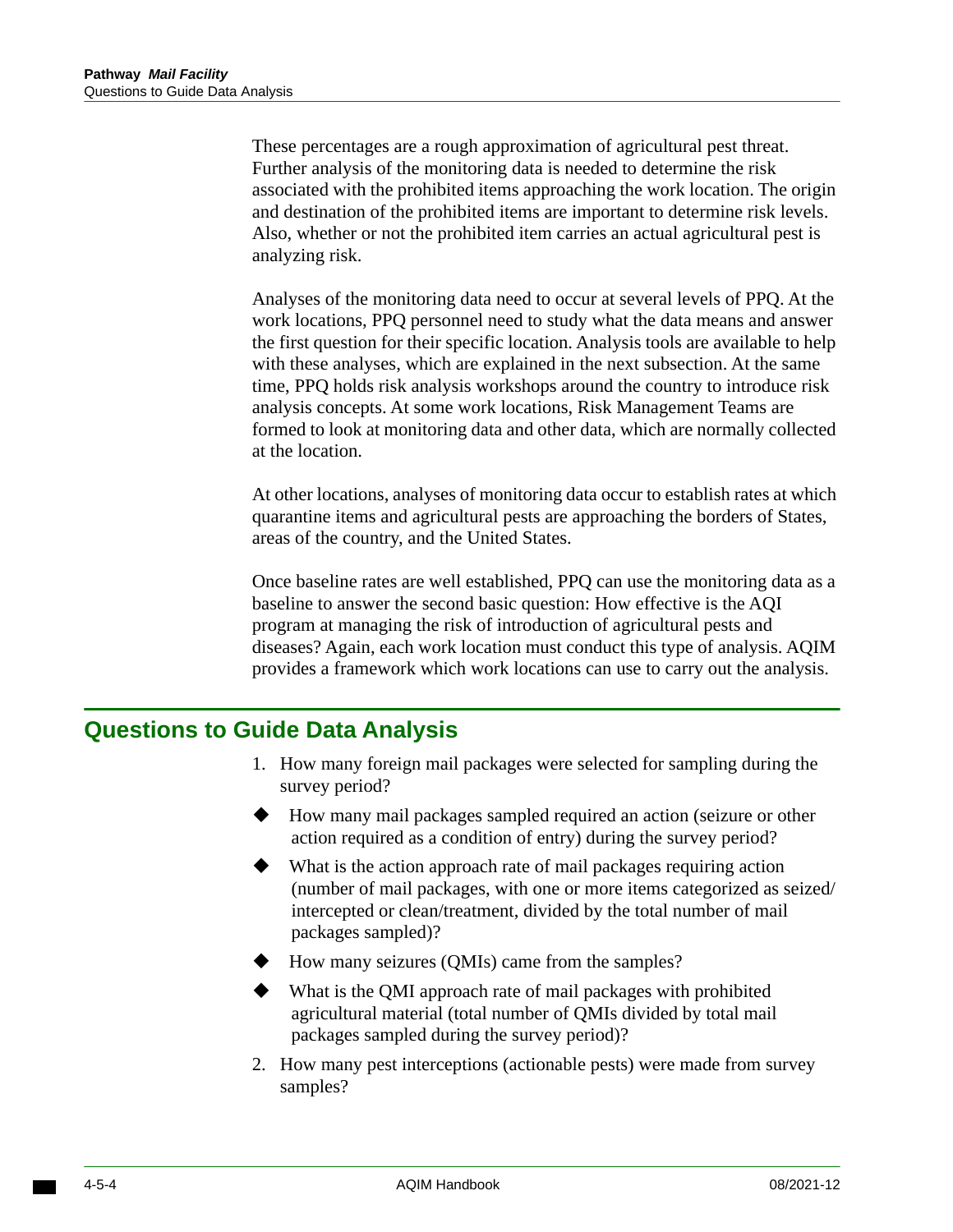- Pest Approach Rate: What is the rate of pest interceptions in relation to number of mail packages (number of actionable pests divided by number of mail packages in the sample)?
- 3. How many QMIs were plant material? Meat or animal products?
- What is the rate of QMIs for plant material and meat/animal products? **DISCUSSION**:
- $\blacklozenge$  Is there a greater risk from plant material or animal products at the work location?
- 4. Generate a list of all the origins of mail packages transiting the work location. Produce a list of origins of mail packages with QMIs transiting the work location?
- 5. Generate a list of the destinations of mail packages transiting the work location. What are the top five destinations of mail packages? What are the top five destinations of mail packages with QMIs?

### **DISCUSSION:**

- Which States are considered high risk States?
- 6. What is the action approach rate for each month of the survey period?

#### **DISCUSSION:**

- Do these monthly rates correlate with traditional peak and off-peak mailing periods?
- Are there easily identified trends when the rate of QMIs transiting the work location are higher?
- Are there seasonal trends or do higher rates correlate with national or religious holidays, beginning or end of the school year, vacation periods, etc.?
- 7. Generate a listing and frequency of items seized/intercepted. What are the top five most frequently seized/intercepted items? Which QMI items present the greater risk?
- 8. Apply the survey results to the total mail package population to estimate the number of QMIs and interceptions likely to transit the work location during the survey period.
- How many (total) mail packages arrived at the mail facility during the survey period? Using WADS data and using the QMI approach rate and rate of pest interceptions on QMIs, calculate estimates of the number of QMIs and actionable pests transiting the work location.

### **DISCUSSION:**

How does the estimated number of QMIs compare with the reported number of QMIs on WADS?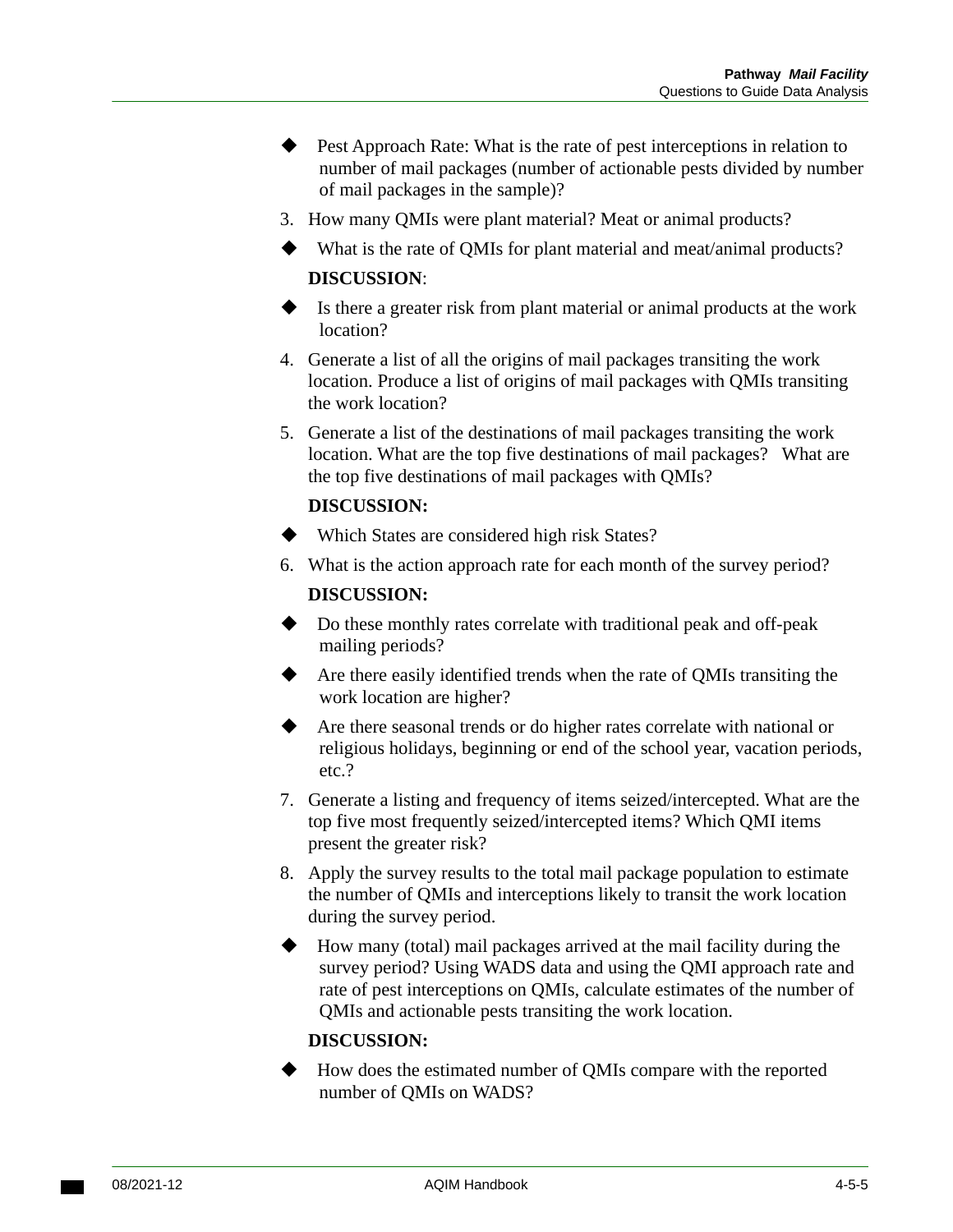- What percentage of all QMIs transiting the work location were seized/ intercepted as a result of the AQI program?
- How does the estimated number of actionable pest interceptions compare with the reported number of actionable pests on WADS?
- What percentage of all actionable pests transiting the work location were intercepted as a result of the AQI program?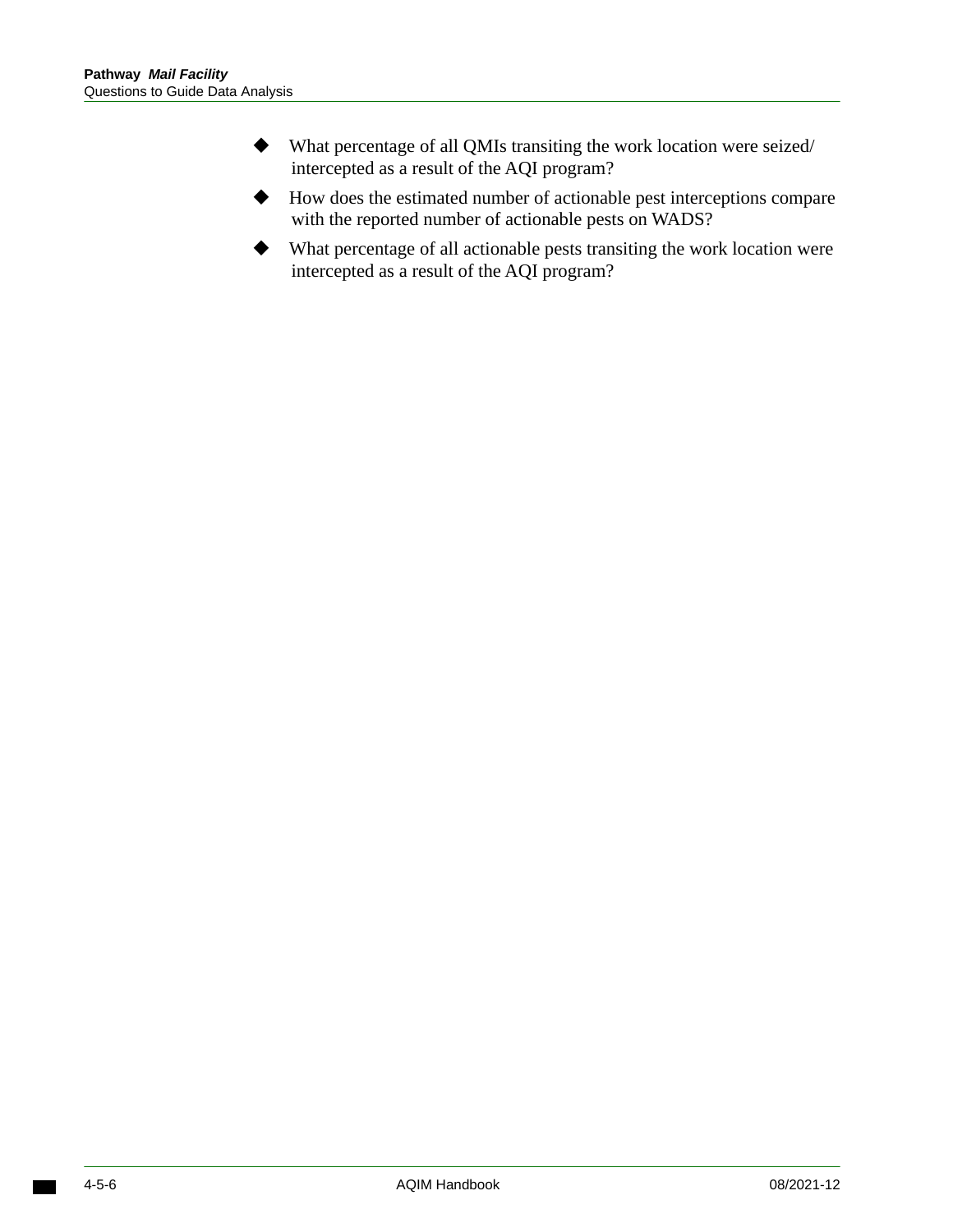

4

# **Pathway**

## *Northern Border Vehicles*

## **Contents**

[Background](#page-110-1) **4-6-1**  [Standard Operating Procedures](#page-110-0) **4-6-1**  [Passenger Vehicle Universe](#page-112-0) **4-6-3**  [Inspection Criteria for the 7-Point Inspection](#page-112-1)  [Pest Interception Procedures](#page-112-2) **4-6-3**  [Safety](#page-112-3) **4-6-3**  [Pathway Monitoring Maintenance](#page-113-0) **4-6-4**  [Northern Border Vehicle Worksheet](#page-113-1) **4-6-4 4-6-3**  [Agricultural Risk Management System \(ARM\)](#page-113-2)  [Survey Results And How To Use Them](#page-113-3) **4-6-4**  [Questions to Guide Data Analysis](#page-114-0) **4-6-5 4-6-4** 

### <span id="page-110-1"></span>**Background**

This pathway covers passenger vehicles entering the United States via northern border crossings. Record information on a worksheet even if no agricultural item(s) are found.

## <span id="page-110-0"></span>**Standard Operating Procedures**

Collect random samples from the entire, non-commercial, vehicle population approaching the crossing. Sample 5 to 10 samples per day or the required number approved based on days the port is staffed. Refer to [Table 4-6-1](#page-111-0) to determine the required minimum number of samples. Use a random time generator tool (for example, [Random.org\)](https://Random.org) to generate random sampling numbers. Only ports having one or more full time Agriculture Specialist will conduct vehicle sampling. Continue randomly collecting AQIM samples while under Code Orange or higher alerts.

Contact the National AQIM coordinator for specific sampling numbers if unable to achieve the specified sampling amounts based on the pathway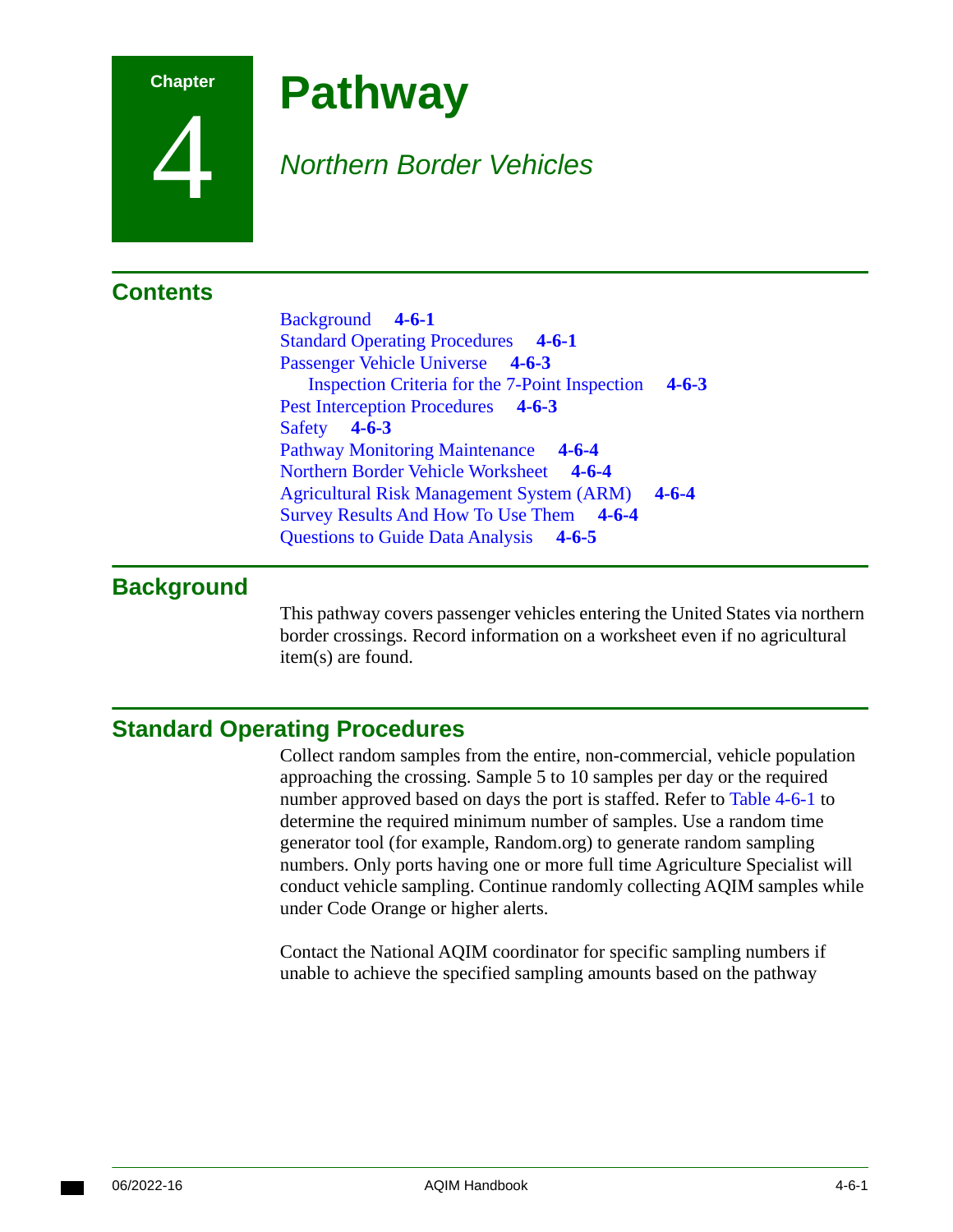instructions. Always follow established protocols through your chain of command.

<span id="page-111-0"></span> **Table 4-6-1 Sampling Protocol Based on Number of Personnel** 

| If the number of full time Agriculture Spe-<br>cialists is/are: | Then the sampling protocol is:                    |
|-----------------------------------------------------------------|---------------------------------------------------|
|                                                                 | Minimum of 5 per day (100 per month) <sup>1</sup> |
| 2 or more                                                       | Minimum of 10 samples per day <sup>1</sup>        |

1 Locations are encouraged to sample more than the minimum

For each AQIM sample:

- Use the 7-point inspection procedures on all vehicles and 100% inspection procedures on all passenger baggage and personal effects.
- Record all needed data on the appropriate AQIM data worksheet.
- Report data using ARM.

Refer to [Table 4-6-2](#page-111-1) for AQIM sample numbers per port per month.

<span id="page-111-1"></span>**Table 4-6-2 Northern Border Vehicle Sample Numbers** 

| Port                    | <b>Number of Samples per Month</b> |
|-------------------------|------------------------------------|
| Alexandria Bay, NY      | 150                                |
| Blaine, WA              | 300                                |
| Buffalo, NY             | 300                                |
| Calais, ME              | 150                                |
| Champlain, NY           | 150                                |
| Derby Line, VT          | 150                                |
| Detroit, MI             | 300                                |
| Dunseith, ND            | 100                                |
| Eastport, ID            | 150                                |
| Grand Portage, MN       | 100                                |
| Highgate Springs, VT    | 150                                |
| Houlton, ME             | 150                                |
| International Falls, MN | 150                                |
| Jackman, ME             | 100                                |
| Lynden, WA              | 100                                |
| Oroville, WA            | 150                                |
| Pembina, ND             | 150                                |
| Portal, ND              | 150                                |
| Porthill, ID            | 100                                |
| Port Huron, MI          | 300                                |
| Raymond, MT             | 150                                |
| Rooseville, MT          | 100                                |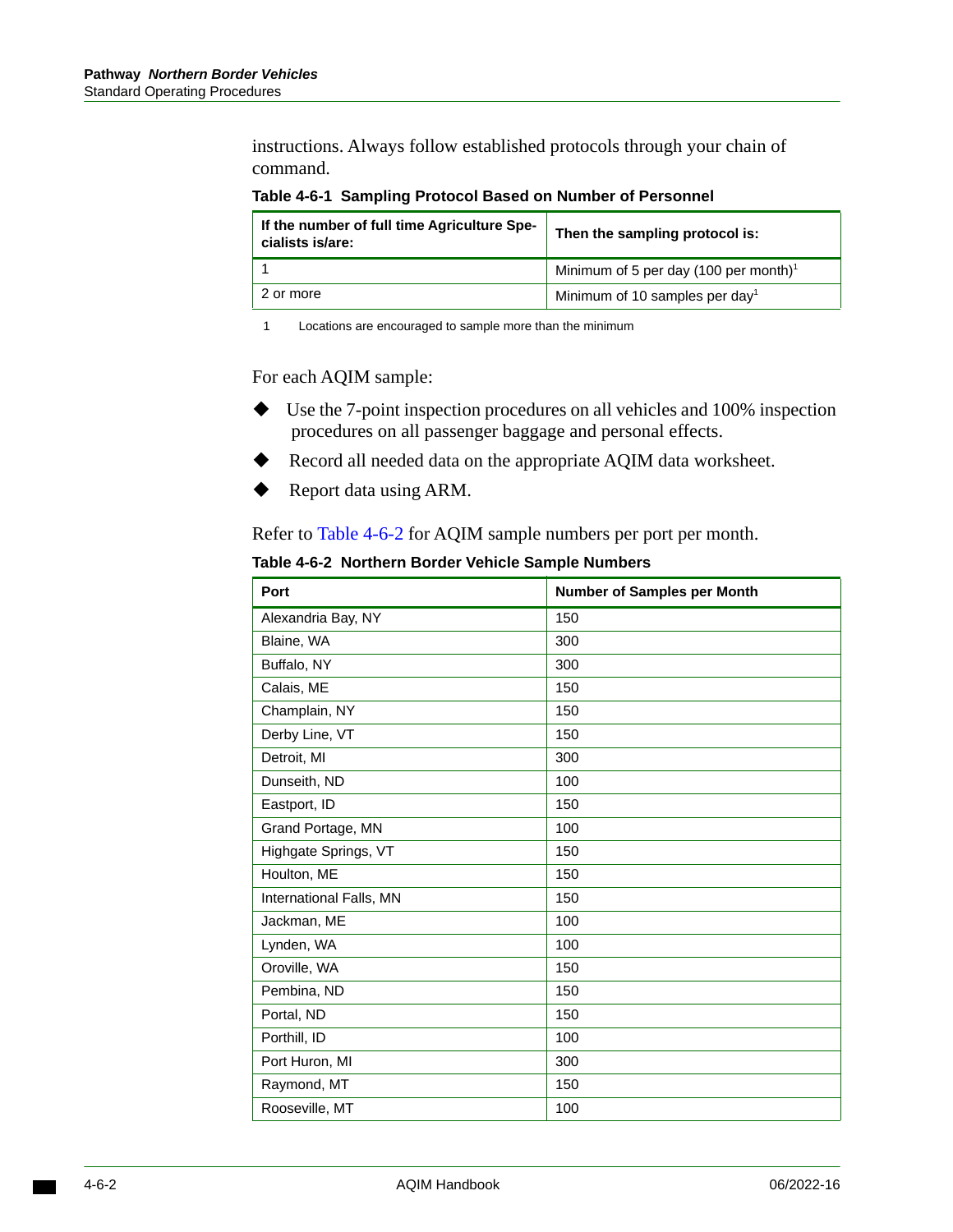| Port           | <b>Number of Samples per Month</b> |
|----------------|------------------------------------|
| Sumas, WA      | 150                                |
| Sweetgrass, MT | 150                                |
| Van Buren, ME  | 100                                |

**Table 4-6-2 Northern Border Vehicle Sample Numbers** 

### <span id="page-112-0"></span>**Passenger Vehicle Universe**

The passenger vehicle universe includes automobiles, vans, recreational vehicles, cab area of all types of non-commercial trucks, and other similar passenger type vehicles.

### <span id="page-112-1"></span>**Inspection Criteria for the 7-Point Inspection**

Inspect the following areas of all randomly selected vehicles:

- 1. Under hood
- 2. Glove compartment
- 3. Trunk area including side panel compartment
- 4. Under spare tire compartment
- 5. Under seats
- 6. All luggage and handbags
- 7. Other interior side panel compartments

### <span id="page-112-2"></span>**Pest Interception Procedures**

Pest interception information resulting from random sample surveys is an important factor regarding risk management. All quarantine material found needs to undergo 100 percent inspection for pests. Record all pest types and quantities found on quarantine material on pest interception form(s).

Send pest interceptions from seized/intercepted items to port or area identifiers. Mark the interception "**PROMPT: NORTHERN BORDER MONITORING."** 

## <span id="page-112-3"></span>**Safety**

Maintain safe working conditions at all times. When a condition develops that challenges the safety of the Agriculture Specialist, terminate the inspection until the hazardous condition is corrected. The exercise of good judgment will dictate when these situations need to be addressed and how acceptable alternatives can be employed.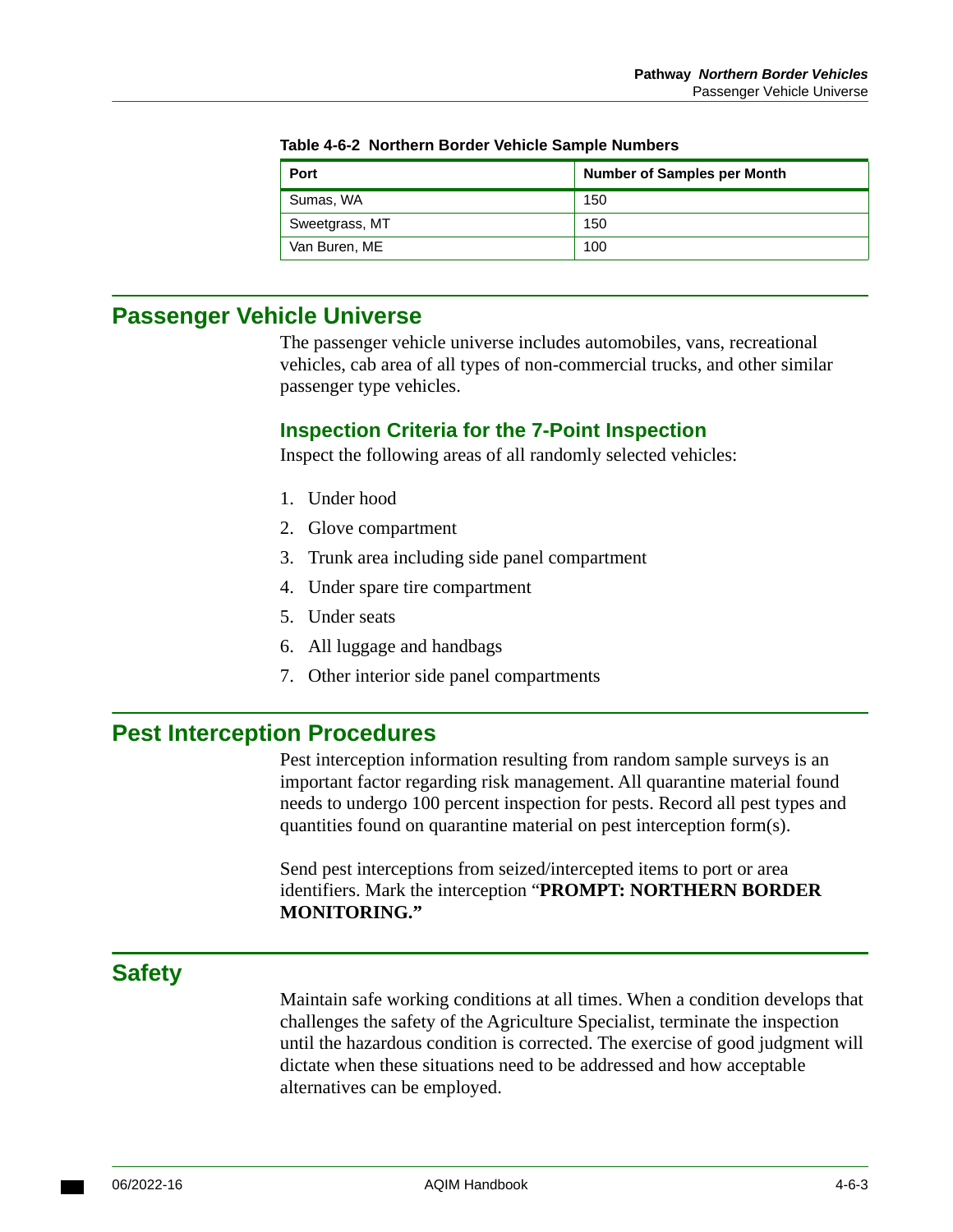## <span id="page-113-0"></span>**Pathway Monitoring Maintenance**

 monitoring activities are being performed and being performed properly. To Port managers and local AQIM coordinators are responsible for ensuring that help with reviewing the status of monitoring activities, refer to [Appendix E on](#page-170-0)  [page E-1-1.](#page-170-0) This appendix contains a checklist of questions port managers and local AQIM coordinators should periodically answer to ensure proper monitoring of each designated pathway at their work locations. The questions review the following topics:

- Accurate and complete data
- Adequate sampling
- **Local support**
- Proportional sampling
- Random sampling
- Working risk committees

### <span id="page-113-1"></span>**Northern Border Vehicle Worksheet**

For AQIM purposes, use the [Northern Border vehicle data worksheet](http://www.aphis.usda.gov/import_export/plants/manuals/ports/downloads/aqim_worksheets_pdf/northern-border-vehicle.pdf) <https:// [www.aphis.usda.gov/import\\_export/plants/manuals/ports/downloads/](https://www.aphis.usda.gov/import_export/plants/manuals/ports/downloads/aqim_worksheets_pdf/northern-border-vehicle.pdf)  agim\_worksheets\_pdf/northern-border-vehicle.pdf> and associated instructions for recording information gathered from northern border vehicle inspections.

### <span id="page-113-2"></span>**Agricultural Risk Management System (ARM)**

Authorized users must enter AQIM data into the ARM database. This webbased system is accessible from any USDA-APHIS or DHS-CBP computer. The web address is:

<https://arm.aphis.edc.usda.gov>

Log in using eAuthentication.

Refer to [Appendix B](#page-150-0) for ARM Help Desk contact information.

### <span id="page-113-3"></span>**Survey Results And How To Use Them**

AQIM activities have been put into place to develop baseline data to help answer two basic questions: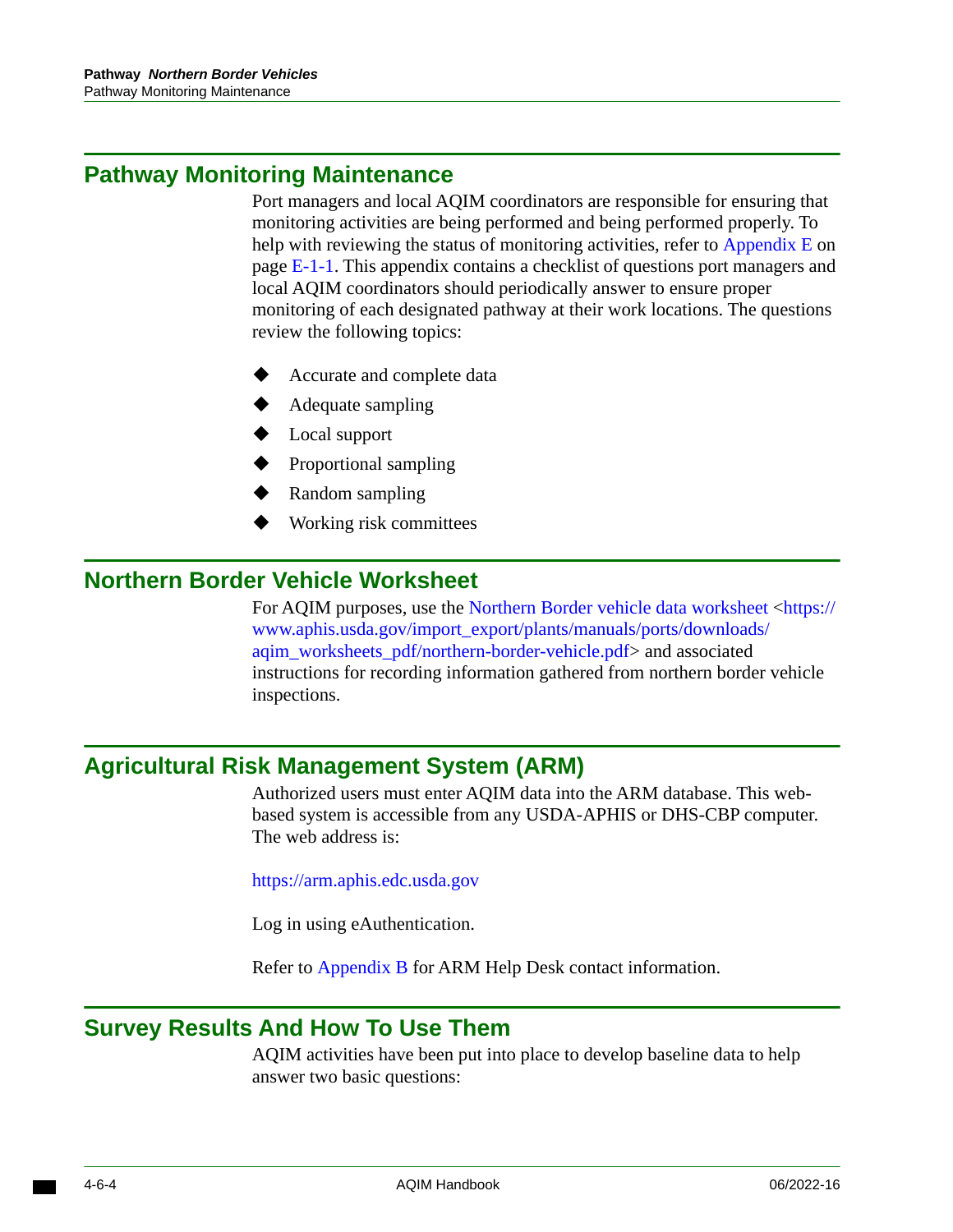- 1. What is the threat of agriculture pests approaching work locations?
- 2. How effective are the AQI operations managing this threat?

Preliminary results for Northern border vehicle surveys provide a general answer for Question 1. That is, there are varying rates at which prohibited agricultural materials approach the Northern border crossings. These prohibited agricultural materials are what could have agricultural pests.

Further analysis of the monitoring data is needed to determine the risk associated with the specific agricultural items approaching the work location. The origin and destination of the agricultural items are important to determine risk levels. Also, whether or not the agricultural items carry an actual agricultural pest is crucial to analyzing risk.

Analysis of the monitoring data needs to occur to answer the first question for specific work locations. Analysis tools are available to help with these analyses, which are explained in the next subsection. At the same time, PPQ holds risk analysis workshops around the country to introduce risk analysis concepts. At some work locations, Risk Management Teams are formed to look at monitoring data and other data which is normally collected. Those locations that contribute to a group sample may want to form an interstate risk management group.

At all other locations, analyses of monitoring data occur to understand the rates at which prohibited items and agricultural pests are approaching the borders of States, areas of the country, and the United States.

Once baseline rates are well established, port managers can use the monitoring data as a baseline to answer the second basic question: How effective are the AQI operations at managing the risk of introduction of agricultural pests and diseases? Again, each work location must conduct this type of analysis. AQIM provides a framework which work locations can use to carry out the analysis.

### <span id="page-114-0"></span>**Questions to Guide Data Analysis**

- 1. How many vehicles were selected for the sampling during the survey period?
- How many vehicles sampled required an action (seizure or other action required as a condition of entry) during the survey period?
- What is the action approach rate of vehicles requiring action (number of vehicles with one or more items categorized as seized/intercepted or clean/treatment divided by the total number of vehicles sampled)?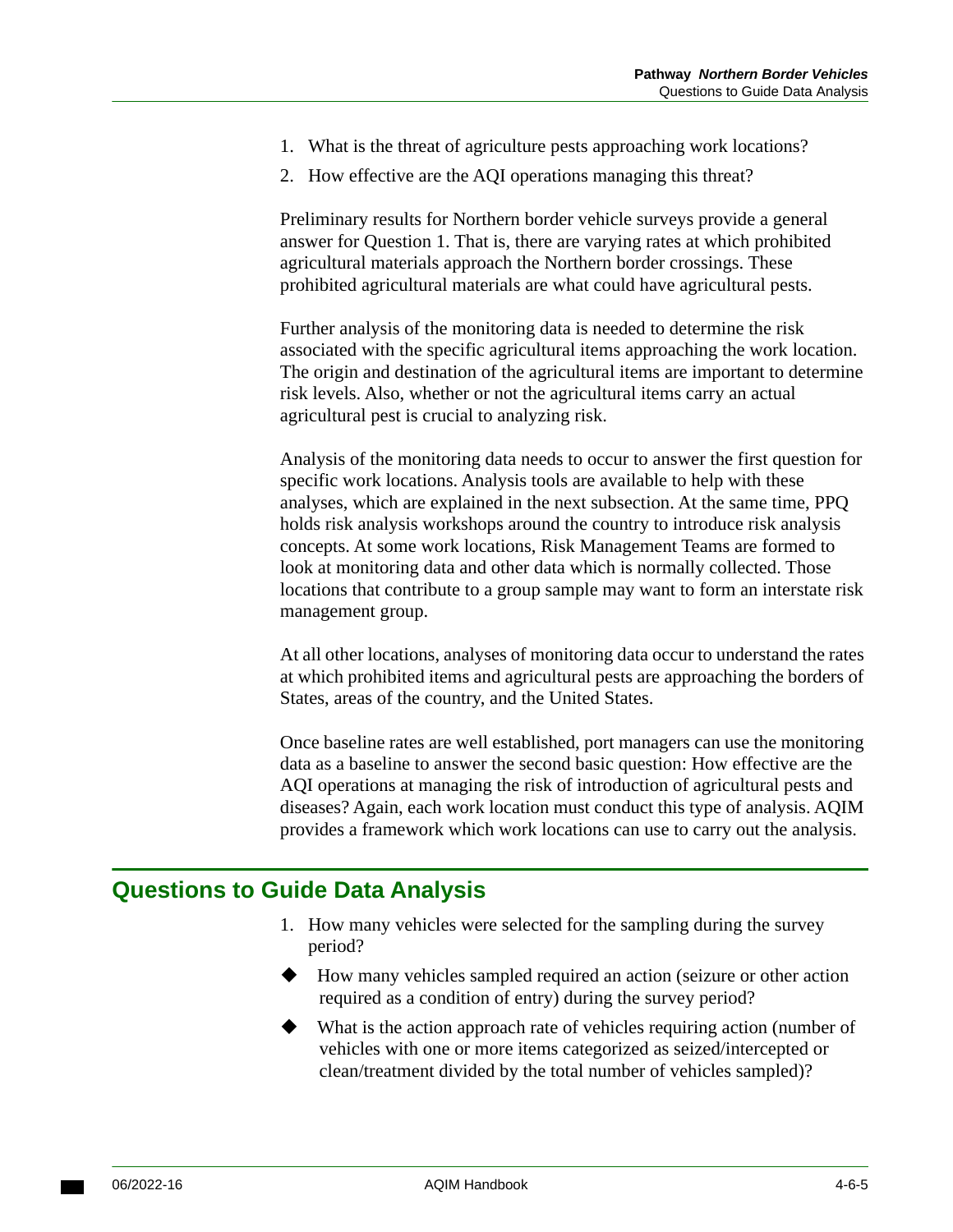- What is the total number of QMIs seized/intercepted during the survey period?
- How many seizures (QMIs) came from the samples during the survey period?
- What is the QMI approach rate of vehicles with prohibited agricultural material (total number of QMIs divided by total vehicles sampled during the survey period)?
- 2. How many pest interceptions (actionable pests) were made from survey samples?
- Pest approach rate: What is the rate of pest interceptions in relation to number of vehicles (number of actionable pests divided by number of vehicles in the sample)?
- 3. How many QMIs were plant material? Meat or animal products?
- What is the rate of QMIs for plant material and meat or animal products?
- Is there a greater risk from plant material or animal products at the work location?
- 4. How many vehicles were sampled at each crossing? What is the rate of QMI seizures at each crossing? Which crossings have a higher rate of QMIs than vehicles?

### **DISCUSSION:**

Are these crossings staffed accordingly? AQIM data analysis provides information on which crossing is the higher risk according to the approach rate. This analysis helps determine if staff is properly allocated among the crossings. The example in [Table 4-6-3](#page-115-0) shows that according to the approach rates, vehicles crossing Bridge B could represent the greater risk at the work location. Staff each location according to the level of risk.

### <span id="page-115-0"></span>**Table 4-6-3 Example of Number of Vehicles Sampled and Approach Rate**

| <b>Northern Border</b><br><b>Vehicle Bridges</b> | <b>Vehicles</b><br><b>Sampled</b> | <b>QMIs</b> | <b>Approach Rate (%)</b> |
|--------------------------------------------------|-----------------------------------|-------------|--------------------------|
| Α                                                | 540                               | 15          | 2.7                      |
| B                                                | 360                               | 25          | 6.9                      |
|                                                  | 900                               | 30          | 3.3                      |

5. What are the destinations of vehicles transiting the work location? Is local traffic (less than 25 miles from the work location) considered a high risk? What are the number of QMIs traveling to local locations versus distant locations?

### **DISCUSSION**:

Which states are considered high risk States? How can you best select vehicles destined to these high risk States to protect U.S. agriculture?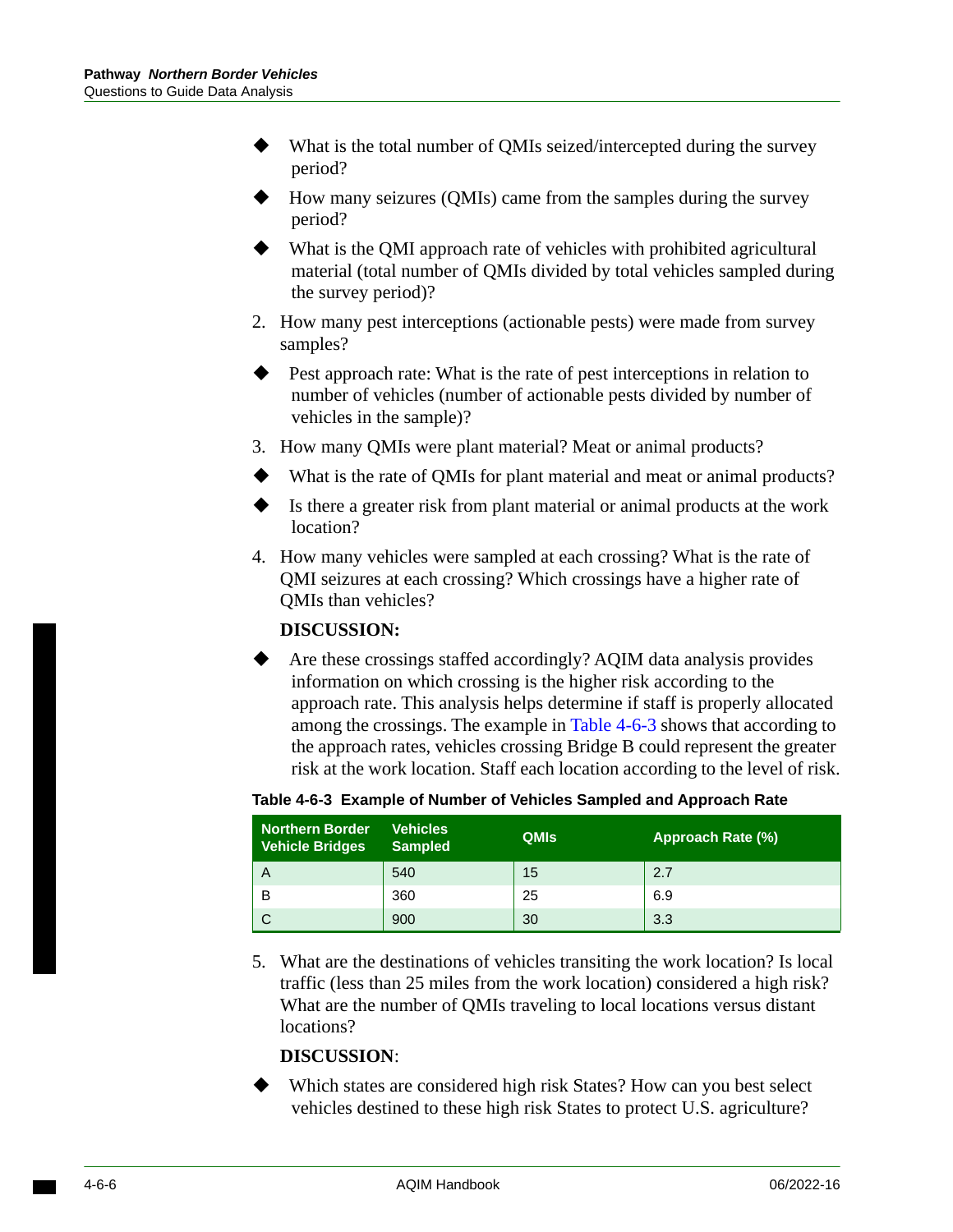- 6. Compare the **action** approach rate for each month of the survey period. **DISCUSSION**:
- Are there easily identified monthly trends when the rate of QMIs transiting the work location are higher?
- Are there seasonal trends or do higher rates correlate with national or religious holidays, beginning or end of the school year, vacation periods, etc.?
- Do these rates correlate with traditional peak and off-peak travel times?
- 7. Generate a listing and frequency of items seized/intercepted. What are the top five items most frequently seized/intercepted? Which QMIs present the greatest risk?
- 8. Which vehicles (and at which crossing) were carrying prohibited items? Where were the items found, hand carried bags, passenger compartment, glove box, truck, luggage? Did the passenger declare all prohibited items? Was the passenger traveling alone, as a couple, or family? What was the reason for travel business, vacation, visit family, tour group, school? What type of vehicle was used to transport prohibited items?

### **DISCUSSION:**

- $\blacklozenge$  How do current selective targeting factors compare with survey results?
- What selectivity factors could be changed or added to identify vehicles carrying prohibited items?
- What percentage of resources are dedicated to staffing AQI activities for northern border vehicles at the work location?
- What is the relative risk of northern border vehicles compared with other pathways in the work location?
- Should resources be reallocated among all the pathways in the work location to better address the relative risk of the pathways?
- 9. Apply the monitoring results to the total approaching population to estimate the number of QMIs and pest interceptions likely to transit the port during the survey period by answering:
- How many total vehicles entered the port during the survey period? Using the rate of QMIs and pest interceptions from AQIM, calculate estimates of the number of QMIs and actionable pests transiting the port.

### **DISCUSSION:**

- What percentage of all QMIs transiting the port were seized/intercepted as a result of the AQI program, use WADS data?
- How does the estimated number of QMIs compare with the reported number of QMIs on WADS?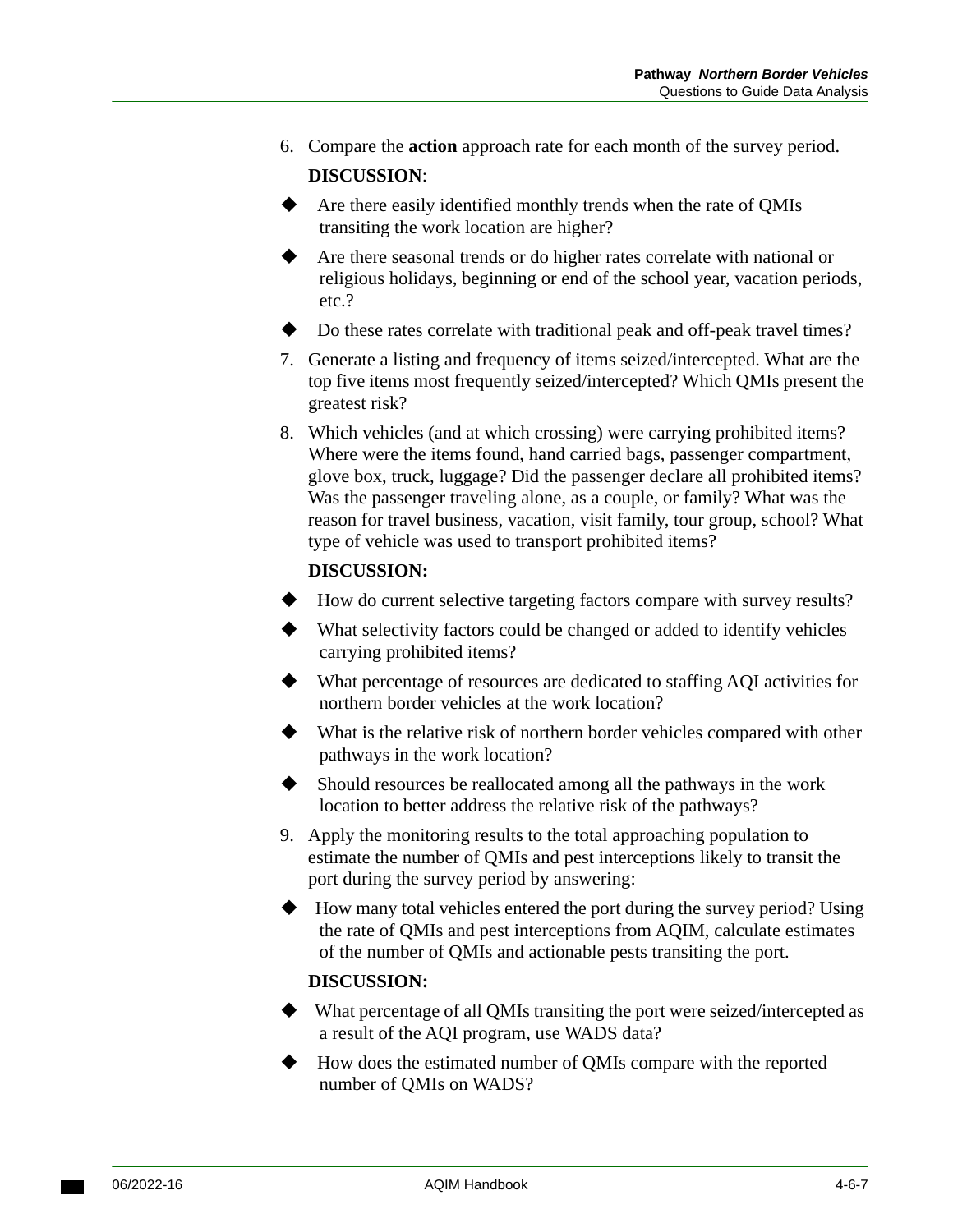- How does the estimated number of actionable pest interceptions compare with the reported number of actionable pests on WADS?
- What percentage of all actionable pests transiting the port were intercepted as a result of the AQI program?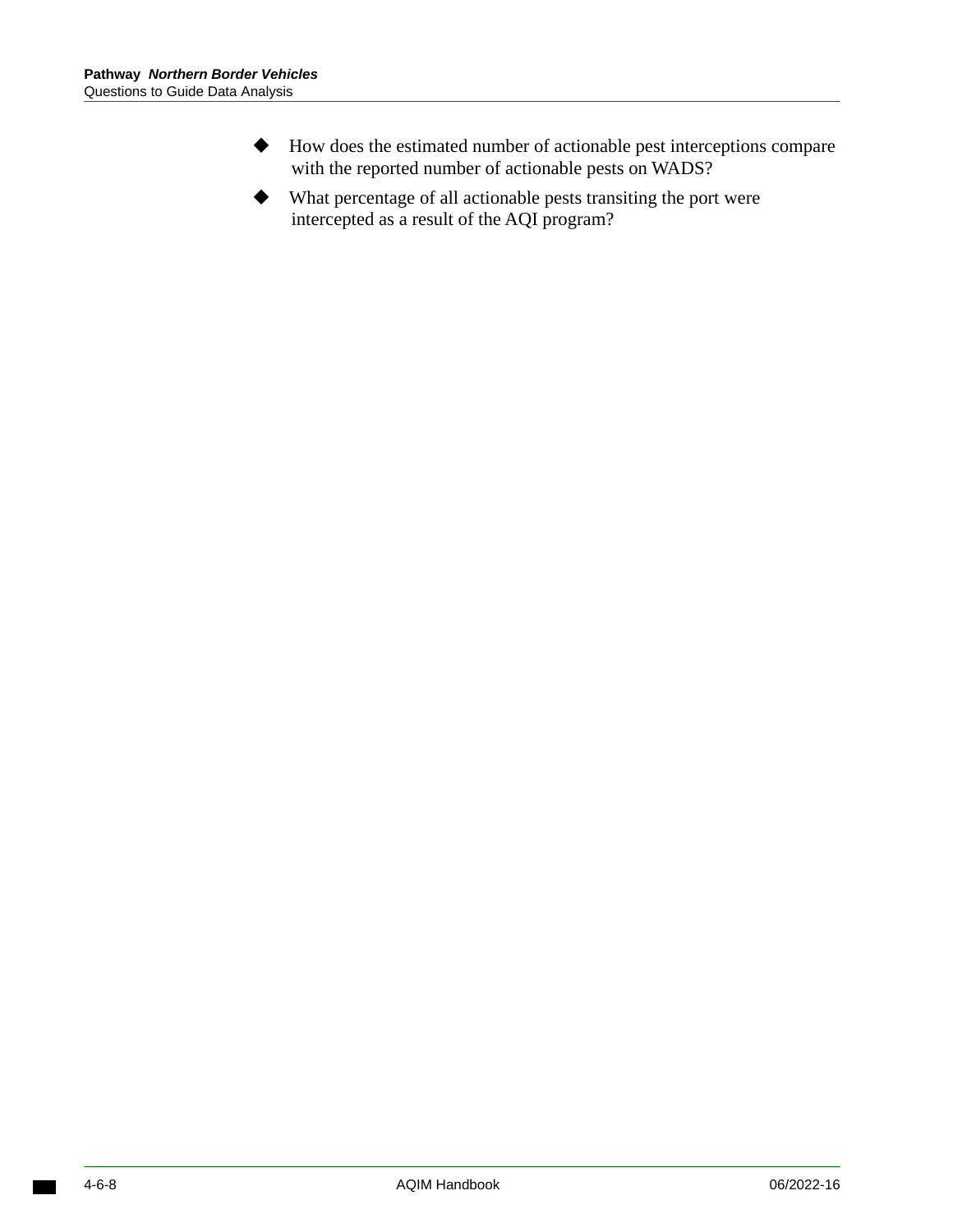

4

# **Pathway**

## *Northern Border Truck Cargo*

## **Contents**

[Background](#page-118-0) **4-7-1**  [The Sampling Universe](#page-119-0) **4-7-2**  [Sampling Universe Exclusions](#page-119-1) **4-7-2**  [Cargo Strata and Stratifying the Sample](#page-120-0) **4-7-3**  [Setting Up a Process](#page-120-2) **4-7-3**  [The Sampling Unit](#page-120-1) **4-7-3**  [Data Collection Consistency](#page-121-0) **4-7-4**  [Northern Border–Truck Cargo Procedures Summary](#page-122-0) **4-7-5**  [Pathway Monitoring Maintenance and Quality Assurance](#page-124-0) **4-7-7**  [Northern Border Truck Cargo Worksheets](#page-125-0) **4-7-8**  [Agricultural Risk Management System \(ARM\)](#page-125-1) **4-7-8**  [Survey Results and How To Use Them](#page-125-2) **4-7-8**  [Questions To Guide Data Analysis](#page-126-0) **4-7-9** 

## <span id="page-118-0"></span>**Background**

The cargo population, or sampling universe, for AQI monitoring in the northern border truck cargo pathway is defined as **commercial plant perishable agricultural cargo**. Take random samples from this population with more intensive (hypergeometric) inspections. Record necessary data about these commodities.

In order to properly monitor cargo, you need to have a good understanding of two key statistical principles:

- 1. It is important that the sample selected be representative of the universe. Random selection helps ensure this.
- 2. Once the sample is selected, it is necessary to inspect the sample thoroughly.

If you want your work location to produce quality risk information, then each person participating must have a clear understanding of the sampling universe, cargo strata and stratifying the sample, the unit of sampling, and consistency issues.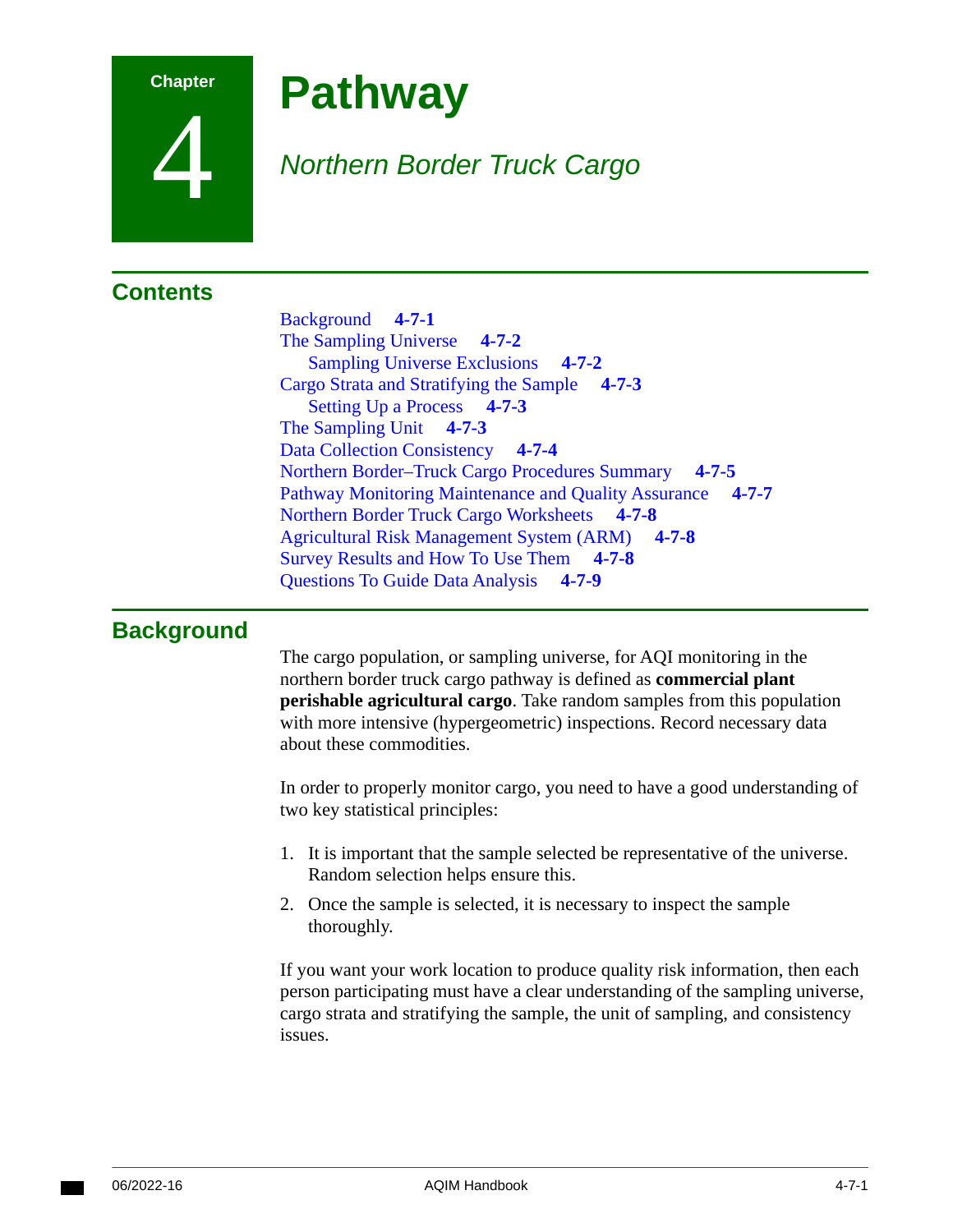## <span id="page-119-0"></span>**The Sampling Universe**

You estimate the number of actions due to pests or improperly manifested items in a cargo entry pathway by taking random samples from the cargo in the pathway. It is key to good statistics to carefully define this universe from which you want to draw your random sample. Answer the following questions in order to select the sample correctly and make statistical inferences for the entire universe.

- How are commodities transported?
- How many commodities are arriving at a work location?
- What kinds of commodities are arriving?
- Are certain types of commodities of more interest to PPQ than others?

For AQIM, the universe is defined by the mode of transport of the cargo, in this case, the truck.

### <span id="page-119-1"></span>**Sampling Universe Exclusions**

Initially, PPQ has decided to limit the universe. The following commodities or commodity types will be excluded from the sampling universe:

- Border Release Advance Screening and Selectivity (BRASS) released cargo
- Commodities which are pre-cleared at foreign sites
- Commodities which are admissible under the National Agriculture Release Program (NARP)
- Commodities which undergo some type of mandatory treatment, other than cold treatment (for example, fumigation, irradiation, hot water treatment) at work locations
- Frozen commodities
- Loose bulk loaded perishable cargo (floor loaded on the truck bed; no boxes, crates, cartons, bags, etc. used for commodity containment)
- Oil, salt, iron ore, coal, etc., which have no pest risk
- Seed shipments
- Transportation and Exportation (T&E) cargo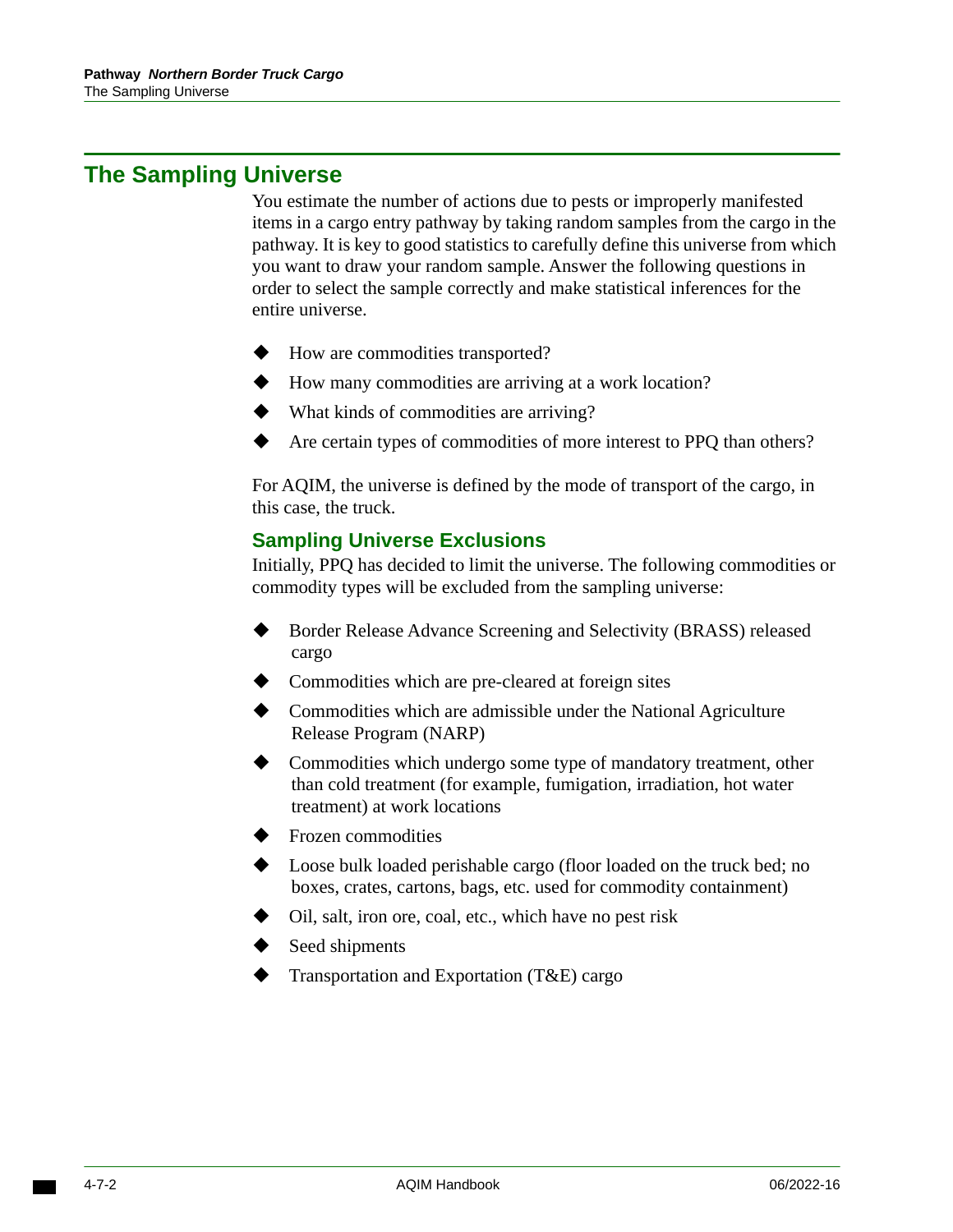## <span id="page-120-0"></span>**Cargo Strata and Stratifying the Sample**

The sampling and inspection processes for AQIM were designed to be compatible with typical cargo inspection groupings. The cargo universe is divided into several homogeneous and distinctly separate groups in order to estimate the pest approach rates in each group.

By sampling a set number of samples from each cargo group, PPQ is able to get precise estimates of the number of trucks with pests approaching the border. It is then easier to make comparisons, which helps the work location understand how effectively it manages the pest risk for this category, as well as for the entire cargo universe at the port.

It is very important that each sample selected be representative of all other units in that category. One way to ensure that the sample is representative is to choose a truck at random (either random time, random number, etc.). This random selection process eliminates the bias of the Agriculture Specialist selecting the sample. The Agriculture Specialist's experience (bias) might lead to choosing a truck that is carrying a commodity that is more likely to be harboring a pest. This bias would make the sample not representative of the entire truck universe. The monitoring results would be skewed toward those commodities likely to harbor a pest. This bias would hamper the work location's ability to make the best decisions based on risk analysis.

### <span id="page-120-2"></span>**Setting Up a Process**

Setting up a process of selecting representative samples in each group will be one of the biggest challenges in AQIM. Because each work location has its own unique set of circumstances in cargo operations, the work location must individualize its random sampling process. Document the process and, if needed, ask for feedback from other work locations, the AQIM coordinator, or port operations staff who have experience in selecting random samples in the cargo environment.

### <span id="page-120-1"></span>**The Sampling Unit**

For northern border truck cargo, the sample unit is the truck box containing the commodity, not including the cab. It is crucial that the sample unit is inspected closely enough to detect any actionable pests or improperly manifested items. Northern border truck cargo sampling and inspection procedures are detailed in [Table 4-7-2 on page 4-7-6](#page-123-0). Procedures for sampling multiple commodities on the selected truck are detailed in [Table 4-7-3 on page 4-7-7.](#page-124-1)

Contact the National AQIM coordinator for specific sampling numbers if unable to achieve the specified sampling amounts based on the pathway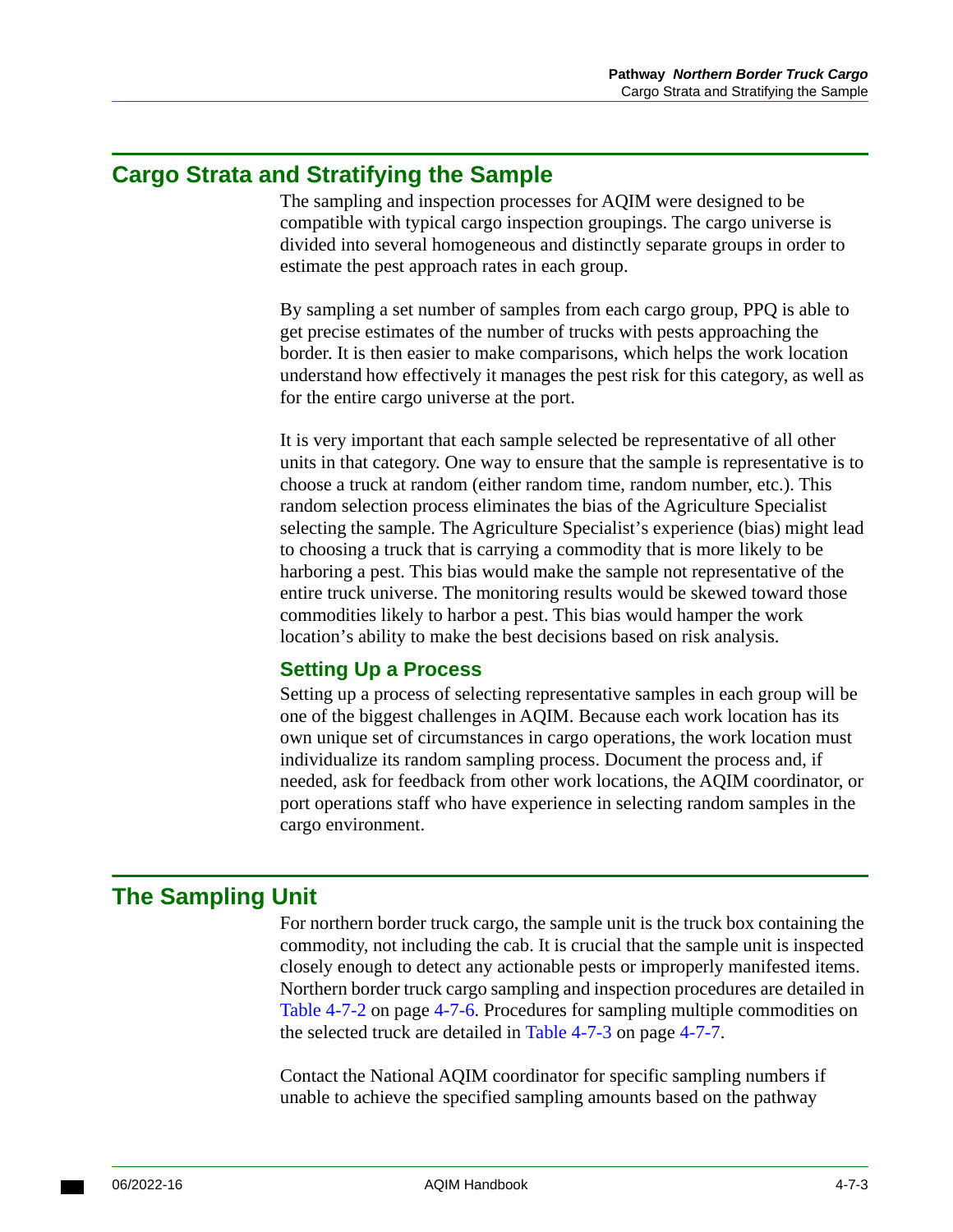instructions. Always follow established protocols through your chain of command.

Follow the procedures exactly in order for the monitoring estimates to be valid and useful.

### <span id="page-121-0"></span>**Data Collection Consistency**

Record the monitoring results from the inspection of a random sample unit accurately and consistently. Because each sample represents many other units, all Agriculture Specialists must be as consistent as possible in following the inspection procedures.

Regulated commodities pose a special challenge. If the sample selected is a regulated commodity, it is important to understand the following:

Cargo monitoring estimates the number of trucks approaching the work location with pest infestation levels requiring action by PPQ. AQIM uses riskbased inspection procedures for detecting 10 percent or more pest infestation rate. This initial threshold is used to estimate the number of trucks with a pest threat approaching a work location.

### **NOTICE**

This 10 percent infestation level may change as the data for AQIM is collected and analyzed.

To be 95 percent sure that the Agriculture Specialist inspecting the sample truck will find the pest when the shipment is infested at a 10 percent or more infestation level, the Agriculture Specialist must select, at random, a specific number of boxes in the shipment. Determine this number of boxes by using the hypergeometric table in [Table 4-7-1.](#page-121-1) Inspect each of these boxes to ensure that:

- No hitchhiker pests are present in the box
- No internal feeding insects are present in randomly selected fruit in the box
- No mismanifested or smuggled items are present

<span id="page-121-1"></span>

|  | Table 4-7-1 Hypergeometric Table for Random Sampling |  |  |  |
|--|------------------------------------------------------|--|--|--|
|--|------------------------------------------------------|--|--|--|

| Total number of boxes on the truck: | Randomly select this number of boxes: |
|-------------------------------------|---------------------------------------|
| $1 - 10$                            | All boxes in the shipment             |
| $11 - 12$                           | 11                                    |
| 13                                  | 12                                    |
| 14-15                               | 13                                    |
| $16 - 17$                           | 14                                    |
| 18-19                               | 15                                    |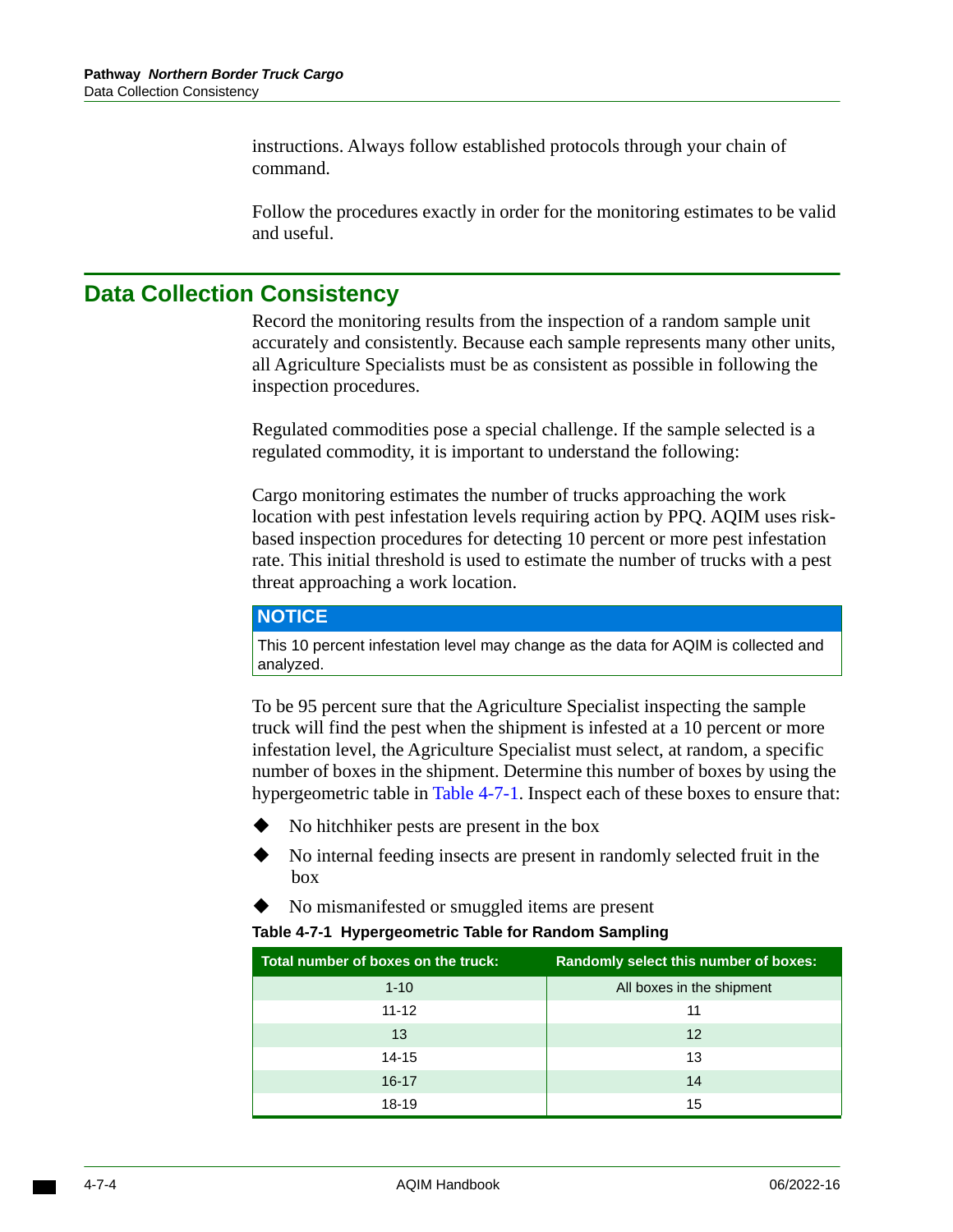| Total number of boxes on the truck: | Randomly select this number of boxes: |
|-------------------------------------|---------------------------------------|
| $20 - 22$                           | 16                                    |
| 23-25                               | 17                                    |
| 26-28                               | 18                                    |
| 29-32                               | 19                                    |
| 33-38                               | 20                                    |
| 39-44                               | 21                                    |
| 45-53                               | 22                                    |
| 54-65                               | 23                                    |
| 66-82                               | 24                                    |
| 83-108                              | 25                                    |
| 109-157                             | 26                                    |
| 158-271                             | 27                                    |
| 272-885                             | 28                                    |
| 886-200,000                         | 29                                    |

**Table 4-7-1 Hypergeometric Table for Random Sampling (continued)** 

Agriculture Specialists should follow normal inspection procedures of fruits or vegetables to make these determinations. For example, fruit should be cut to detect for internal feeders if external evidence is present.

### <span id="page-122-0"></span>**Northern Border–Truck Cargo Procedures Summary**

Sample northern border truck cargo for AQIM at the following ports (and the staffed crossings managed by these ports):

- Alexandria Bay, NY
- Blaine, WA
- Buffalo, NY
- Champlain, NY
- Detroit, MI
- Port Huron, MI

Refer to [Table 4-7-2](#page-123-0) for sampling details of northern border truck cargo.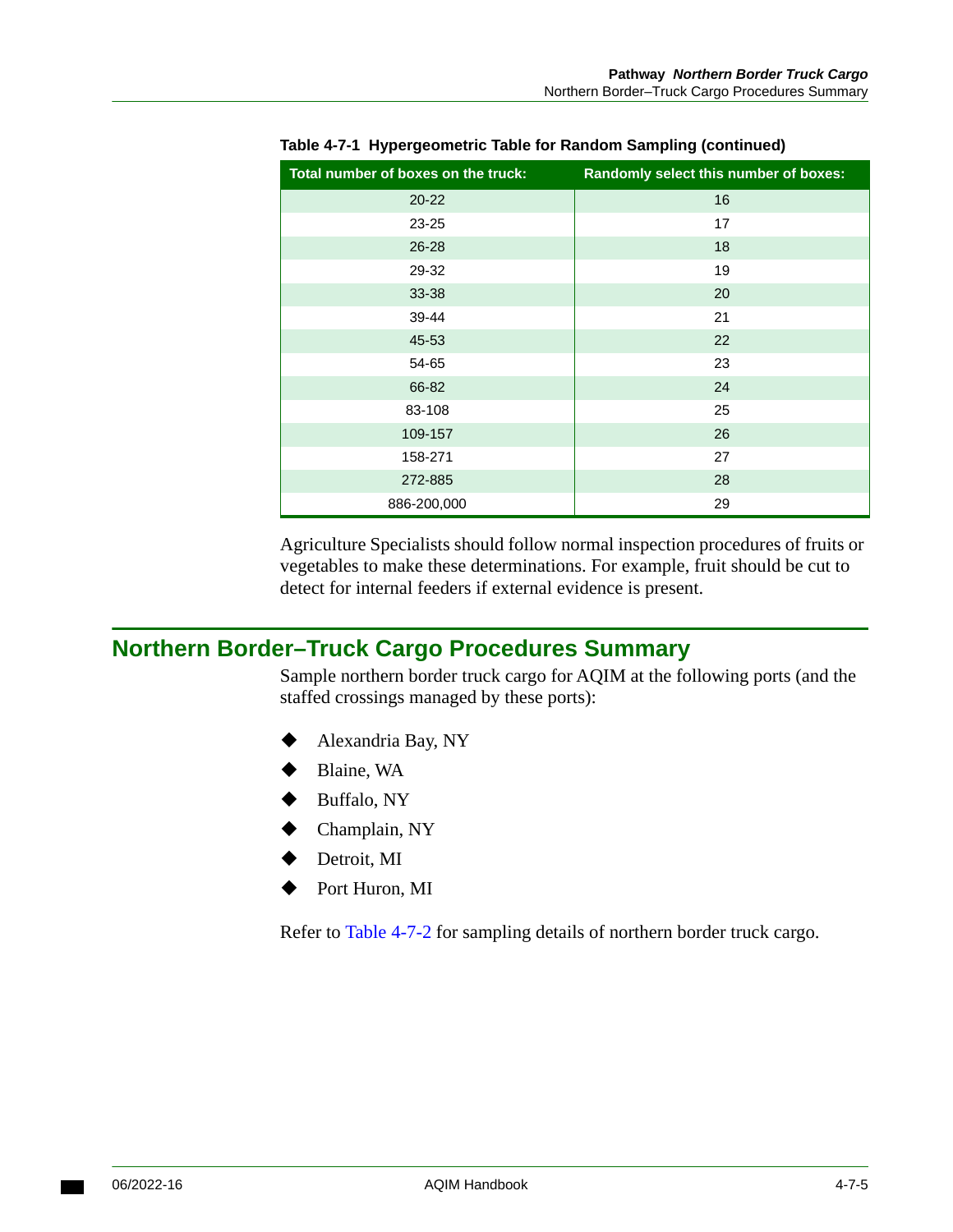| Northern Border Truck Cargo Procedures Summary |                                                                                                                                                                                                                                                                                                                                                                                                                                                                                                                                                                                                                                                                                                                                                                                                                                 |  |
|------------------------------------------------|---------------------------------------------------------------------------------------------------------------------------------------------------------------------------------------------------------------------------------------------------------------------------------------------------------------------------------------------------------------------------------------------------------------------------------------------------------------------------------------------------------------------------------------------------------------------------------------------------------------------------------------------------------------------------------------------------------------------------------------------------------------------------------------------------------------------------------|--|
| Cargo Popula-<br>tion Definition               | Commercial plant, perishable agricultural cargo is any commercial shipment of perishable, fresh<br>fruit, vegetables, and plants, even if stated as Canadian origin. See Sampling Universe Exclusions<br>on page 4-7-2.                                                                                                                                                                                                                                                                                                                                                                                                                                                                                                                                                                                                         |  |
|                                                | NOTE: Commodities with mandatory cold treatment are also included.                                                                                                                                                                                                                                                                                                                                                                                                                                                                                                                                                                                                                                                                                                                                                              |  |
|                                                | Reefer Equipped Containers: SUSPENDED UNTIL FURTHER NOTICE                                                                                                                                                                                                                                                                                                                                                                                                                                                                                                                                                                                                                                                                                                                                                                      |  |
| Sample Size                                    | The sample size is 6-12 inspections per week per port from a minimum of six trucks.                                                                                                                                                                                                                                                                                                                                                                                                                                                                                                                                                                                                                                                                                                                                             |  |
|                                                | If the consignment consists of smaller retail units like clam shell packaging or smaller film-wrapped<br>retail packaging or trays in boxes, then select the proper sample size from the total number of clam<br>shells, trays, etc. for inspection.                                                                                                                                                                                                                                                                                                                                                                                                                                                                                                                                                                            |  |
|                                                | Contact the National Operations Manager for Exclusion and Imports for assistance (Mikell Tanner at<br>919-855-7317 or email Mikell. Tanner@usda.gov).                                                                                                                                                                                                                                                                                                                                                                                                                                                                                                                                                                                                                                                                           |  |
| Inspection<br>Methodology                      | Physically inspect each truck at port or consignee premise. Refer to Table 4-7-3 on page 4-7-7<br>before beginning the inspection process.                                                                                                                                                                                                                                                                                                                                                                                                                                                                                                                                                                                                                                                                                      |  |
|                                                | Inspect cargo using appropriate AQIM hypergeometric inspection procedures. Determine the num-<br>ber of boxes using the hypergeometric sampling rates from Table 4-7-1 on page 4-7-4. Select boxes<br>for inspection from random locations throughout the truck to detect a 10 percent level of infestation<br>(at 95% confidence). Inspect entire contents of boxes selected and available floor space of the truck<br>for agricultural pests or mismanifested or smuggled items.                                                                                                                                                                                                                                                                                                                                              |  |
|                                                | If a bulk shipment is randomly selected for AQIM inspection and is not loose bulk floor loaded,<br>then determine best estimate of total number of box equivalents as if this was a boxed cargo ship-<br>ment. (Using an average 10 Kg (appx. 22 lbs.) box or carton as reference.) Based on the estimated<br>number of boxes, use the hypergeometric table to determine the number of box equivalents that<br>must be randomly inspected. For example: if a bulk shipment contains 16 bins of jalapeno peppers<br>with total weight of 14400 Kg (31,746 lbs.), then the estimated box equivalent of this shipment is<br>1440 boxes or cartons. In this instance, the hypergeometric table indicates that a total of 29 box or<br>carton equivalents must be randomly selected from the entire shipment and inspected for AQIM. |  |
| Other Issues                                   | Inspect cargo during normal port business hours. Costs for OT clearance will be paid by the shipper/<br>broker/consignee, or government.                                                                                                                                                                                                                                                                                                                                                                                                                                                                                                                                                                                                                                                                                        |  |
|                                                | Advise shippers, importers, and brokers that random sampling and inspection will be part of day-to-<br>day operations. They should understand that there is a probability that their shipment will be<br>intensely inspected.                                                                                                                                                                                                                                                                                                                                                                                                                                                                                                                                                                                                   |  |

### <span id="page-123-0"></span>**Table 4-7-2 Northern Border Truck Cargo Procedures Summary**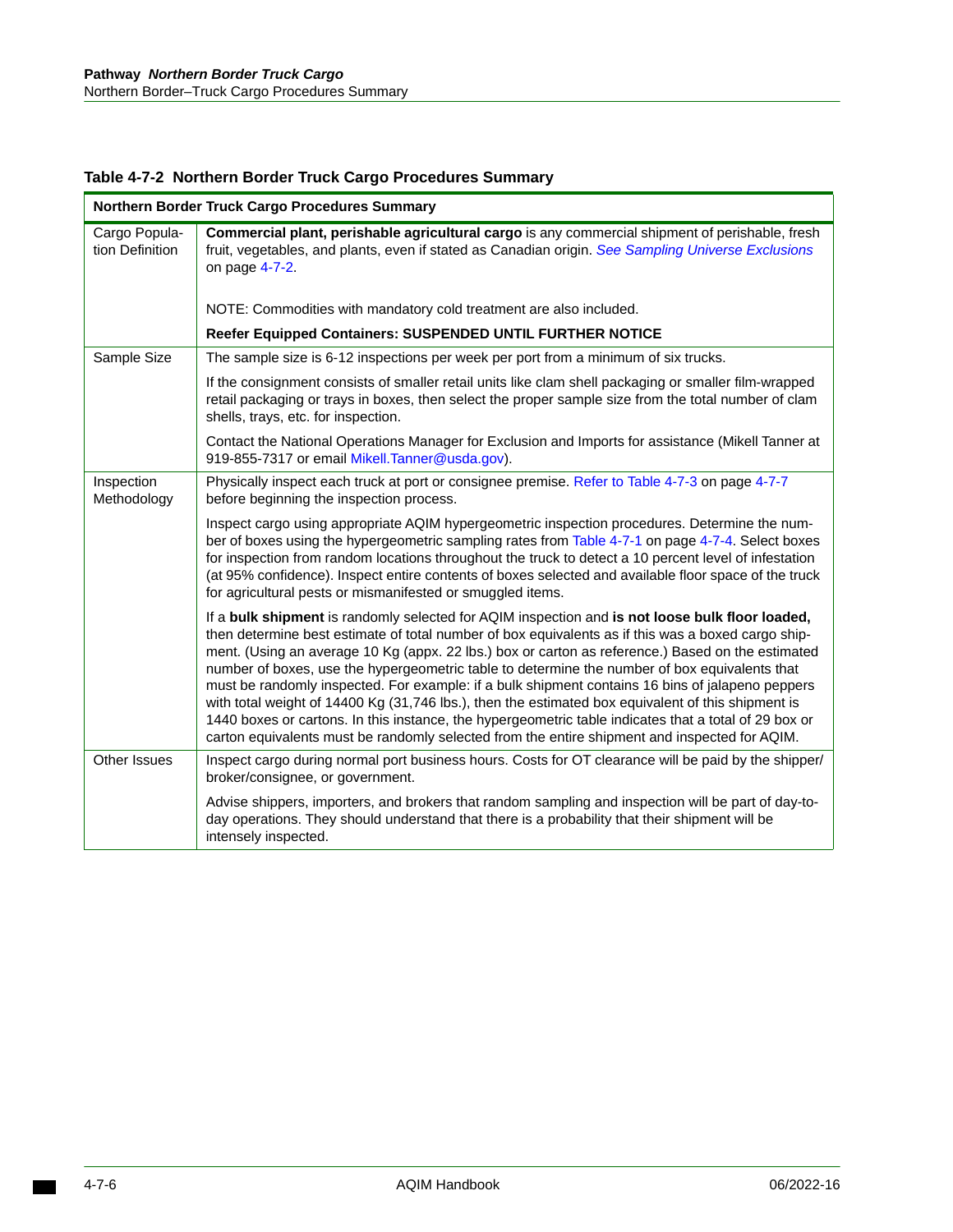| If the randomly selected<br><b>AQIM consignment is:</b>                  | Then:                                                                                                                        | <b>Which Creates:</b>                                                                                         |
|--------------------------------------------------------------------------|------------------------------------------------------------------------------------------------------------------------------|---------------------------------------------------------------------------------------------------------------|
| All the same perishable<br>commodity from one origin                     | APPLY hypergeometric inspection sampling<br>to whole shipment, AND;                                                          | One AQIM record for ARM data input                                                                            |
|                                                                          | SELECT the appropriate number of units for<br>inspection                                                                     |                                                                                                               |
| Different perishable com-<br>modities from one or multi-                 | SELECT the single commodity with the most<br>quantity (boxes, cartons, etc.) AND;                                            | Two different AQIM inspection (one<br>for each of the commodities                                             |
| ple origins (other than CUT<br><b>FLOWERS)</b>                           | SELECT the single commodity with the least<br>quantity units (must be a minimum of 5<br>quantity units)                      | selected) for one ARM data input                                                                              |
|                                                                          | APPLY hypergeometric inspection sampling<br>separately to each of these selections and<br>inspect as separate AQIM samples   |                                                                                                               |
| Different CUT FLOWER<br>genera/varieties from one<br>or multiple origins | Consider ONLY boxes of single variety cut flow-<br>ers OR boxes of same flower composition bou-<br>quets <sup>1</sup> :      | Two different AQIM inspections (one<br>for each of the cut flower genera<br>selected) for one ARM data input. |
|                                                                          | SELECT the cut flower genus/variety with<br>the most quantity units (boxes, cartons, etc.)<br>AND;                           | Record cut flower variety name and<br>origin of the cut flower (NOT origin of<br>flight or vessel)            |
|                                                                          | SELECT the cut flower genus/variety with<br>the least quantity units (must be a minimum<br>of 5 quantity units) <sup>2</sup> |                                                                                                               |
|                                                                          | APPLY hypergeometric inspection sampling<br>separately to each of these selections and<br>inspect as separate AQIM samples   |                                                                                                               |

<span id="page-124-1"></span>**Table 4-7-3 AQIM Sampling Procedures for Multiple Commodities in Cargo** 

1 Consider bouquets when they consist of 75% of a single flower variety, excluding greenery. For example, if 75% of the flowers in a bouquet are roses (excluding greenery), identify the bouquet as a rose bouquet.

2 If there are multiple commodities/cut flower varieties with five boxes each, then port discretion is used to select the 5 box commodity to be sampled and inspected.

### <span id="page-124-0"></span>**Pathway Monitoring Maintenance and Quality Assurance**

 monitoring activities are being performed and being performed properly. To Port managers and local AQIM coordinators are responsible for ensuring that help with reviewing the status of monitoring activities, refer to Appendix E on [page E-1-1.](#page-170-0) This appendix contains a checklist of questions port managers and local AQIM coordinators should periodically answer to ensure proper monitoring of each designated pathway at their work locations. The questions review the following topics:

- Accurate and complete data
- Adequate sampling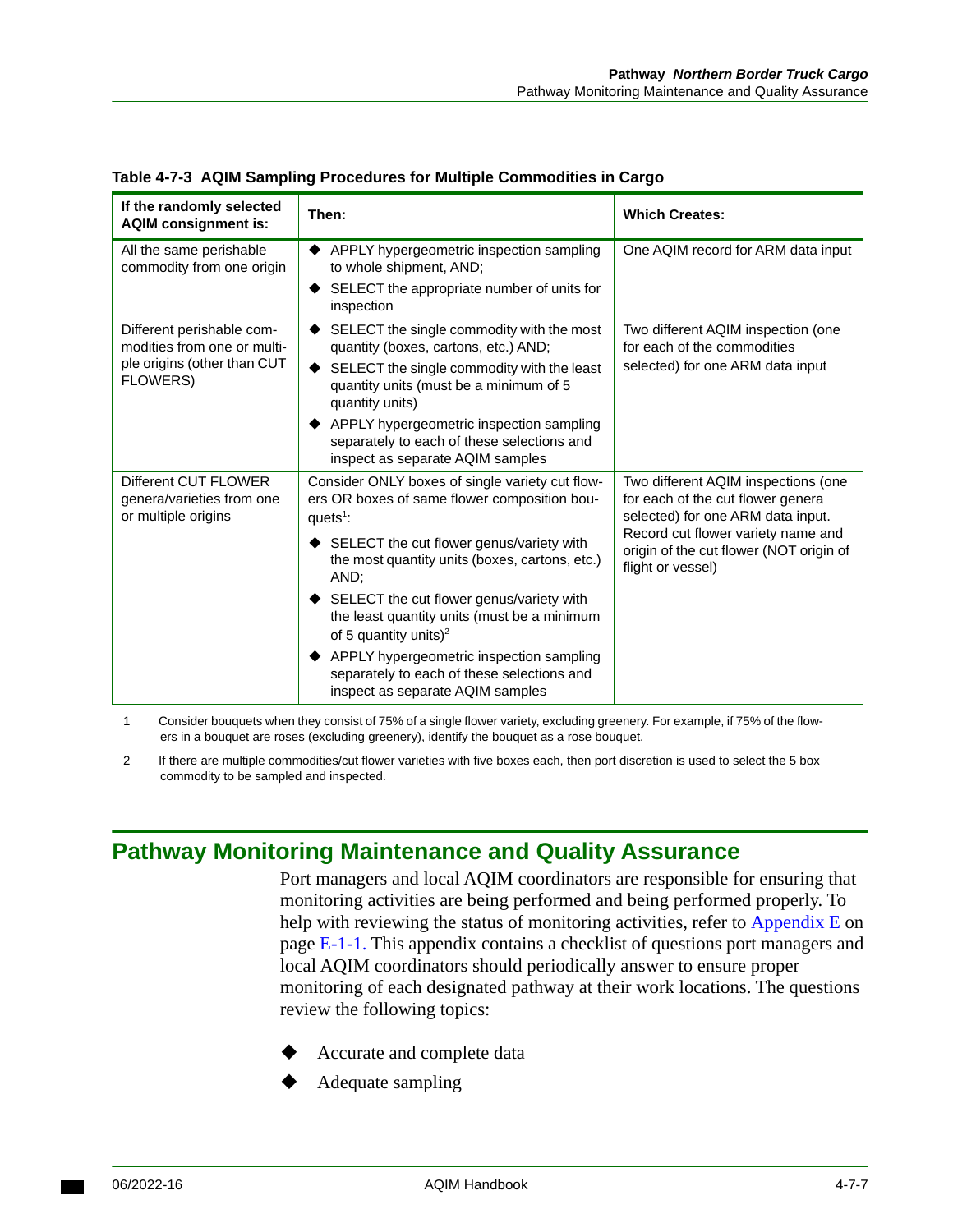- Local support
- Proportional sampling
- Random sampling
- Working risk committees

### <span id="page-125-0"></span>**Northern Border Truck Cargo Worksheets**

AQIM sampling for northern border refrigerated (reefer) truck cargo is SUSPENDED until further notice.

However, sampling will continue for non-refrigerated northern border truck cargo. Use the Northern Border Truck Cargo data worksheet <https:// [www.aphis.usda.gov/import\\_export/plants/manuals/ports/downloads/](https://www.aphis.usda.gov/import_export/plants/manuals/ports/downloads/aqim_worksheets_pdf/northern-border-truck-cargo-perishables.pdf)  [aqim\\_worksheets\\_pdf/northern-border-truck-cargo-perishables.pdf>](https://www.aphis.usda.gov/import_export/plants/manuals/ports/downloads/aqim_worksheets_pdf/northern-border-truck-cargo-perishables.pdf) and associated instructions for recording information gathered from northern border truck cargo inspections.

### <span id="page-125-1"></span>**Agricultural Risk Management System (ARM)**

Authorized users must enter AQIM data into the ARM database. This webbased system is accessible from any USDA-APHIS or DHS-CBP computer. The web address is:

<https://arm.aphis.edc.usda.gov>

Log in using eAuthentication.

Refer to [Appendix B](#page-150-0) for ARM Help Desk contact information.

### <span id="page-125-2"></span>**Survey Results and How To Use Them**

AQIM activities have been put into place to develop baseline data to help answer two basic questions:

- 1. What is the threat of agricultural pests approaching work locations?
- 2. How effective is the AQI program at managing this threat?

Results of surveys for Norther border truck cargo provided a general answer for question 1. There are varying rates at which prohibited agricultural materials and pests approach the work locations. These prohibited agricultural materials are what can have agricultural pests.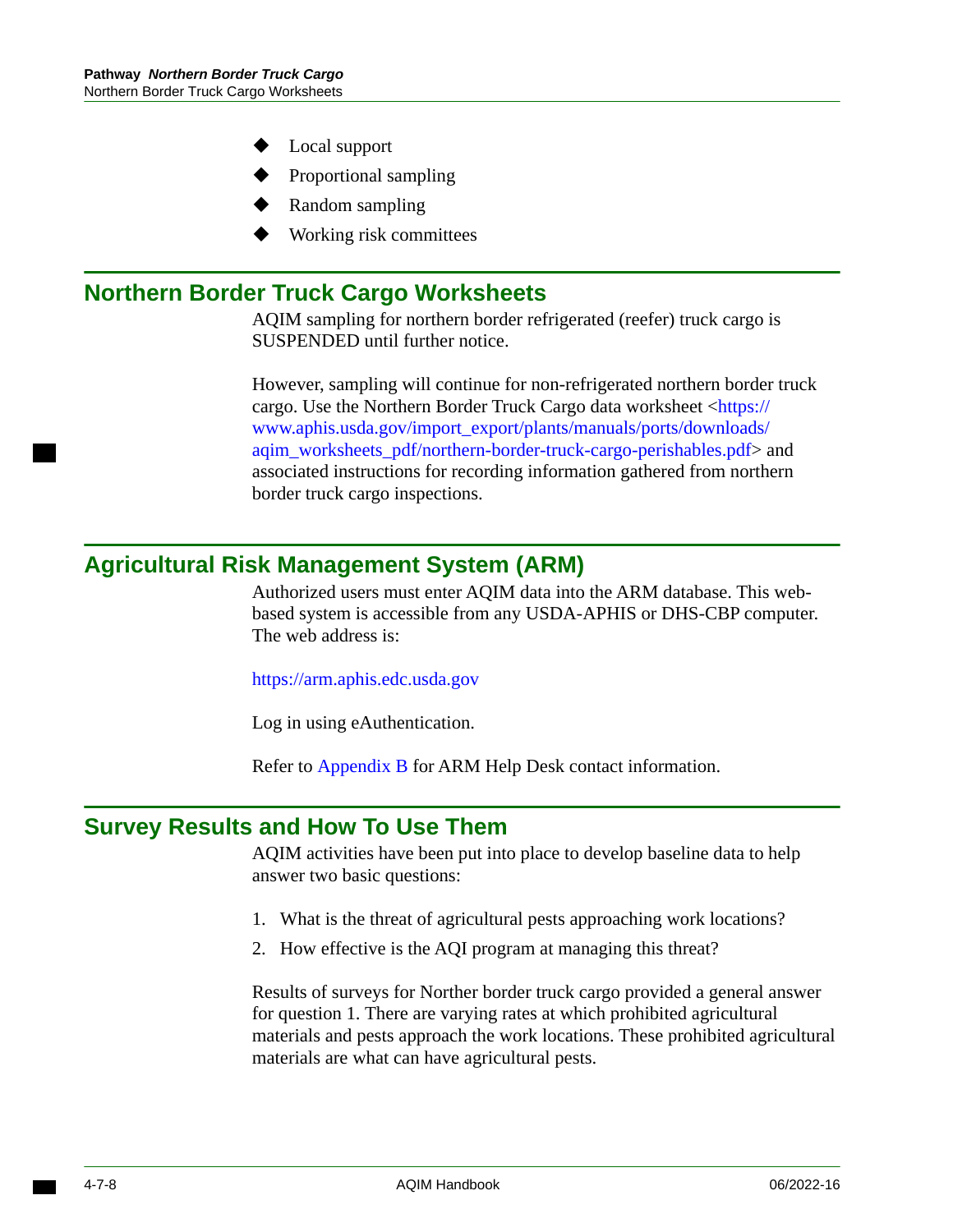Further analysis of the monitoring data is needed to determine the risk associated with the prohibited items approaching the work location. The origin and destination of the prohibited items is important to determine risk levels. Also, whether or not the prohibited item carries an actual agricultural pest is crucial in analyzing risk.

Analyses of the monitoring data need to occur at several levels of PPQ. At the work locations, PPQ personnel need to study what the data means and answer the first question for their specific work location. Analysis tools are available to help with these analyses, which are explained in the next subsection. At the same time, PPQ holds risk analysis workshops around the country to introduce risk analysis concepts. At some work locations, Risk Management Teams are formed to look at monitoring data and other data, which are normally collected at the work location.

At other locations, analyses of monitoring data occur to establish the rates at which quarantined items and agricultural pests are approaching the borders of States, areas of the country, and the United States.

Once baseline rates are well established, PPQ can use the monitoring data as a baseline to answer the second basic question: How effective is the AQI program at managing the risk of introduction of agricultural pests and diseases? Again, each work location must conduct this type of analysis. AQIM provides a framework which work location can use to carry out the analysis.

### <span id="page-126-0"></span>**Questions To Guide Data Analysis**

- 1. How many trucks were selected for sampling during the survey period?
- $\blacklozenge$  How many actions were required on the trucks sampled?
- $\blacklozenge$  How many actions by strata category sampled were there? (Previous data has multiple strata.)
- What is the action approach rate of trucks that require action (number of trucks requiring action divided by total trucks in the sample)?
- 2. How many pest interceptions (actionable pests) were made from survey samples?
- ◆ Pest Approach Rate: What is the rate of pest interceptions in relation to the total sampled number of trucks (number of trucks with actionable pests divided by total trucks in the sample)?
- 3. Compare the rate of actions required for each month of the survey.

### **DISCUSSION:**

Are there easily identified trends when the rate of cargo actions transiting the work location are higher?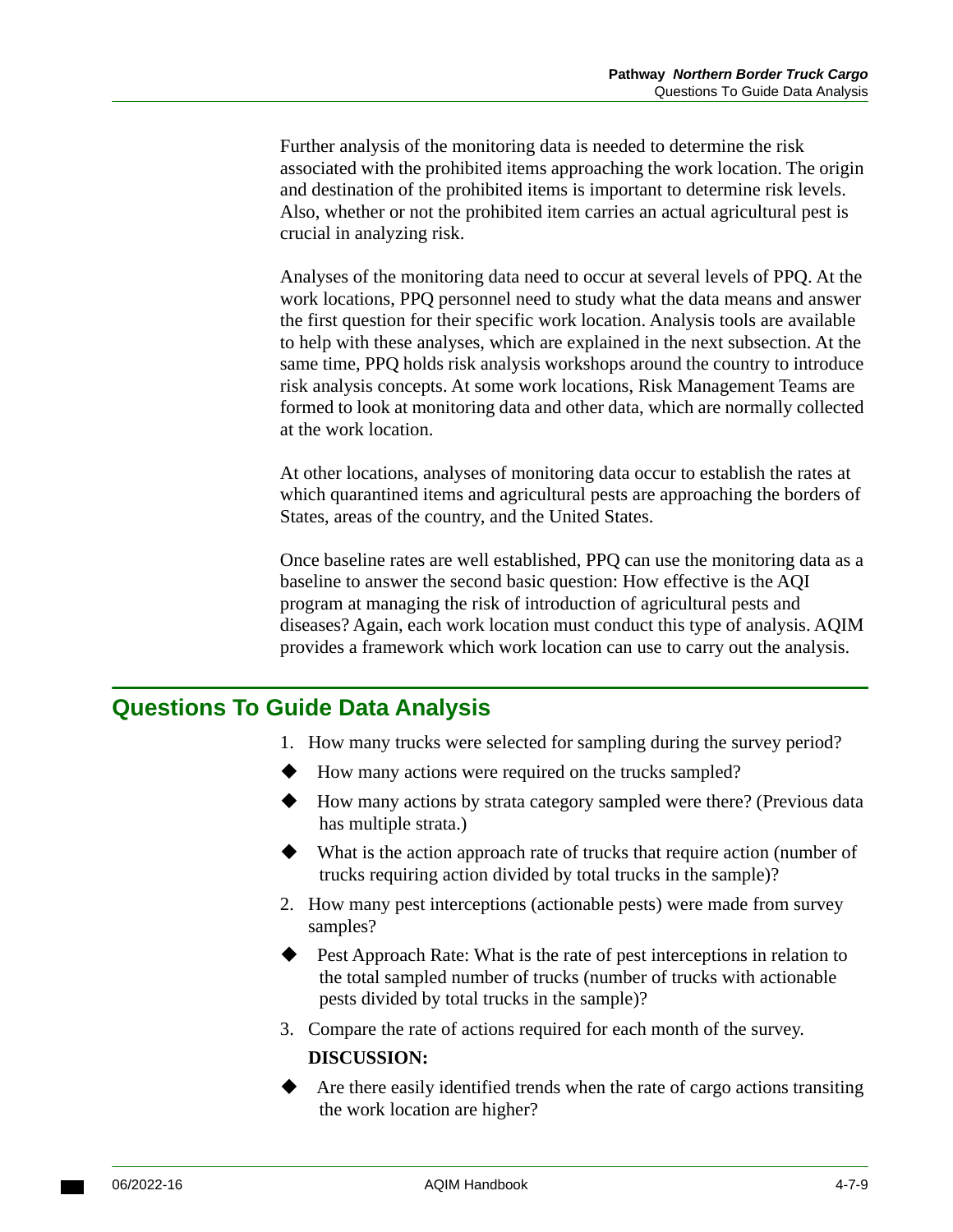- Are there seasonal trends?
- Do higher rates correlate with national or religious holidays, certain types of trucks, cargo, or importers?
- 4. Generate a listing and frequency of shipments requiring action. Which commodities present the greater risk?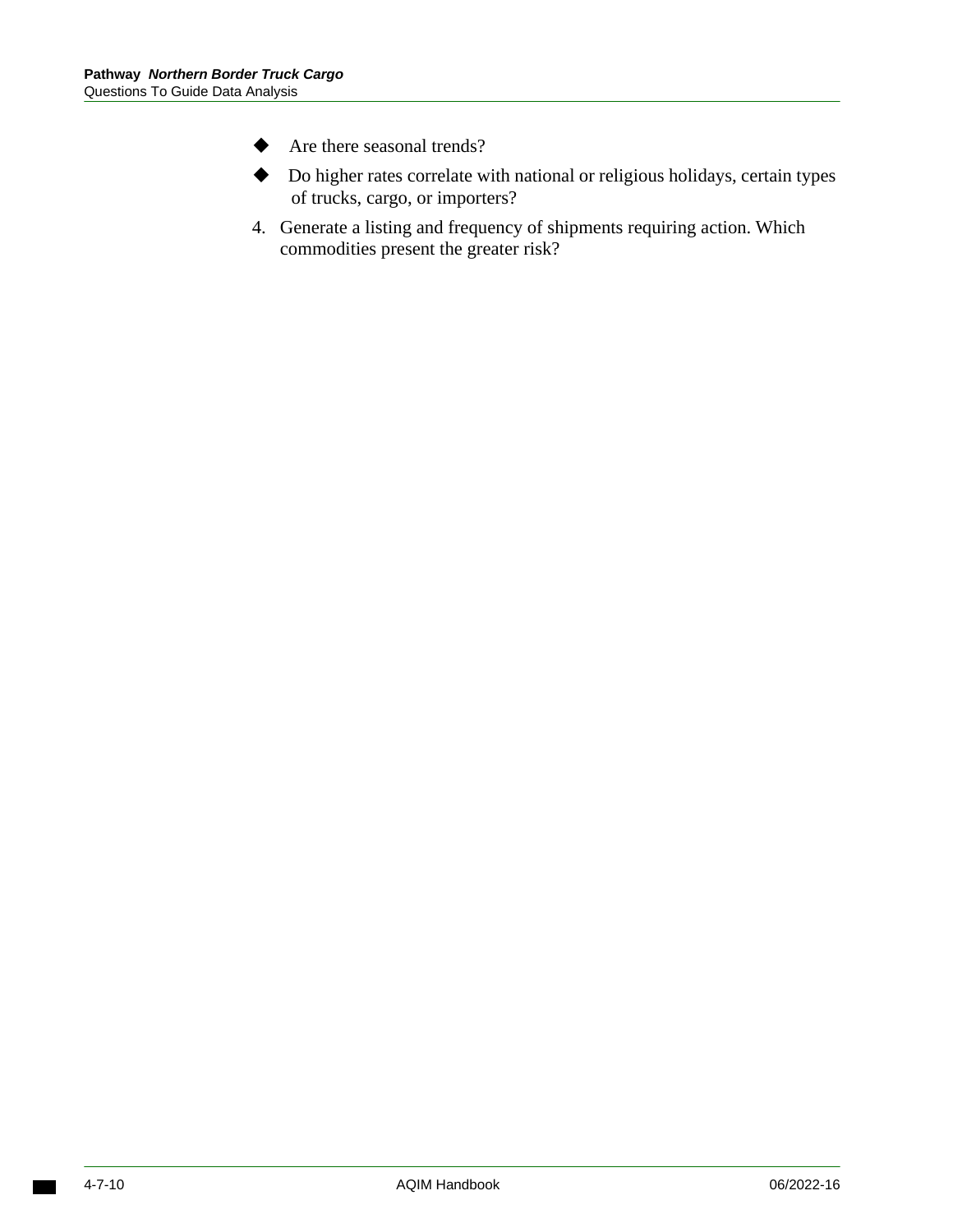

4

# **Pathway**

## *Southern Border Vehicles*

## **Contents**

[Background](#page-128-0) **4-8-1**  [Standard Operating Procedures](#page-129-0) **4-8-2**  [Passenger Vehicle Universe](#page-130-0) **4-8-3**  [Inspection Criteria for the 7-Point Inspection](#page-130-2)  [Pest Interception Procedures](#page-130-1) **4-8-3**  [Safety](#page-131-0) **4-8-4**  [Pathway Monitoring Maintenance](#page-131-1) **4-8-4**  [Southern Border Vehicle Worksheet](#page-131-2) **4-8-4 4-8-3**  [Agricultural Risk Management System \(ARM\)](#page-131-3)  [Survey Results and How To Use Them](#page-132-0) **4-8-5**  [Questions to Guide Data Analysis](#page-133-0) **4-8-6 4-8-4** 

## <span id="page-128-0"></span>**Background**

This pathway covers passenger vehicles entering the United States via southern border crossings. Record information on a worksheet even if no agricultural item(s) are found.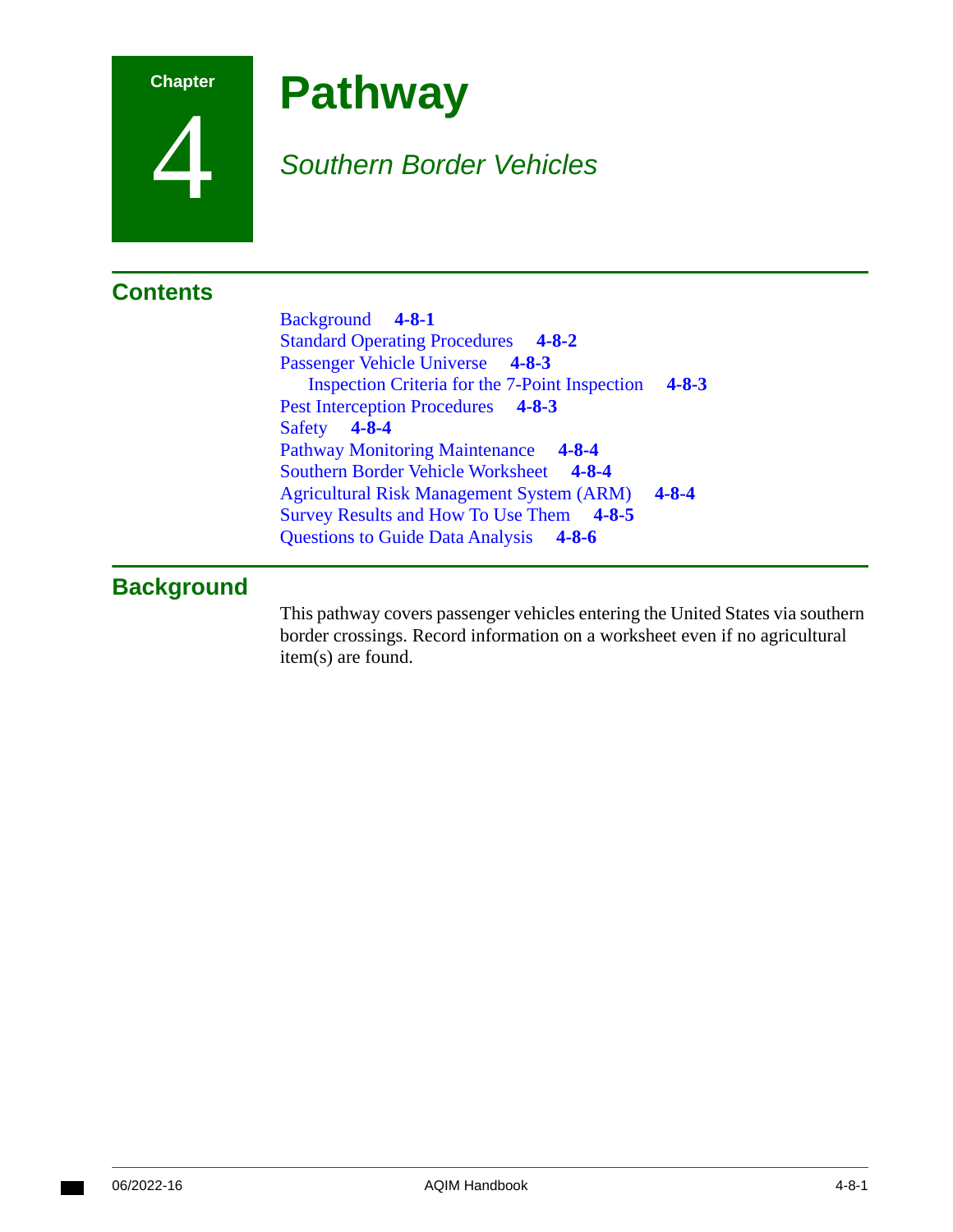## <span id="page-129-0"></span>**Standard Operating Procedures**

Collect random samples from the entire, non-commercial, vehicle population approaching the crossing. Sample 5 to 10 samples per day or the required number approved based on days the port is staffed. Refer to [Table 4-8-1](#page-129-1) to determine the required minimum number of samples. Use a random time generator tool (for example, [Random.org\)](https://Random.org) to generate random sampling numbers. Only ports having one or more full time Agriculture Specialist will conduct vehicle sampling. Locations are encouraged to sample more than the minimum of samples per day when possible. Continue randomly collecting AQIM samples while under Code Orange or higher alerts.

Contact the National AQIM coordinator for specific sampling numbers if unable to achieve the specified sampling amounts based on the pathway instructions. Always follow established protocols through your chain of command.

<span id="page-129-1"></span>

| If the number of full time Agriculture Spe-<br>cialists is/are: | Then the sampling protocol is:                    |
|-----------------------------------------------------------------|---------------------------------------------------|
|                                                                 | Minimum of 5 per day (100 per month) <sup>1</sup> |
| 2 or more                                                       | Minimum of 10 samples per day <sup>1</sup>        |

1 Locations are encouraged to sample more than the minimum.

### For each AQIM sample:

- Use the 7-point inspection procedures on all vehicles and 100% inspection procedures on all passenger baggage and personal effects.
- Record all needed data on the appropriate AQIM data worksheet.
- Report data using ARM.

Sample southern border vehicles at the following ports (and the staffed crossings managed by these ports):

- Anzalduas, TX  $\bullet$  Nogales, AZ
- Brownsville, TX → Otay Mesa, CA
- Calexico East, CA → Pharr, TX
- Calexico West, CA → Progreso, TX
- $\text{Columbus, NM} \qquad \qquad \text{Roma, TX}$
- Douglas, AZ  $\bullet$  San Luis, AZ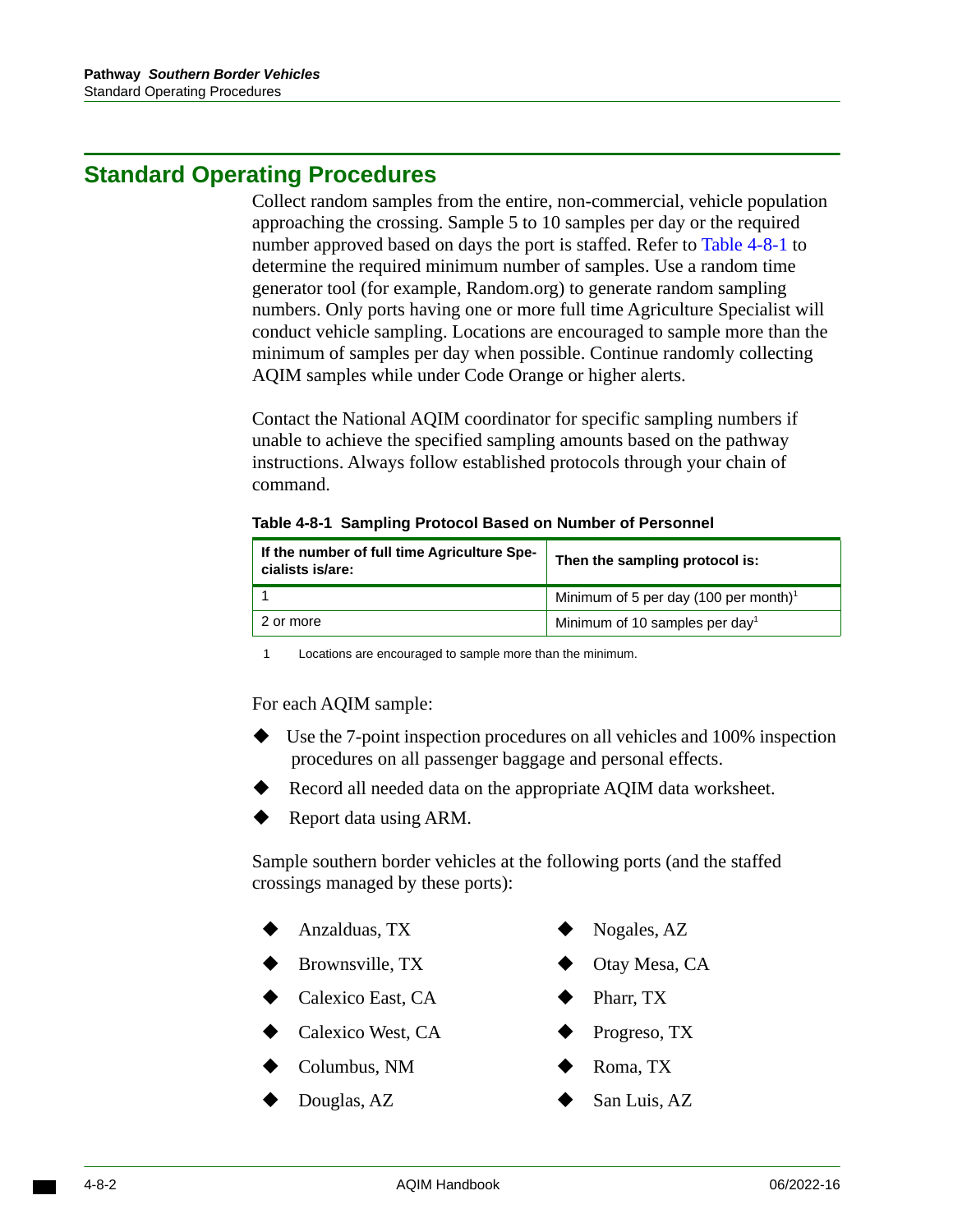- Eagle Pass, TX  $\bullet$  Santa Teresa, NM
- 
- 
- 
- Los Indios, TX
- 
- $E1$  Paso, TX  $\bullet$  San Ysidro, CA
- Hidalgo, TX **CA** Tecate, CA
- Laredo, TX  $\blacklozenge$  Ysleta, TX

### <span id="page-130-0"></span>**Passenger Vehicle Universe**

The passenger vehicle universe includes automobiles, vans, recreational vehicles, cab area of all types of non-commercial trucks, and other similar passenger type vehicles.

### <span id="page-130-2"></span>**Inspection Criteria for the 7-Point Inspection**

Inspect the following areas of all randomly selected vehicles:

- 1. Under hood
- 2. Glove compartment
- 3. Trunk area including side panel compartment
- 4. Under spare tire compartment
- 5. Under seats
- 6. All luggage and handbags
- 7. Other interior side panel compartments

### <span id="page-130-1"></span>**Pest Interception Procedures**

Pest interception information resulting from random sample surveys is an important factor with regard to risk management. All quarantine material found needs to undergo 100 percent inspection for pests. Record all pest types and quantities found on quarantine material on pest interception form(s).

Send pest interceptions from seized items to port or area identifiers. Mark the interception "**PROMPT: SOUTHERN BORDER MONITORING.**"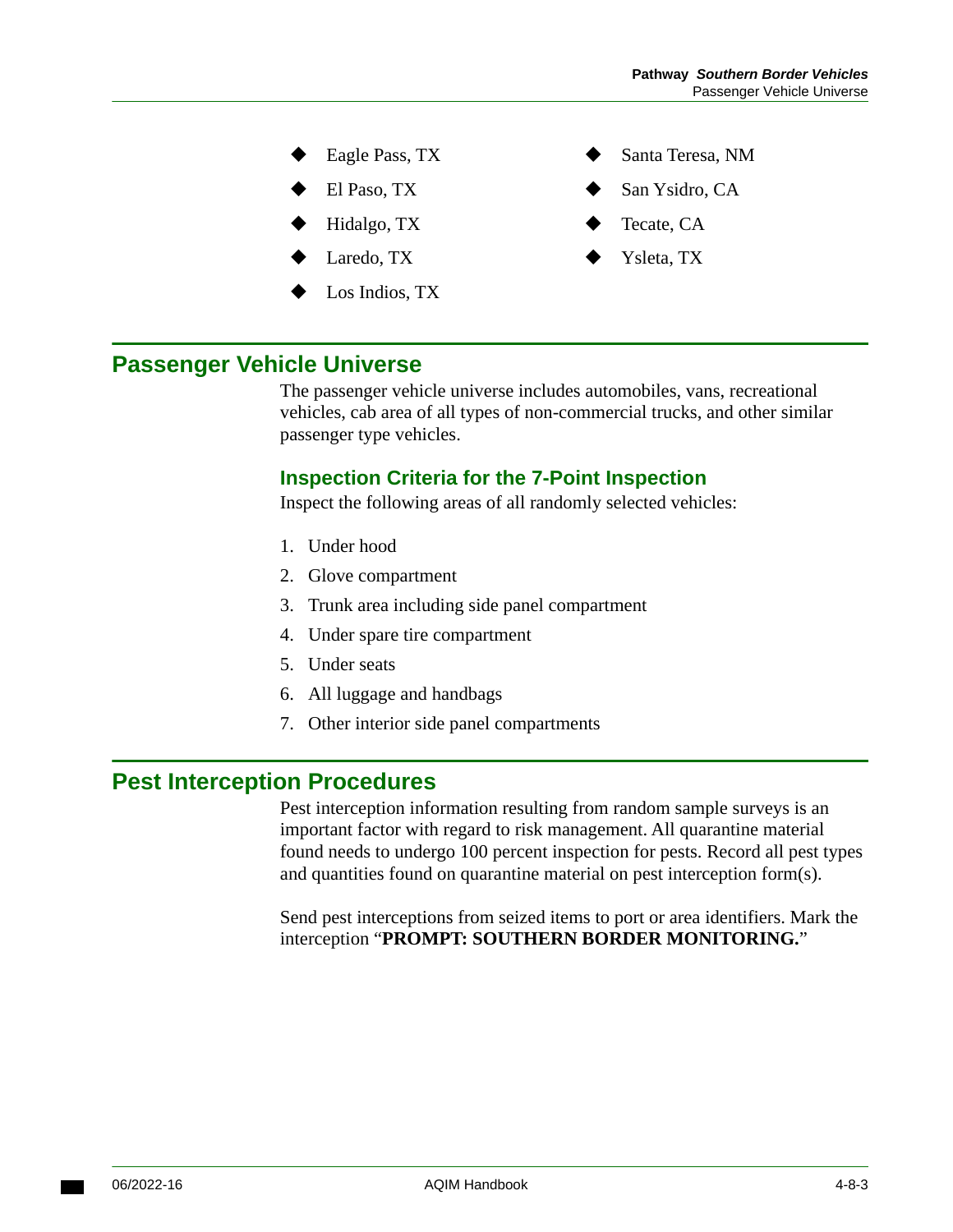## <span id="page-131-0"></span>**Safety**

Maintain safe working conditions at all times. When a condition develops that challenges the safety of the Agriculture Specialist, terminate the inspection until the hazardous condition is corrected. The exercise of good judgment will dictate when these situations need to be addressed and how acceptable alternatives can be employed.

### <span id="page-131-1"></span>**Pathway Monitoring Maintenance**

 monitoring activities are being performed and being performed properly. To Port managers and local AQIM coordinators are responsible for ensuring that help with reviewing the status of monitoring activities, refer to Appendix E on [page E-1-1.](#page-170-0) This appendix contains a checklist of questions port managers and local AQIM coordinators should periodically answer to ensure proper monitoring of each designated pathway at their work locations. The questions review the following topics:

- Accurate and complete data
- Adequate sampling
- ◆ Local support
- Proportional sampling
- Random sampling
- Working risk committees

## <span id="page-131-2"></span>**Southern Border Vehicle Worksheet**

For AQIM purposes, use the [Southern Border vehicle data worksheet <](http://www.aphis.usda.gov/import_export/plants/manuals/ports/downloads/aqim_worksheets_pdf/southern-border-vehicle.pdf)[https://](https://www.aphis.usda.gov/import_export/plants/manuals/ports/downloads/aqim_worksheets_pdf/southern-border-vehicle.pdf)  [www.aphis.usda.gov/import\\_export/plants/manuals/ports/downloads/](https://www.aphis.usda.gov/import_export/plants/manuals/ports/downloads/aqim_worksheets_pdf/southern-border-vehicle.pdf)  [aqim\\_worksheets\\_pdf/southern-border-vehicle.pdf](https://www.aphis.usda.gov/import_export/plants/manuals/ports/downloads/aqim_worksheets_pdf/southern-border-vehicle.pdf)> and associated instructions for recording information gathered from southern border vehicle inspections.

### <span id="page-131-3"></span>**Agricultural Risk Management System (ARM)**

Authorized users must enter AQIM data into the ARM database. This webbased system is accessible from any USDA-APHIS or DHS-CBP computer. The web address is: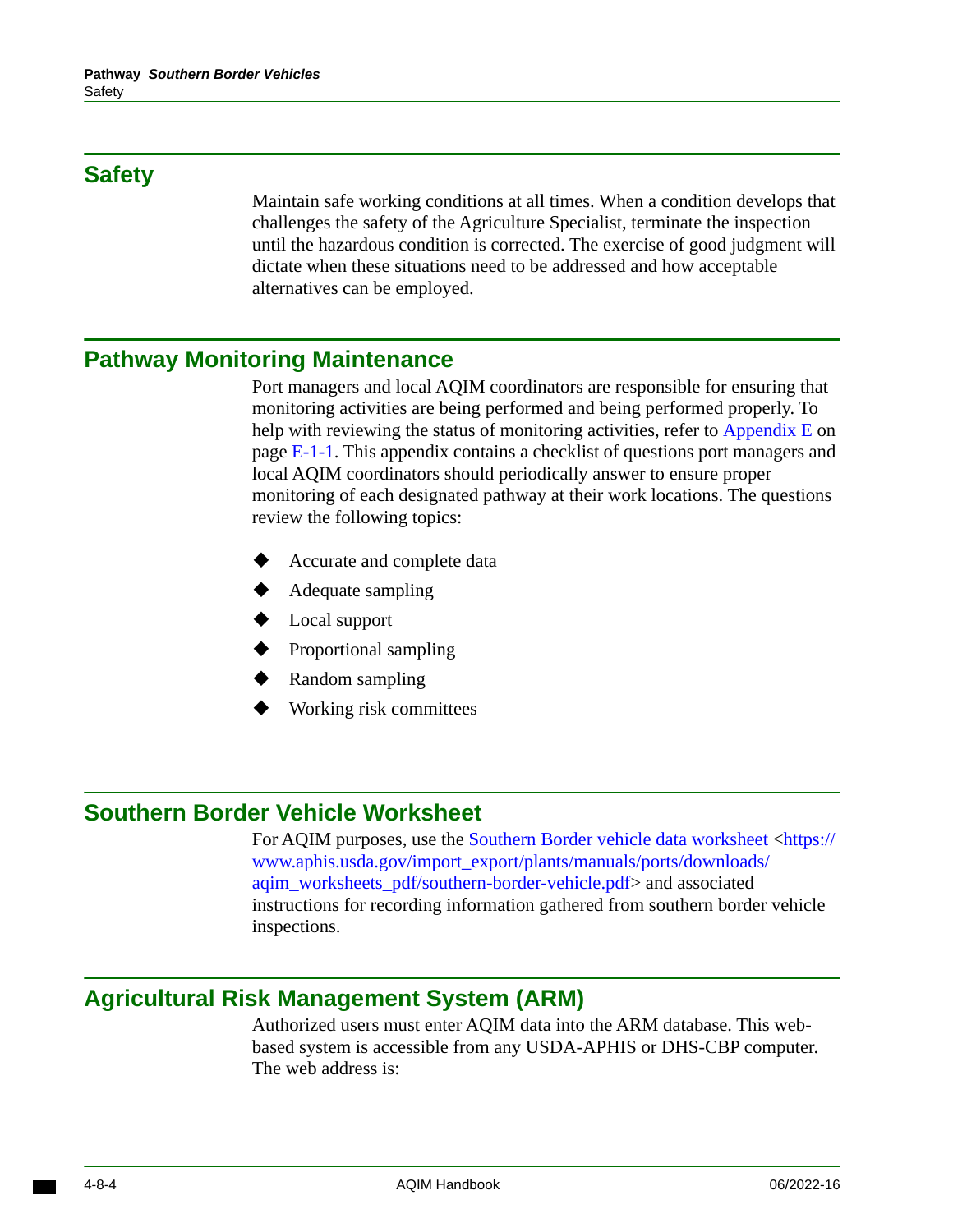<https://arm.aphis.edc.usda.gov>

Log in using eAuthentication.

Refer to [Appendix B](#page-150-0) for ARM Help Desk contact information.

### <span id="page-132-0"></span>**Survey Results and How To Use Them**

AQIM activities have been put into place to develop baseline data to help answer two basic questions:

- 1. What is the threat of agricultural pests approaching work locations?
- 2. How effective is the AQI program at managing this threat?

Preliminary results for Southern border vehicle surveys provide a general answer for Question 1. That is, there are varying rates at which prohibited agricultural materials approach the work locations. These prohibited agricultural materials are what can have agricultural pests. Surveys show that at some work locations about 1 percent of the vehicles carried prohibited items in the past year. At other ports, surveys show that passengers and vehicles are carrying prohibited items at a higher rate, sometimes near 6 percent.

These percentages are a rough approximation of agricultural pest threat. Further analysis of the monitoring data is needed to determine the risk associated with the prohibited items approaching the work location. The origin and destination of the prohibited items is important to determine risk levels. Also, whether or not the prohibited item carries an actual agricultural pest is analyzing risk.

Analyses of the monitoring data need to occur at several levels of PPQ. At the work locations, PPQ personnel need to study what the data means and answer the first Question for their specific location. Analysis tools are available to help with these analyses which are explained in the next subsection. At the same time, PPQ holds risk analysis workshops around the country to introduce risk analysis concepts. At some work locations, Risk Management Teams are formed to look at monitoring data and other data, which are normally collected at the location.

At other locations, analyses of monitoring data occur to establish rates at which quarantined items and agricultural pests are approaching the borders of States, areas of the country, and the United States.

Once baseline rates are well established, PPQ can use the monitoring data as a baseline to answer the second basic question: How effective is the AQI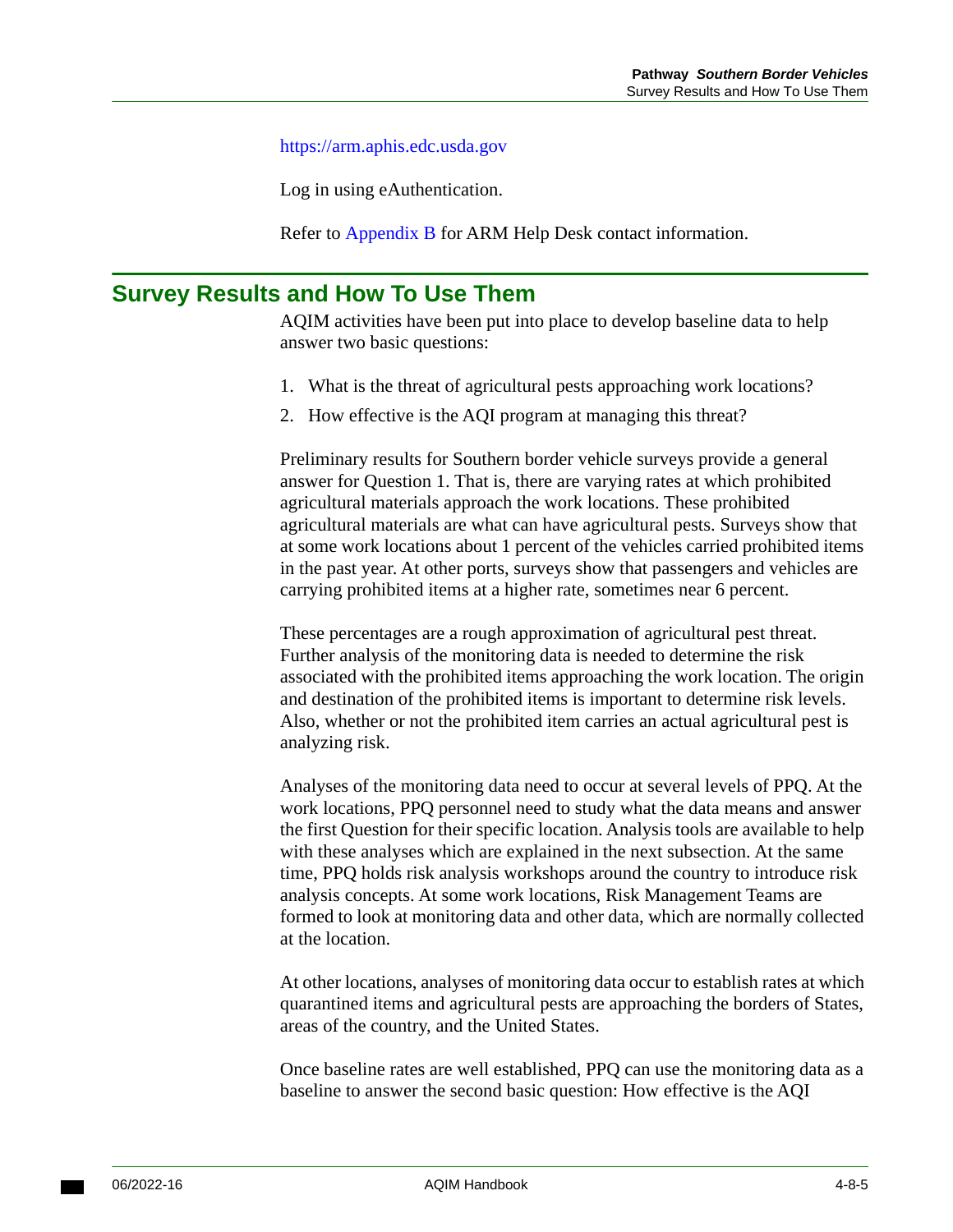program at managing the risk of introduction of agricultural pests and diseases? Again, each work location must conduct this type of analysis. AQIM provides a framework which work location can use to carry out the analysis

### <span id="page-133-0"></span>**Questions to Guide Data Analysis**

The following questions are a guide for managers and Risk Management Teams to formulate information around. With the answers, valid decision can be made based on the potential risk of quarantined material and exotic pests and diseases entering a specific pathway. The value of using the monitoring data for decision making is better understood.

- 1. How many vehicles were selected for the sampling during the survey?
- How many vehicles sampled required an action (seizure or other action required as a condition of entry) during the survey?
- What is the action approach rate of vehicles requiring action (number of vehicles with one or more items categorized as seized or clean/treatment divided by the total number of vehicles sampled)?
- What is the total number of QMIs seized during the survey?
- $\blacklozenge$  How many seizures (OMIs) came from the samples during the survey?
- What is the QMI approach rate of vehicles with prohibited agricultural material (total number of QMIs divided by total vehicles sampled during the survey)?
- 2. How many pest interceptions (actionable pests) were made from survey samples?
- Pest approach rate: what is the rate of pest interceptions in relation to number of vehicles (number of actionable pests divided by number of vehicles in the sample)?
- 3. How many QMIs were plant material? Meat or animal products?
- What is the rate of QMIs for plant material and meat or animal products? **DISCUSSION:**
- Is there a greater risk from plant material or animal products at this work location?
- 4. How many vehicles were sampled at each crossing? What is the rate of QMI seizures at each crossing? Which crossings have a higher rate of QMIs than vehicles?

### **DISCUSSION:**

Are these crossings staffed accordingly? AQIM data analysis provides information on which crossing is the higher risk according to the approach rate. This analysis helps determine if staff is properly allocated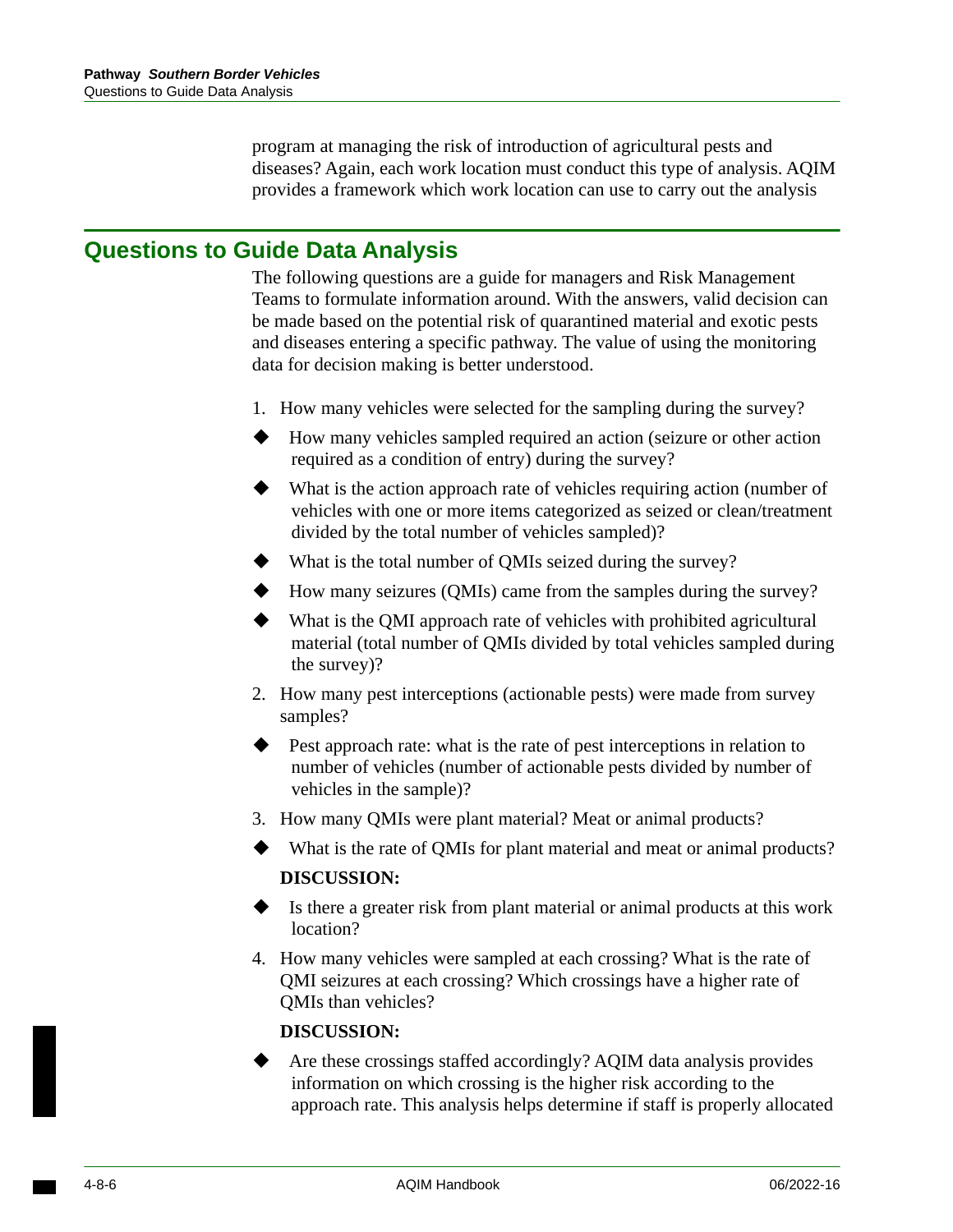among the crossings. The example in [Table 4-8-2](#page-134-0) shows that according to the approach rates, vehicles crossing Bridge B could represent the greater risk at the work location. Staff each location according to the level of risk.

**Southern Border Vehicle Bridges Vehicles Sampled COMIS Approach Rate (%)** A 340 15 2.7 B 360 25 6.9 C 900 30 3.3

<span id="page-134-0"></span>**Table 4-8-2 Example of Number of Vehicles Sampled and Approach Rate** 

5. What are the destinations of vehicles transiting the work location? Is local traffic (less than X miles from the work location) considered a high risk? What are the number of QMIs traveling to local locations versus distant locations?

### **DISCUSSION:**

- Which states are considered high risk States? How can you best select vehicles destined to these high risk States to protect U.S. agriculture?
- 6. Compare the action approach rate for each month of the survey period.

#### **DISCUSSION:**

- Are there easily identified monthly trends when the rate of QMIs transiting the work location are higher?
- Are there seasonal trends or do higher rates correlate with national or religious holidays, beginning or end of the school year, vacation periods, etc.?
- Do these rates correlate with traditional peak and off-peak travel times?
- 7. Generate a listing and frequency of items seized. What are the top five items most frequently seized? Which QMIs present the greatest risk?
- 8. Which vehicles (and at which crossing) were carrying prohibited items? Where were the items found in carried bags, passenger compartment, glove box, truck, luggage? Did the passenger declare all prohibited items? Was the passenger traveling alone, as a couple, or family? What was the reason for travel? Business, vacation, visit family, tour group, school? What type of vehicle was used to transport prohibited items?

### **DISCUSSION:**

- How do current selectively factors compare with survey results?
- What selectivity factors could be changed or added to identify vehicles carrying prohibited items?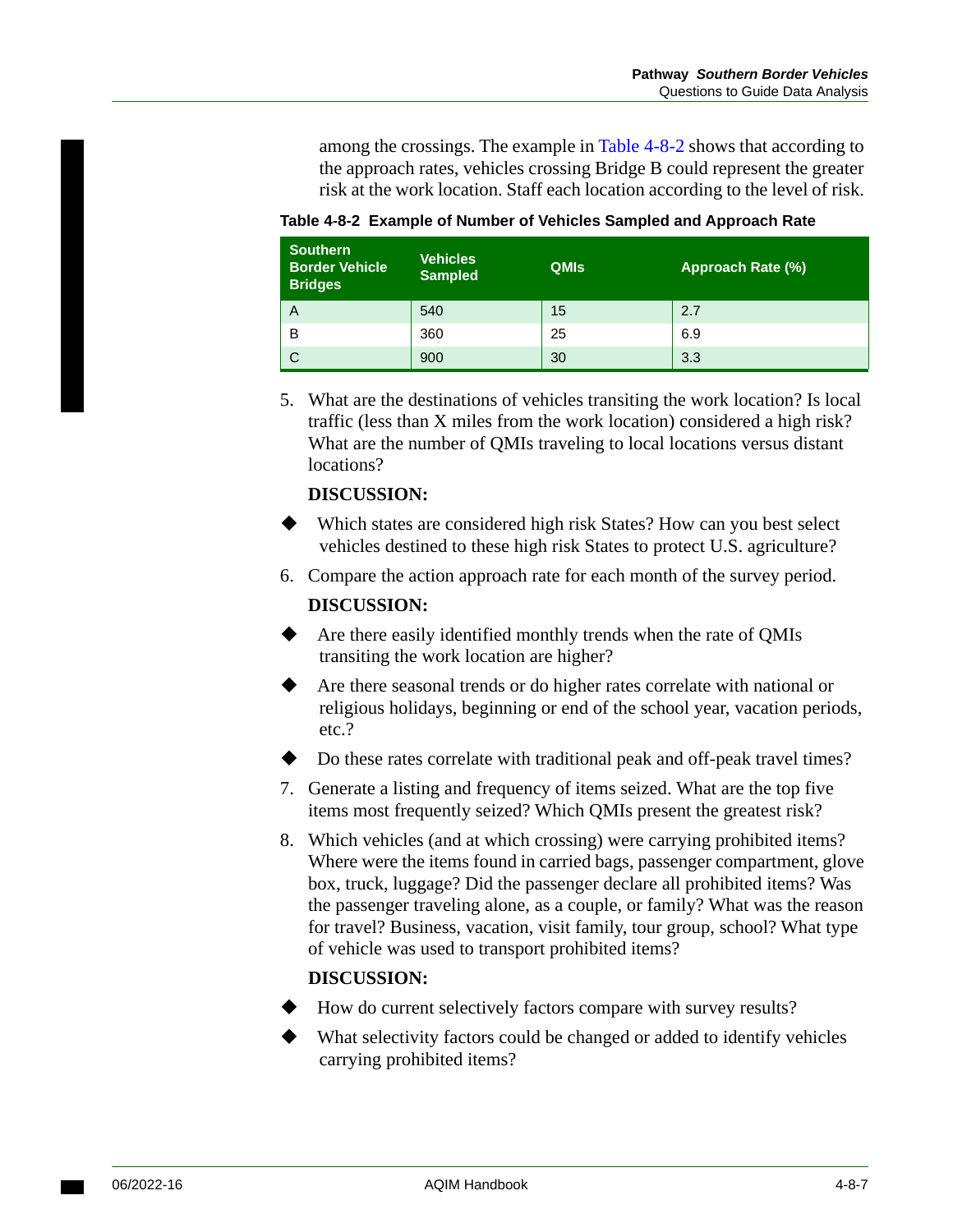What percentage of resources are dedicated to staffing AQI activities for southern border vehicles at the work location?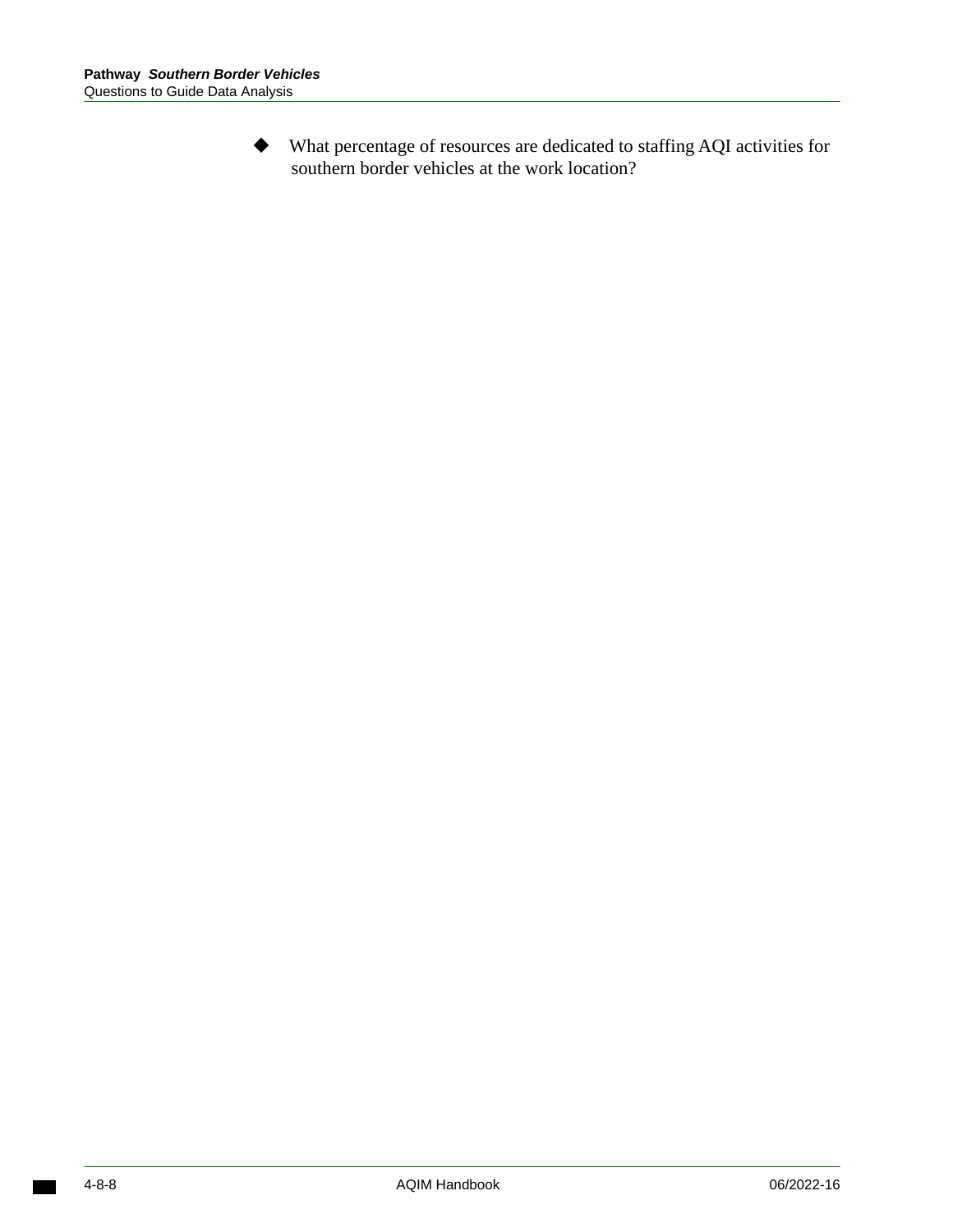

4

# **Pathway**

## *Southern Border Truck Cargo*

## **Contents**

[Background](#page-136-0) **4-9-1**  [The Sampling Universe](#page-137-0) **4-9-2**  [Sampling Universe Exclusions](#page-137-1) **4-9-2**  [Cargo Strata and Stratifying the Sample](#page-138-0) **4-9-3**  [Setting Up a Process](#page-138-1) **4-9-3**  [The Sampling Unit](#page-139-0) **4-9-4**  [Data Collection Consistency](#page-139-1) **4-9-4**  [Southern Border–Truck Cargo Procedures Summary](#page-141-0) **4-9-6**  [Pathway Monitoring Maintenance and Quality Assurance](#page-143-0) **4-9-8**  [Southern Border Truck Cargo Worksheet](#page-144-0) **4-9-9**  [Agricultural Risk Management System \(ARM\)](#page-144-1) **4-9-9**  [Survey Results and How To Use Them](#page-144-2) **4-9-9**  [Questions To Guide Data Analysis](#page-145-0) **4-9-10** 

## <span id="page-136-0"></span>**Background**

The cargo population, or sampling universe, for AQI monitoring in the southern border truck cargo pathway is defined as **commercial plant perishable agricultural cargo**. Take random samples from this population with more intensive (hypergeometric) inspections. Record necessary data about these commodities.

In order to properly monitor cargo, you need to have a good understanding of two key statistical principles:

- 1. It is important that the sample selected be representative of the commodity. Random selection helps ensure this.
- 2. Once the sample is selected, inspect the sample thoroughly and according to hypergeometric sampling procedures if applicable

If you want your work location to produce quality risk information, then each person participating must have a clear understanding of the sampling universe, the unit of sampling, and inspection consistency issues.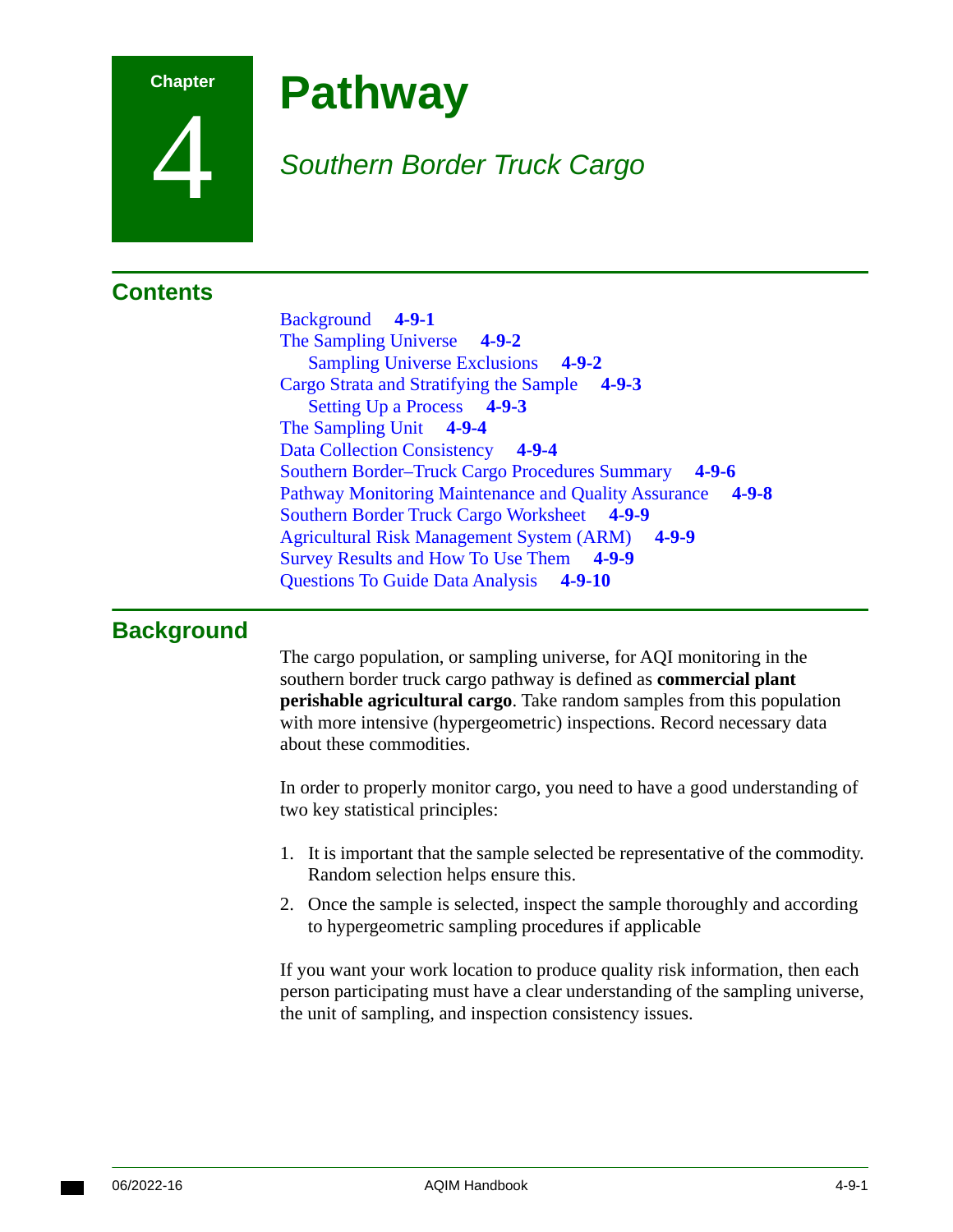## <span id="page-137-0"></span>**The Sampling Universe**

Estimate the number of actions due to pests or improperly manifested items in a cargo entry pathway by taking random samples from the cargo in the pathway. It is key to good statistics to carefully define this universe from which you want to draw your random sample. Answer the following questions in order to select the sample correctly and to make statistical inferences for the entire universe.

- How are commodities transported?
- How many shipments of these commodities are arriving at a work location?
- What is the seasonality of the commodity?

For AQIM, the universe is defined by the mode of transport of the cargo, in this case, the truck.

### <span id="page-137-1"></span>**Sampling Universe Exclusions**

Initially, PPQ has decided to limit the universe. The following commodities or commodity types will be excluded from the sampling universe:

- Border Release Advance Screening and Selectivity (BRASS) released cargo
- Commodities which are pre-cleared at foreign sites
- Commodities which are admissible under the National Agriculture Release Program (NARP)
- Commodities which undergo some type of mandatory treatment, other than cold treatment (for example, fumigation, irradiation, hot water treatment) at work locations
- Frozen commodities
- Loose, bulk-loaded perishable cargo (floor loaded on the truck bed; no boxes, crates, cartons, bags, etc. used for commodity containment)
- Oil, salt, iron ore, coal, etc., which have no pest risk.
- Seed shipments
- Transportation and Exportation (T&E) cargo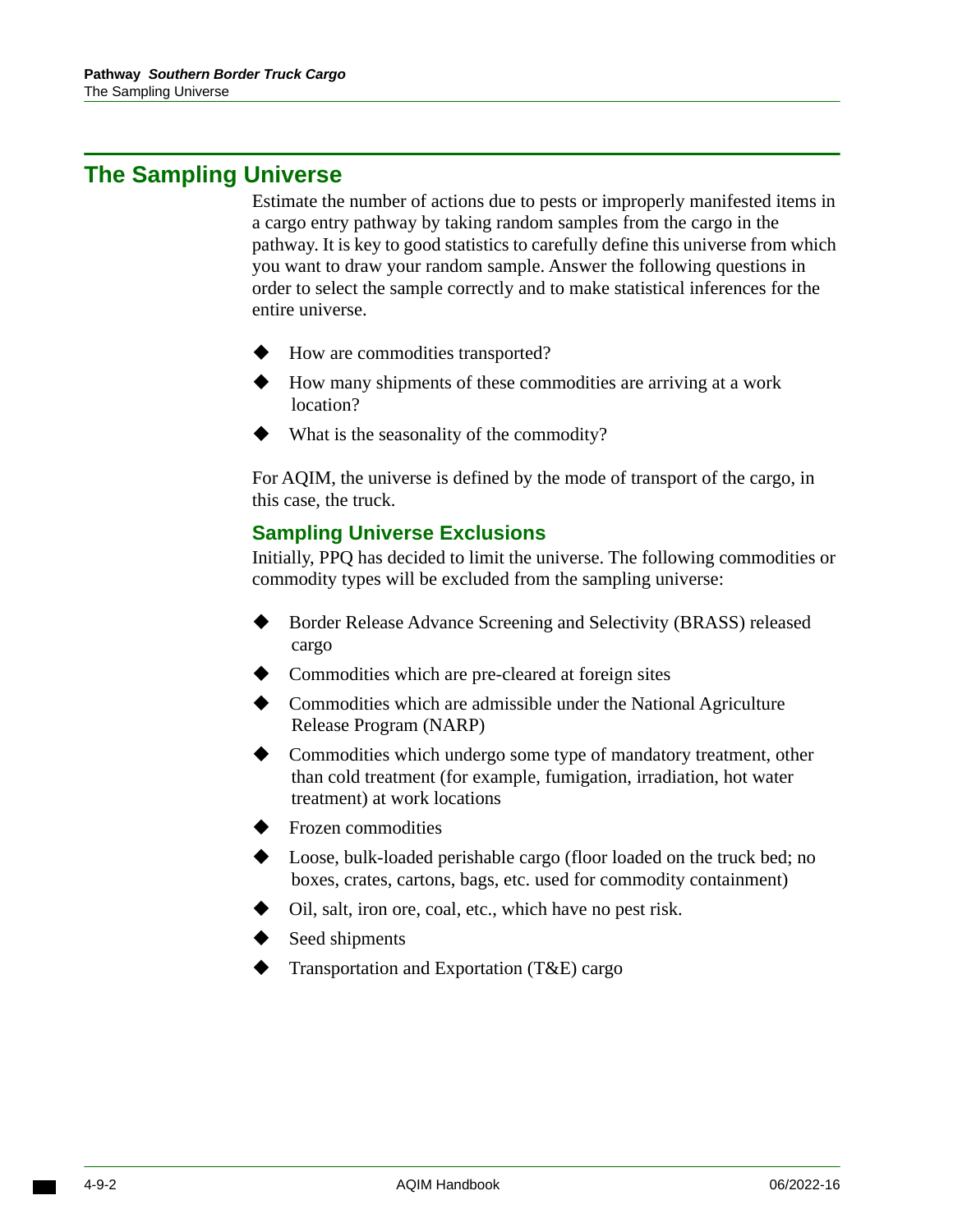## <span id="page-138-0"></span>**Cargo Strata and Stratifying the Sample**

The sampling and inspection processes for AQIM were designed to be compatible with typical cargo inspection groupings. The cargo universe is divided into several homogeneous and distinctly separate groups in order to estimate the pest approach rates in each group. A port may be sampling one or more of the commodities in a group or across groups. With southern border cargo, the universe is the **commercial plant perishable agricultural cargo**. This category is defined as any commercial formal or informal entry of fresh fruit, vegetables, or other unprocessed or non-refined plant product.

By sampling a set number of samples from each cargo group, PPQ is able to get precise estimates of the number of trucks with pests approaching the border. This risk information helps the work location understand how effectively it manages the pest risk for this category, as well as for the entire cargo universe at the port.

It is very important that each sample selected be representative of all other units of that category. All shipments of a category should have a chance of being selected as a sample. One way to ensure that the sample is representative is to choose a truck at random (either random time, random number, etc.). This random selection process eliminates the bias of the Agriculture Specialist selecting the sample. The Agriculture Specialist's experience (bias) might lead to choosing a truck that is carrying a commodity more likely to be harboring a pest. This bias would make the sample not representative of the entire commodity universe. The survey results would be skewed toward commodities likely to harbor a pest. This kind of bias would hamper the work location's ability to make the best decisions based on risk analysis.

### <span id="page-138-1"></span>**Setting Up a Process**

Setting up a process of selecting representative samples in each group will be one of the biggest challenges in AQIM. Because each work location has its own unique set of circumstances in cargo operations, the work location must individualize its random sampling process. Document the process and, if needed, ask for feedback from other work locations, the AQIM coordinator, or port operations staff who have experience in selecting random samples in the cargo environment.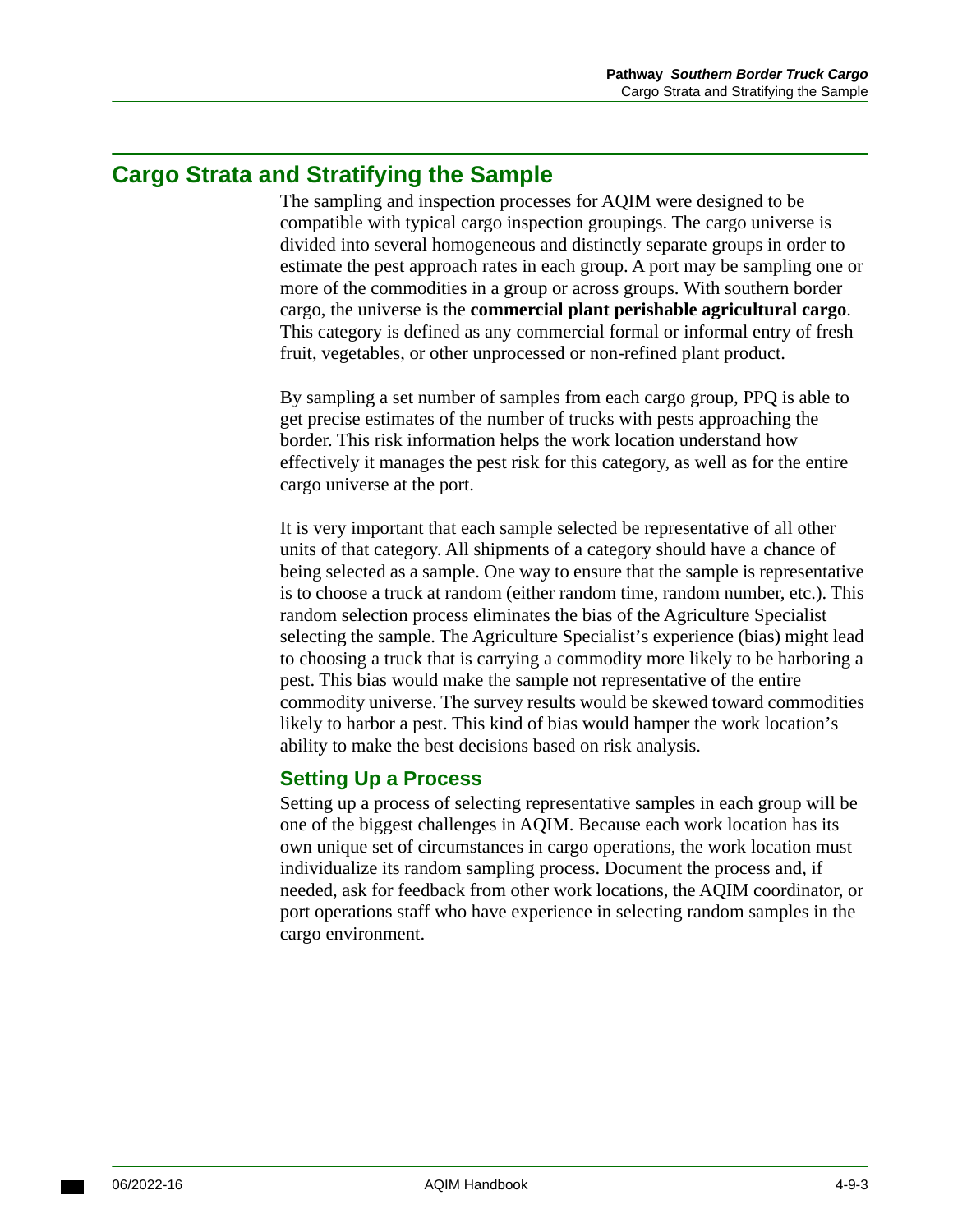## <span id="page-139-0"></span>**The Sampling Unit**

For southern border truck cargo, the sample unit is the truck box containing the commodity, not including the cab. It is crucial that the sample unit is inspected closely enough to detect any actionable pests or improperly manifested items. Southern border truck cargo sampling and inspection procedures are detailed in [Table 4-9-2 on page 4-9-7](#page-142-0). Procedures for sampling multiple commodities on the selected truck are detailed in [Table 4-9-3 on page 4-9-8.](#page-143-1)

Contact the National AQIM coordinator for specific sampling numbers if unable to achieve the specified sampling amounts based on the pathway instructions. Always follow established protocols through your chain of command.

Follow the procedures exactly in order for the monitoring estimates to be valid and useful.

### <span id="page-139-1"></span>**Data Collection Consistency**

Record the monitoring results from the inspection of a random sample unit accurately and consistently. Because each sample represents many other units, all Agriculture Specialists must be as consistent as possible in following the inspection procedures.

Regulated commodities pose a special challenge. If the sample selected is a regulated commodity, it is important to understand the following:

Cargo monitoring estimates the number of trucks approaching the work location with commodity pest infestation levels requiring action by PPQ. AQIM uses risk-based inspection procedures for detecting a 10 percent or more pest infestation rate. This initial threshold is used to estimate the number of trucks with a pest threat approaching a work location.

### **NOTICE**

This 10 percent infestation level may change as the data for AQIM is collected and analyzed.

To be 95 percent sure that the Agriculture Specialist inspecting the sampled truck will find the pest, when the shipment is infested at a 10 percent or more infestation level, the Agriculture Specialist must select, at random, a specific number of boxes in the shipment. Determine this number of boxes by using the hypergeometric table in **[Table 4-9-1](#page-141-1)**. Inspect each of these boxes to ensure that:

 $\blacklozenge$  No hitchhiker pests are present in the box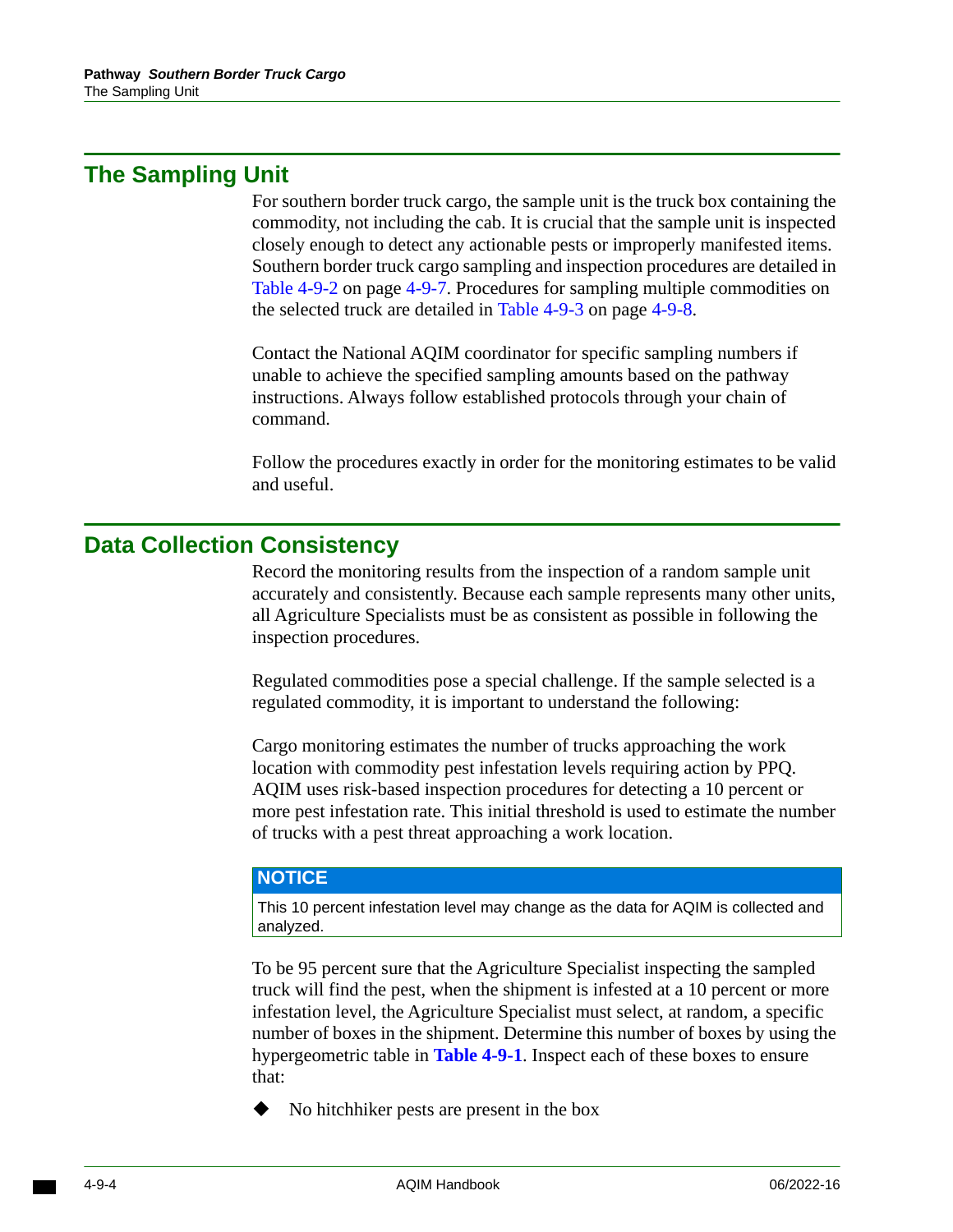- No internal feeding insects are present in randomly selected fruit in the box
- $\blacklozenge$  No mismanifested or smuggled items are present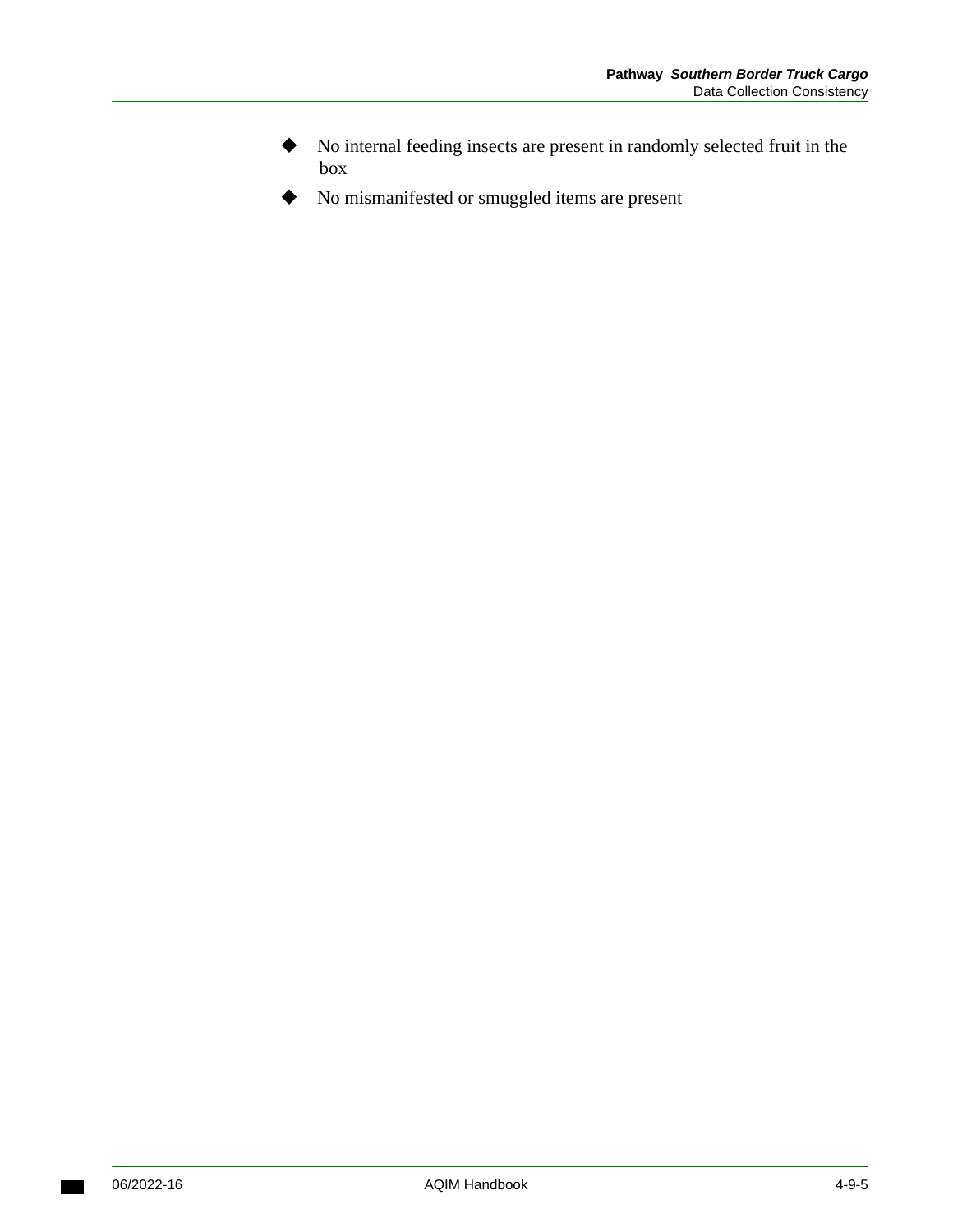| Total number of boxes on the truck: | Randomly select this number of boxes: |
|-------------------------------------|---------------------------------------|
| $1 - 10$                            | All boxes in the shipment             |
| $11 - 12$                           | 11                                    |
| 13                                  | 12                                    |
| $14 - 15$                           | 13                                    |
| $16 - 17$                           | 14                                    |
| 18-19                               | 15                                    |
| 20-22                               | 16                                    |
| 23-25                               | 17                                    |
| 26-28                               | 18                                    |
| 29-32                               | 19                                    |
| 33-38                               | 20                                    |
| 39-44                               | 21                                    |
| 45-53                               | 22                                    |
| 54-65                               | 23                                    |
| 66-82                               | 24                                    |
| 83-108                              | 25                                    |
| 109-157                             | 26                                    |
| 158-271                             | 27                                    |
| 272-885                             | 28                                    |
| 272-885                             | 28                                    |
| 886-200,000                         | 29                                    |

<span id="page-141-1"></span>**Table 4-9-1 Hypergeometric Table For Random Sampling** 

Agriculture Specialists should follow normal inspection procedures of the commodities to determine if pests are present. For example, fruit should be cut to detect internal feeders if external evidence is present.

## <span id="page-141-0"></span>**Southern Border–Truck Cargo Procedures Summary**

Sample southern border truck cargo for AQIM at the following ports (and the staffed crossings managed by these ports):

- Brownsville, TX  $\bullet$  Nogales,  $AZ^1$
- Calexico West,  $CA<sup>1</sup>$   $\qquad \qquad \blacklozenge$  Otay Mesa,  $CA<sup>1</sup>$
- El Paso, TX  $\blacklozenge$  Pharr, TX<sup>1</sup>
- 
- Los Indios, TX
- 1 Sampling is suspended until further notice
- 
- 
- 
- Laredo,  $TX^1$  San Luis,  $AZ^1$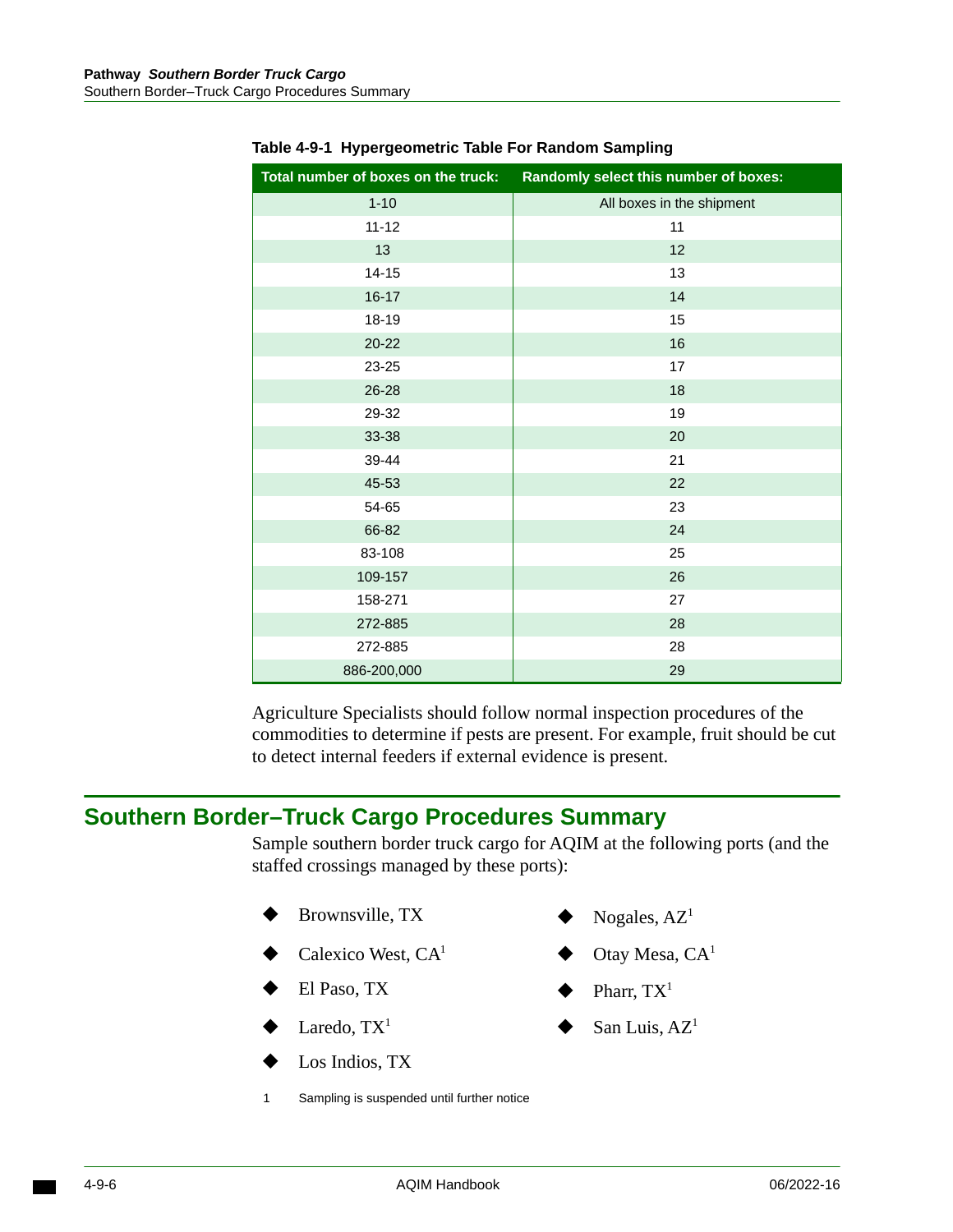Refer to **[Table 4-9-2](#page-142-0)** when sampling and inspecting southern border truck cargo commodities for AQIM.

| SOUTHERN BORDER TRUCK CARGO PROCEDURE SUMMARY |                                                                                                                                                                                                                                                                                                                                                                                                                                                                                                                                                                                                                                                                                                                                                                                                                                  |  |
|-----------------------------------------------|----------------------------------------------------------------------------------------------------------------------------------------------------------------------------------------------------------------------------------------------------------------------------------------------------------------------------------------------------------------------------------------------------------------------------------------------------------------------------------------------------------------------------------------------------------------------------------------------------------------------------------------------------------------------------------------------------------------------------------------------------------------------------------------------------------------------------------|--|
| Cargo Population<br><b>Definition</b>         | Commercial plant perishable agricultural cargo is any commercial shipment of perish-<br>able, fresh fruit, vegetables, and plants. See Sampling Universe Exclusions on page 4-9-2.                                                                                                                                                                                                                                                                                                                                                                                                                                                                                                                                                                                                                                               |  |
|                                               | Note: Commodities with mandatory cold treatments are also included.                                                                                                                                                                                                                                                                                                                                                                                                                                                                                                                                                                                                                                                                                                                                                              |  |
| Sample Size                                   | If the port has no distinct high and low volume periods, the sample size is 6-12 inspections<br>per week per port from a minimum of 6 trucks.                                                                                                                                                                                                                                                                                                                                                                                                                                                                                                                                                                                                                                                                                    |  |
|                                               | If the port has distinguishable high and low volume time periods during the year, adjust sam-<br>pling during these time periods. High volume is considered 8 -12 samples per week and low<br>volume is considered 1-2 samples per week.                                                                                                                                                                                                                                                                                                                                                                                                                                                                                                                                                                                         |  |
|                                               | If the consignment consists of smaller retail units like clam shell packaging or smaller film-<br>wrapped retail packaging or trays in boxes, then select the proper sample size from the total<br>number of clam shells, trays, etc. for inspection.                                                                                                                                                                                                                                                                                                                                                                                                                                                                                                                                                                            |  |
|                                               | Contact the National Operations Manager for Exclusion and Imports for assistance (Mikell<br>Tanner at 919-855-7317 or email Mikell. Tanner@usda.gov).                                                                                                                                                                                                                                                                                                                                                                                                                                                                                                                                                                                                                                                                            |  |
| Inspection Methodol-<br>ogy                   | Physically inspect each truck at the port or consignee premise. Refer to Table 4-9-3 on page<br>4-9-8 before beginning the inspection process.                                                                                                                                                                                                                                                                                                                                                                                                                                                                                                                                                                                                                                                                                   |  |
|                                               | Inspect cargo using appropriate AQIM hypergeometric inspection procedures. Determine the<br>number of boxes using the hypergeometric sampling rates from Table 4-9-1. Select boxes for<br>inspection from random locations throughout the truck to detect a 10 percent level of infesta-<br>tion (at 95% confidence). Inspect entire contents of boxes selected and available floor space<br>of the truck for agricultural pests or mismanifested or smuggled items.                                                                                                                                                                                                                                                                                                                                                             |  |
|                                               | If a bulk shipment is randomly selected for AQIM inspection and is not loose bulk floor<br>loaded, then determine best estimate of total number of box equivalents as if this was a<br>boxed cargo shipment. (Using an average 10 Kg (appx. 22 lbs.) box or carton as reference.)<br>Based on the estimated number of boxes, use the hypergeometric table to determine the<br>number of box equivalents that must be randomly inspected. For example: if a bulk shipment<br>contains 16 bins of jalapeno peppers with total weight of 14400 Kg (31,746 lbs.), then the<br>estimated box equivalent of this shipment is 1440 boxes or cartons. In this instance, the<br>hypergeometric table indicates that a total of 29 box or carton equivalents must be randomly<br>selected from the entire shipment and inspected for AQIM. |  |
| Other Issues                                  | Inspect cargo during normal port business hours. Costs for OT clearance will be paid by the<br>shipper/broker/consignee, or government.                                                                                                                                                                                                                                                                                                                                                                                                                                                                                                                                                                                                                                                                                          |  |
|                                               | Advise shippers, importers, and brokers that random sampling and inspection will be part of<br>day-to-day operations. They should understand that there is a probability that their shipment<br>will be intensely inspected.                                                                                                                                                                                                                                                                                                                                                                                                                                                                                                                                                                                                     |  |

### <span id="page-142-0"></span>**Table 4-9-2 Southern Border Truck Cargo Procedures Summary**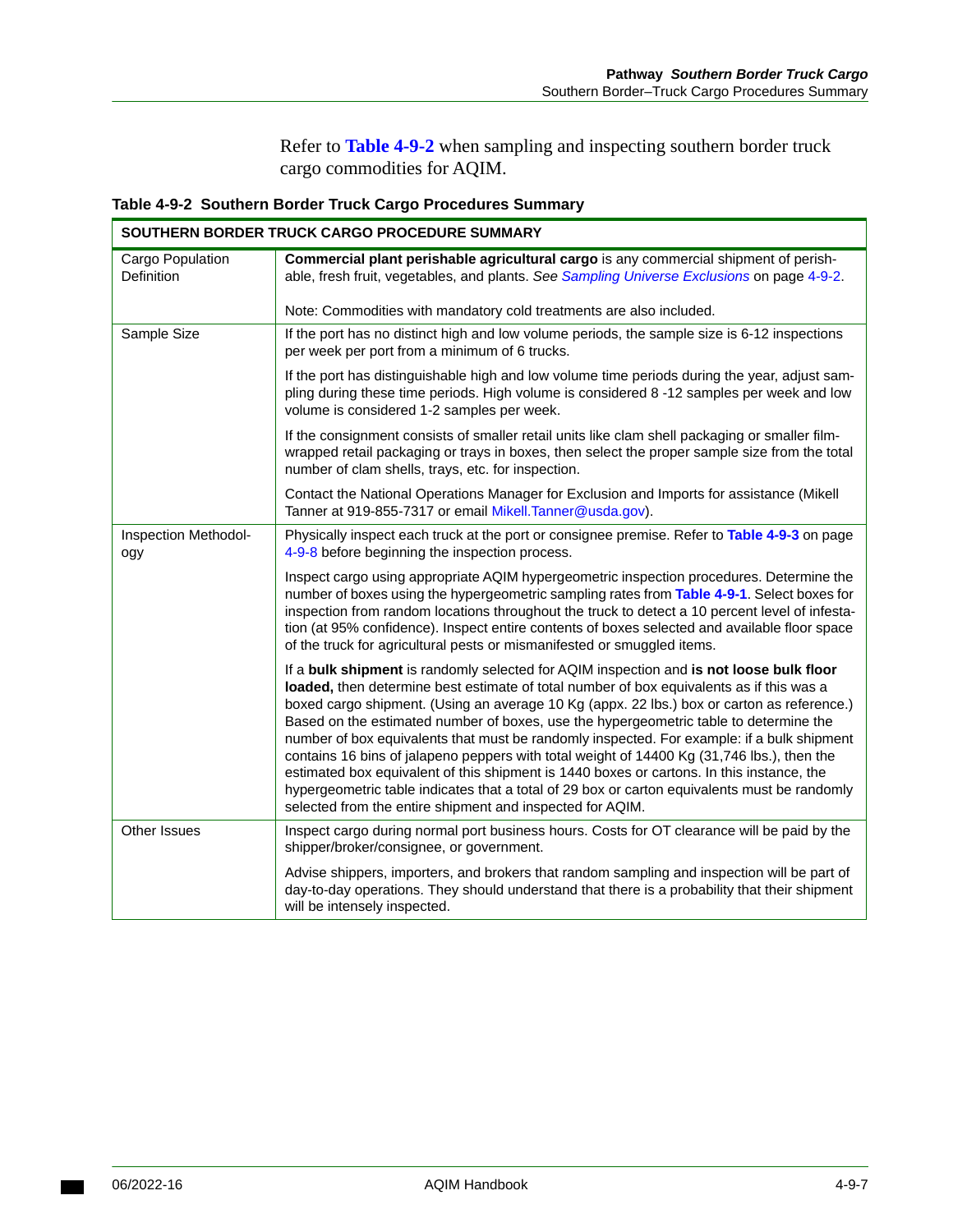| If the randomly selected AQIM con-<br>signment is:                                           | Then:                                                                                                                         | <b>Which Creates:</b>                                                                                                                                                                                                |
|----------------------------------------------------------------------------------------------|-------------------------------------------------------------------------------------------------------------------------------|----------------------------------------------------------------------------------------------------------------------------------------------------------------------------------------------------------------------|
| All the same perishable commodity<br>from one origin                                         | APPLY hypergeometric inspection<br>sampling to whole shipment,<br>AND;                                                        | One AQIM record for ARM data input                                                                                                                                                                                   |
|                                                                                              | SELECT the appropriate number<br>of units for inspection                                                                      |                                                                                                                                                                                                                      |
| Different perishable commodities<br>from one or multiple origins (other<br>than CUT FLOWERS) | SELECT the single commodity<br>with the most quantity (boxes,<br>cartons, etc.) AND;                                          | Two different AQIM inspections (one<br>for each of the commodities selected)<br>for one ARM data input                                                                                                               |
|                                                                                              | SELECT the single commodity<br>with the least quantity units (must<br>be a minimum of 5 quantity units)                       |                                                                                                                                                                                                                      |
|                                                                                              | APPLY hypergeometric inspection<br>sampling separately to each of<br>these selections and inspect as<br>separate AQIM samples |                                                                                                                                                                                                                      |
| Different CUT FLOWER genera/vari-<br>eties from one or multiple origins                      | Consider ONLY boxes of single vari-<br>ety cut flowers OR boxes of same<br>flower composition bouquets <sup>1</sup> :         | Two different AQIM inspections (one<br>for each of the cut flower genera<br>selected) for one ARM data input.<br>Record cut flower variety name and<br>origin of the cut flower (NOT origin of<br>flight or vessel.) |
|                                                                                              | SELECT the cut flower genus/<br>variety with the most quantity<br>units (boxes, cartons, etc.) AND;                           |                                                                                                                                                                                                                      |
|                                                                                              | SELECT the cut flower genus/<br>variety with the least quantity units<br>(must be a minimum of 5 quantity<br>units $)^2$      |                                                                                                                                                                                                                      |
|                                                                                              | APPLY hypergeometric inspection<br>sampling separately to each of<br>these selections and inspect as<br>separate AQIM samples |                                                                                                                                                                                                                      |

#### <span id="page-143-1"></span>**Table 4-9-3 AQIM Sampling Procedures for Multiple Commodities in Cargo**

1 Consider bouquets when they consist of 75% of a single flower variety, excluding greenery. For example, if 75% of the flowers in a bouquet are roses (excluding greenery), identify the bouquet as a rose bouquet.

2 If there are multiple commodities/cut flower varieties with five boxes each, then port discretion is used to select the 5 box commodity to be sampled and inspected.

### <span id="page-143-0"></span>**Pathway Monitoring Maintenance and Quality Assurance**

Port managers and local AQIM coordinators are responsible for ensuring that monitoring activities are being performed and performed properly. To help with reviewing the status of monitoring activities, refer to Appendix  $E$  on page [E-1-1](#page-170-0). This appendix contains a checklist of questions port managers and local AQIM coordinators should periodically answer to ensure proper monitoring of each designated pathway at their work locations. The questions review the following topics: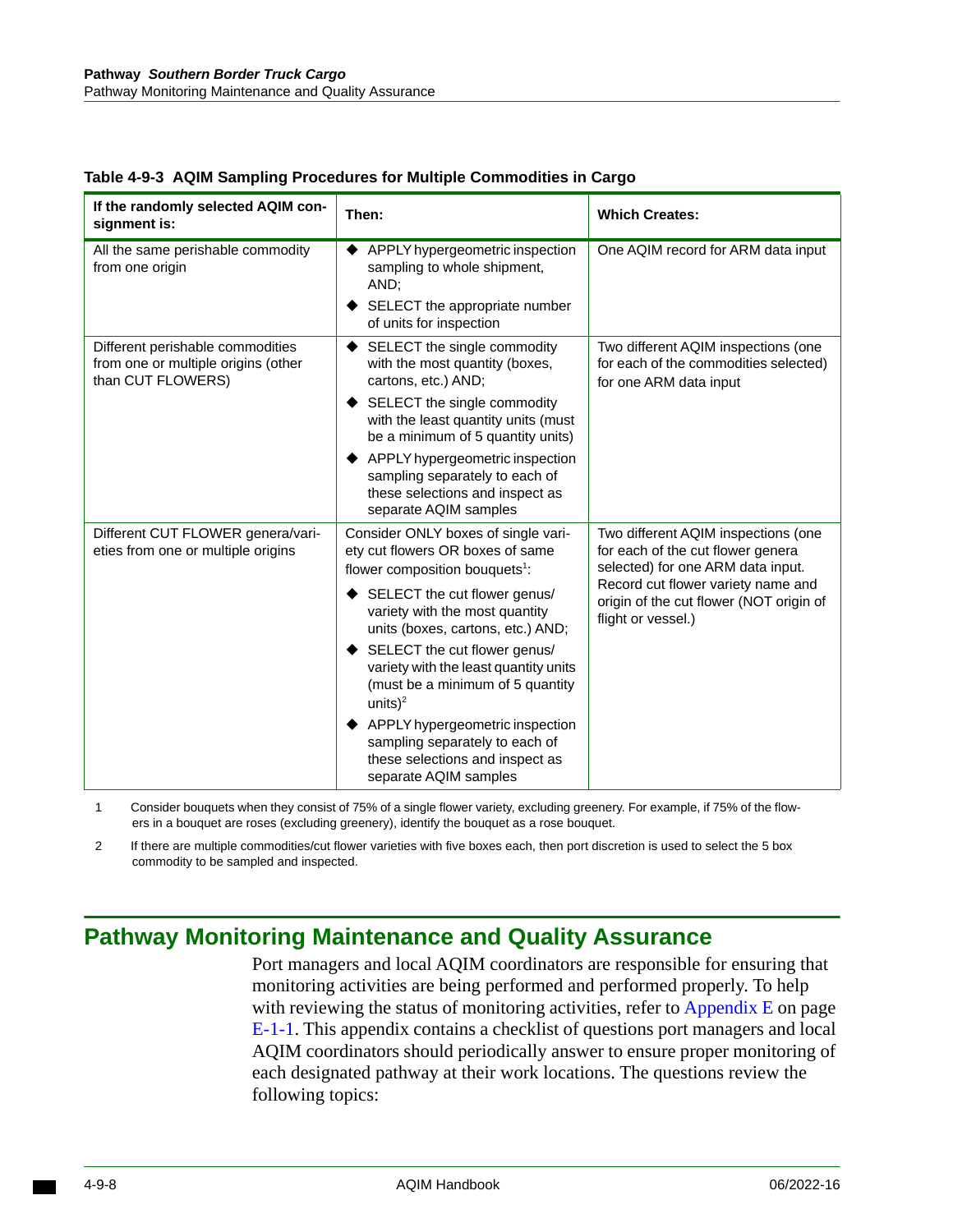- Accurate and complete data
- Adequate sampling
- Local support
- Proportional sampling
- Random sampling
- <span id="page-144-0"></span>Working risk committees

## **Southern Border Truck Cargo Worksheet**

For AQIM purposes, use the [Southern Border Truck Cargo data worksheet](http://www.aphis.usda.gov/import_export/plants/manuals/ports/downloads/aqim_worksheets_pdf/southern-border-cargo.pdf) <[https://www.aphis.usda.gov/import\\_export/plants/manuals/ports/downloads/](https://www.aphis.usda.gov/import_export/plants/manuals/ports/downloads/aqim_worksheets_pdf/southern-border-cargo.pdf)  [aqim\\_worksheets\\_pdf/southern-border-cargo.pdf](https://www.aphis.usda.gov/import_export/plants/manuals/ports/downloads/aqim_worksheets_pdf/southern-border-cargo.pdf)> and associated instructions for recording information gathered from southern border truck cargo inspection. Properly record the commodity being inspected.

## **Agricultural Risk Management System (ARM)**

Authorized users must enter AQIM data into the ARM database. This webbased system is accessible from any USDA-APHIS or DHS-CBP computer. The web address is:

<https://arm.aphis.edc.usda.gov>

Log in using eAuthentication.

Refer to [Appendix B](#page-150-0) for ARM Help Desk contact information.

## **Survey Results and How To Use Them**

AQIM activities have been put into place to develop baseline data to help answer two basic questions:

- 1. What is the threat of agricultural pests approaching work locations?
- 2. How effective is the AQI program at managing this threat?

There are varying rates at which prohibited agricultural materials and pests approach the work locations. These prohibited agricultural materials are what can have agricultural pests.

Further analysis of the monitoring data is needed to determine the risk associated with the prohibited items approaching the work location. The origin and destination of the prohibited items is important to determine risk levels.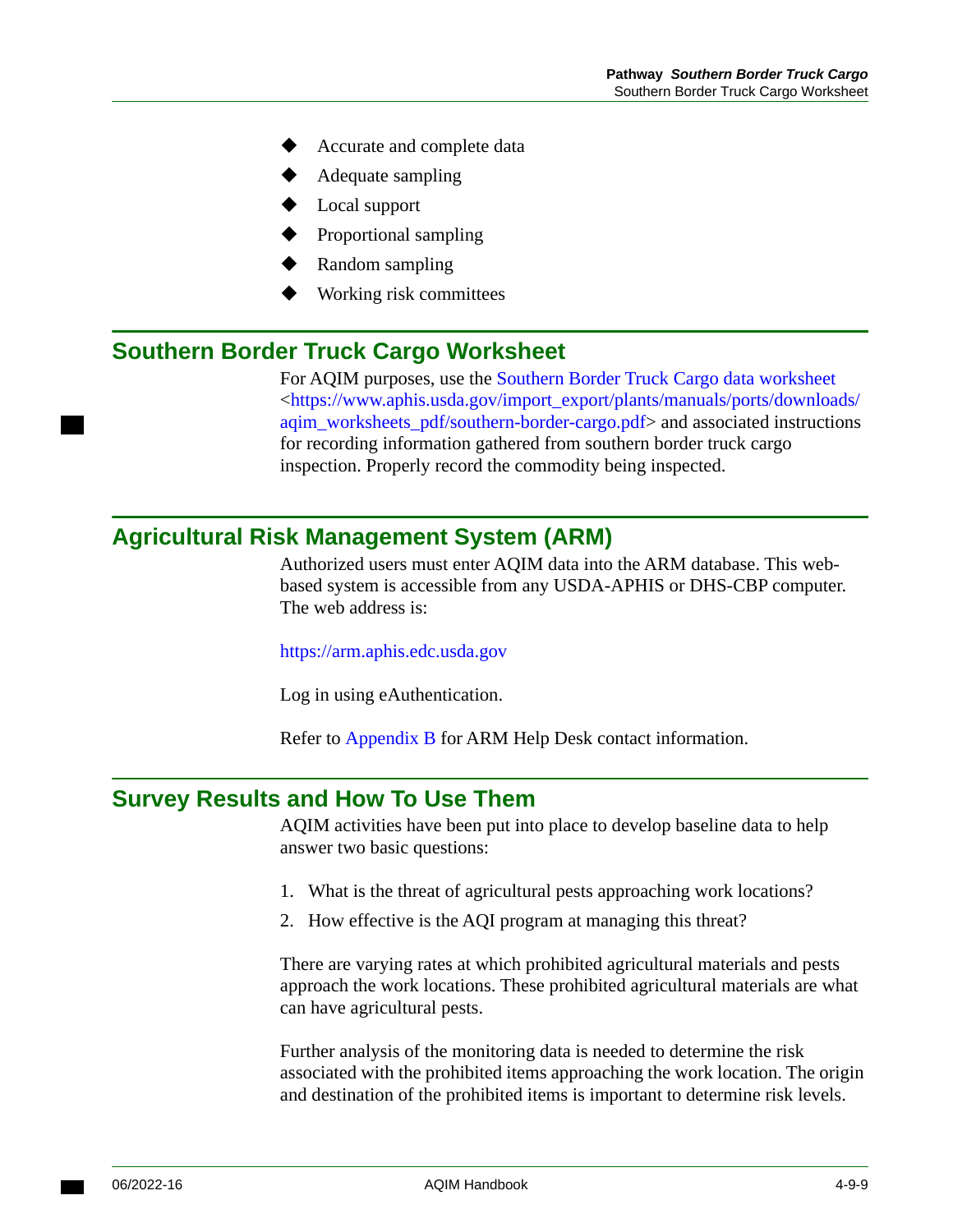Also, whether or not the prohibited item carries an actual agricultural pest is crucial in analyzing risk.

Analyses of the monitoring data need to occur at several levels of PPQ. At the work locations, PPQ personnel need to study what the data means and answer the first question for their specific work location. Analysis tools are available to help with these analyses, which are explained in the next subsection. At the same time, PPQ holds risk analysis workshops around the country to introduce risk analysis concepts. At some work locations, Risk Management Teams are formed to look at monitoring data and other data, which are normally collected at the work location.

At other locations, analyses of monitoring data occur to establish the rates at which quarantined items and agricultural pests are approaching the borders of States, areas of the country, and the United States.

Once baseline rates are well established, PPQ can use the monitoring data as a baseline to answer the second basic question: How effective is the AQI program at managing the risk of introduction of agricultural pests and diseases? Again, each work location must conduct this type of analysis. AQIM provides a framework which work location can use to carry out the analysis.

## **Questions To Guide Data Analysis**

- <span id="page-145-0"></span>1. How many trucks were selected for sampling during the survey period?
- $\blacklozenge$  How many actions were required on the trucks sampled?
- ◆ How many actions by strata category sampled were there? (Previous data has multiple strata.)
- What is the action approach rate of trucks that require action (number of trucks requiring action divided by total trucks in the sample)?
- 2. How many pest interceptions (actionable pests) were made from survey samples?
- ◆ Pest Approach Rate: What is the rate of pest interceptions in relation to the total sampled number of trucks (number of trucks with actionable pests divided by total trucks in the sample)?
- 3. Compare the rate of actions required for each month of the survey.

#### **DISCUSSION:**

- Are there easily identified trends when the rate of cargo actions transiting the work location are higher?
- Are there seasonal trends?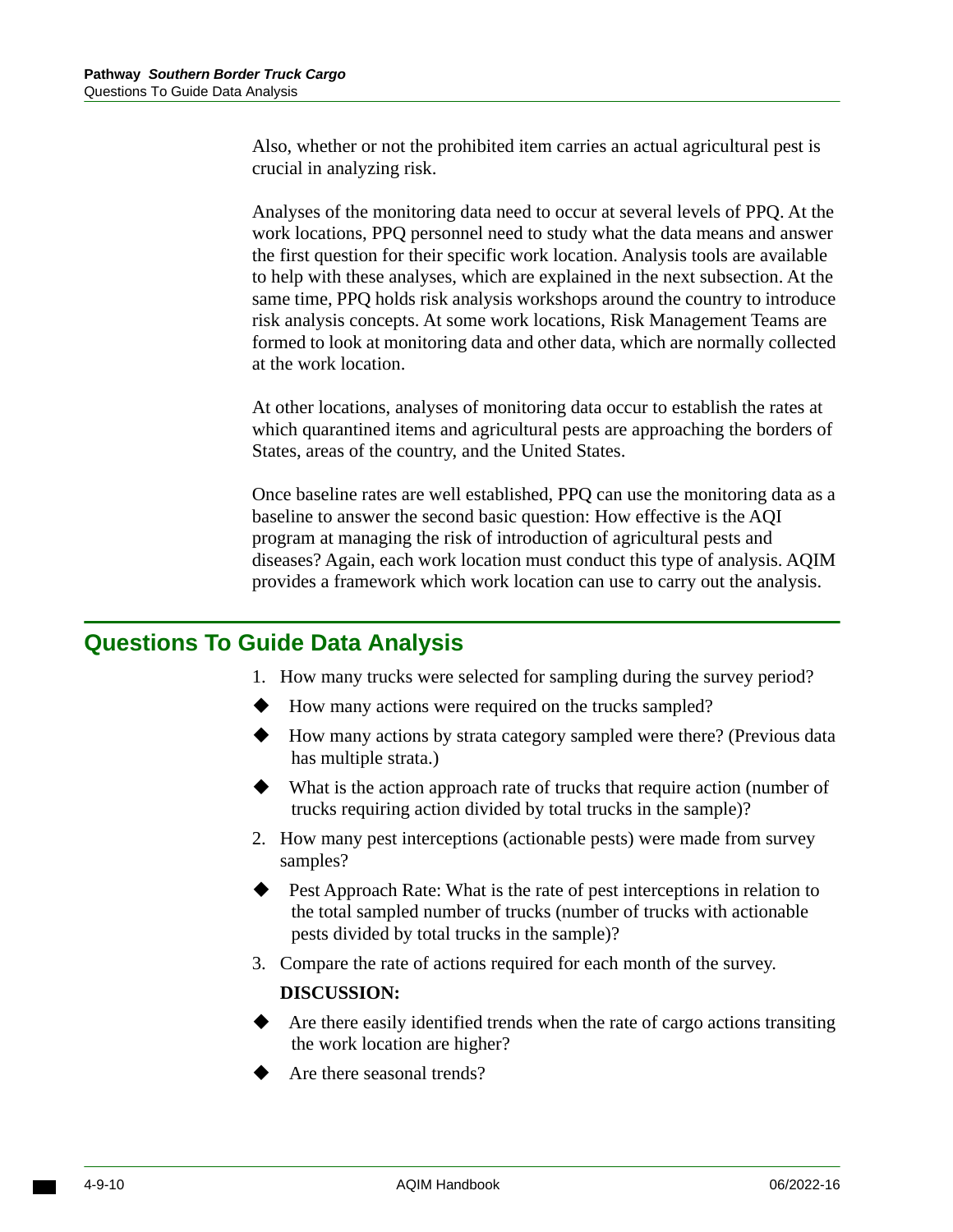- Do higher rates correlate with national or religious holidays, certain types of trucks, cargo, or importers?
- 4. Generate a listing and frequency of shipments requiring action. Which commodities present the greater risk?
- Which commodities most likely to require action? Where were the agricultural pests found? What is the rate of trucks with smuggled or mismanifested items?

#### **DISCUSSION:**

- How effective is the current tailgate inspection process in detecting pests and/or smuggled cargo?
- 5. What types of shipments (refrigerated, mixed vegetables, dry containers, empties, cut flowers, express carriers, etc.) require higher rates of action?

#### **DISCUSSION:**

- What selectivity factors are currently used to identify shipments likely to require action?
- What additional selectivity factors would be used to identify shipments likely to require action?
- Do the survey results indicate additional factors that help identify shipments most likely to require action?
- 6. Using monitoring data, apply the survey results to the cargo universe at the work location to estimate the number of actions required and interceptions likely to transit the work location during the same time the survey period took place.
- How many trucks arrived at the work location during the survey period? Using the action approach rate for trucks requiring action, calculate an estimate of the number of trucks transiting the work location that are likely to require action.
- Using WADS data, how does the estimated number of actions required compare with the reported number of actions taken?
- How many additional actions may have been required during the survey period?
- How does the estimated number of actionable pest interceptions compare with the reported number of actionable pests on WADS for truck cargo?

#### **DISCUSSION:**

- What percentage of resources are dedicated to staffing AQI activities for southern border truck cargo at the work location?
- What is the relative risk of this pathway compared with other pathways in the work location?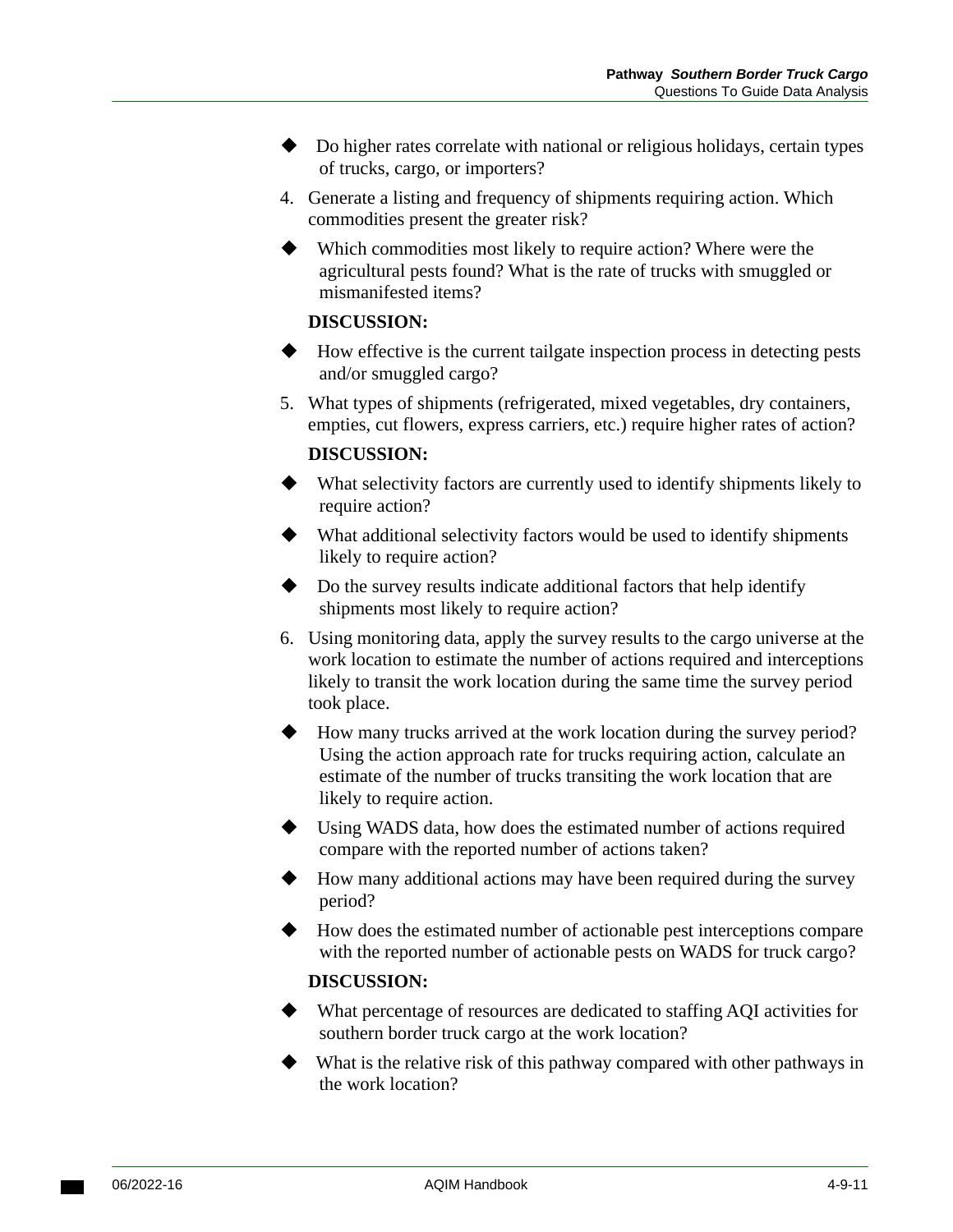Should resources be reallocated among all the pathways in the work location to better address the relative risk of the pathways?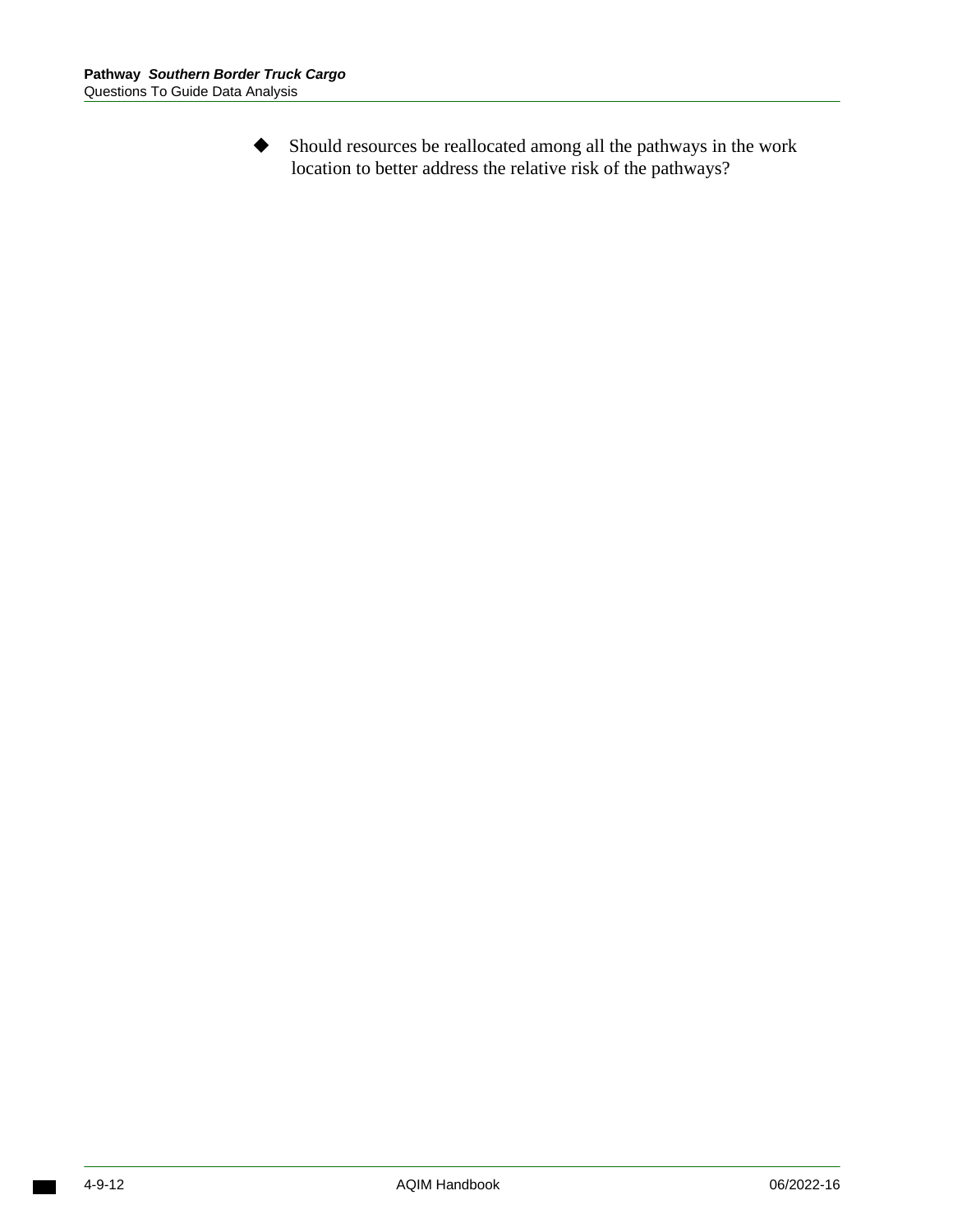

# A **Appendix A**

*Government Performance Results Modernization Act of 2010* 

Refer to the following Web site for the complete GPRA Modernization Act:

<[https://www.govinfo.gov/content/pkg/PLAW-111publ352/pdf/PLAW-](https://www.govinfo.gov/content/pkg/PLAW-111publ352/pdf/PLAW-111publ352.pdf)[111publ352.pdf](https://www.govinfo.gov/content/pkg/PLAW-111publ352/pdf/PLAW-111publ352.pdf)>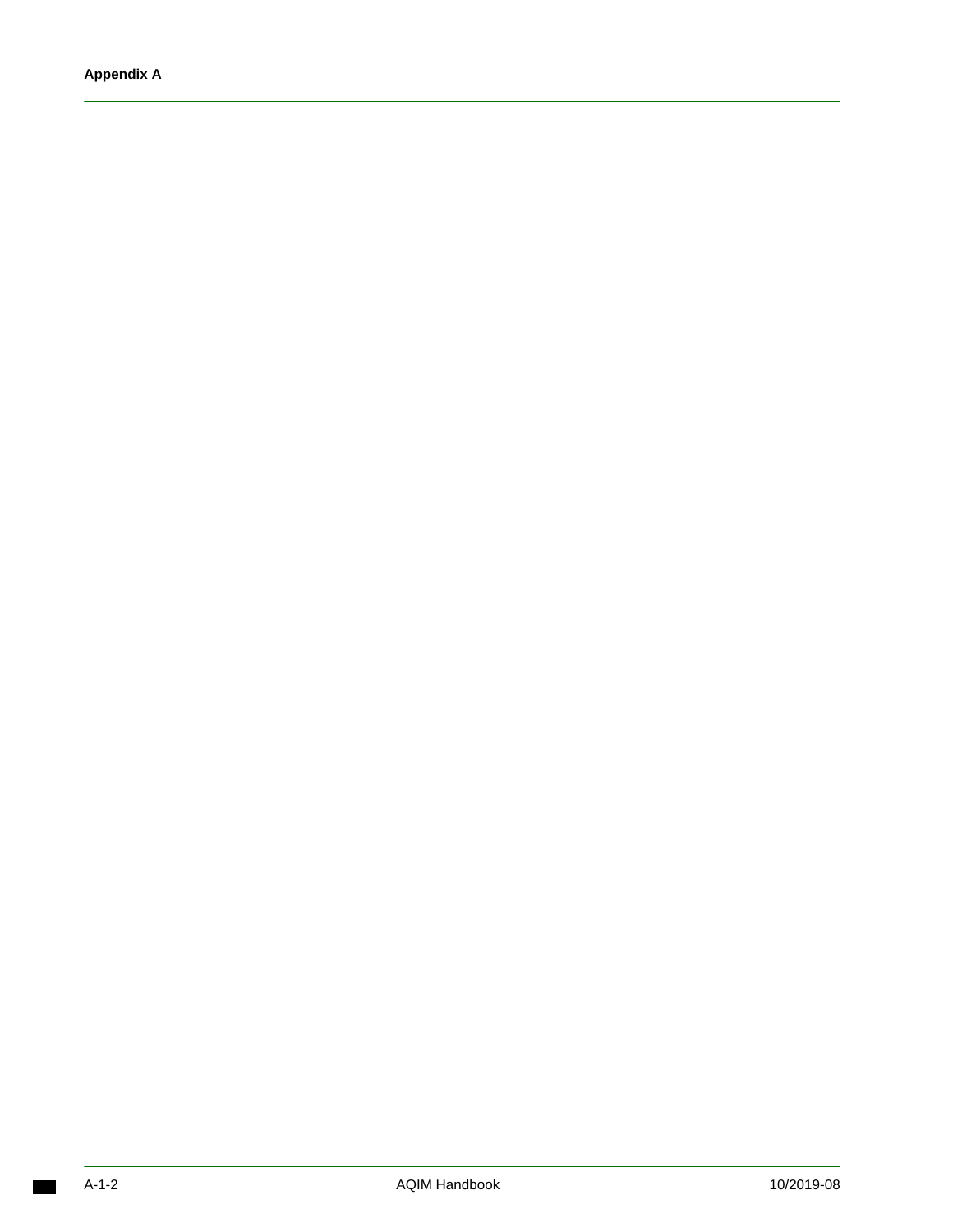# <span id="page-150-0"></span>B **Appendix B**

*Key Contacts* 

# **Contents**

**Appendix** 

[Responsibilities of Work Locations](#page-150-1) **B-1-1**  [Agricultural Risk Management System \(ARM\) Technical Questions/Issues](#page-150-2)  **[B-1-1](#page-150-2)**  [AQIM Operational and Policy Questions/Issues](#page-151-0) **B-1-2** 

## <span id="page-150-1"></span>**Responsibilities of Work Locations**

Work locations where AQIM is conducted are responsible for the following AQIM activities:

- ◆ Analyze the data collected.
- ◆ Collect all results monitoring data.
- Develop performance target, using selected indicators.
- Ensure quality data and analysis.
- Enter all data into ARM.
- **Prepare budget documents and reports request by other USDA offices.**
- Set program and meeting end-results.

# <span id="page-150-2"></span>**Agricultural Risk Management System (ARM) Technical Questions/ Issues**

For assistance with ARM web-based systems, APHIS and DHS-CBP employees must contact the ARM Helpdesk by email [ARM-helpdesk@usda.gov o](mailto:ARM-helpdesk@usda.gov)r by phone 301-851-2252. Hours of operation are 0800-2200 Eastern Standard Time (EST) Monday through Friday.

For URGENT (cargo on hold) matters, include "URGENT-APHIS PPQ ARM Application Issue" in the email subject line.

ARM is available at the following address:

<https://ARM.aphis.edc.usda.gov/>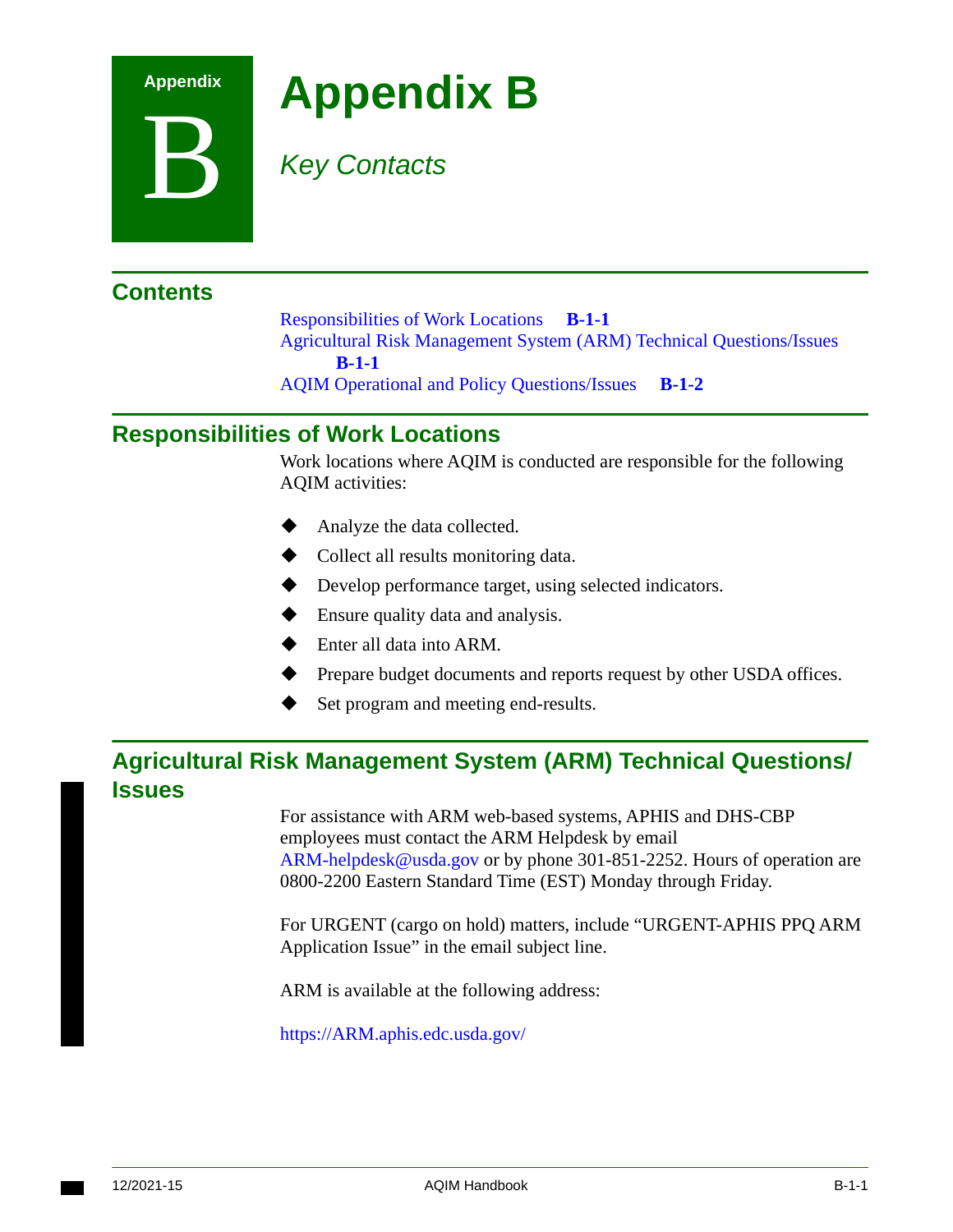# <span id="page-151-0"></span>**AQIM Operational and Policy Questions/Issues**

PPQ Field Operations via email: [aqi.db.admin@aphis.usda.gov](mailto:aqi.db.admin@aphis.usda.gov) 

PPQ Policy Headquarters: Edna Cintron-Velazquez, 301-851-4146 or email [QPAS-AQIM@usda.gov.](mailto:qpas-aqim@usda.gov)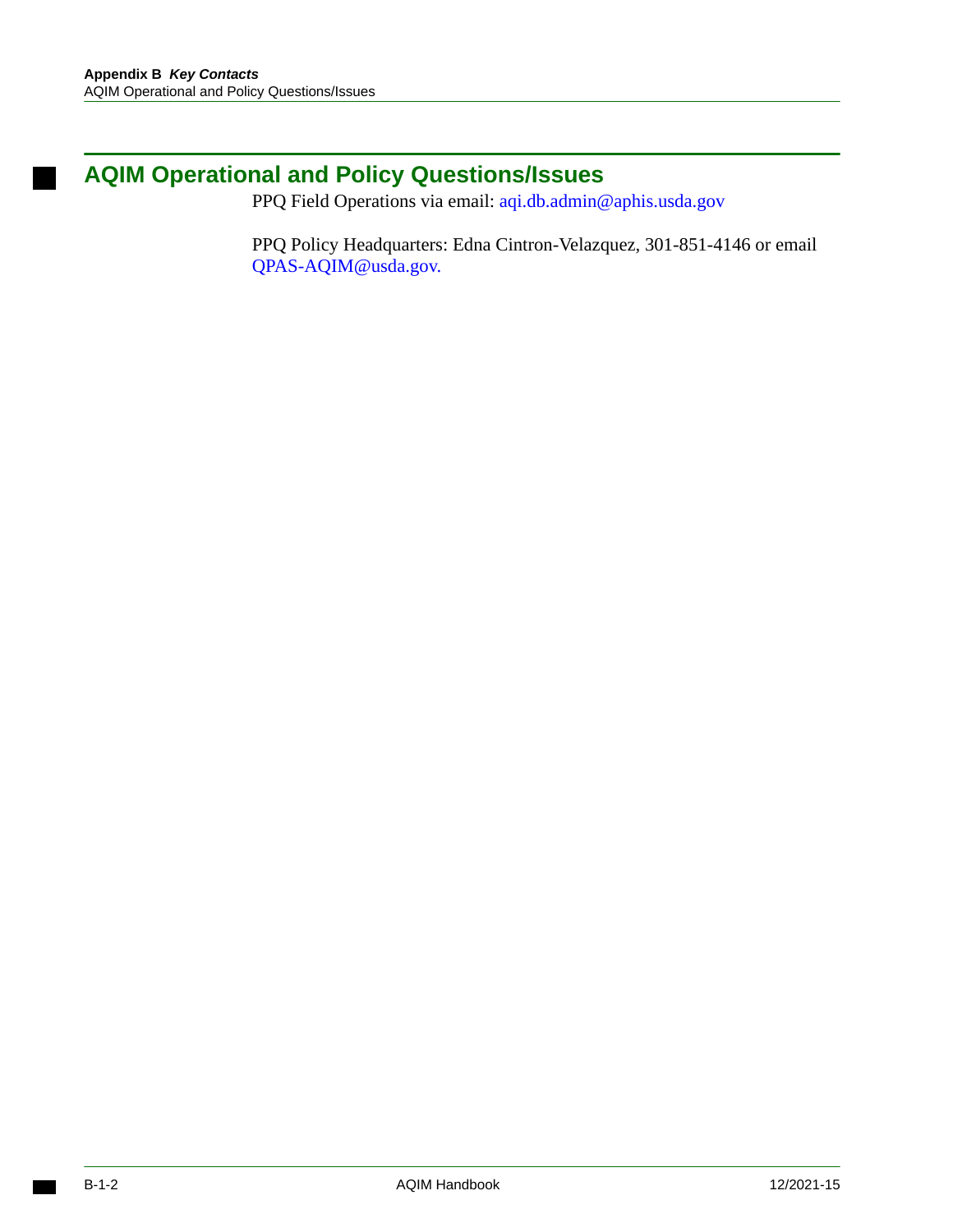# C **Appendix C**

*Trade Articles* 

| <b>Contents</b> |                                                                                 |  |  |  |  |
|-----------------|---------------------------------------------------------------------------------|--|--|--|--|
|                 | <b>APHIS Trade Risk Analysis Position C-1-2</b>                                 |  |  |  |  |
|                 | Introduction C-1-2                                                              |  |  |  |  |
|                 | <b>APHIS</b> and Risk Assessment <b>C-1-3</b>                                   |  |  |  |  |
|                 | <b>APHIS Risk Analysis Principles C-1-4</b>                                     |  |  |  |  |
|                 | <b>Risk Management C-1-7</b>                                                    |  |  |  |  |
|                 | <b>Risk Communication C-1-8</b>                                                 |  |  |  |  |
|                 | Conclusion C-1-9                                                                |  |  |  |  |
|                 | <b>GATT Agreement on the Application of Sanitary and Phytosanitary Measures</b> |  |  |  |  |
|                 | $C-1-9$                                                                         |  |  |  |  |
|                 | Assessment of Risk and Determination of the Appropriate Level of                |  |  |  |  |
|                 | Sanitary or Phytosanitary Protection. C-1-9                                     |  |  |  |  |
|                 |                                                                                 |  |  |  |  |

# **Introduction**

**Appendix** 

Use this appendix to obtain information and criteria on risk management. Contained here are the:

- ◆ [APHIS Trade Risk Analysis Position on page C-1-2](#page-153-0)
- [GATT Agreement on the Application of Sanitary and Phytosanitary](#page-160-1)  Measures on page C-1-9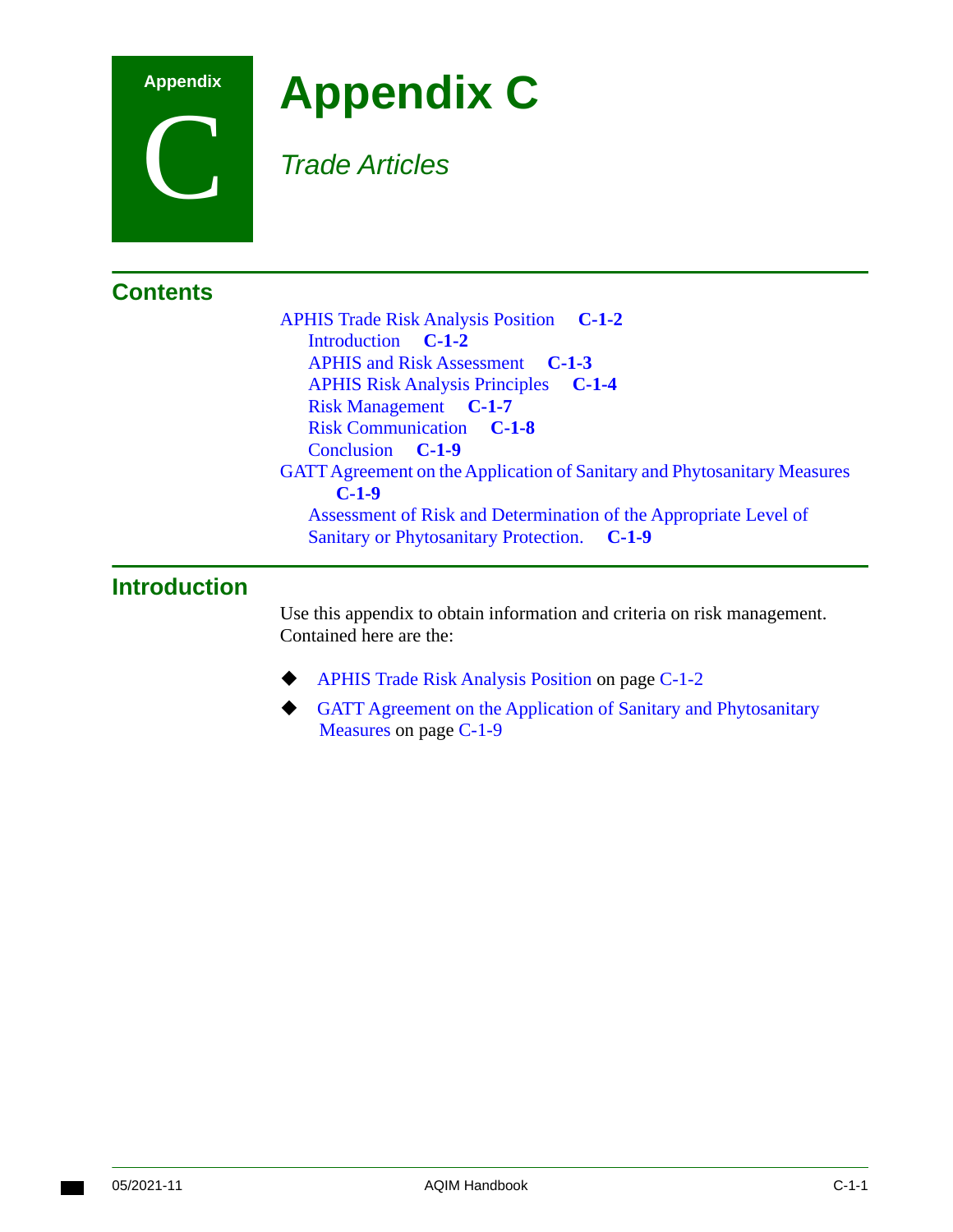# <span id="page-153-0"></span>**APHIS Trade Risk Analysis Position1**

## <span id="page-153-1"></span>**Introduction**

The Animal and Plant Health Inspection Serviced (APHIS) anticipates and responds to U.S. issues that involve animal and plant health, conflicts with wildlife, environmental stewardship, and animal well-being. With our customers and stakeholders, we promote the health of animal and plant resources to facilitate their movement in the global marketplace and to ensure abundant agricultural products and services for American consumers.

An important component of the APHIS mission is to facilitate the safe movement of import and export commodities. APHIS uses risk analysis to make trade decisions in a risk assessment (the scientific evaluation of the biological risks and potential consequences), risk management (a process of determining appropriate mitigation measures to reduce risk), and risk communication (the sharing of risk information). The results of risk analyses provide well supported recommendations to APHIS decision makers to achieve the objective of facilitating safe trade.

The Agreement on Sanitary and Phytosanitary Measure of the General Agreement on Tariffs and Trade requires that countries base their animal, plant, and human health requirements related to trade on relevant international standards. If appropriate standards do not exist, or a country chooses not to use the existing international standards, then the Agreement requires that the regulatory authorities of the importing country base their import requirements on a scientific risk analysis.

Like many in the international trade community, APHIS holds the view that mutually accepted standards will help ensure safe trade that is consistent, fair, enhances economic prosperity and reduces trade tensions. APHIS is committed to an active role in the International Office of Epizootics, the International Plant Protection Convention, and other international standard setting bodies to further the development of risk analysis standards and guidelines.

APHIS recognizes that risk analysis is a dynamic process and therefore must retain sufficient flexibility to incorporate scientific advances. APHIS is committed to revising risk analysis procedures, as appropriate, to continually take advantage of the best available science.

The Agreement on Sanitary and Phytosanitary (SPS) Measures of the General Agreement on Tariffs and Trade (GATT) requires members to base their animal, plant, and human health requirements related to trade on an objective

<sup>1</sup> APHIS Trade Committee, Trade Risk Analysis Core Team. 1996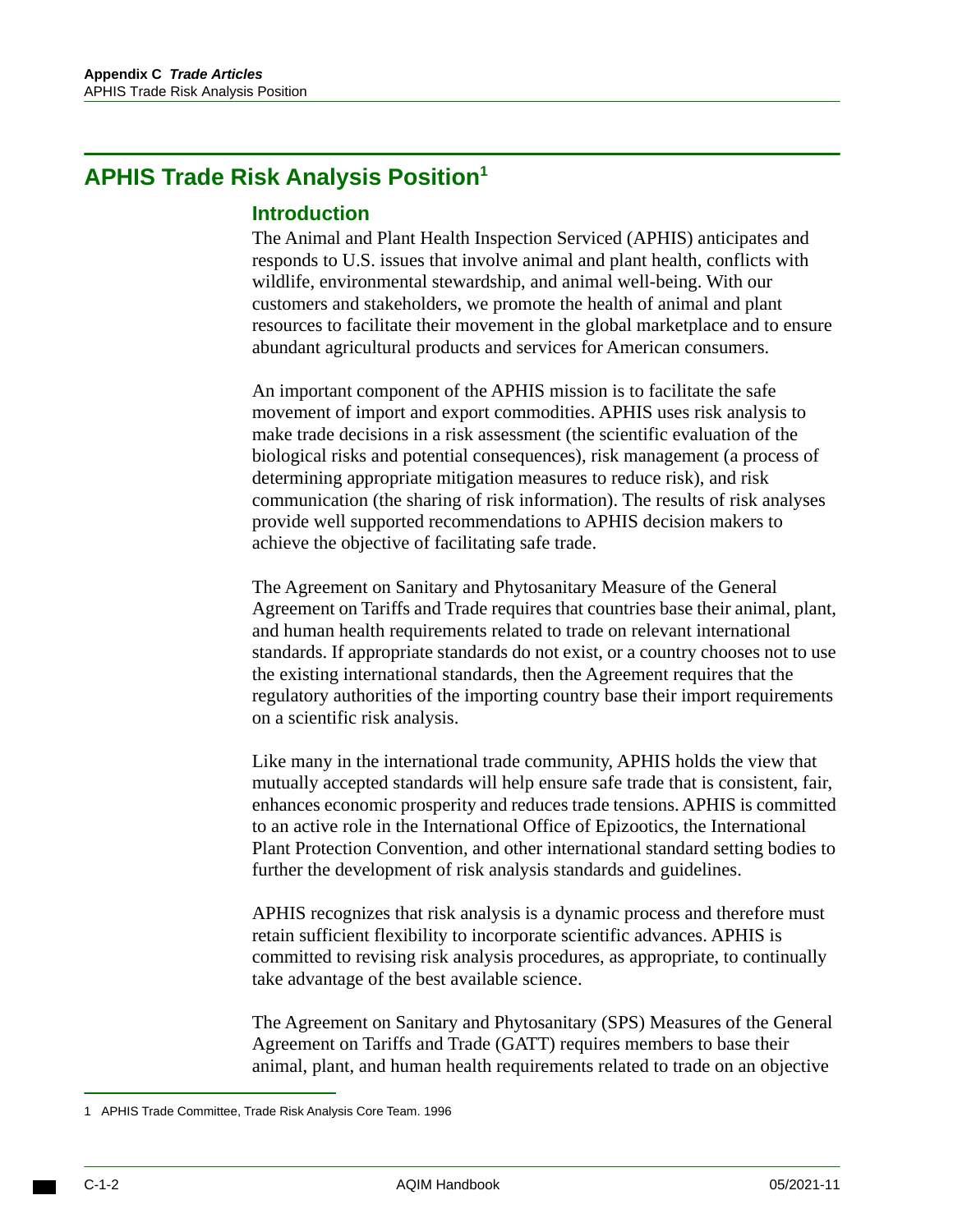analysis of risk. The SPS Agreement also requires that members make their risk analysis procedures transparent and available to other interested members.

To address the issue of transparency under the SPS Agreement, this document provides an overview of the risk analysis process used by the Animal and Plant Health Inspection Service (APHIS) of the United States Department of Agriculture.

APHIS has a long history of practical experience and knowledge related to risk analysis. Considerable time and resources have been invested in refining risk analysis models and techniques as well as developing new ones. APHIS also actively supports and participates in international discussions to further the development of risk analysis standards and procedures related to trade.

### <span id="page-154-0"></span>**APHIS and Risk Assessment**

Risk analysis, as defined by APHIS, is equivalent to risk assessment as defined in the SPS Agreement. The APHIS risk analysis definition and subsequent explanations provide additional detail and interpretation of the SPS risk assessment definition.

The SPS Agreement defines risk assessment as:

"The evaluation of the likelihood of entry, establishment or spread of a pest or disease within the territory of an importing Member according the sanitary or phytosanitary measure which might be applied, and of the associated potential for adverse effects on human or animal health arising from the presence of additives, contaminants, toxins, or disease-causing organisms in food, feedstuffs and beverages."

APHIS defines risk analysis as a process comprised of risk assessment (the scientific evaluation of the biological risks and potential consequences), risk management (a process of determining appropriate mitigation measures to reduce risk), and risk communication (the sharing of risk information). The results of APHIS risk analyses provide well supported recommendations to APHIS decision makers to achieve the objective of facilitating safe trade.

APHIS believes its definition is fully consistent with the SPS Agreement. The documentation of this process provides risk analysts with guidance in the preparation of recommendations for decision makers and makes the process more transparent to our trading partners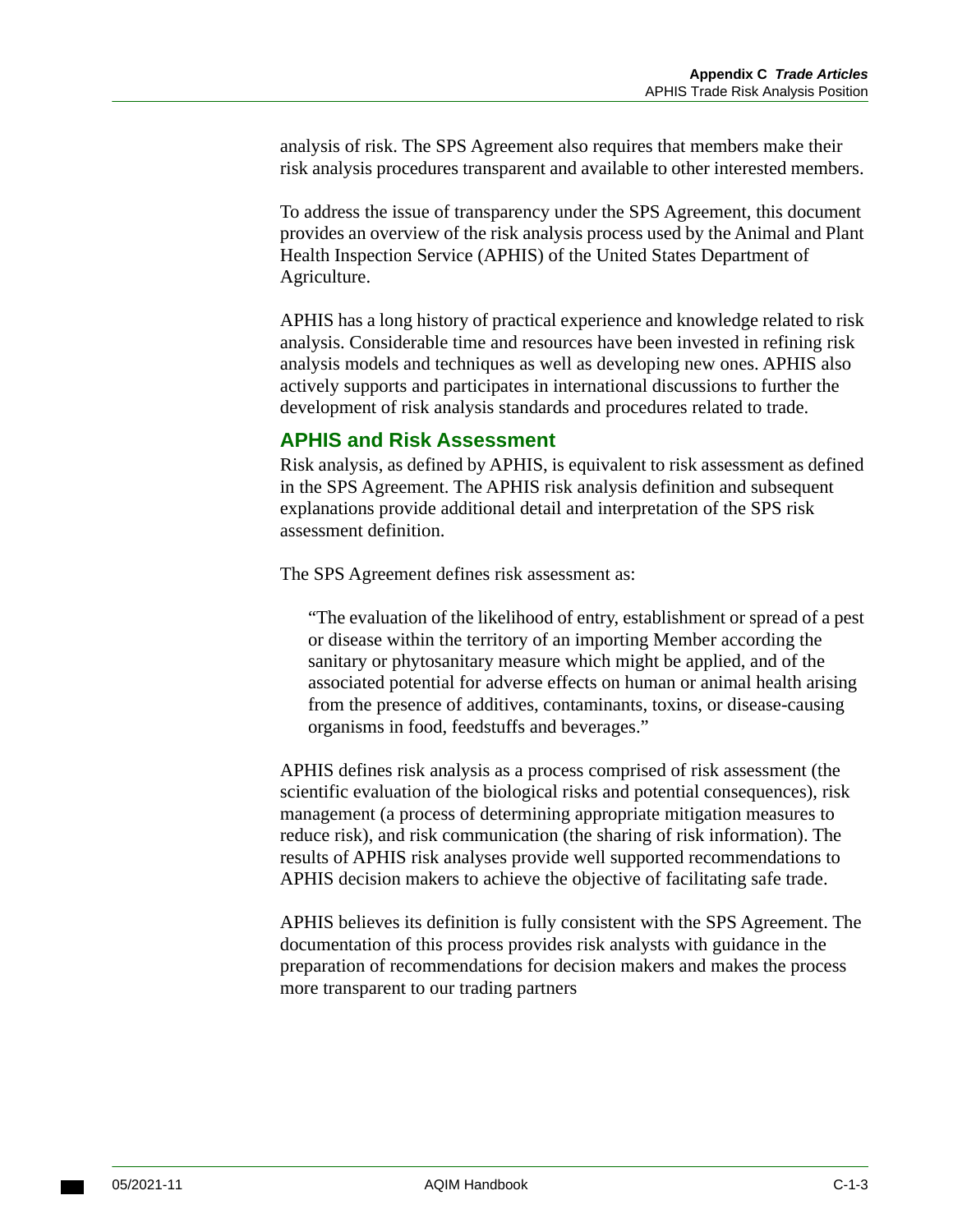# <span id="page-155-0"></span>**APHIS Risk Analysis Principles**

APHIS recognizes that there are various approaches to risk analysis. The selection of the approach depends on the particular circumstances associated with the commodity and the current pest or disease information.

Regardless of the approach, APHIS believes that a credible risk analysis process must embody the following principles:

- GATT Consistent
- Science-based
- Well-documented
- Flexible
- Open to Review

#### **GATT Consistent**

APHIS risk analysts understand and comply with GATT SPS terms and principles and produce Agency recommendations that can withstand ATT/ World Trade Organization (WTO) challenges. Compliance with the SPS Agreement also means that APHIS is committed to using relevant standards of the International Office of Epizootics, the International Plant Protection Convention, or other relevant international or regional organizations recognized by the WTO. Alternatives to the standards may be used when supported by objective risk analyses.

#### **Science-based**

Data used in APHIS risk analyses are collected and evaluated using the best available scientific methods. Also, APHIS analysts recognize the importance of describing uncertainty and identifying data gaps. APHIS analysts actively solicit input and review from the scientific community to the extent necessary to confirm the scientific integrity of risk analysis.

#### **Well-documented**

Data used in the risk analysis are organized, evaluated, and referenced in a systematic manner and in sufficient detail to allow interested parties to understand the process.

#### **Flexible**

Because of the pest and disease situations evaluated using risk analysis, methods that apply to one situation may be irrelevant or misleading in evaluating another. While acknowledging that various methods can be used, APHIS analysts are able to articulate the rationale for the choice of a method. Flexibility also means that the risk analysis process is dynamic and able to accommodate new information and technology.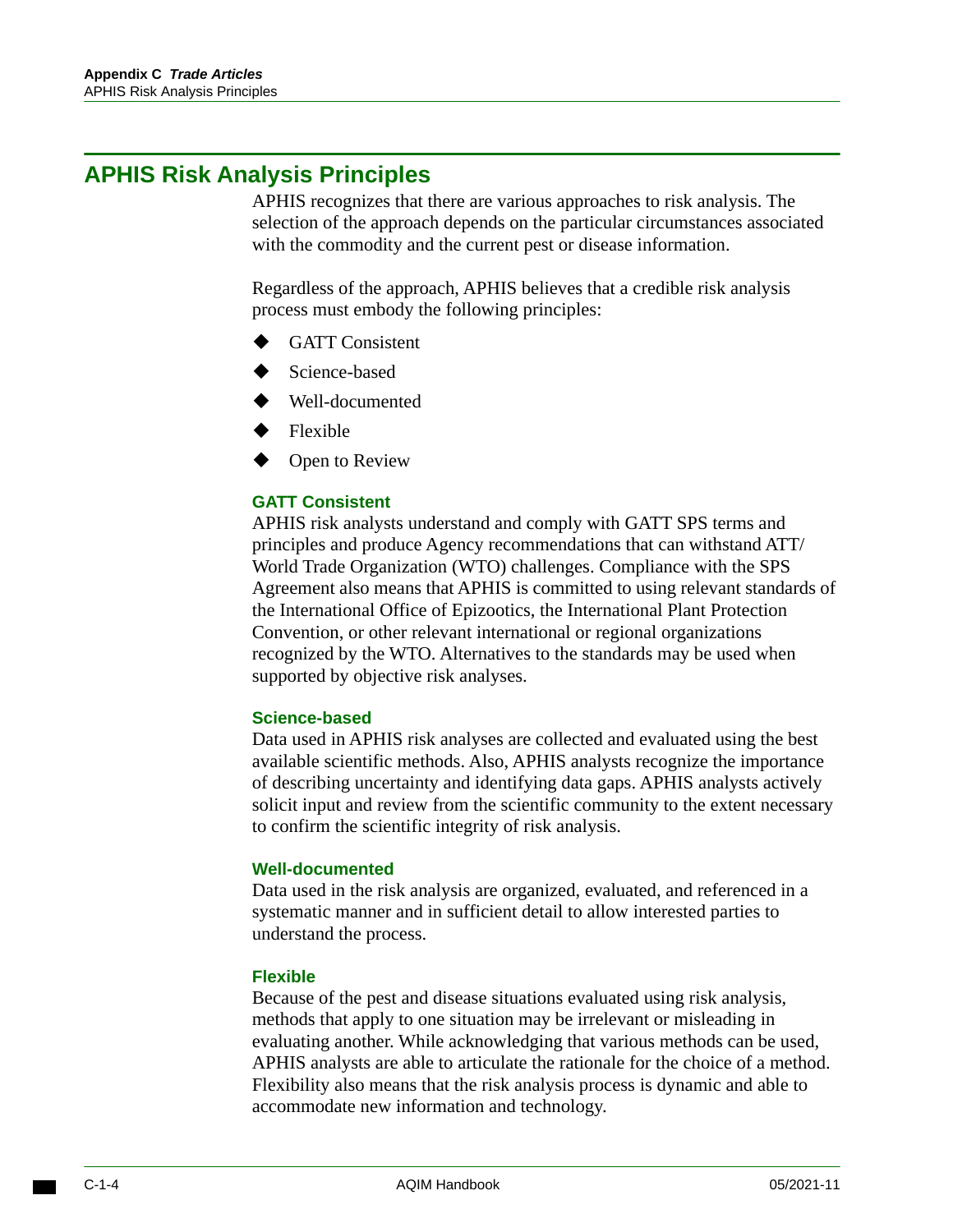#### **Open to Review**

APHIS acknowledges its responsibility to document the risk analysis process and allow interested parties to provide relevant scientific information and comments on the process and results.

#### **Components of the APHIS Process for Risk Analysis**

When initiating a risk analysis because action is proposed, such as a commodity importation or other relevant event, APHIS analysis will identify and record background information and situation-specific details, such as the source of the request, the origin, proposed destination, and intended use for the commodity. The analysis then proceeds following the general process outlined below.

#### **Risk Assessment**

APHIS defines risk assessment as the evaluation of the likelihood and the biological and economic consequences of entry, establishment or spread of a pest or disease agent within the territory of an importing country. Risk assessments also consider the degree of uncertainty associated with a proposed action.

The degree of uncertainty depends upon the availability and quality of pest/ disease data. An agent for which little is known cannot be as precisely assessed as one for which much more relevant information is available. A high degree of biological uncertainty, because of limited scientific information, may justify conservative estimate. However, APHIS also recognized the importance of updating risk assessments as additional scientific information becomes available.

A risk assessment evaluates the unmitigated pest or disease risk in order to determine if there is sufficient risk to warrant mitigation. The focus is on establishing the existence of biological and economic consequences and the likelihood of their occurrence. In many cases, there is broad agreement concerning this risk, negating the need for formal risk assessment.

Formal risk assessments are conducted when the unmitigated risk is not clearly understood to be wither acceptable or unacceptable. These assessments are also important when assumptions concerning the level of unmitigated risk are challenged or when new information concerning the unmitigated risk has been provided. The assessment of risk at this level typically involves the evaluation of origin, commodity, and destination factors.

Origin Risk Factors: The evaluation of the exports are to estimate the likelihood that agents of sanitary or phytosanitary concern are associated with a commodity importation, including: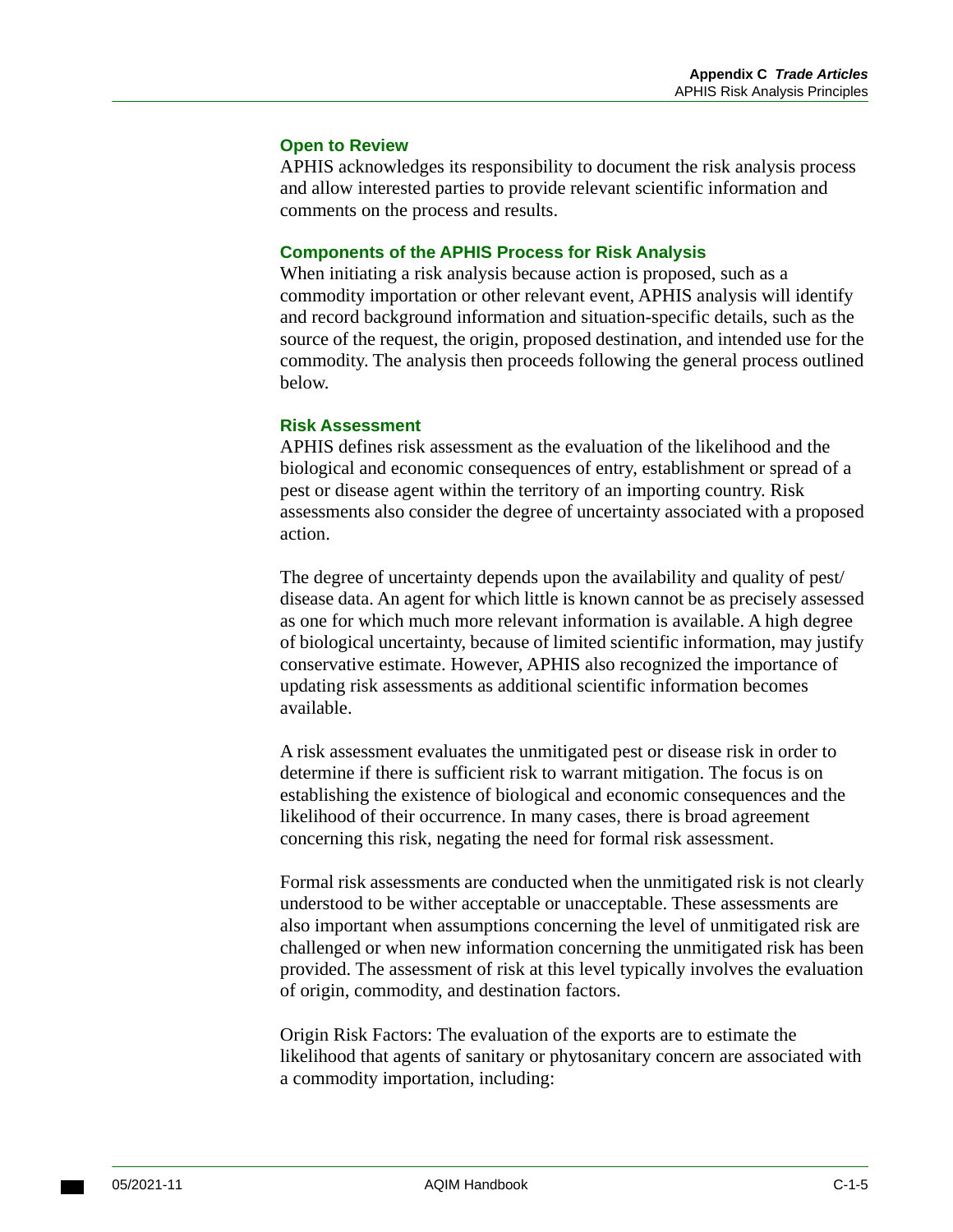- Prevalence of a pest or disease agent in the exporting area
- Geographic and environmental characteristics
- Sanitary and Phytosanitary status of the adjoining or neighboring areas
- Trading partners and practices
- Regulatory infrastructure of the exporting country
- Surveillance system(s)
- Previous risk assessments (including foreign country) on commodity and related commodities from the same origin.

Commodity Risk Factors: APHIS analysts consider information about the commodity to estimate the likelihood of introduction of a particular pest or disease agent. Commodity factor include:

- Type of class of commodity
- $\blacklozenge$  Nature of raw material used to produce commodity
- $\blacklozenge$  Intended use of the product
- Pest or disease agent survival in transit
- Interception data

Destination Risk Factor: An evaluation of the likelihood and consequences of a particular pest or disease agent surviving, multiplying, establishing, and spreading in the territory of the importing country. Destination factors include:

- Distribution of the commodity
- Availability of susceptible host and/or competent vectors
- Geographical and environmental characteristics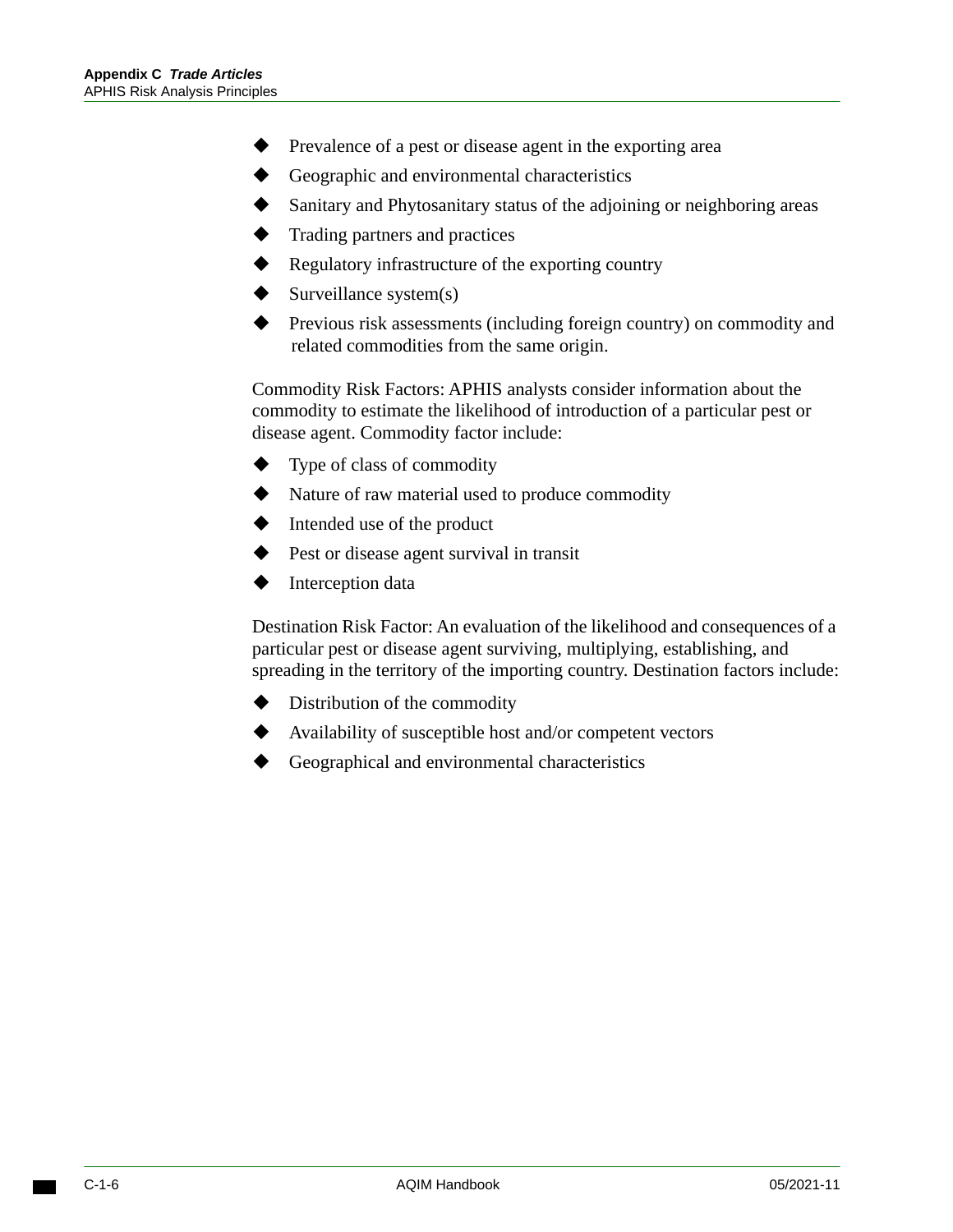## <span id="page-158-0"></span>**Risk Management**

APHIS defines risk management as the process of analyzing and recommending options for mitigating pest and disease agents of concern identified through risk assessment.

In determining appropriate levels of protections, the SPS Agreement requires that countries base their animal, plant, and human health requirements on relevant international standards. If an appropriate standard does not exist or a country chooses not to use an existing standard, then the Agreement requires regulatory authorities of the importing country to base their health requirements on a scientific analysis of the risks to animal, plant, or human health and to share information regarding the analyses with interested parties.

The analysis risk mitigation options may vary due to the differing nature of animal, plant, and human health issues.

Consistent with SPS Agreement, APHIS maintains transparent processes for objectively evaluating new risk mitigation alternatives in situations where an international standard may not exist or may not be appropriate. In evaluating these alternatives, APHIS will consider biological as well as economic factors including, but not limited to, potential damage in terms of loss of production or sales in the event of entry, establishment or spread of a pest or disease; the costs of control or eradication in the territory of the importing Member; and the relative cost effectiveness of alternative approaches to risk eradication.

APHIS recognizes the responsibility of the exporting country to address the importing country's sanitary and Phytosanitary issues of concern. APHIS approves risk management options based on a comprehensive evaluation of the efficacy and feasibility of the option in reducing the likelihood and magnitude of the biological and economic consequences identified in the risk assessment.

Efficacy: The degree to which a mitigation option reduces the likelihood magnitude of adverse biological and economic consequences is a measure of its efficacy. Evaluating mitigation options for efficacy is an iterative process that involves revisiting risk assessment to determine the degree to which risk is reduced by the implementation of the option. In cases where an acceptable efficacious option exists, the efficacy of new options needs to compare favorably with existing options.

Feasibility: The evaluation of mitigation options for feasibility normally focuses on technical, operational, and economical factors affecting the implementation of mitigation options. It is in this level of evaluation that factors relevant to industry needs and practices are considered, as well as the potential for applying new technologies.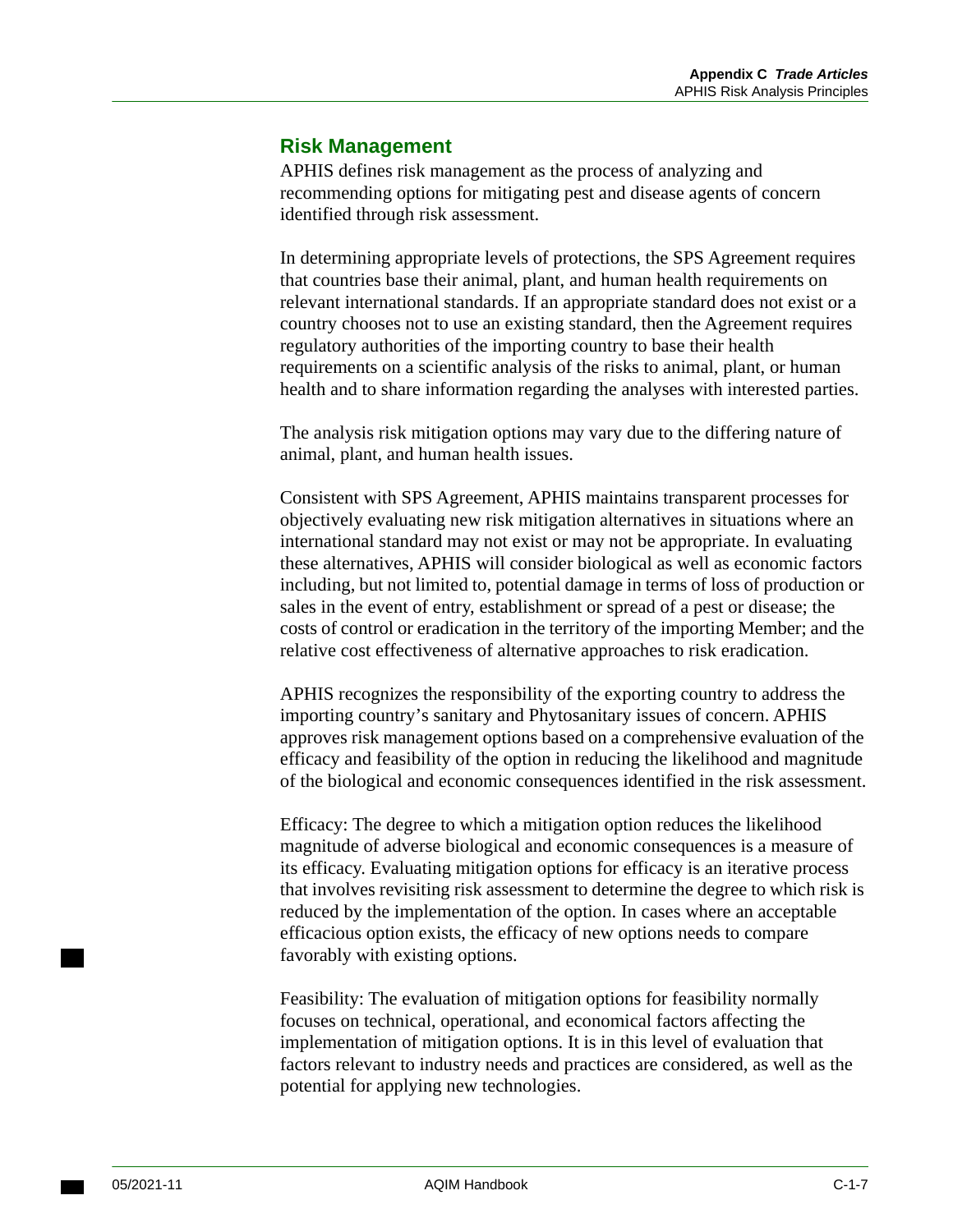This level of evaluation is a responsibility shared primarily by the exporting country and the commercial sector (industry). APHIS assumes that feasibility has been considered when a risk management proposal is offered by the exporting country. The role of APHIS in this level of evaluation is to assess whether the exporting country is able to meet its obligations and to ensure that undesirable impacts are not placed upon the United States (e.g. at National level).

APHIS recognizes that information to objectively determine tolerable risk levels may not always be readily available. In accordance with the SPS Agreement, APHIS adheres to the premise that it may be necessary to institute provisional sanitary and phytosanitary measures until scientific evidence can be obtained to justify a different position. APHIS is committed to working with relevant parties to obtain and evaluate this information in a timely manner.

APHIS is committed to ensuring that recommended measure are not more trade restrictive than required to achieve their appropriate level of sanitary and phytosanitary protection.

## <span id="page-159-0"></span>**Risk Communication**

 conclusions of risk analyses to all interested and impacted parties. This process APHIS defines risk communication as the process of exchanging information concerning risk with interested parties (e.g. domestic and foreign industry groups, foreign governments, consumer groups, and other interested individuals). This includes the active exchange of information throughout the risk analysis process with involved parties and the communication of the includes routine interaction with the scientific community to ensure the validity of scientific data, methods, and assumptions.

When risk analysis is used as a basis for promulgating regulations, APHIS meets risk communication goals and transparency obligations by publishing proposed and final rules in the Federal Register. APHIS demonstrates its commitment to transparency by notifying the WTO of any measure which may affect another country's trade.

New proposed regulatory changes published in the Federal Register specify the risks and the requirements which will be imposed to mitigate the risks. After public comments are received and reviewed a decision is made regarding a final result. If comments and input are compelling enough for APHIS to change its position, the proposed rules will be withdrawn and alternative courses of action may be considered. Both the proposed and final rules explain the factors supporting the Agency's choice of mitigation measures, including the Agency's geological concerns and scientific rationale to support the decision.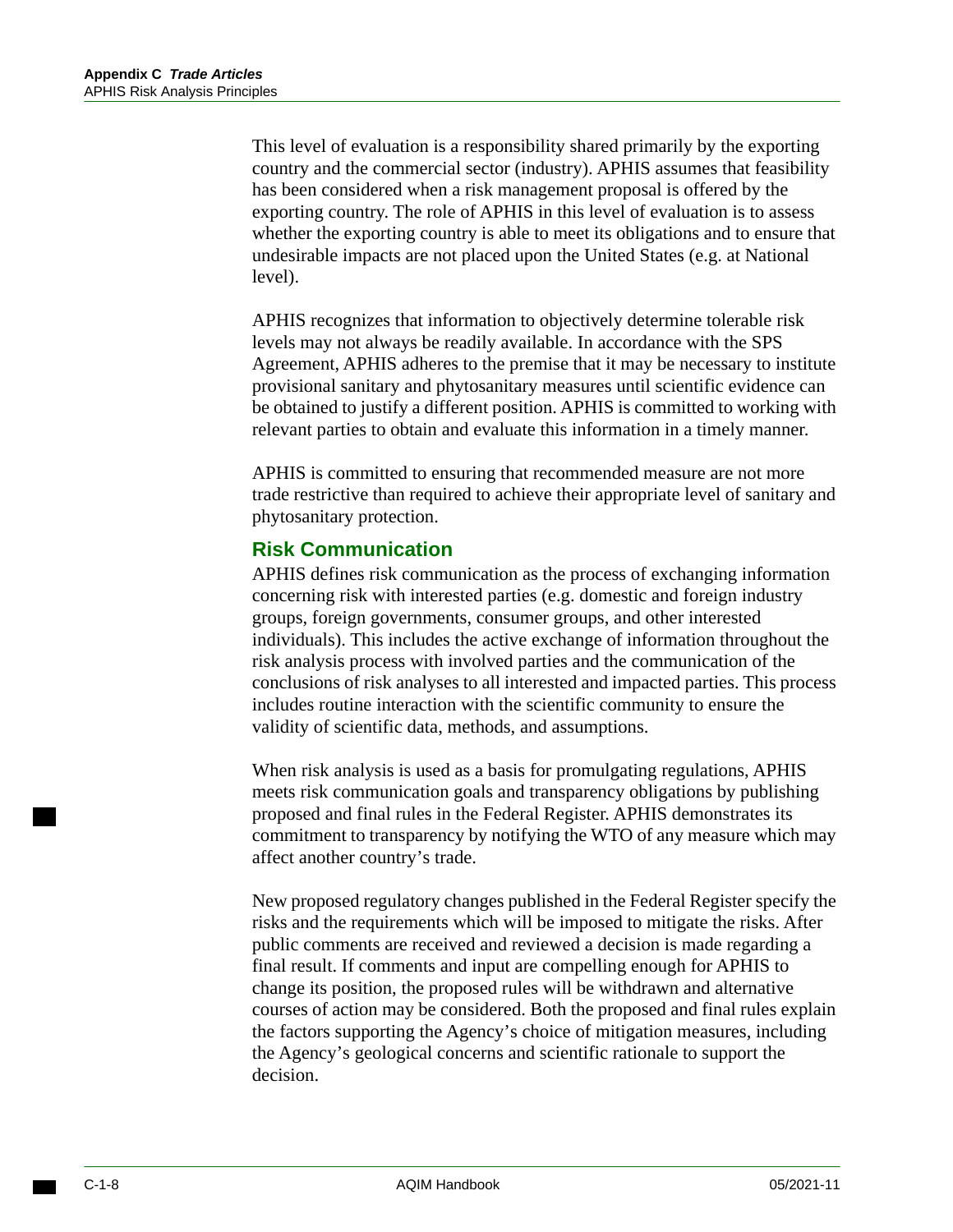## <span id="page-160-0"></span>**Conclusion**

APHIS considers the product of risk analysis to be risk-based recommendations. Decision makers take those recommendations into account as well as other factors they may consider relevant.

# <span id="page-160-1"></span>**GATT Agreement on the Application of Sanitary and Phytosanitary**  Measures<sup>2</sup>

## <span id="page-160-2"></span>**Assessment of Risk and Determination of the Appropriate Level of Sanitary or Phytosanitary Protection.**

- 1. Members shall ensure that their sanitary or phytosanitary measures are based on an assessment, as appropriate to the circumstances, of the risk to human, animal or plant life or health, taking into account risk assessment techniques developed by the relevant international organizations.
- 2. In the assessment of risks, Members shall take into account available scientific evidence; relevant processes and production methods; relevant inspection, sampling and testing methods; prevalence of specific diseases or pests; existence of pest or disease-free areas; relevant ecological and environmental conditions; and quarantine or other treatment.
- 3. In assessing the risk to animal or plant life or health and determining the measure to be applied for achieving the appropriate level of sanitary or phytosanitary protection from such risk, Member shall take into account relevant economic factors: the potential damage in terms of loss of productions or sales in the event of the entry; establishment or spread of a pest or disease; the costs of control or eradication in the territory of the importing Member; and the relative cost-effectiveness of alternative approaches to limiting risks.
- 4. Member should, when determining the appropriate level of sanitary or phytosanitary protection, take into account the objective minimizing negative trade effects.
- 5. With the objective achieving consistency in the application of the concept of appropriate level of sanitary or phytosanitary protection against risks to human life or health, or to animal and plant life or health, each Member shall avoid arbitrary or unjustifiable distinctions in the levels it considers to be appropriate in different situations, if such distinctions result in discrimination or a disguised restriction on international trade. Member shall cooperate in the Committee, in accordance with paragraphs 1, 2, and 3 of Article 12, to develop guidelines to further the practical implementation of this provision. In developing the guidelines, the

<sup>2</sup> GATT Agreement on the Application of Sanitary and Phytosanitary Measures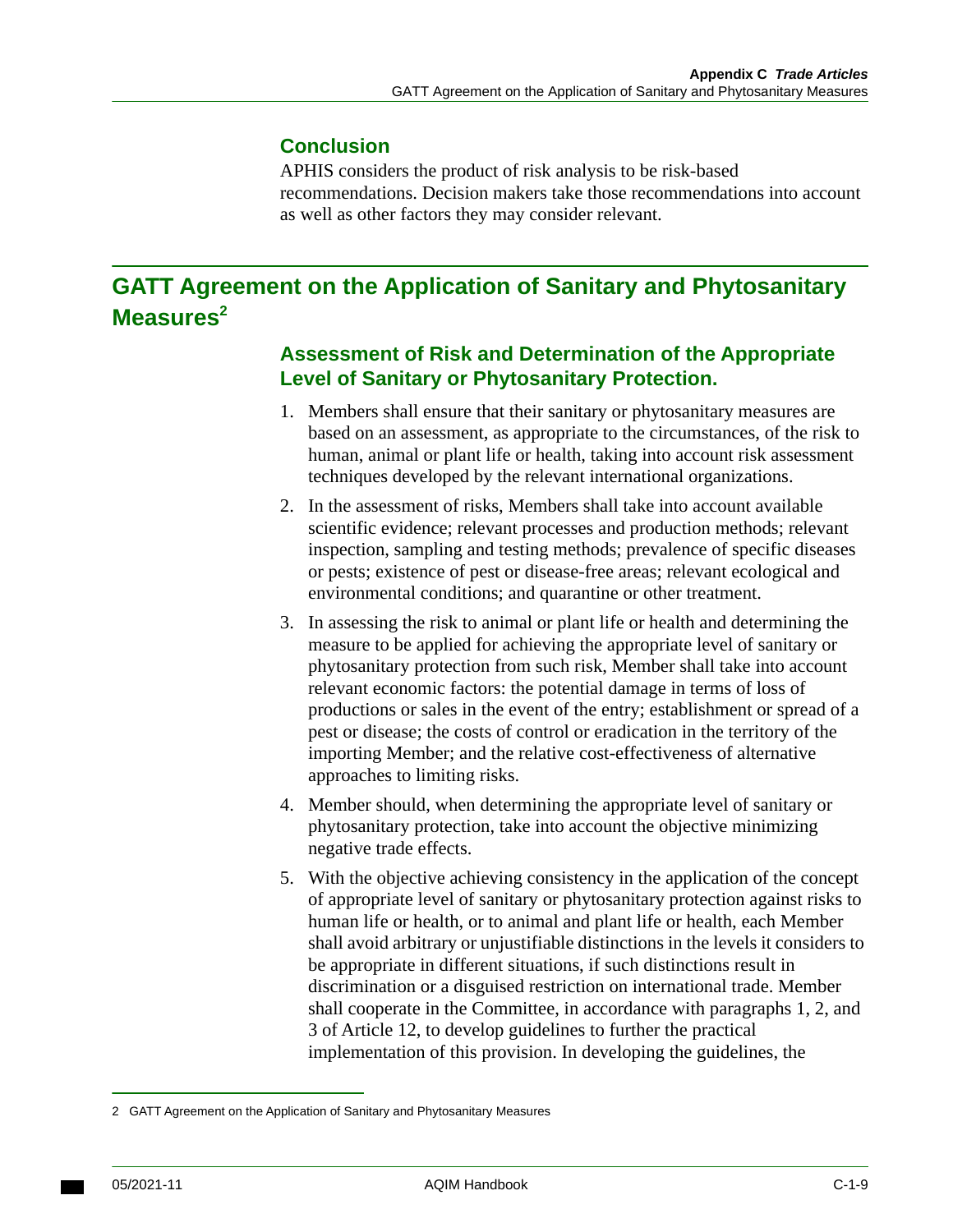Committee shall take into account all relevant factors, including the exceptional character of human health risks to which people voluntarily expose themselves.

- 6. Without prejudice to paragraph 2 of Article 3, when establishing or maintaining sanitary or phytosanitary measures to achieve the appropriate level of sanitary or phytosanitary protection, Members shall ensure that such measures are not more trade-restrictive than required to achieve their appropriate level of sanitary or phytosanitary protection, taking into account technical and economic feasibility.
- 7. In cases where relevant scientific evidence is insufficient, a Member may provisionally adopt sanitary or phytosanitary measures on the basis of available pertinent information, including that from the relevant international organizations, as well as from sanitary or phytosanitary measures applied by other Members. In such circumstance, Member shall seed to obtain the additional information necessary for a more objective assessment of risk and review the sanitary or phytosanitary measure accordingly within a reasonable period of time.
- 8. When a Member has reason to believe that a specific sanitary or phytosanitary measure introduced or maintained by another Member is constraining, or has the potential to constrain its exports and the measure is not based on the relevant international standards, guidelines, or recommendations, or such standards, guidelines, or recommendations do not exist, an explanation of the reasons for such sanitary or phytosanitary measure may be requested and shall be provided by the Member maintaining the measure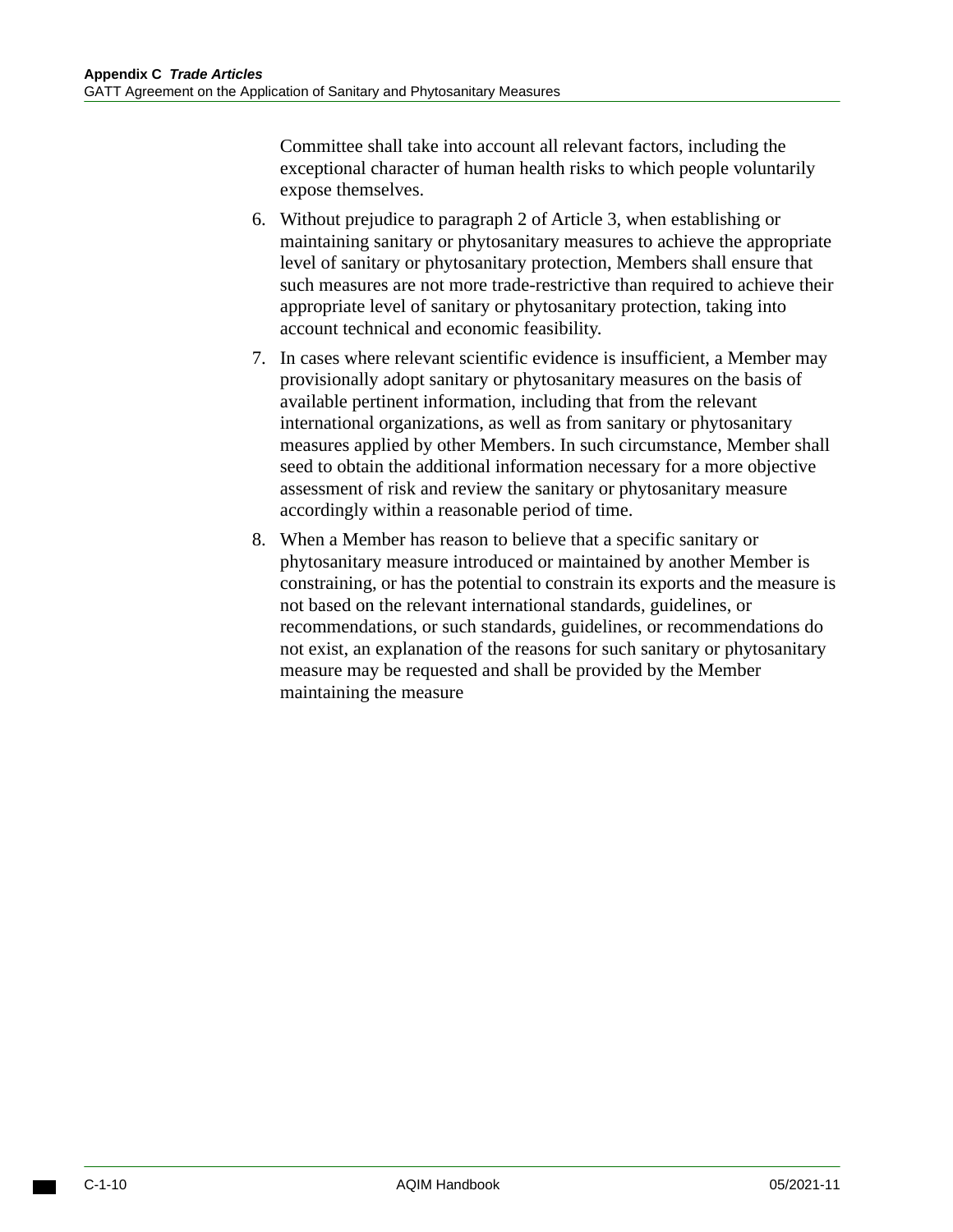# **Appendix**

# **Appendix D**

*Samples Of Standard Operating Procedures (SOPs)* 

## **Contents**

[Introduction](#page-162-0) **D-1-1**  [Purpose](#page-162-1) **D-1-1**  [Background](#page-162-2) **D-1-1**  [Sample SOP—Air Passenger Baggage](#page-163-0) **D-1-2**  [Sampling and Inspection Guidelines](#page-163-1) **D-1-2**  [Procedures](#page-164-3) **D-1-3**  [Data Collection and Entry](#page-164-0) **D-1-3**  [Quality Control](#page-164-1) **D-1-3**  [Sample SOP—Maritime Cargo](#page-164-2) **D-1-3**  [Inspection Protocol](#page-164-4) **D-1-3**  [Reefer-AQI Interest \(refrigerated cargo normally held by PPQ\)](#page-165-0) **D-1-4**  [Non-Reefer AQI Interest: \(Non-Refrigerated Cargo normally held by PPQ\)](#page-166-0)  **[D-1-5](#page-166-0)**  [Hypergeometric Table for Risk-Based Sampling](#page-167-0) **D-1-6**  [Documentation](#page-167-1) **D-1-6**  [Charts And Forms Required](#page-167-2) **D-1-6**  [Sample SOP – Northern Border—Vehicles](#page-168-1) **D-1-7**  [Inspection Protocol](#page-168-0) **D-1-7**  [Local Area](#page-168-2) **D-1-7** 

## <span id="page-162-0"></span>**Introduction**

### <span id="page-162-1"></span>**Purpose**

To help PPQ become a results-oriented organization, PPQ uses AQI program performance information to make risk-based decisions. AQIM will provide "hard" data for risk-based decisions and to meet the requirements of the Government Performance and Results Act (GPRA).

### <span id="page-162-2"></span>**Background**

The National Performance Review requires government agencies to objectively measure how well they are achieving their legislative missions. The GPRA requires government agencies develop accurate performance measurements as part of their budget submission. AQIM is a valuable tool in performing risk assessment and is an integral component of PPQ's selectivity approach.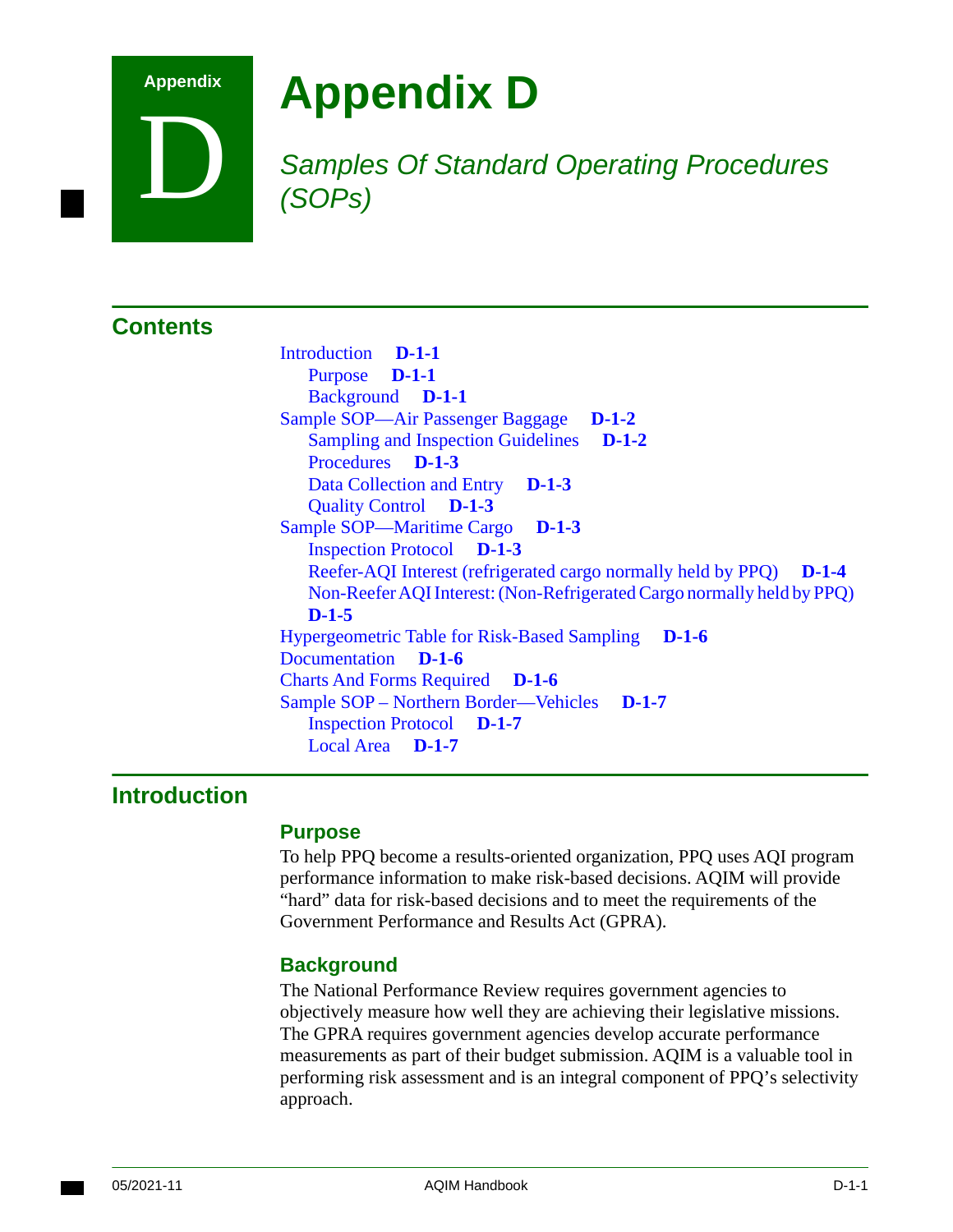Use the samples in this appendix as models when developing standard operating procedures (SOP) for a work location.

The models include a sample SOP for the following pathways:

- [Sample SOP—Air Passenger Baggage on page D-1-2](#page-163-0)
- [Sample SOP—Maritime Cargo on page D-1-3](#page-164-2)
- [Sample SOP Northern Border—Vehicles on page D-1-7](#page-168-1)

### **NOTICE**

These sample SOPs are examples of FORMATTING only.

## <span id="page-163-0"></span>**Sample SOP—Air Passenger Baggage**

## <span id="page-163-1"></span>**Sampling and Inspection Guidelines**

- 1. Inspect all hand carried and checked baggage randomly at 100 percent. Inspect baggage at USDA tables. Bag and label all seizures as an AQIM seizure. Thoroughly inspected the seized/intercepted material for pests.
- 2. All members of a household on the same Customs declaration (CBP Form 6059-B) will be examined and counted as one sample. Customs declarations are completed orally, on paper, or electronically. Adjust sampling procedures accordingly.
- 3. Inspect every Customs declaration that approaches the work location through the Federal Inspection Service areas (FIS), excluding diplomats with A-1, A-2 status, and 'domestic' declarations.
- 4. Sample size: 7,300 declarations per year—3,650 declarations per year at both 'E' and 'B' (10 per day at both 'E' and 'B').
- 5. AQIM should not interfere with and does not replace normal passenger processing operations. Continue to perform secondary examinations during this sampling period.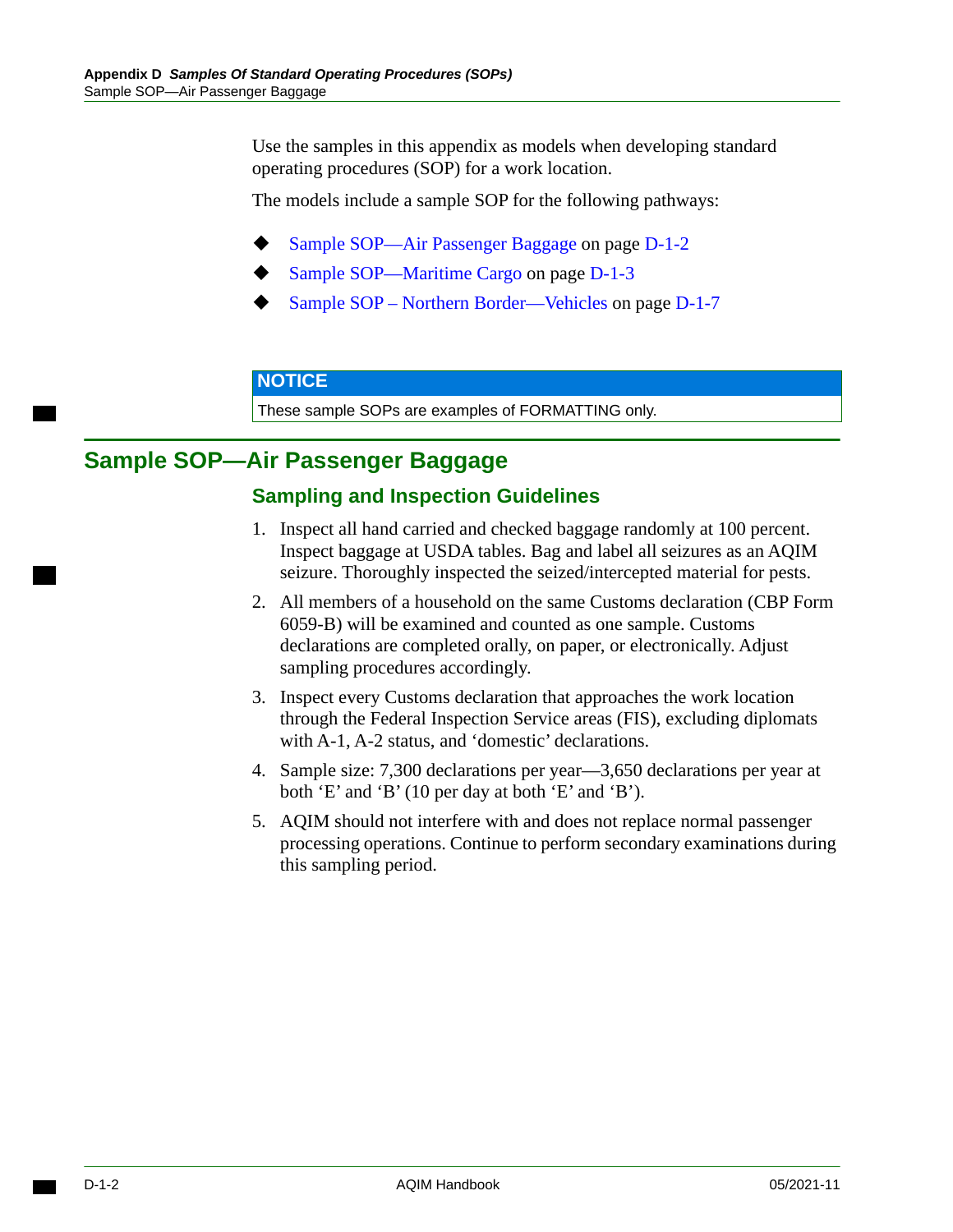## <span id="page-164-3"></span>**Procedures**

Select random times each day using a random time generator (i.e. [random.org](https://random.org)). Generate random times using previous weeks' passenger projections. The site monitoring leaders prepare the daily schedule and notify all working on the baggage floor of the designated times. Rotate all inspections among all personnel. At the designated time, the Agriculture Specialist or technician at concourse 'E' responsible for selecting the passenger for inspection will select the fifth passenger back from the checkpoint. Alternate between all open red and green lines when counting to select the fifth passenger. If the passenger selected has already been designated to go to PPQ Secondary, the passenger will also be included in the sample. At concourse 'B' at the designated time, the Agriculture Specialist or technician will select the first passenger that enters the baggage carousel area from immigration. Mark the selected passenger's declaration with the random time, the work 'random' and 'USDA' with a green marker. If a random inspection is missed, a passenger may be selected using the above procedures any time prior to the next random inspection. Make a note on the data form each time an inspection is missed. Include a brief note as to why the inspection was missed.

## <span id="page-164-0"></span>**Data Collection and Entry**

- 1. Complete the PPQ Data Sheet for each examination.
- 2. Maintain data forms in a folder at the desk in PPQ secondary. Deliver data forms to the operations office daily. Personnel assigned to the work unit will share the task of data entry. The site leaders will be responsible for ensuring data entry is completed within a reasonable time after inspection.

## <span id="page-164-1"></span>**Quality Control**

The Risk Management Team will ensure forms are collected and data entered. Bi-weekly reports will be forwarded to the work sites by the Team on the progress of the monitoring program.

## <span id="page-164-2"></span>**Sample SOP—Maritime Cargo**

## <span id="page-164-4"></span>**Inspection Protocol**

The inspection protocol depends on the type of strata a container falls into. Each container is required to have a physical inspection of the commodity. Conduct inspections during normal business hours at the port. The shipper/ broker/consignee must pay costs for overtime clearance.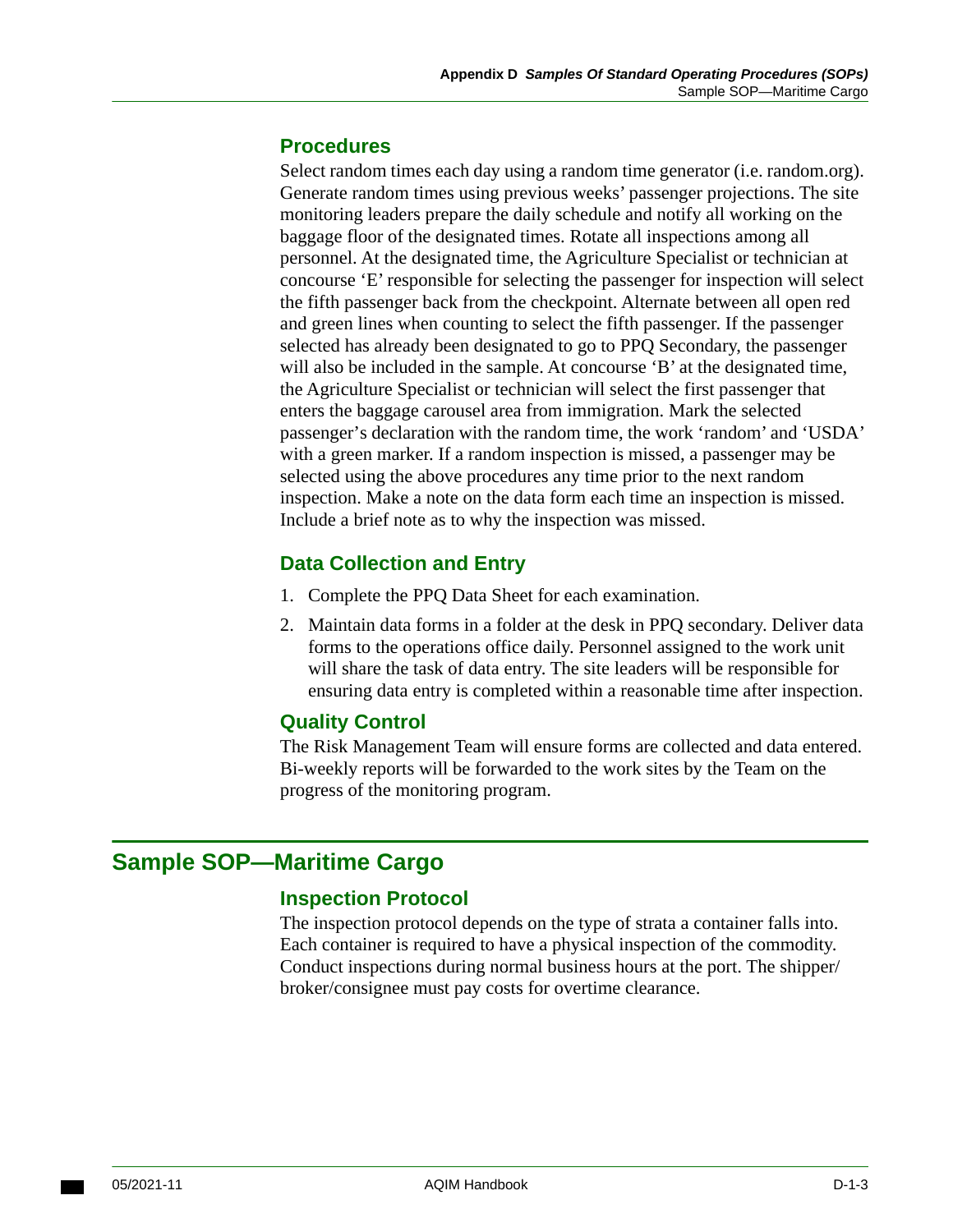Exclusions:

- Commodities which are pre-cleared at foreign sites
- Commodities admissible according to the National Agriculture Release Program (NARP)
- Frozen commodities, and those undergoing some type of mandatory treatment (for example: fumigation, irradiation, hot water, steam sterilization)
- Oil, salt, iron ore, coal, etc. which pose no risk
- Non-Reefer-AQI Interest that can be cleared with just a paperwork review

Exceptions: Commodities with mandatory cold treatments are included.

Sampling Unit: The random sampling unit is one container or container unit. A container unit is equivalent to 20 pallets or 20,000 kilograms for the purposes of AQI Monitoring when converting bulk shipments for sampling.

## <span id="page-165-0"></span>**Reefer-AQI Interest (refrigerated cargo normally held by PPQ) NOTICE**

AQIM sampling of Northern border refrigerated (reefer) truck cargo is suspended until further notice.

There will be a total of 87 sample containers or container units chosen per year. This will break out to around eight per month, or two per section per month. The two for each section will be chosen on designated days of the month, about every 2 weeks. The procedure for choosing the samples will be as follows:

- Use the 'calendar chart' supplied to determine the day the sample will be chosen.
- All of the active '212's' (Hold Sheets) in the section will be used for sampling.
- $\blacklozenge$  Put all the 212's in a pile and count the total number of pages (like it is one big hold sheet).
- Take this number and go to your 'Random Digit Page' (this number will represent the maximum number you can choose from 1-18? Or 1-32?).
- Go down the random digit page and select the first number that is within this range.
- $\blacklozenge$  Use this number as the 'page number' to turn to in your pile of 212's to begin sampling.
- Put all the other 212's behind this 'chosen' 212 and start reviewing the containers.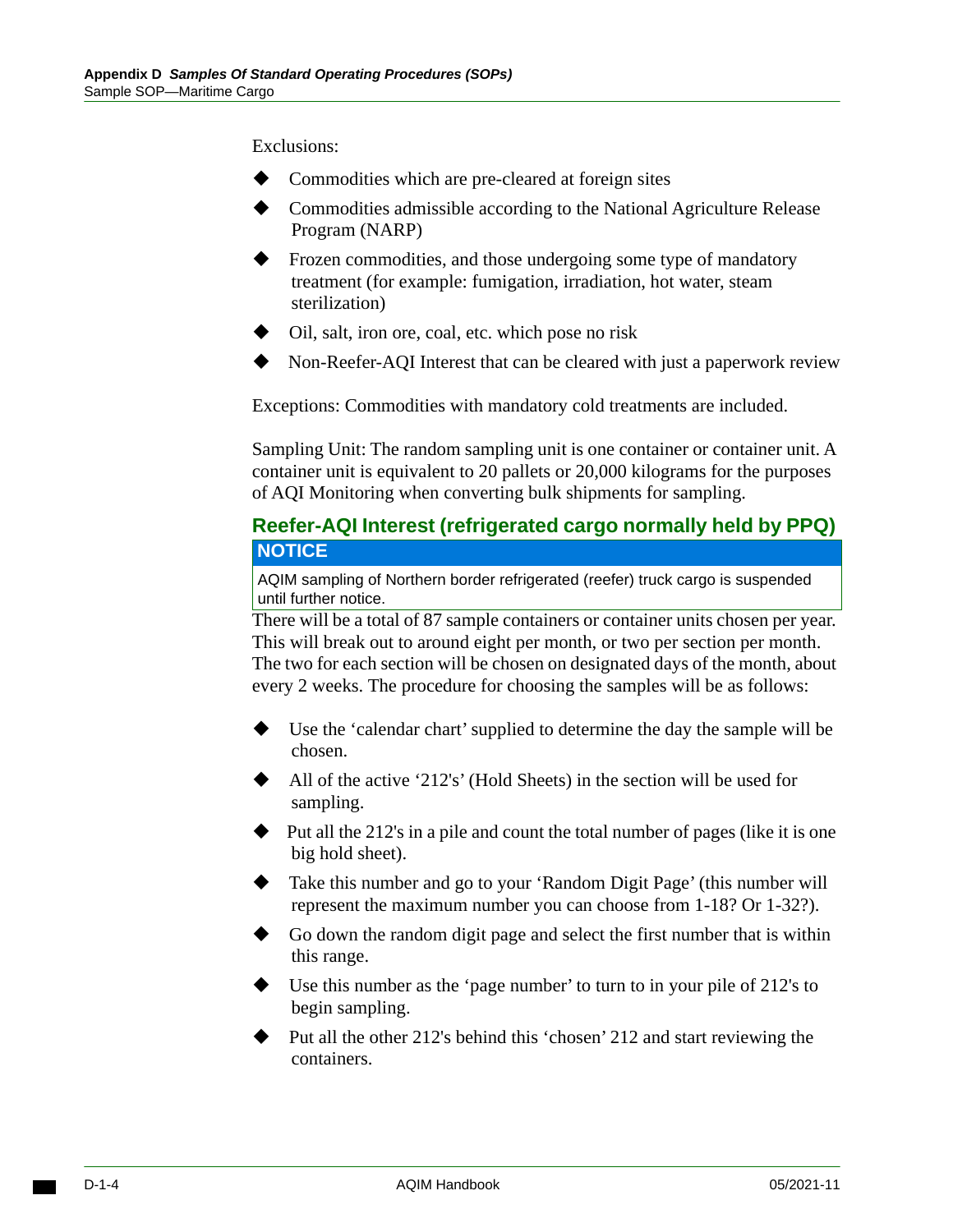- Look for the first refrigerated container or container units you come to as you go down the sheet.
- Turn to the next page if necessary (or to the next 212 behind the one you are reviewing).
- When you have located the 'reefer' container, verify that it is not under an exclusion.
- If no exclusion, indicate "Random Sample Reefer AQI Interest" on the line next to it.
- Notify section personnel of the 'hold' and fill in information on 'Random Sample Chart.'

These containers will be stripped 100 percent. The container may be moved to one of the Centralized Examination Station (CES) sites or an off-port warehouse approved by management. The number of boxes required for inspection will be determined using the hypergeometric table and random selection of those boxes will be emphasized.

## <span id="page-166-0"></span>**Non-Reefer AQI Interest: (Non-Refrigerated Cargo normally held by PPQ)**

There will be a total of 87 sample containers or container units chosen per year. This will break out to around eight per month, or two per section per month. The two for each section will be chosen on designated days of the month, about every 2 weeks. The procedure for choosing the samples will be the same procedures as stated above for 'Reefer' containers.

These container units will be inspected based on the commodity. If it is a regulated commodity, strip the container 100% according to the hypergeometric table. If it is unregulated, the normal inspection procedures may be used, but requires a more intense examination. If it is a mixed load, follow the most restrictive mode of inspection.

## **NOTICE**

If a non-reefer AQI interest container can be cleared by reviewing documents, then do not select it for monitoring. Select another container.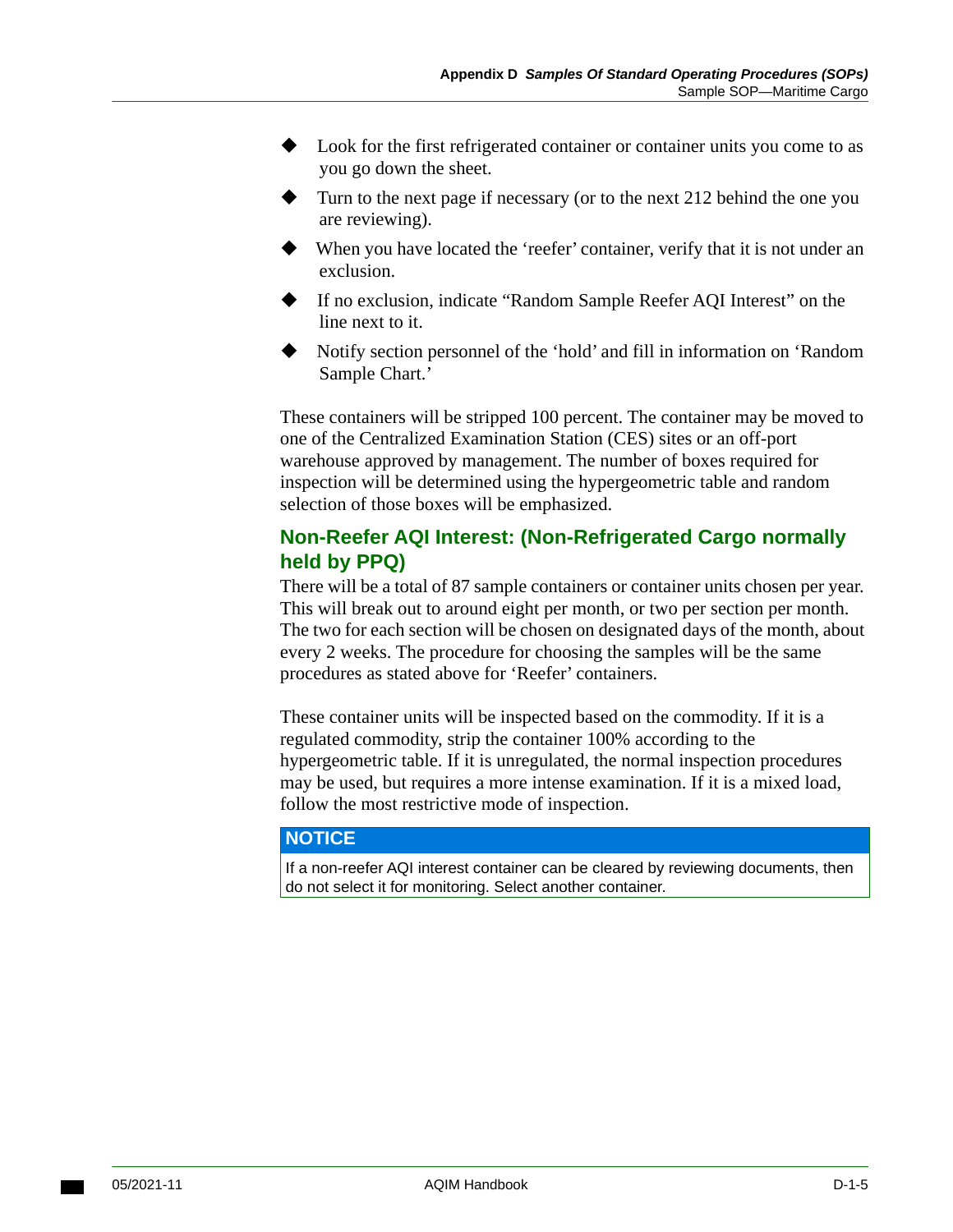# <span id="page-167-0"></span>**Hypergeometric Table for Risk-Based Sampling**

The hypergeometric table is used to determine the number of boxes an Agriculture Specialist must inspect from the shipment in order to reach a certain level of confidence (expressed in a percentile) that a pest will be found at a certain percentage of infestation rate. AQIM uses risk-based sampling protocols for detecting 10 percent pest infestation rates. This means, to be 95 percent sure that the Agriculture Specialist will find a pest when the shipment is infested at a 10 percent infestation level, the Agriculture Specialist must randomly select a specific number of boxes in the shipment. The number of boxes is determined by using the hypergeometric table.

## <span id="page-167-1"></span>**Documentation**

Documentation will include:

- Choosing and holding random samples on the 212 or Hold Sheet
- Details about the sample chosen on a 'Random Sample chart' (including vessel, container number, date, B/L for reference, and possibly a random sample number, date held, date inspected)
- CES or warehouse transport form (if a container is required to be moved and stripped in another location)
- 'Inspection Result' forms for each strata sampled.

## <span id="page-167-2"></span>**Charts And Forms Required**

Certain charts and forms are required to perform the 'random sampling' procedure. Some of them have been provided and some will be created to specifically answer a particular need. The following are necessary:

| To choose the sample:  | <b>Calendar Chart</b>                                  |  |  |  |  |
|------------------------|--------------------------------------------------------|--|--|--|--|
|                        | Random Digit Page                                      |  |  |  |  |
|                        | Random Sampling Chart                                  |  |  |  |  |
|                        | CES or Warehouse Transport Form                        |  |  |  |  |
| To inspect the sample: | Random Sampling Chart                                  |  |  |  |  |
|                        | CES or Warehouse Transport Form                        |  |  |  |  |
|                        | Inspection Result Form (for the appropriate<br>strata) |  |  |  |  |

#### **Table D-1-1 Example of Charts to Perform Random Sampling Procedure**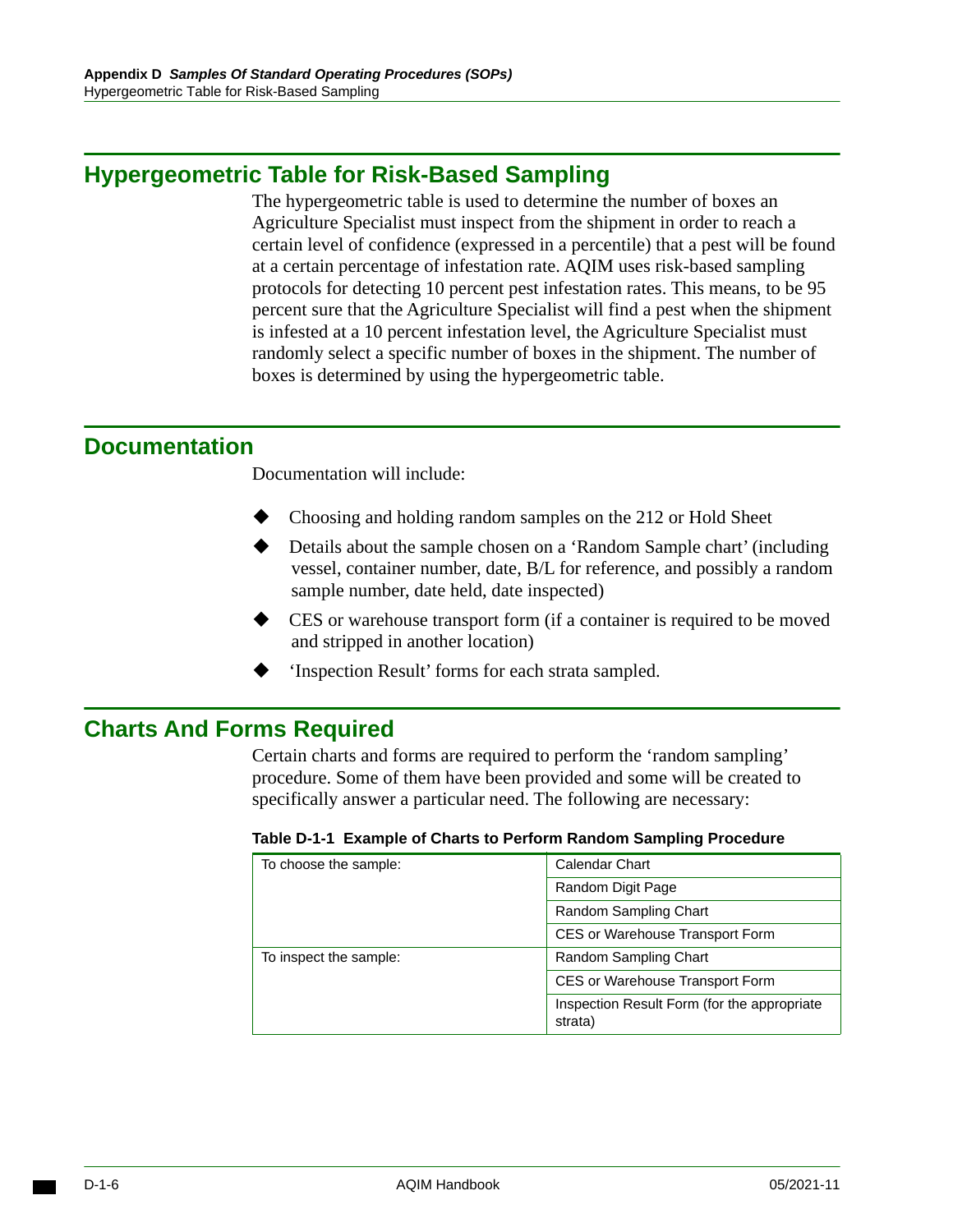# <span id="page-168-1"></span>**Sample SOP – Northern Border—Vehicles**

## <span id="page-168-0"></span>**Inspection Protocol**

In order to ensure that the vehicles selected for inspection are truly random, the Agriculture Specialist will sample a vehicle that arrives at the primary customs booth in 15 minute time intervals. If no vehicle is at the booth when the sampling time occurs, the very next one to arrive will be selected. The 15 minute cycle then begins after the selection of the previous vehicle is completed.

If more than one primary lane is open, the inspection will alternate between each lane on a successive basis.

All randomly selected vehicles will undergo the 7 point inspection process.

Inspect all agriculture material intercepted during the border survey. Bring the material to the office to be cut for inspection. If the material is a fruit or vegetable, also inspect the peel for scale insects or plant diseases. Use a microscope to examine leaves, stems, flowers, etc.

Bring any seized/intercepted bulk materials (i.e., bags of rice, seeds, etc.) back to the lab and examine using a microscope. Empty and sift the entire contents of a bag into another container. If there are numerous bags, sample an appropriate number.

### <span id="page-168-2"></span>**Local Area**

The local area will be considered 50 miles. Include all material seized/ intercepted from local travelers in the survey.

| <b>Month</b> | Day       | Week           | <b>Shift</b>   | <b>Actual Date</b> | <b>Hours</b> |
|--------------|-----------|----------------|----------------|--------------------|--------------|
| January      | Tuesday   | 3              | $\mathfrak{p}$ | 21st               | 1400-2230    |
| February     | Sunday    | $\overline{2}$ | 1              | 9th                | 0700-1530    |
| March        | Wednesday | $\overline{2}$ | 1              | 12 <sub>th</sub>   | 0800-1630    |
| April        | Friday    | 3              | 1              | 18th               | 0600-1430    |
| May          | Thursday  | 1              | 3              | 1st                | 2300-0730    |
| June         | Wednesday | 4              | $\overline{2}$ | 25th               | 0700-1530    |
| July         | Sunday    | 3              | 1              | 20th               | 0800-1630    |
| August       | Monday    | 4              | $\mathfrak{p}$ | 25th               | 1500-2330    |
| September    | Saturday  | 2              | 1              | 13th               | 0600-1430    |
| October      | Monday    | 1              | 1              | 6th                | 0700-1530    |
| November     | Tuesday   | 4              | 1              | 25th               | 0800-1630    |
| December     | Friday    | 1              | 1              | 6th                | 0600-1430    |

**Table D-1-2 Schedule of Random Sample Times Month**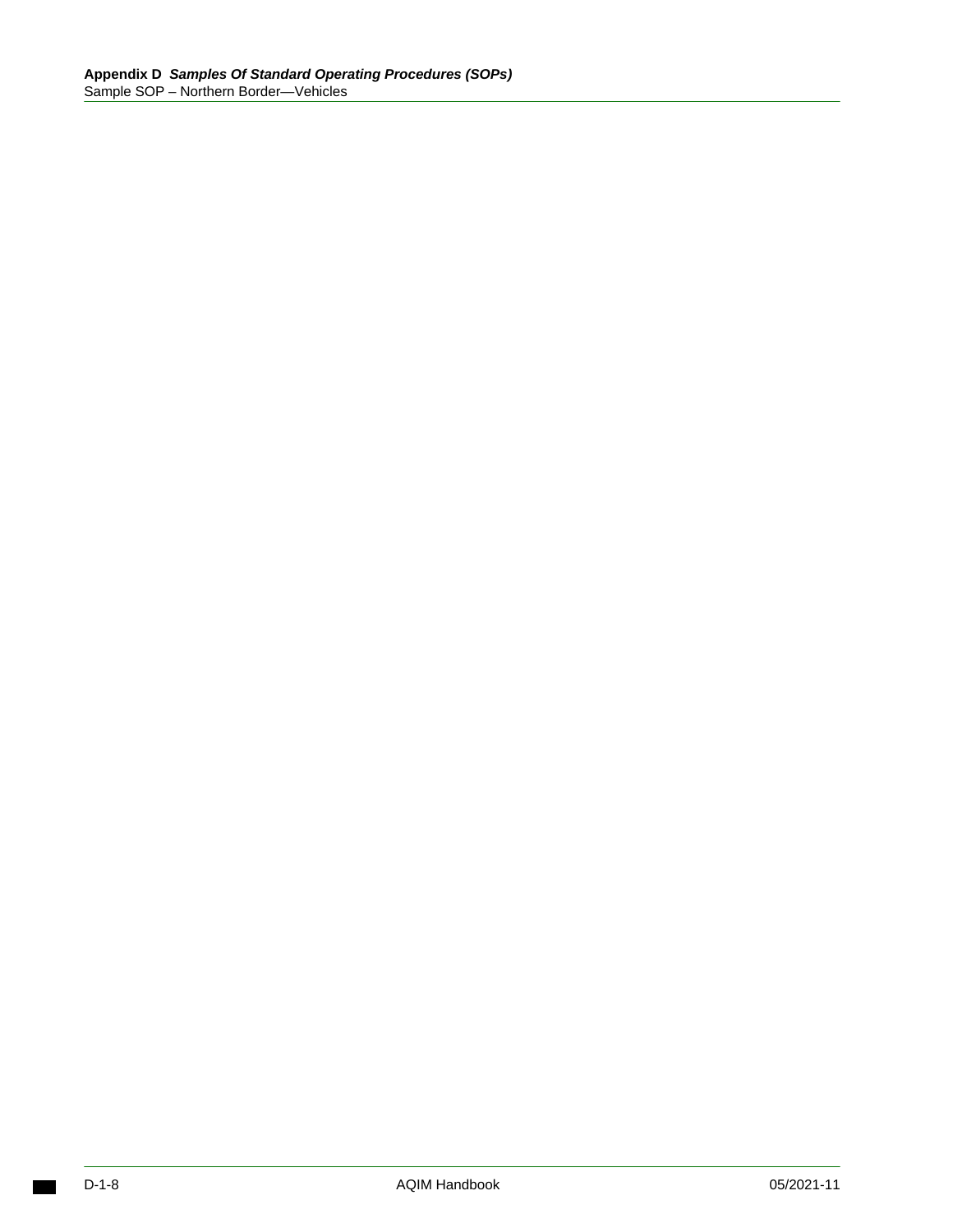# **Appendix E**

# *Pathway Monitoring*

## **Quality Assurance Questions**

**Appendix** 

E

Use this list of quality assurance questions to review the status of monitoring activities at work locations. Local port managers and local AQIM coordinators should periodically answer these questions to ensure proper monitoring of each designated pathway at their work locations.

- 1. AQIM Sampling and Monitoring
	- A. What has been done to ensure that the samples are as random as possible?
	- B. Is a Standard Operating Procedure (SOP) for AQIM developed, updated, and available to employees?
	- C. What is being done to limit bias?
	- D. What difficulties are encountered in ensuring randomness?
	- E. How are these difficulties being dealt with?
	- F. How are samples selected so that they are proportional to the approaching population?
	- G. What is done to ensure that all of the appropriate population (i.e., passengers, vehicles or cargo) have a chance to be selected?
	- H. What system is used to select times for selecting samples?
	- I. How is timing of sample selection adjusted so busy times have proportionally more samples?
	- J. What aspects of monitoring have been the most difficult to implement? What has been done to improve the situation?
	- K. What changes have been made in daily operations as a result of monitoring?
- 2. Inspections, QMIs, and Pest Interceptions
	- A. What is done to ensure that all samples are properly inspected (100 percent inspection of non-cargo baggage/mail; ensuring hypergeometric cargo inspection process is used where applicable)?
	- B. How are AQIM QMIs separated and marked?
	- C. How are QMIs inspected for pests?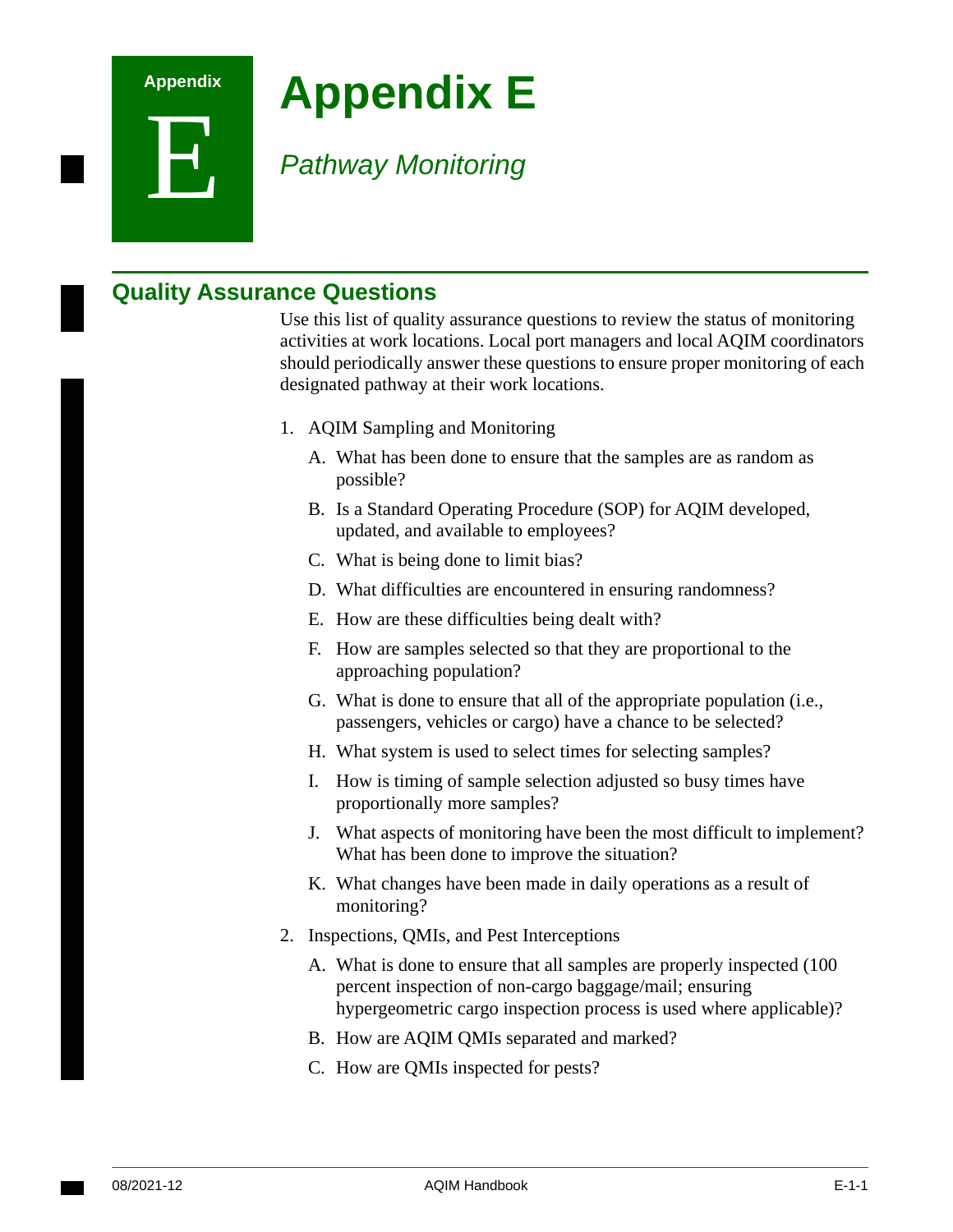- D. If pests are found, what system is in place to ensure the pest interception number from the PPQ Form 309 or the ARM Diagnostic Request event is entered as part of the monitoring record?
- E. How often is contraband fruit inspected for pests?
- F. Is all the contraband 100% inspected for multiple pests?
- 3. Data Review
	- A. Are current data worksheets being used and instructions followed?
	- B. Who coordinates and ensures completeness and accuracy of AQIM data collection?
	- C. How is consistency ensured?
	- D. Is the data entry up to date?
	- E. How often is data quality assurance done?
	- F. What does the available gap analysis information show about AQIM and port operations?
	- G. How reasonable are the initial results?
	- H. What is the port doing with the information?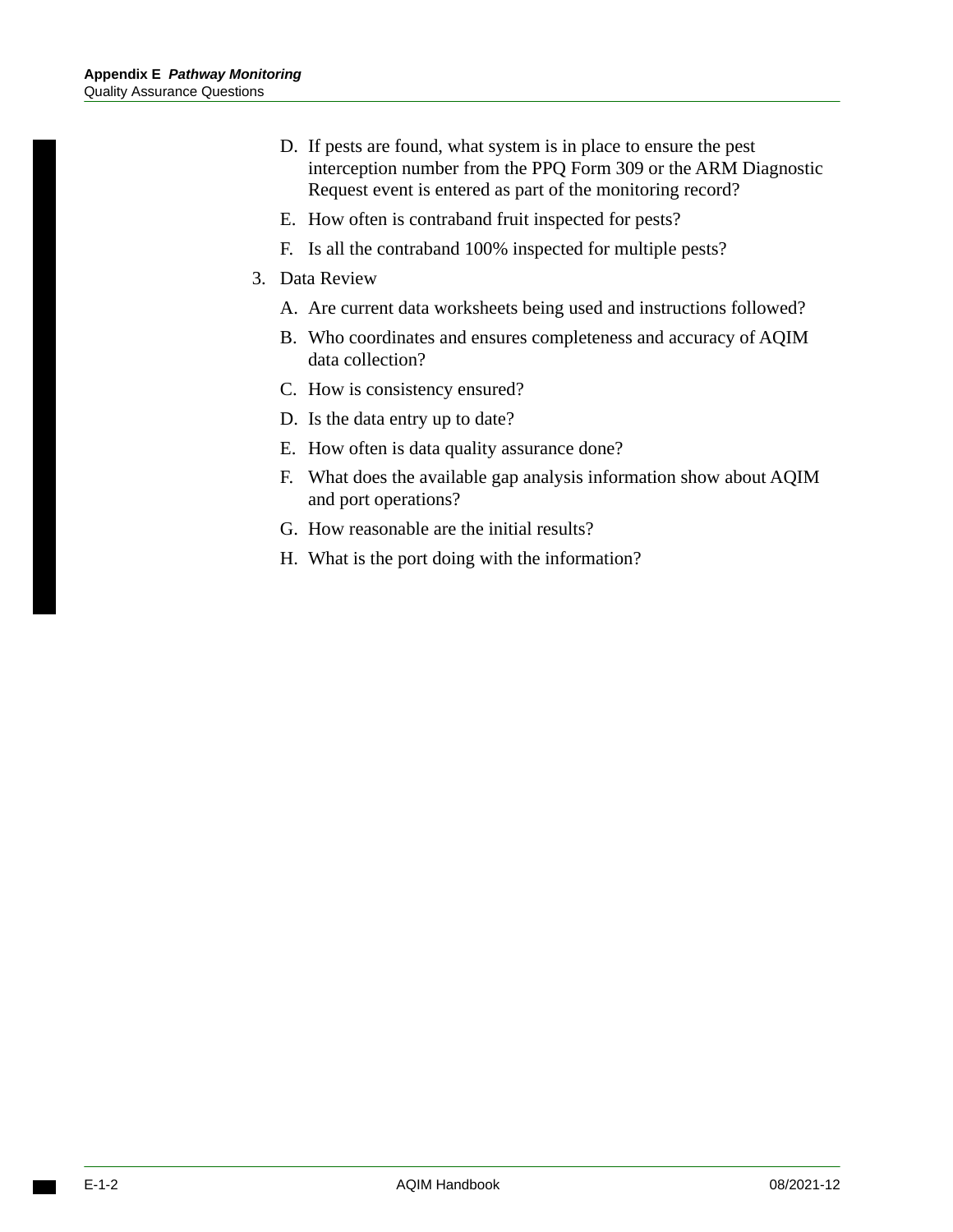# **Glossary**

Use this Glossary to find the meaning of specialized words, abbreviations, acronyms, and terms used by USDA, APHIS, PPQ, Plant Health Programs (PHP), and the Information Services and Manuals Unit (ISMU). To locate where in the manual a given definition, term, or abbreviation is mentioned, refer to the Index.

# **Definitions, Terms, and Abbreviations**

<span id="page-172-0"></span>**analysis.** determining the nature or proportion of one or more data elements or sets of data.

<span id="page-172-1"></span>**approach rate.** the total prohibited agricultural items seized/intercepted or total PPQ cargo actions per the respective, total sampled population.

**AQIM.** acronym for Agricultural Quarantine Inspection Monitoring.

**ARM.** acronym for the Agricultural Risk Management System, a web-based service-oriented system to support the operational and analytical needs of USDA-APHIS-PPQ and DHS-CBP Agricultural Quarantine Inspection programs.

<span id="page-172-2"></span>**confidence interval.** A level of belief that the true value of the population was captured. For AQIM, the numbers of samples taken at each work location were quarantine materials during the monitoring. PPQ could be 95 percent sure that it would happen again.

<span id="page-172-3"></span>**data.** raw information that provides values for any characteristic of a larger population. For AQIM, these would be all the entries on the data collection form (i.e., flight number, origin, contaminant codes, etc.).

<span id="page-172-4"></span>**decision-making.** the final choice or commitment to action. Decisions are impacted by the risk analysis process, resource issues and political implications.

<span id="page-172-5"></span>**hazard.** elements or events which represent potential harm; an adverse event or adverse outcome. In risk analysis, hazard is specified by describing what might go wrong and how this might happen.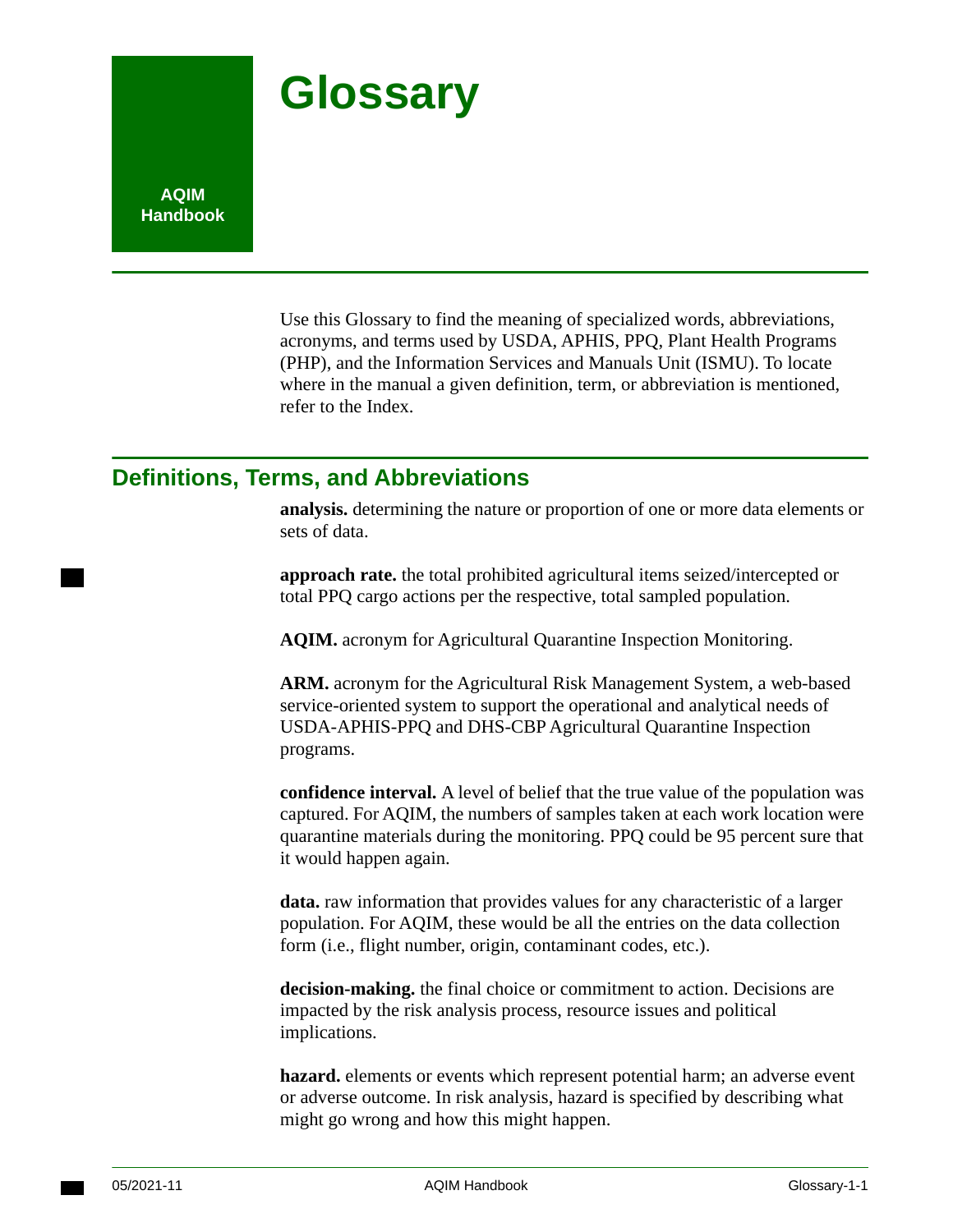<span id="page-173-0"></span>**mean.** this term is also referred to as the average. It is computed by adding all the values for a characteristic and dividing by the number of observations. For example, the mean of passengers going through an airport in a day would be the total number of passengers in one year divided by 365 days

<span id="page-173-1"></span>**mitigation.** deliberate action(s) taken to reduce the risk associated with a pest organism or plant disease. Consistent with risk management strategies.

<span id="page-173-2"></span>**monitoring.** to watch, check, or regulate the performance of a process or activity

<span id="page-173-3"></span>**negligible risk.** a risk value so low (or reasonable) that most parties agree to accept risk at or below this level under most circumstances (also known as tolerable, not significant or minimal risk).

<span id="page-173-4"></span>**pest risk assessment.** determination of whether a pest organism is of quarantine significance, and the evaluation of the likelihood and consequences of its introduction, including discussions of the uncertainty associated with the estimates.

<span id="page-173-5"></span>**pest risk management.** the decision-making process concerned with mitigating the risk of introduction or spread of a plant quarantine pest.

<span id="page-173-6"></span>**probability.** the statistical prediction of the likelihood of possible outcomes.

<span id="page-173-7"></span>**proportions.** shows the relative frequency of an event, e.g. percentage of passengers with a QMI.

<span id="page-173-8"></span>**QMI.** quarantine material intercepted.

<span id="page-173-9"></span>**quarantine security.** a management decision concerning the safety at a defined level of pest risk. Additional mitigation is not required when quarantine security is achieved.

<span id="page-173-10"></span>**random sampling.** each member of the population must have a known probability of being sampled (greater than 0).

<span id="page-173-11"></span>**risk.** the likelihood and magnitude (of the consequence) of occurrence of an adverse event.

<span id="page-173-12"></span>**risk analysis.** the process which includes risk assessment, risk management, and risk communication.

<span id="page-173-13"></span>**risk assessment.** the process of identifying a hazard and evaluating the risk of a specific hazard in qualitative or quantitative terms. This process should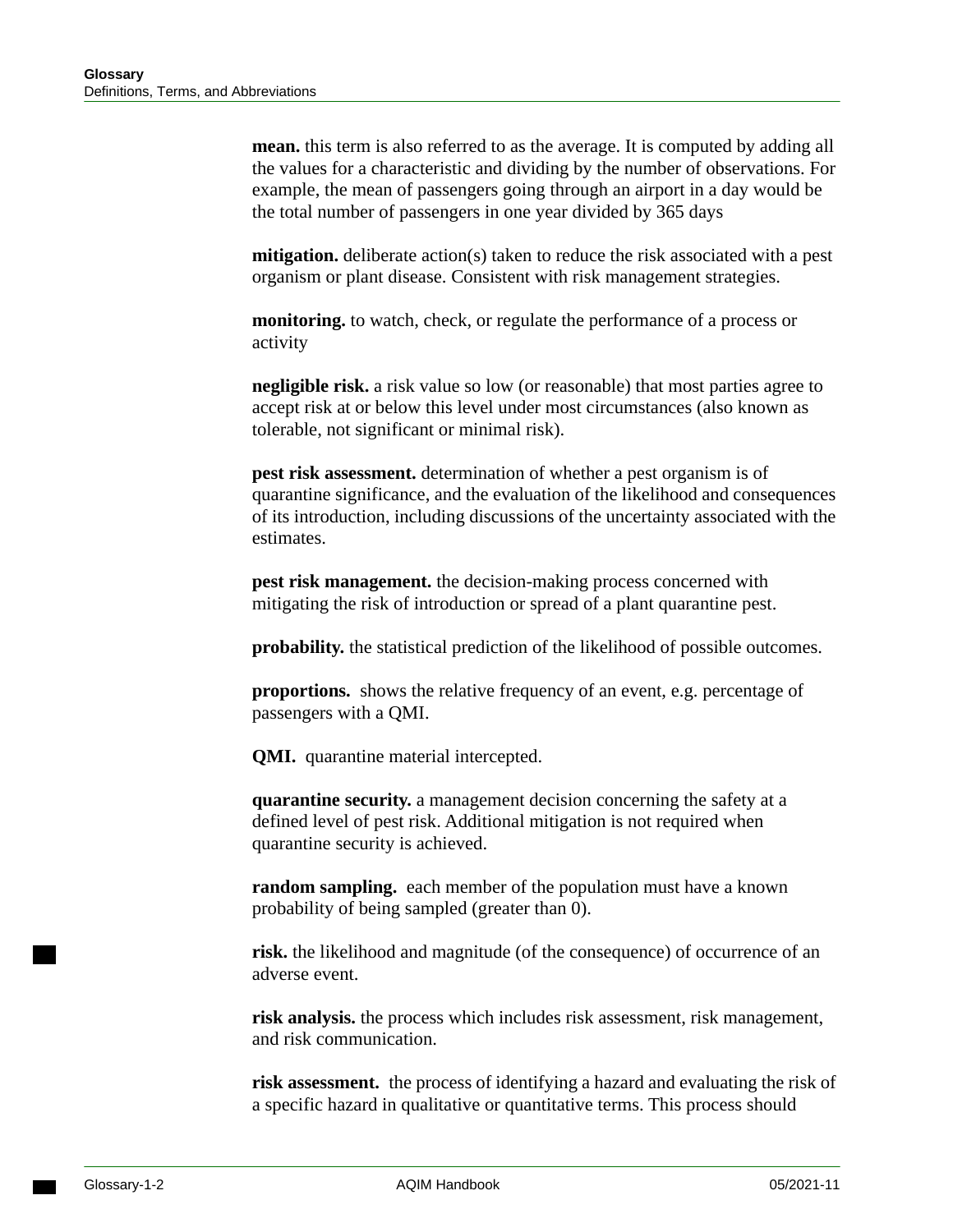include estimates of uncertainty and should be objective, repeatable, and scientific.

<span id="page-174-0"></span>**risk communication.** open, two-way exchange of information and opinion about risk, leading to a better understanding and better risk management decisions.

<span id="page-174-1"></span>**risk management.** the pragmatic process concerned with developing options for mitigating or eliminating the risk.

<span id="page-174-2"></span>**safety.** the degree to which risks are judged acceptable; a subjective measure of the acceptability of risk.

<span id="page-174-3"></span>**sample.** the part (or a subset) of a population that has been selected for monitoring.

**simple random sampling.** a selection process where each member of the population must have a known probability (greater than 0) of being sampled.

<span id="page-174-4"></span>**strata.** homogeneous and distinctly different groups created for the purpose of dividing cargo.

<span id="page-174-5"></span>**variable.** any characteristic on which the elements of a sample differ from each other (i.e., height versus weight, cargo destinations versus type).

<span id="page-174-6"></span>**WADS.** initials representing the Work Accomplishment Data System.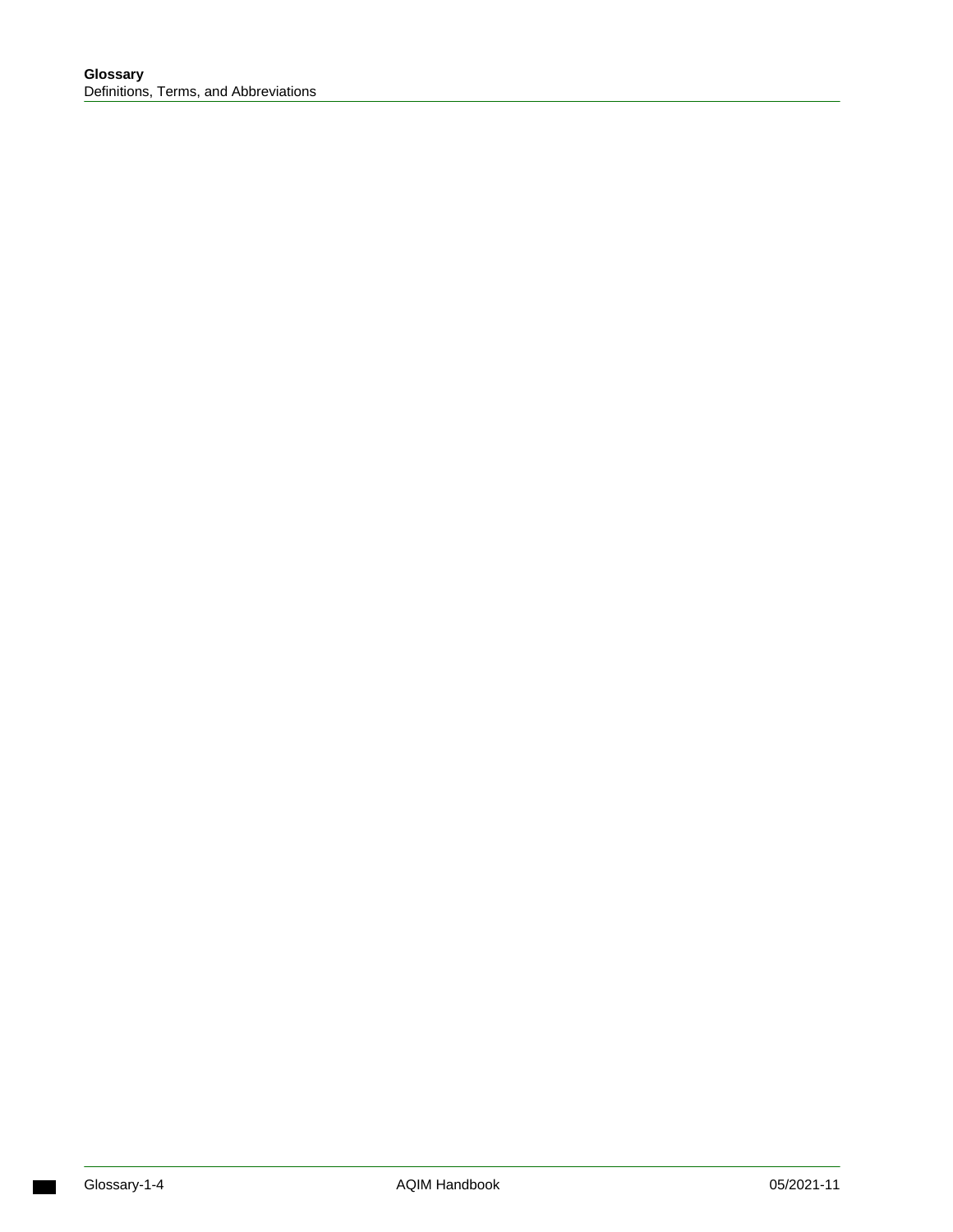#### **AQIM Handbook**

## <span id="page-176-0"></span>**A**

<span id="page-176-1"></span>agriculture quarantine inspection monitoring (AQIM) random selection [2-5-2](#page-37-0)  statistics [2-5-1](#page-36-0)  what and why [2-4-1](#page-32-0)  analysis definition of [Glossary-1-1](#page-172-0)  approach rate definition of [Glossary-1-1](#page-172-1)  **C**  confidence interval definition of [2-5-3](#page-38-0), [Glossary-1-1](#page-172-2)  **D**  data definition of [2-5-3](#page-38-1), [Glossary-1-1](#page-172-3)  data analysis questions air cargo [4-3-11](#page-90-0)  air passenger [4-2-6](#page-77-0)  mail facility [4-5-4](#page-107-0)  maritime cargo [4-4-11](#page-102-0)  northern border truck cargo [4-7-9](#page-126-0)  northern border vehicle [4-6-5](#page-114-0)  southern border truck cargo [4-9-10](#page-145-0)  southern border vehicle [4-8-6](#page-133-0) 

#### <span id="page-176-2"></span>decision-making definition of [Glossary-1-1](#page-172-4)

#### <span id="page-176-3"></span>**E**

exclusions fro[m the sampling universe](#page-81-0)  air cargo 4-3-2 express carrier [4-5-2](#page-105-0)  maritime cargo [4-4-2](#page-93-0)  southern border truck cargo [4-9-2](#page-137-0) 

### <span id="page-176-4"></span>**G**

<span id="page-176-5"></span>government performance results act (GPRA) [2-2-1](#page-20-0)  **H**  handbook conventions [1-1-4](#page-11-0)  ordering paper copies [1-1-9](#page-16-0)  purpose [1-1-1](#page-8-0)  related documents [1-1-4](#page-11-1)  users [1-1-3](#page-10-0)  hazard definition of [Glossary-1-1](#page-172-5)  hypergeometric table air cargo [4-3-5](#page-84-0)  maritime cargo [4-4-5](#page-96-0)  northern border truck cargo [4-7-4](#page-121-0)  southern border truck cargo [4-9-6](#page-141-0) 

## <span id="page-176-6"></span>**I**

<span id="page-176-9"></span><span id="page-176-8"></span><span id="page-176-7"></span>implementing AQIM [3-1-1](#page-62-0)  checklist for [3-2-2](#page-67-0)  inspection criteria northern border vehicle [4-6-3](#page-112-0)  southern border vehicle [4-8-3](#page-130-0)  **M**  mean definition of [2-5-4](#page-39-0), [Glossary-1-2](#page-173-0)  mitigation definition of [Glossary-1-2](#page-173-1)  monitoring definition of [Glossary-1-2](#page-173-2)  **N**  negligible risk definition of [Glossary-1-2](#page-173-3)  **P**  pathway air cargo [4-3-1](#page-80-0)  air passenger baggage [4-2-1](#page-72-0)  mail facility [4-5-1](#page-104-0)  maritime cargo [4-4-1](#page-92-0)  northern border truck cargo [4-7-1](#page-118-0)  northern border vehicles [4-6-1](#page-110-0)  southern border truck cargo [4-9-1](#page-136-0)  southern border vehicles [4-8-1](#page-128-0)  pest interception procedures northern border vehicle [4-6-3](#page-112-1)  southern border vehicle [4-8-3](#page-130-1)  pest risk assessment definition of [Glossary-1-2](#page-173-4)  pest risk management definition of [Glossary-1-2](#page-173-5)  ports participating in air cargo [4-3-6](#page-85-0)  foreign arrival air passenger [4-2-3](#page-74-0)  maritime cargo commercial perishable agricultural cargo [4-4-5](#page-96-1)  Italian tile container cargo [4-4-6](#page-97-0)  wood packing material [4-4-6](#page-97-1)  northern border truck cargo [4-7-5](#page-122-0)  preclearance air passenger [4-2-4](#page-75-0)  predeparture air passenger [4-2-4](#page-75-1)  southern border truck cargo [4-9-6](#page-141-1)  southern border vehicle [4-8-2](#page-129-0)  probability definition of [2-5-4](#page-39-1), [Glossary-1-2](#page-173-6)  procedures summary air cargo [4-3-7](#page-86-0) 

maritime cargo [4-4-7](#page-98-0) 

**[A](#page-176-0)** 

**[B](#page-176-1)** 

**[C](#page-176-1)** 

**[D](#page-176-2)** 

**[E](#page-176-3)** 

**[F](#page-176-4)** 

**[G](#page-176-4)** 

**[H](#page-176-5)** 

**[I](#page-176-6)** 

**[J](#page-176-7)** 

**[K](#page-176-7)** 

**[L](#page-176-7)** 

**[M](#page-176-7)** 

**[N](#page-176-8)** 

**[O](#page-176-9)** 

**[P](#page-176-9)** 

**[Q](#page-177-0)** 

**[R](#page-177-1)** 

**[S](#page-177-2)** 

**[T](#page-177-3)** 

**[U](#page-177-3)** 

**[V](#page-177-4)** 

**[W](#page-177-5)** 

**X** 

**Y** 

**Z**